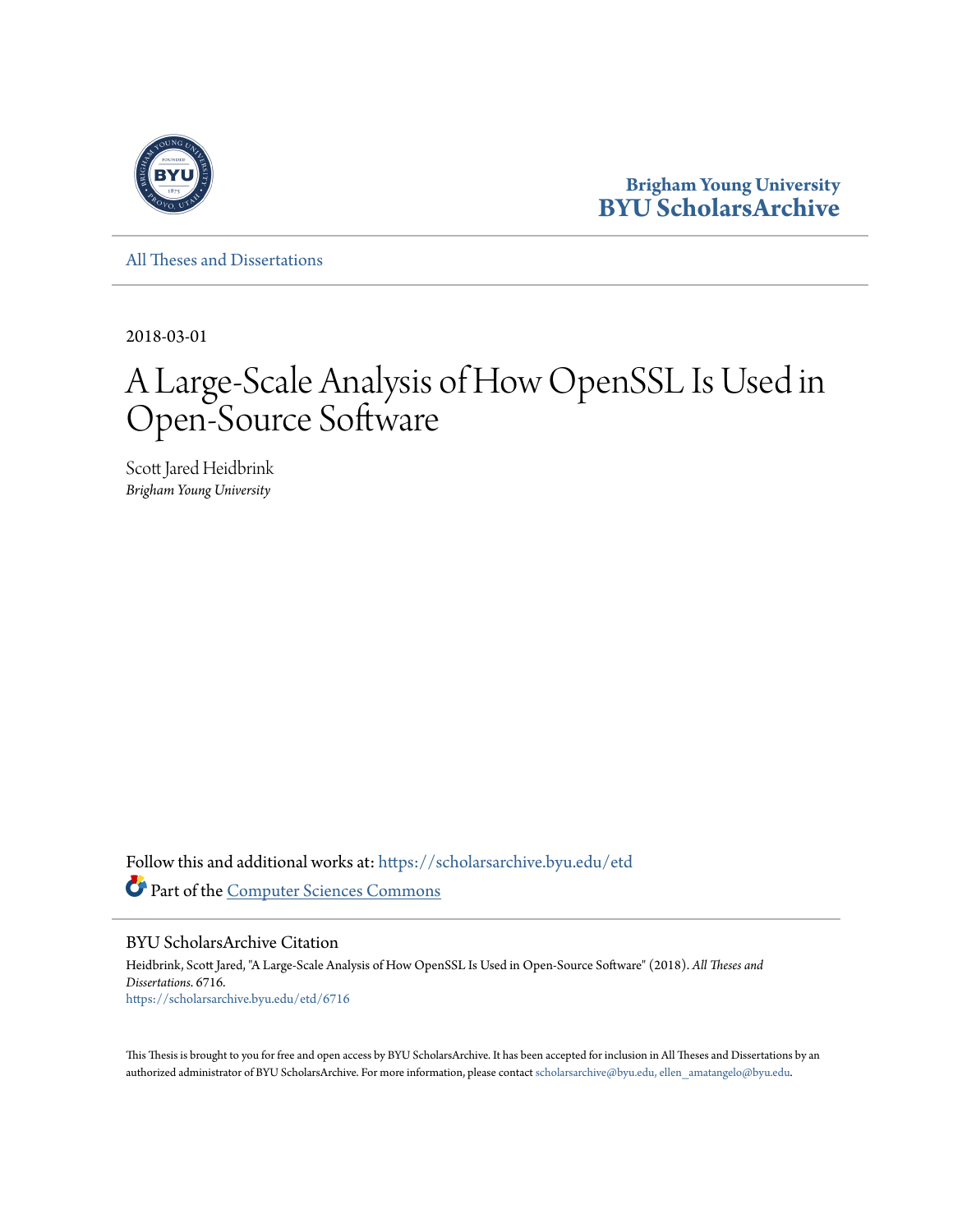A Large-Scale Analysis of How OpenSSL Is Used in Open Source Software

Scott Jared Heidbrink

A thesis submitted to the faculty of Brigham Young University in partial fulfillment of the requirements for the degree of

Master of Science

Daniel Zappala, Chair Eric Mercer Ryan Farrell

Department of Computer Science Brigham Young University

Copyright  $\odot$  2018 Scott Jared Heidbrink All Rights Reserved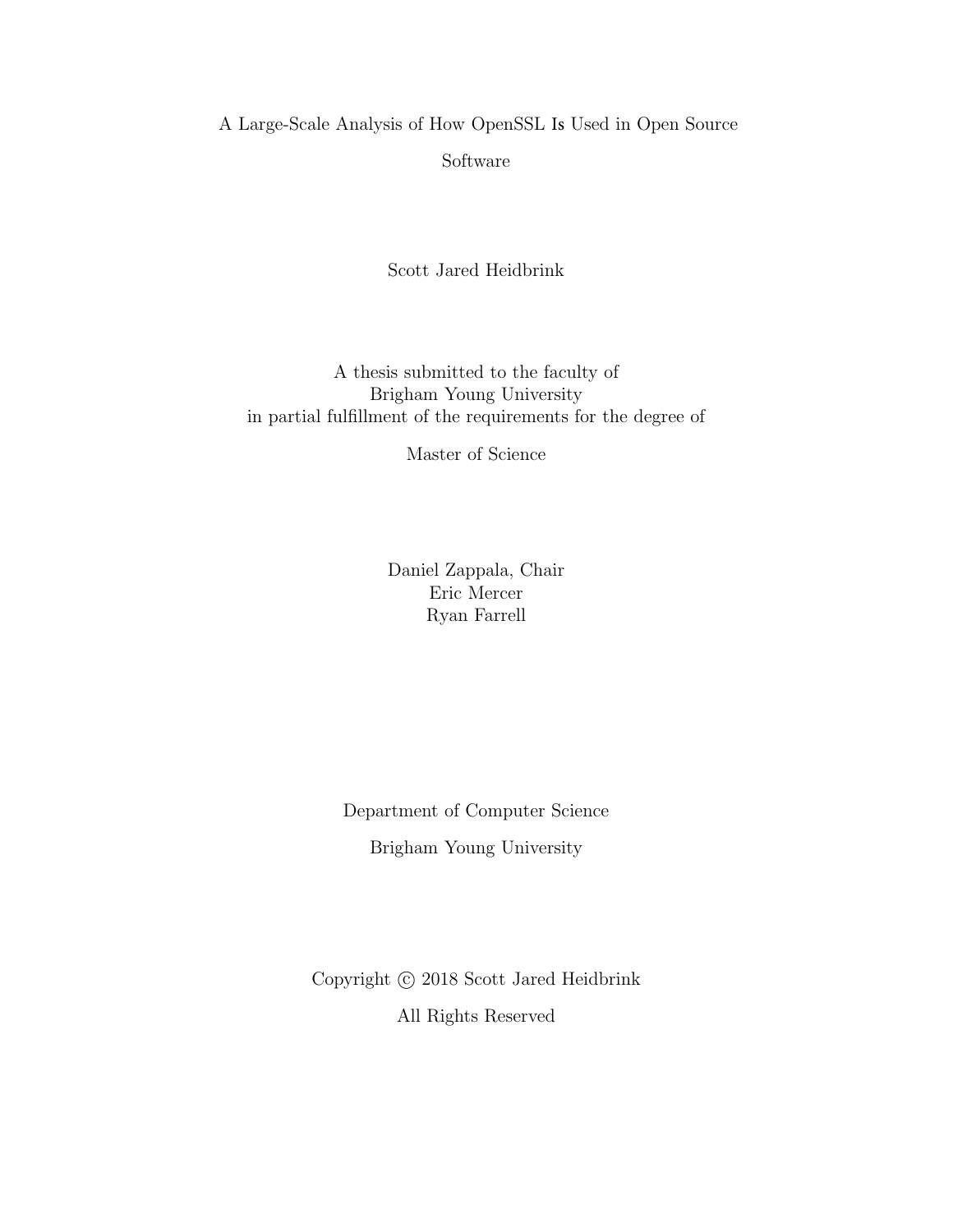#### ABSTRACT

# A Large-Scale Analysis of How OpenSSL Is Used in Open Source Software

# Scott Jared Heidbrink Department of Computer Science, BYU Master of Science

As vulnerabilities become more common the security of applications are coming under increased scrutiny. In regards to Internet security, recent work discovers that many vulnerabilities are caused by TLS library misuse. This misuse is attributed to large and confusing APIs and developer misunderstanding of security generally. Due to these problems there is a desire for simplified TLS libraries and security handling. However, as of yet there is no analysis of how the existing APIs are used, beyond how incorrect usage motivates the need to replace them. We provide an analysis of contemporary usage of OpenSSL across 410 popular secure applications. These insights will inform the security community as it addresses TLS library redesign.

Keywords: TLS, SSL, API, source code analysis, static code analysis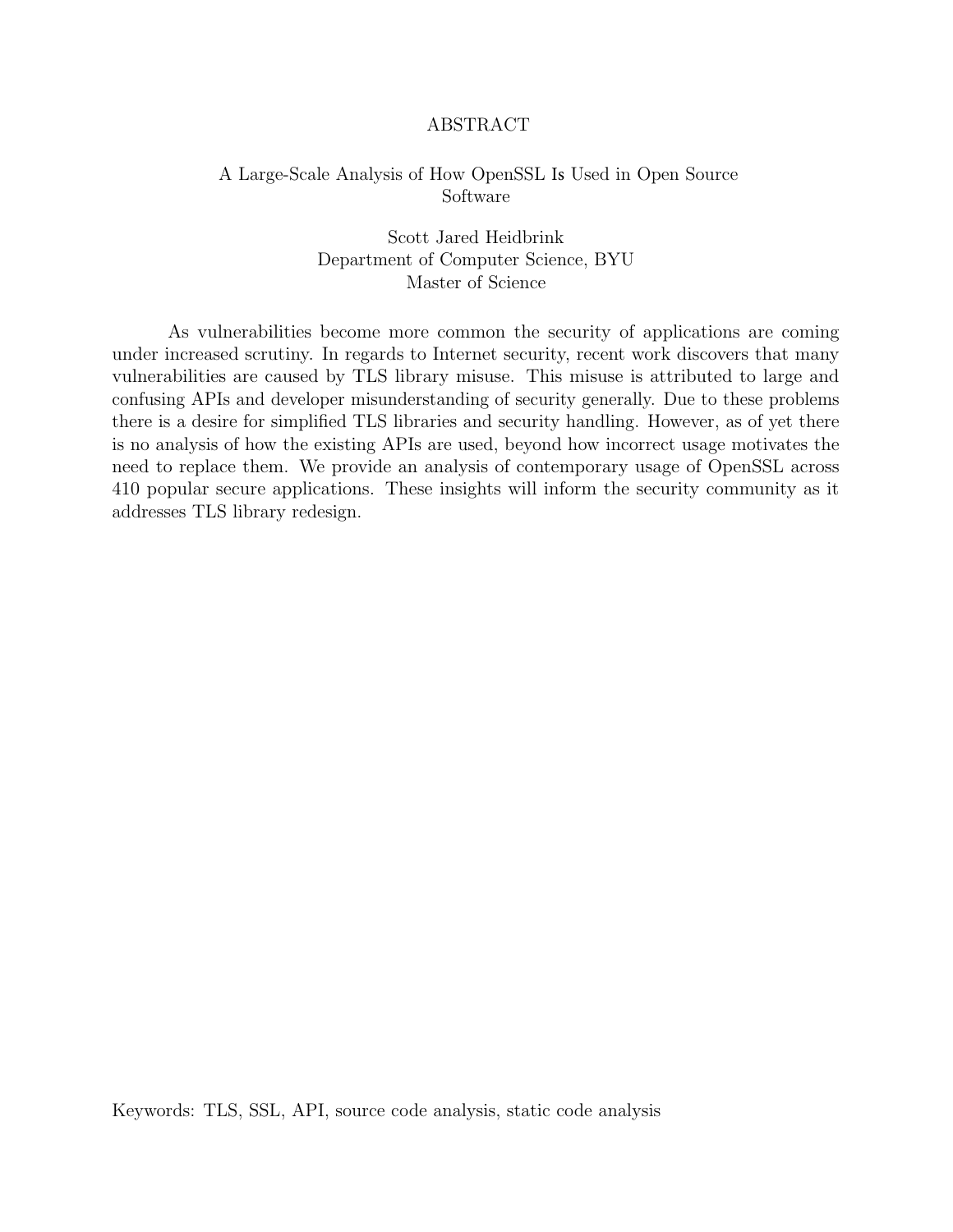## ACKNOWLEDGMENTS

Thanks go to my advisor Dr. Daniel Zappala for allowing me into his lab and helping throughout the troubles of thesis work. Thanks also to Mark O'Neill for convincing me I needed to get a degree. Thanks to my wife, Caffreina, for understanding when I had late nights, and to Link for coming when I had first hoped to finish.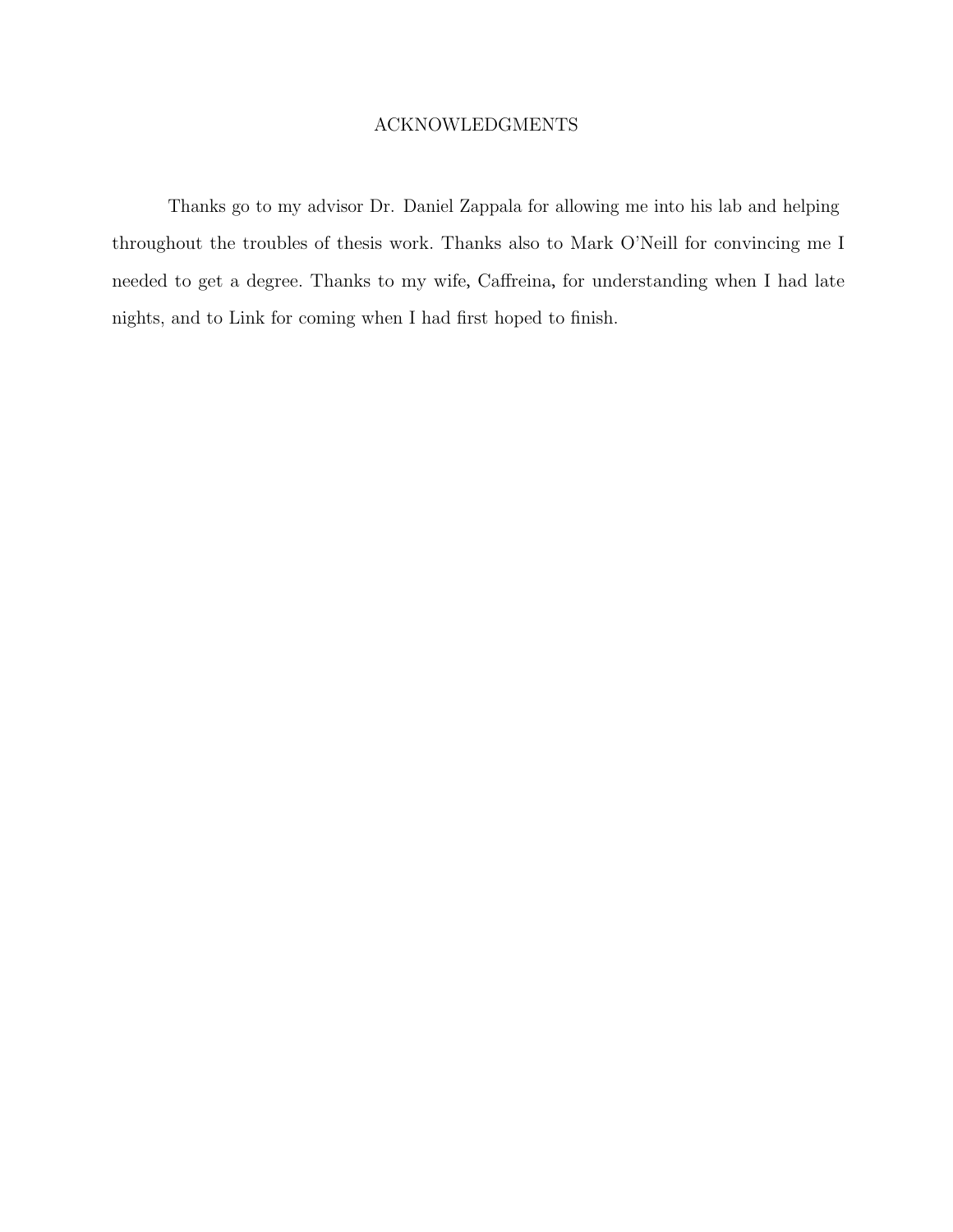# Table of Contents

| <b>List of Tables</b><br>vi |              |                     |                |  |  |
|-----------------------------|--------------|---------------------|----------------|--|--|
| $\mathbf{1}$                | Introduction |                     |                |  |  |
| $\overline{2}$              |              | <b>Related Work</b> |                |  |  |
|                             | 2.1          |                     | 3              |  |  |
|                             | 2.2          |                     | $\overline{5}$ |  |  |
|                             | 2.3          |                     | 6              |  |  |
| <b>Background</b><br>3      |              |                     | 8              |  |  |
|                             | 3.1          |                     | 8              |  |  |
|                             | 3.2          |                     | 8              |  |  |
|                             | 3.3          |                     | 9              |  |  |
| 4                           | Methodology  |                     |                |  |  |
|                             | 4.1          |                     | 12             |  |  |
|                             | 4.2          |                     | 12             |  |  |
|                             | 4.3          |                     | 12             |  |  |
|                             | 4.4          |                     | 13             |  |  |
|                             | 4.5          |                     | 13             |  |  |
|                             |              | 4.5.1               | 13             |  |  |
|                             | 4.6          |                     | 14             |  |  |
|                             | 4.7          |                     | 15             |  |  |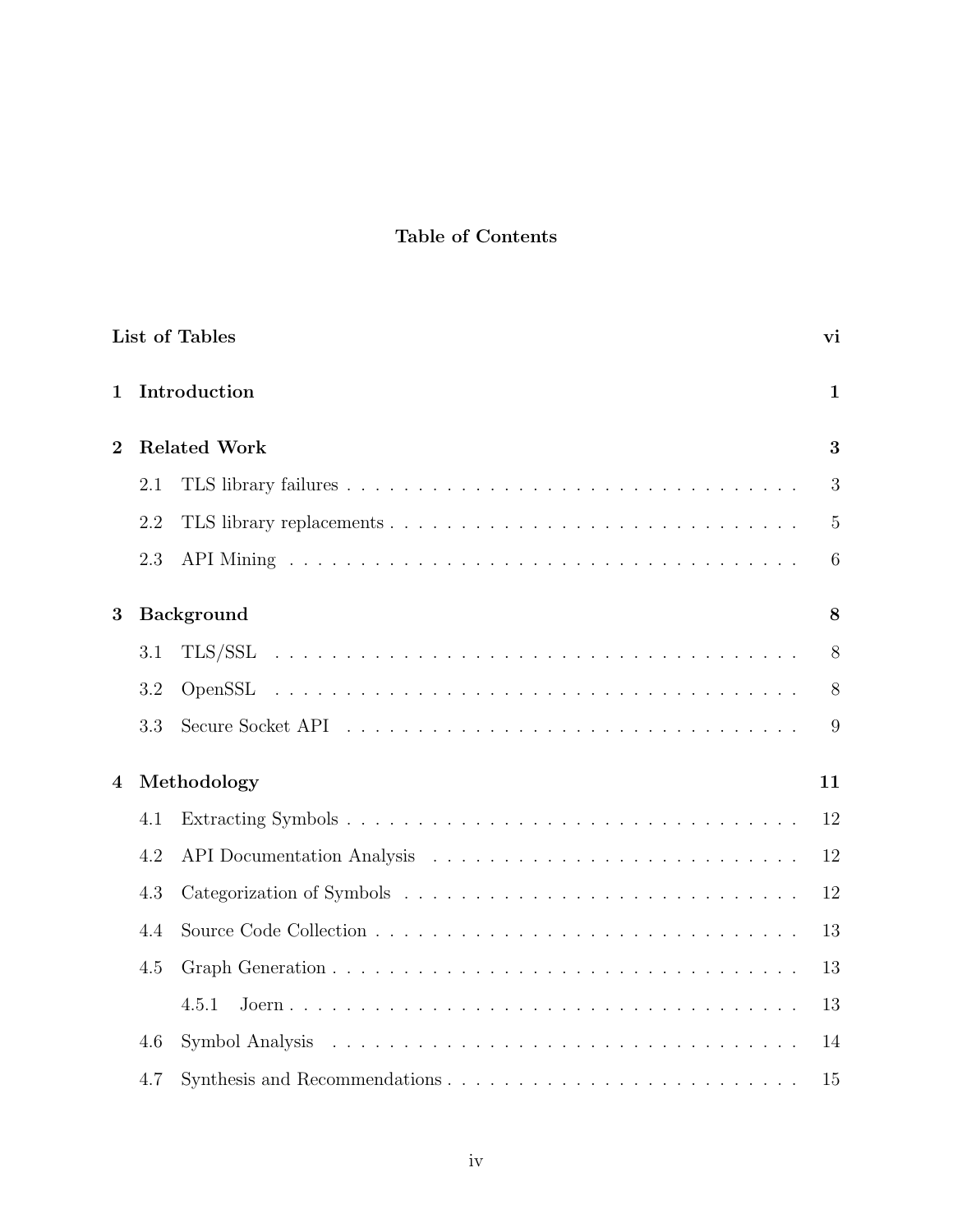|                           | 4.8                      |        |                                                                                        | 15 |  |
|---------------------------|--------------------------|--------|----------------------------------------------------------------------------------------|----|--|
| Results<br>$\overline{5}$ |                          |        |                                                                                        |    |  |
|                           | 5.1                      |        |                                                                                        |    |  |
|                           | 5.2                      |        |                                                                                        | 18 |  |
|                           | 5.3                      |        |                                                                                        | 18 |  |
|                           |                          | 5.3.1  |                                                                                        | 19 |  |
|                           |                          | 5.3.2  |                                                                                        | 22 |  |
|                           |                          | 5.3.3  |                                                                                        | 26 |  |
|                           |                          | 5.3.4  |                                                                                        | 28 |  |
|                           |                          | 5.3.5  |                                                                                        | 30 |  |
|                           |                          | 5.3.6  |                                                                                        | 32 |  |
|                           |                          | 5.3.7  |                                                                                        | 34 |  |
|                           |                          | 5.3.8  |                                                                                        | 36 |  |
|                           |                          | 5.3.9  | Connection management $\ldots \ldots \ldots \ldots \ldots \ldots \ldots \ldots \ldots$ | 36 |  |
|                           |                          | 5.3.10 |                                                                                        | 37 |  |
|                           |                          | 5.3.11 |                                                                                        | 37 |  |
| 6                         | <b>Failures</b>          |        |                                                                                        | 40 |  |
|                           | <b>Future Work</b><br>42 |        |                                                                                        |    |  |
| 8                         | Conclusion               |        |                                                                                        |    |  |
|                           | A Category Breakdown     |        |                                                                                        |    |  |
| $\mathbf{B}$              | <b>Total Usage</b>       |        |                                                                                        |    |  |
|                           | References               |        |                                                                                        |    |  |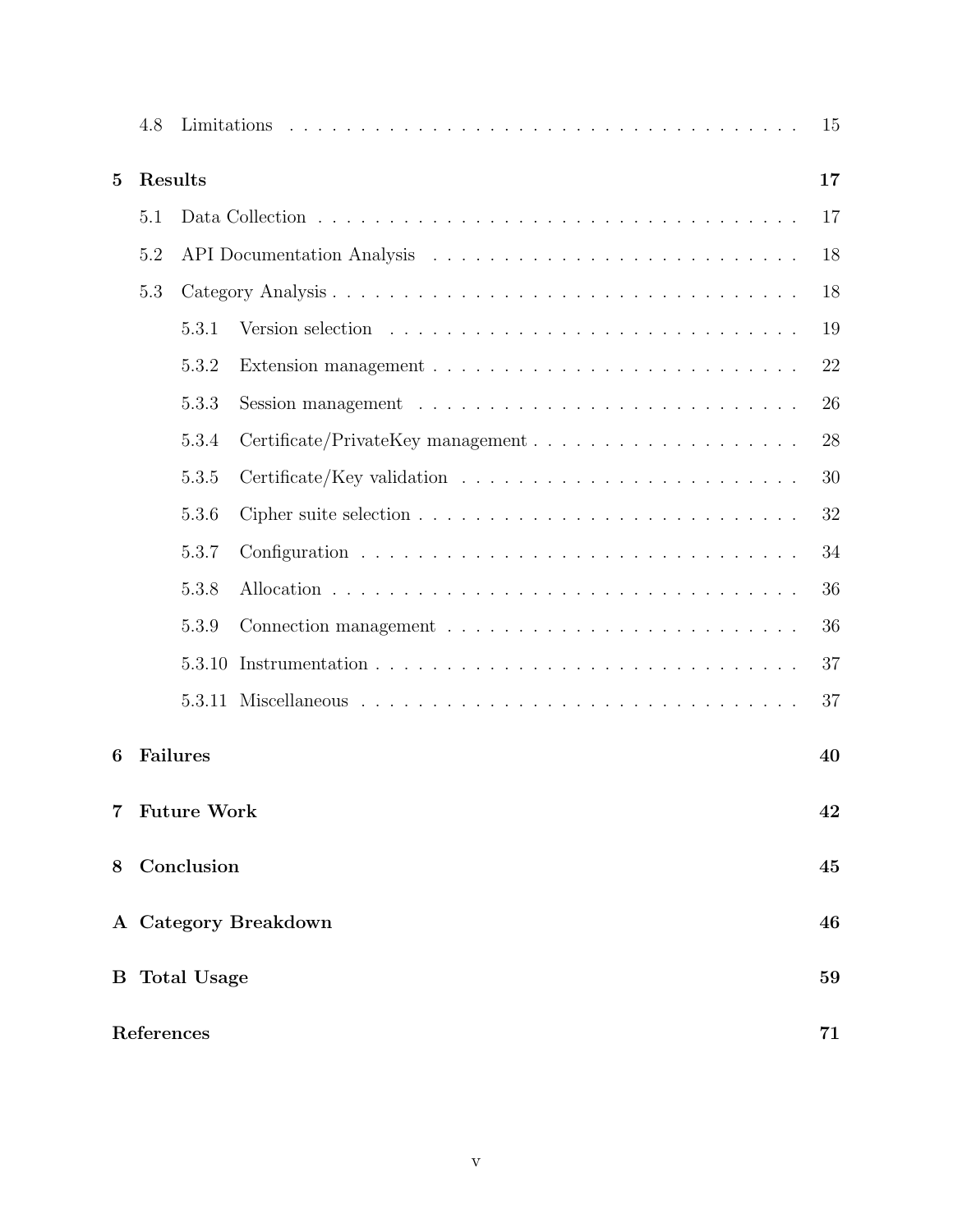# List of Tables

<span id="page-6-0"></span>

| 5.2 | Breakdown of OpenSSL's libssl symbols by purpose. Many categories deal           |    |  |  |
|-----|----------------------------------------------------------------------------------|----|--|--|
|     | with management of the TLS protocol itself, but some others are concerned        |    |  |  |
|     | with allocation of objects and configuration of the library itself $\dots \dots$ | 18 |  |  |
| 5.3 |                                                                                  | 20 |  |  |
| 5.5 | Explicit TLS extensions implemented by OpenSSL                                   | 23 |  |  |
| 5.6 |                                                                                  | 24 |  |  |
| 5.7 |                                                                                  | 27 |  |  |
| 5.8 |                                                                                  | 33 |  |  |
| 5.9 |                                                                                  | 38 |  |  |
|     |                                                                                  |    |  |  |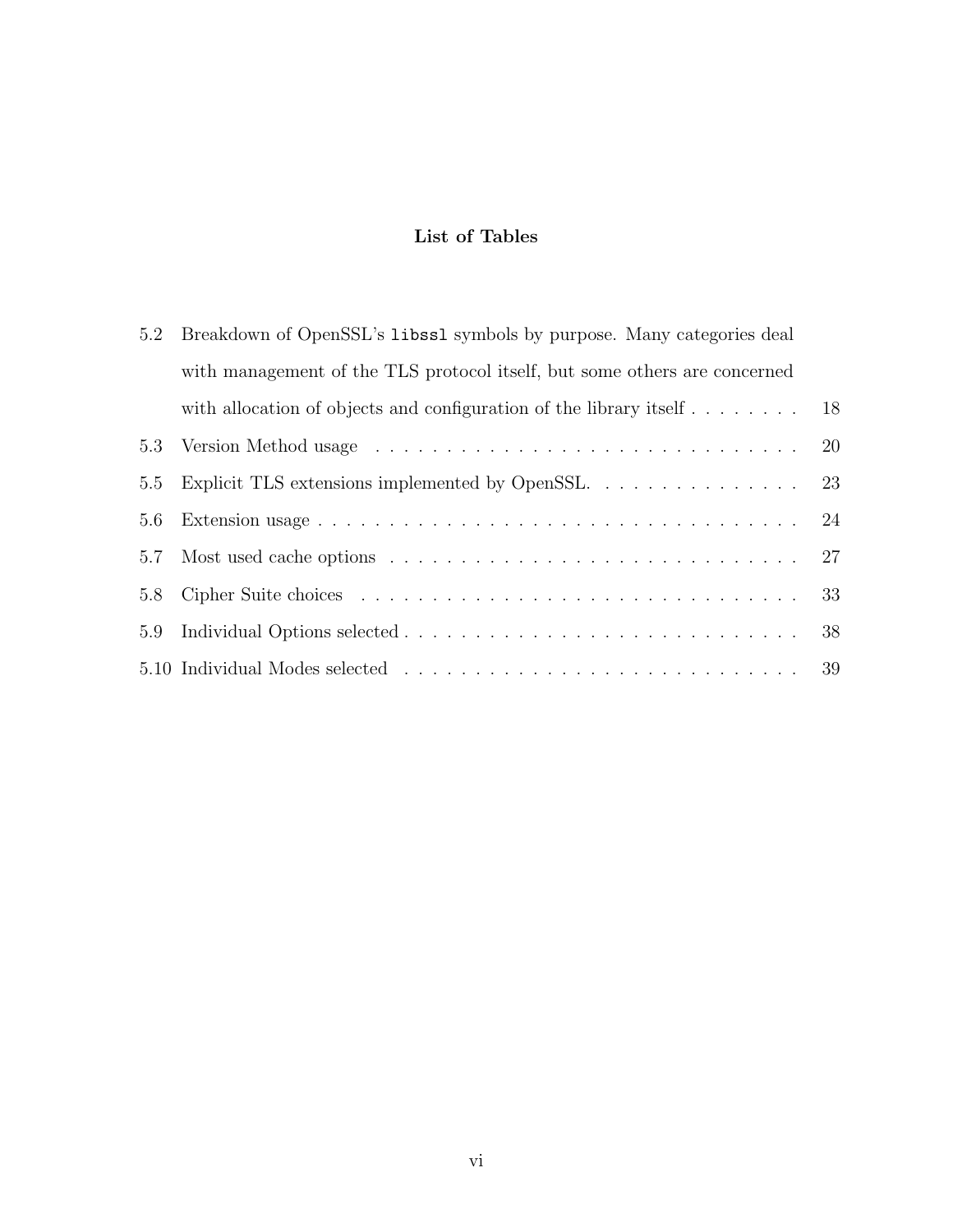#### Chapter 1

#### Introduction

<span id="page-7-0"></span>Transport Layer Security (TLS) is the primary security protocol of the Internet, and especially the Web. Sadly, TLS libraries have been shown to be difficult to use and understand [\[7,](#page-77-1) [13\]](#page-78-0). This has led to developers misusing these libraries and leaving their applications vulnerable to the attacks TLS is meant to prevent. This problem has been prevalent across differing TLS libraries and languages [\[10\]](#page-77-2). The problem is exacerbated by the complexity of the TLS protocol and extensions, which has led to developers even misunderstanding the guarantees of TLS and how the protocol functions internally [\[6,](#page-77-3) [13\]](#page-78-0). The problems of this misunderstanding and misuse are only becoming more prevalent as the call for "TLS everywhere" grows [\[1\]](#page-77-4). Security incidents are becoming more publicized and developers are forced to adopt more and more security responsibilities without proper training and understanding of security considerations.

These problems have led to recent work in how to educate developers and users about security practices, and TLS library redesigns to provide simpler means for developers to use the TLS protocol [\[4,](#page-77-5) [10\]](#page-77-2). While these library redesigns have focused on the problem of authenticating TLS connections, many other problems exist as well [\[7,](#page-77-1) [16\]](#page-78-1), which all seem to stem from how current TLS usage violates the layer abstraction for which it was originally designed [\[28\]](#page-79-0). We believe there is a better approach, through moving the responsibility of security from application developers to operating systems and system administrators who have been shown to have more attention and concern to security matters [\[23\]](#page-79-1). The approach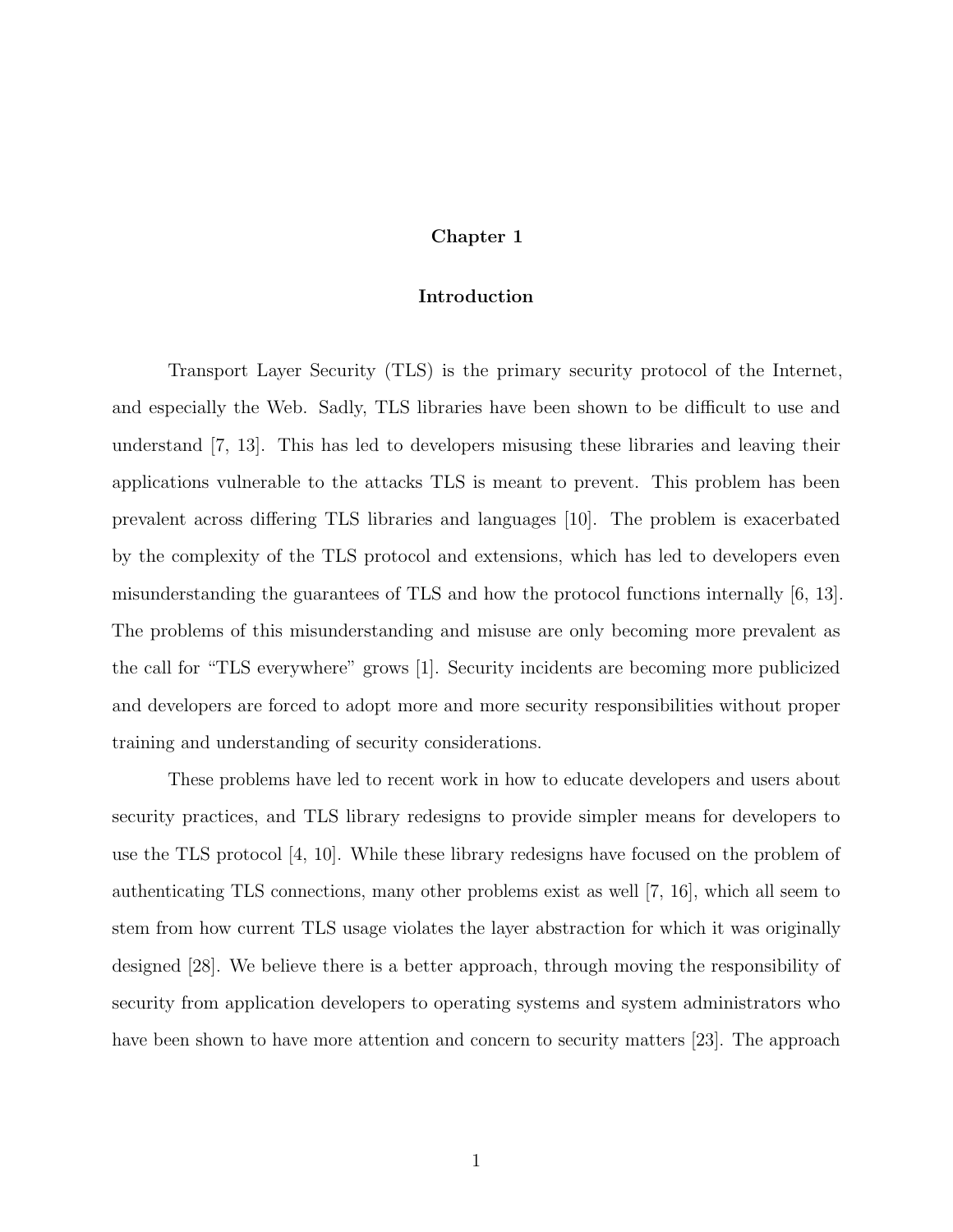we consider most appealing is porting TLS functionality to the operating system using the same POSIX socket API with which network application developers are already familiar.

While some efforts attempted to simplify library APIs [\[4\]](#page-77-5), there seems to be no consideration of whether developers are even taking advantage of the flexibility these TLS APIs offer. As security properties are determined by much of the flexibility of TLS [\[14,](#page-78-2) [17,](#page-78-3) [19,](#page-78-4) [25\]](#page-79-2), we believe taking a comprehensive look at how TLS APIs are actually used is an important consideration in future libraries and TLS use. We seek in this work to perform this analysis and provide insight into what security decisions should be made by application developers or system administrators. Unless security is the focus of the application, application developers are often less concerned with security matters. Because of this, many security considerations are best left to the user (or system administrators) who are more concerned and familiar with their security needs [\[23\]](#page-79-1). While application developers may be in a better position, for example, to know what hostnames they need to connect to, system administrators may wish to limit who they trust to verify the identity of the hostnames. Further, when security vulnerabilities are found, such as insecure protocol versions, often application developers are slow, if ever, to update their application [\[10\]](#page-77-2), but system administrators would be much more responsive in disabling the insecure protocol. We seek to more fully explore this relationship and how to best place security decisions in the hands of the appropriate party.

Our contributions are as follows:

- A detailed analysis of the OpenSSL API
- Analysis of how developers are using the OpenSSL API
- Recommendations on how to simplify the OpenSSL API by replacing it with the POSIX API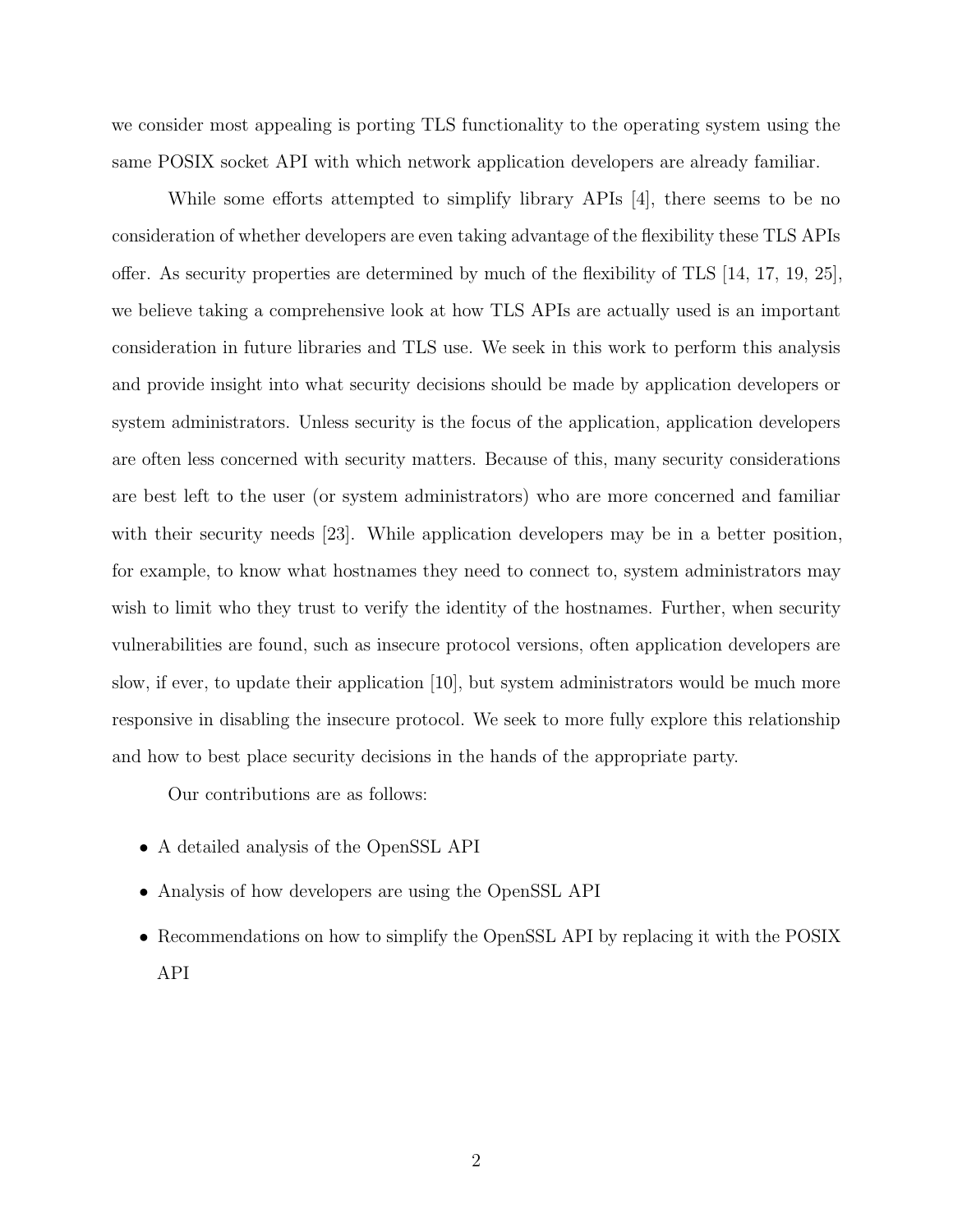#### Chapter 2

#### Related Work

<span id="page-9-0"></span>We separate related work into three categories. The first category contains efforts to measure and assess developer mistakes in their use of TLS libraries. The second category comprises efforts to replace or redesign TLS libraries in an effort to simplify them for developer use. Finally, the third category includes efforts to perform API Mining, which covers work relating to analyzing API usage in general.

#### <span id="page-9-1"></span>2.1 TLS library failures

Previous analysis of application usage of TLS has largely focused on how applications fail to perform proper certificate validation. Georgiev et al. [\[13\]](#page-78-0) provided one of the first large scale analyses of TLS usage in non-browser applications by performing white and black box testing. They found that many applications are vulnerable to MitM attacks due to improper certificate validation. While the study was not comprehensive across all applications, the paper did find vulnerabilities in a wide range of applications from banking to instant messengers, which used a range of TLS libraries as well. Their conclusions were libraries are confusing to developers, don't provide safe defaults, and are not adequately tested. They also found in some instances developers were intentionally misleading and had disabled certificate validation while assuring end users their communications were secure.

The work by Georgiev et al. involved a large amount of manual effort and, because of the nature of white and black box testing, is difficult to scale. To overcome this limitation, He et al. introduced an automated tool, SSLint [\[16\]](#page-78-1), to perform static code analysis of how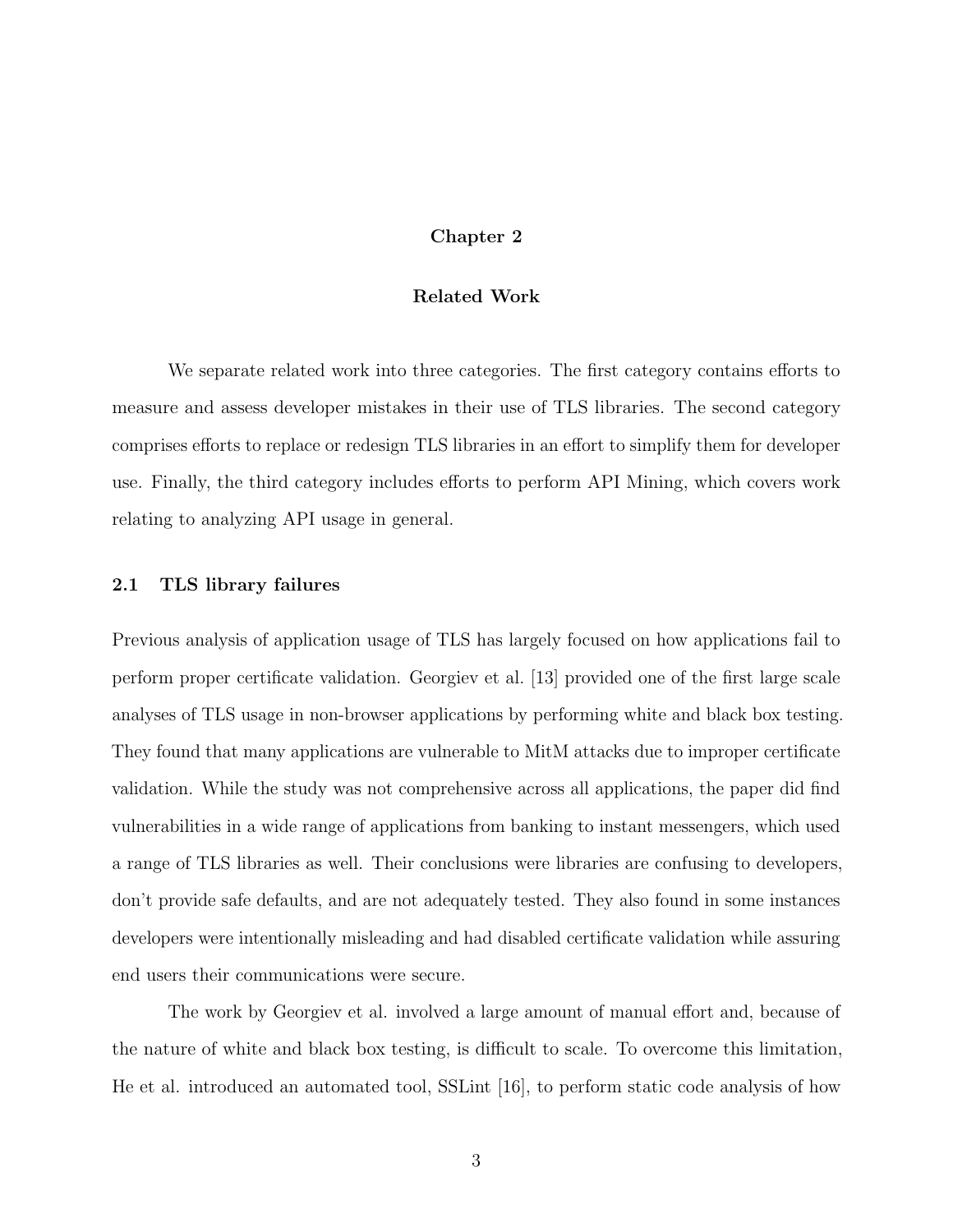popular Ubuntu packages use contemporary TLS libraries. The primary function of the tool was to create program dependence graphs (PDGs) for an application and compare those to a labeled graph of known correct API usage. Modeling correct usage was preferable to modeling incorrect usage due to TLS libraries' APIs having relatively few correct uses, while there are numerous ways to use them incorrectly. Using standard graph querying/matching algorithms, they were able to find 27 new vulnerabilities against 381 applications. While the signatures used for correct API usage only modeled certificate validation, the methodology applies to any modeled usage.

Fahl et al. [\[9\]](#page-77-6) conducted a similar study as Georgeiv but within the mobile application ecosystem. They performed static code analysis on 13,500 Android applications and found that even on Android, which provides a more standardized TLS handling library through Java, developers face similar problems to desktop systems. They later extended this work and looked at 1,009 iOS applications as well and then conducted interviews with developers to try and find the root cause of improper verification [\[10\]](#page-77-2). They found various causes of such mistakes:

- Forgetting to re-enable proper verification when switching from development to production.
- Misunderstanding of vulnerabilities caused by improper verification.
- Accepting all self-signed certificates when a self-signed certificate is used
- Slow, if ever, updates when informed about security problems.

Sounthiraraj et al. [\[26\]](#page-79-3) improved on Fahl's work, similar to He over Georgiev, by creating a more automated tool, SVM-Hunter, that combined static and dynamic analysis techniques. The tool takes further advantage of the homogeneous nature of the Android OS, from the unified Java secure socket API, to explicit permissions and installation methods. They were able to find 1,453 possible vulnerable Android apps, 726 of which were confirmed vulnerable.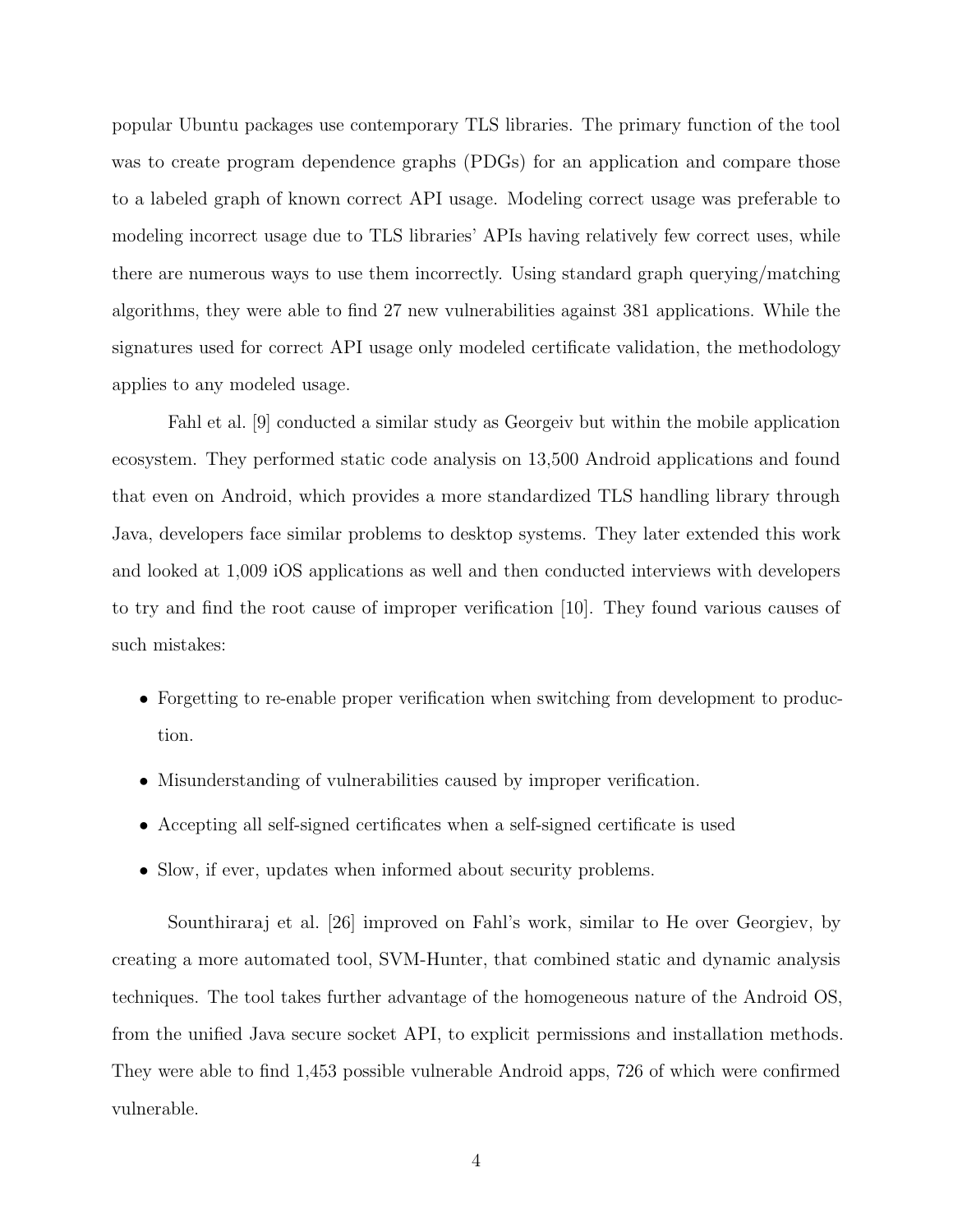Rather than just looking at proper certificate validation, Bhargaven et al. [\[7\]](#page-77-1) looked more at vulnerabilities caused by improper TLS handling and its interaction with higher protocols. They even introduced a novel triple-handshake attack and showed how the cookie forcing attack can be used when applications don't properly consider TLS handling. Their recommendations require a change in how each application handles TLS, but when Fahl's work is considered, showing that developers are often unmotivated in properly updating their applications, this seems an ineffectual solution.

We differ from this work in that we aren't looking for TLS library failings specifically, but only use them as motivations for simpler TLS handling. We are also interested in correct TLS library usage and how this can continue to be handled by developers through a simpler API, or how it should be moved to system administrator control.

#### <span id="page-11-0"></span>2.2 TLS library replacements

Amour et al. created libtlssep [\[4\]](#page-77-5), which provides a simple certificate validation API by creating a decorator for normal socket and TLS communication that focuses on proper name verification and safe default behaviors. They were able to limit the API to 11 function calls that closely mimic normal POSIX socket calls. They were able to show that current applications using standard TLS libraries can be ported over with negligible performance degradation. Fedora provides a global configuration file that allows developers to defer selection of cipher-suites, cipher-suite parameters, TLS version, and whether to perform secure renegotiations to the system-wide settings [\[21\]](#page-78-5).

Another approach was developed by Certshim [\[5\]](#page-77-7), which seeks to enforce correct certificate verification by wrapping dynamically-linked security libraries and implementing proper verification handling before returning control to the application. TrustBase [\[24\]](#page-79-4), improves on this approach by providing a kernel module that inspects all network traffic to identify TLS connections and perform proper certificate validation independent of application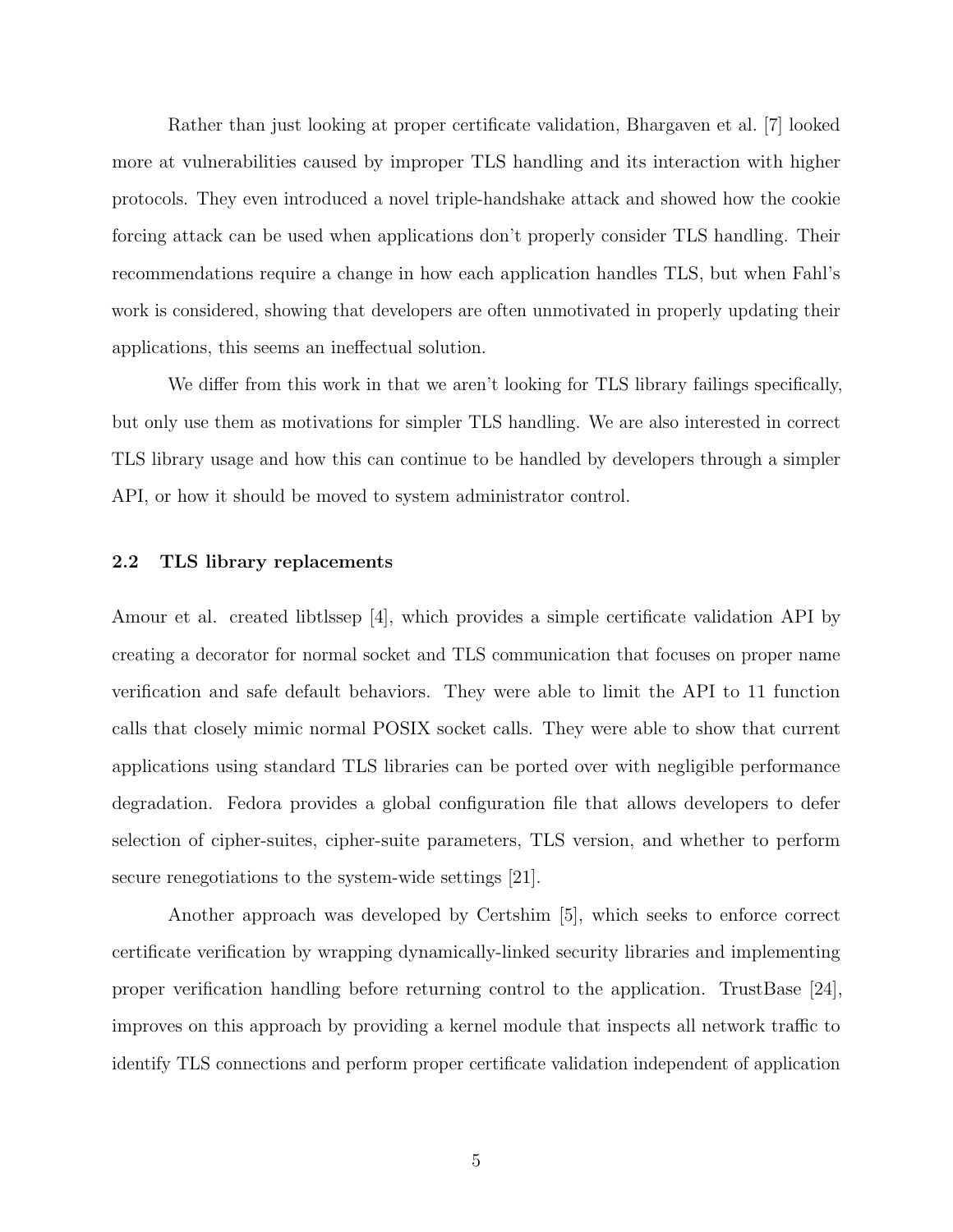logic. Trustbase also allows for a direct verification API that application developers can call to perform certificate verification for them.

As certificate validation has been a main failure for developers, it is unsurprising this has been the focus of most work in this area. The push by Fedora to modify OpenSSL and GNUTLS to allow a system-wide configuration of certain security decisions is most closely related to our work. This still requires developers to actively adopt this model and still leaves developers with the burden of using TLS-specific libraries. To the best of our knowledge, no work in this area has taken into consideration current usage of the API to discuss what TLS functionality should be provided to the developers, nor provide a discussion of whether a system administrator should instead be in control of this functionality. Nor has any work examined how applications use TLS libraries in a holistic approach.

#### <span id="page-12-0"></span>2.3 API Mining

Work assessing APIs is focused on understanding complex and poorly documented APIs to allow developers to learn from other developer's usage. It usually focuses on learning how other developers have used the API and extracting useful information. Generally, the field of mining software repositories [\[18\]](#page-78-6) seeks to understand changes in software and libraries and what that means for new changes. Most work in this area is to provide developers with examples and understanding of API usage when documentation is poor [\[3,](#page-77-8) [12,](#page-78-7) [29\]](#page-79-5). There is some work in developing simpler APIs by analyzing API usage to find frequent sequences or call patterns that can be abstracted [\[27\]](#page-79-6). In analyzing a TLS API, however, there are specific security guarantees to consider.

In contrast with this body of work, we hypothesize that the OpenSSL API should be simplified by wrapping it within the POSIX API and seek to discover how that can be accomplished. While applying this previous work to simplify the API could prove useful, we believe the POSIX API is already in a good position to take this role as application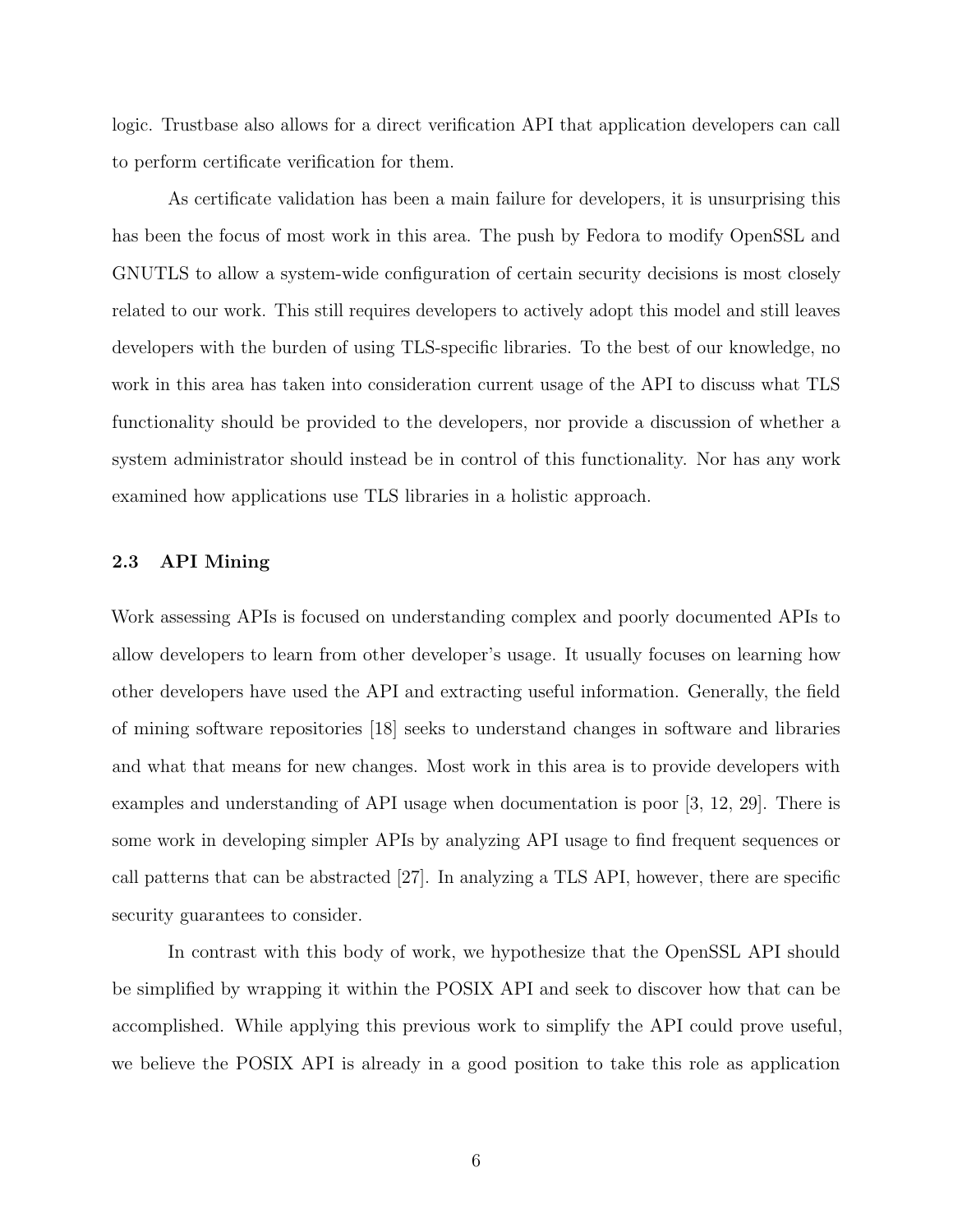programmers already need to understand this API. Thus we seek to understand how the OpenSSL API could instead be provided within the simpler POSIX API.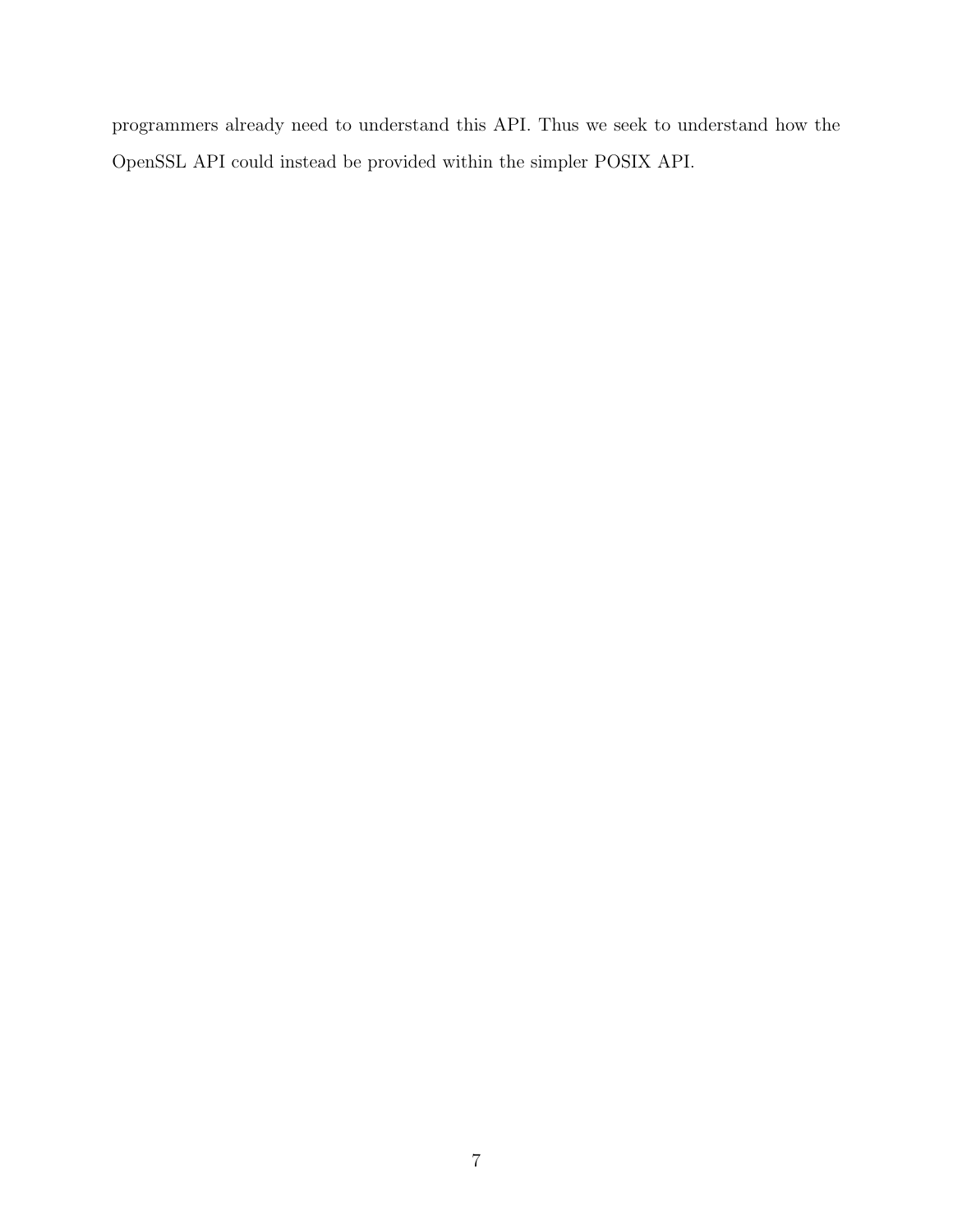#### Chapter 3

#### Background

#### <span id="page-14-1"></span><span id="page-14-0"></span>3.1 TLS/SSL

Transport Layer Security (TLS) originally was called Secure Socket Layer (SSL). SSL advanced through three versions, and then was named to TLS after version 3. Because of this, the terms SSL and TLS are often used interchangeably. TLS provides secure communication by establishing cryptographic primitives between a server and client through a handshake protocol. Simply speaking, a client connects to a server expressing the TLS protocol versions and what cryptography algorithms it wishes to use, to provide confidentiality and integrity to the connection. This "Cipher-Suite" selection usually involves authenticating the server through the use of certificates and the Certificate Authority public-key infrastructure. The Server responds with its certificate, the selected protocol version, ciphers and optionally requests client authentication. The appropriate cryptography primitives are generated through data sent in this exchange and both sides inform the other that they will now be encrypting all future data. Because TLS was designed to be customizable and extensible, there are numerous TLS extensions that can be added to this handshake. In order to support the flexibility provided by TLS, TLS libraries often present large and complex APIs to developers to work with.

#### <span id="page-14-2"></span>3.2 OpenSSL

OpenSSL is one such library that is arguably the most popular. It allows applications developers to create SSL structures, which can then be customized to select which TLS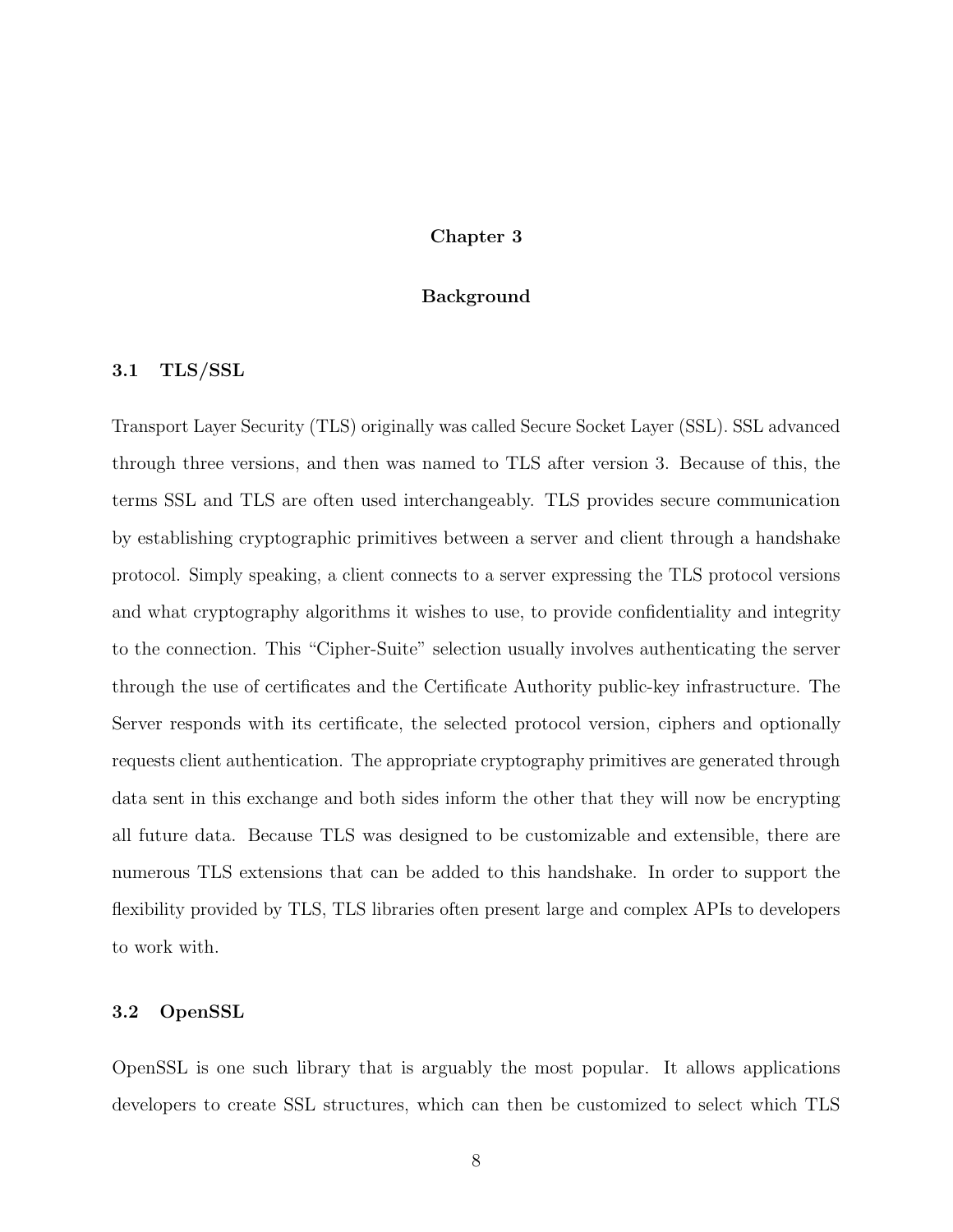versions, extensions, private keys, certificates, or cipher suites to use. Due to presumed application requirements, OpenSSL provides access to these SSL structures directly, or through various other interfaces. One such popular interface is the SSL CTX or SSL context. This interface allows an application to configure one context from which to create multiple SSL structures, which can then be further customized. When a connection is established this is then referred to as an SSL session, because it contains the actual information needed to secure the particular connection. OpenSSL also provides access directly to individual connections through a session structure. In total there are three different API call layers that a developer can access, SSL CTX which are used to configure TLS parameters for multiple SSL structures, which in turn configure multiple SSL SESSIONs, which configure an individual connection. There is a fourth special case set of API calls SSL CONF CTX whose purpose is to configure an SSL CTX through command-line options.

OpenSSL can also be used as a general purpose cryptography library, so it provides two main shared object libraries to use, "libcrypto" and "libssl". Because we are only concerned with TLS usage, our analysis focuses on the "libssl" object file.

#### <span id="page-15-0"></span>3.3 Secure Socket API

We stipulate that developers should be relieved of the burden of security, thus freeing them to focus entirely on the unique functionality that their applications provide. Likewise, the operating system and system administrators should be empowered to easily control and customize the secure connections on their machines. This shift is not without precedent. Most operating systems already offer critical services to applications to reduce code redundancy and to ensure that the services are run in a manner that does not threaten system stability or security. For example, application developers on Linux and Windows are not expected to write their own TCP implementation for networking applications or to implement their own file system functionality when writing to a file. Fedora led an effort to create a system-wide "CryptoPolicy" configuration file [\[21\]](#page-78-5). Through changes in OpenSSL and GNUTLS, this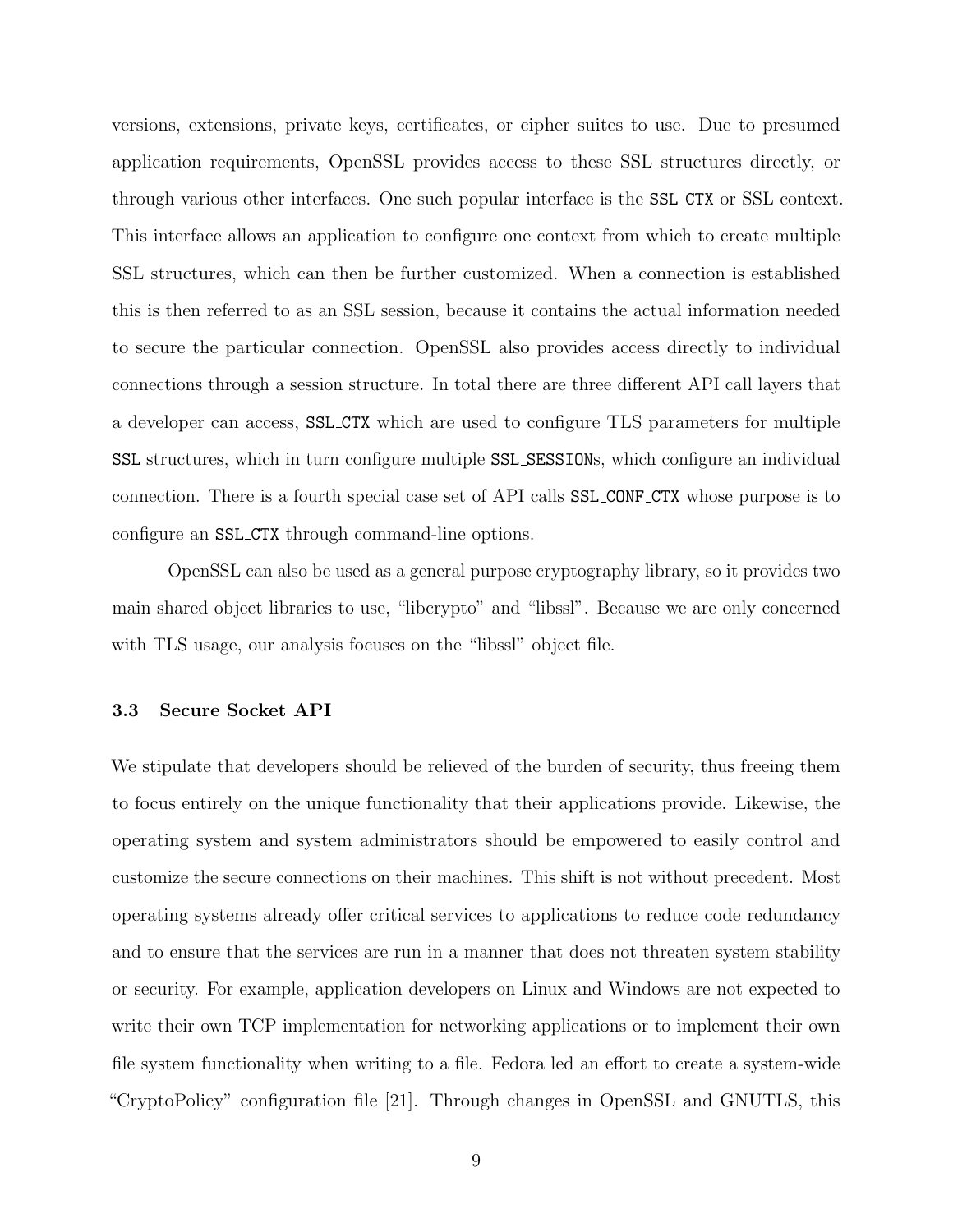configuration file allows developers to defer certain security decisions to administrators. In line with this precedent, and with the problems with developer security competence and administrator control in mind, we seek to establish all of TLS as an operating system controlled service.

In this paper we evaluate the practicality of this Secure Socket API (SSA), a minimalist TLS API that reduces contemporary security APIs to the POSIX socket API. Not only does this seem to be the original goal of secure network programming [\[28\]](#page-79-0), this interface allows network application developers to use an interface with which they are already familiar, all while allowing flexible administrator control.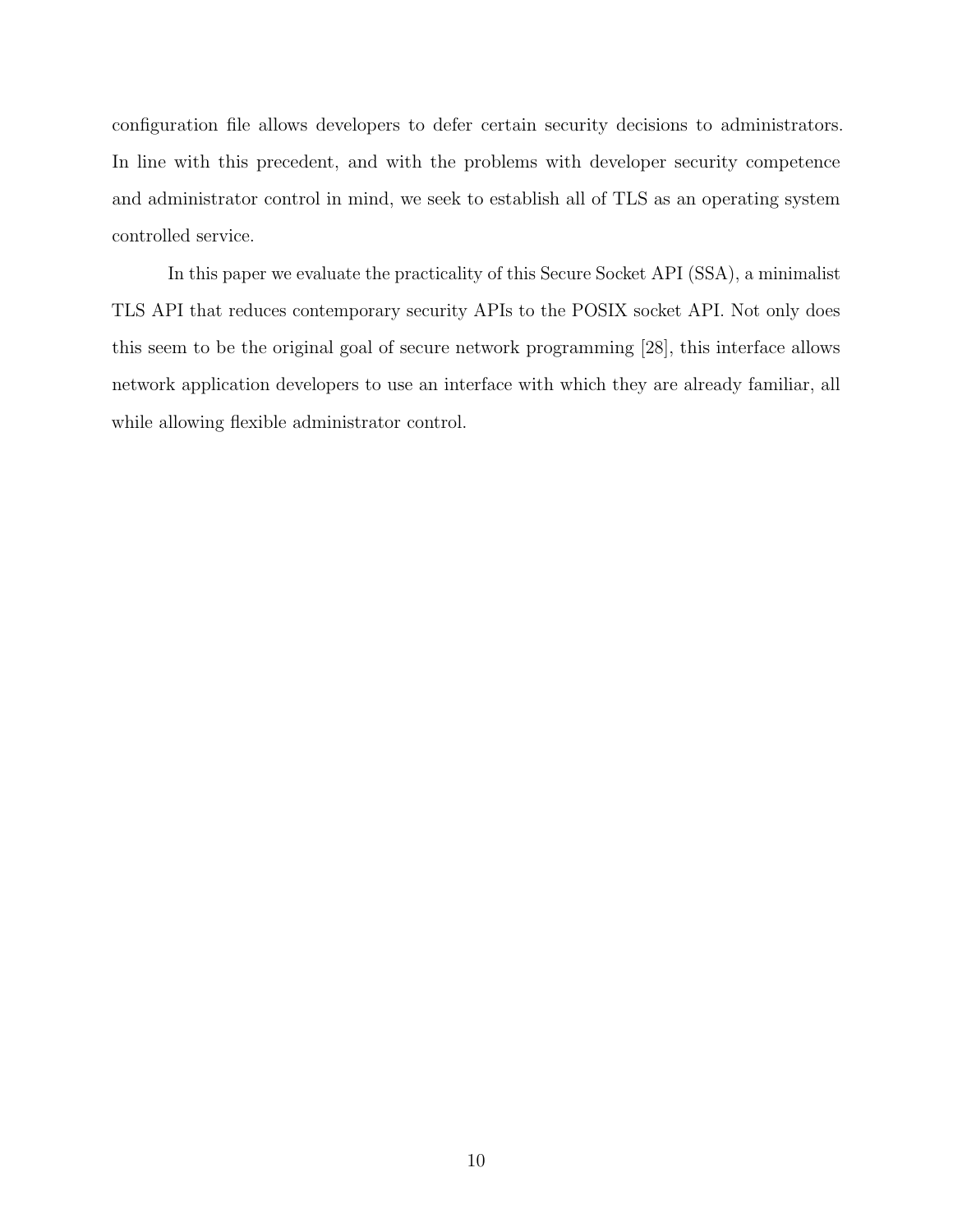#### Chapter 4

#### Methodology

<span id="page-17-0"></span>The following methodology was undertaken as a means to analyze the OpenSSL library to inform its port to the SSA. It is also presented here as generic guidelines for others seeking to reproduce or extend our work to other security libraries such as GnuTLS or JavaSE.

- 1. Extract the exported symbols of the API.
- 2. Manually analyze the documentation of the API for each symbol that was exported.
- 3. Categorize each symbol with related symbols for further analysis. This allows the analysis to focus on specific security considerations in the context of their affiliated functions. This also prevents looking further into inconsequential API calls (e.g. new, free, read, write), which are trivially wrapped by the POSIX API.
- 4. Gather a collection of source code packages that depend on the security library under analysis.
- 5. Create dependence and flow graphs for each package gathered.
- 6. For each category of symbols, analyze usage of the symbols with the category using graphs from the previous step:
	- (a) Determine what use cases a developer has for the employ of the feature cumulatively expressed by the category.
	- (b) Analyze the usage of functions in the category to gain insight into developer needs, developer mistakes, and augment the set of use cases derived from the previous step.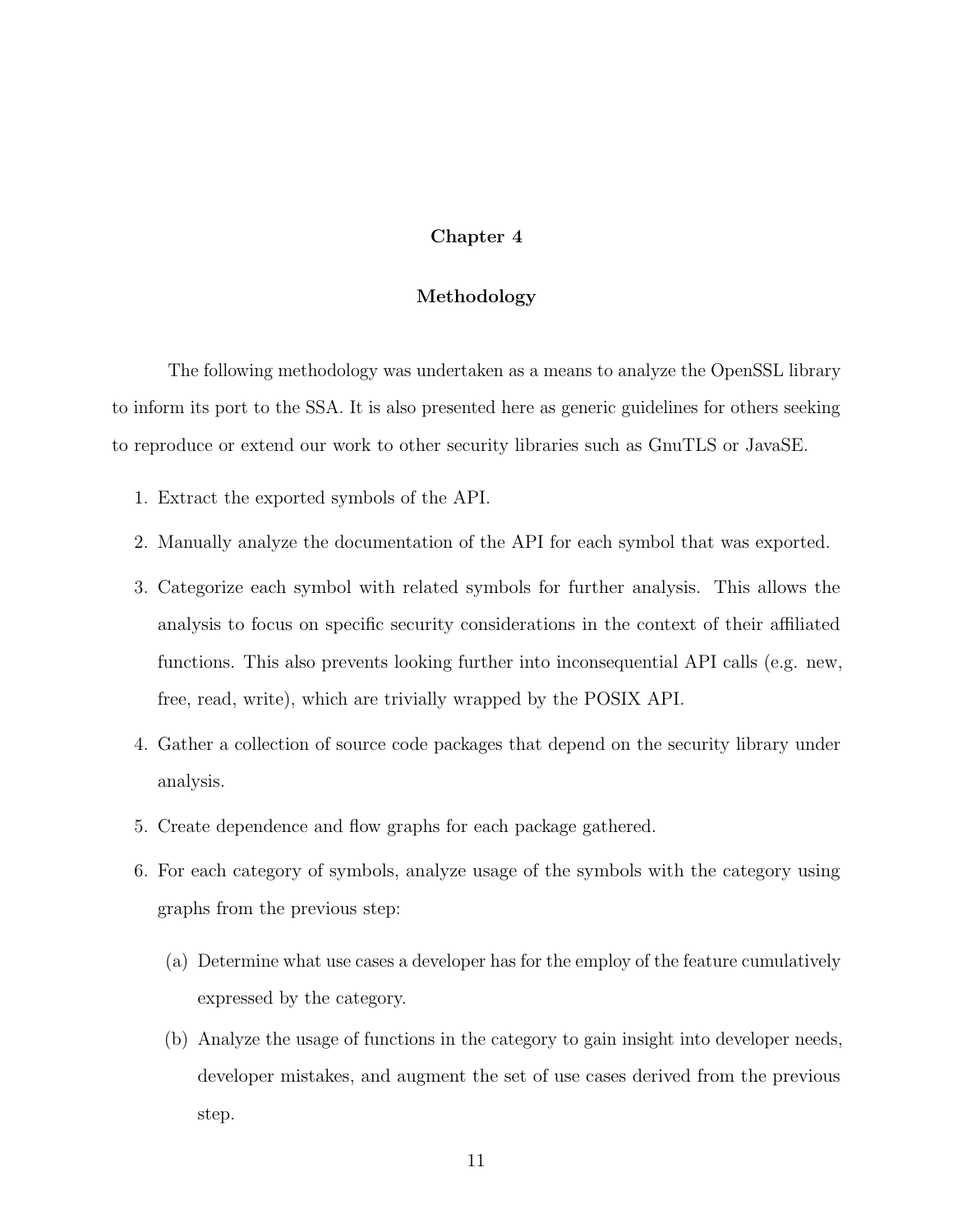(c) Make recommendations for inclusion or exclusion in the SSA. Since the SSA relies upon simple key-value settings using getsockopt and setsockopt, any included SSA feature should contain a compelling motivation and eliminate redundant functionality exported by the original API.

We now cover each of these steps in detail, as they were undertaken in our analysis of OpenSSL. Due to computational and manual time constraints we limited our analysis to a single popular TLS library, OpenSSL, and its uses within Ubuntu's standard repository of packages [\[2\]](#page-77-9).

#### <span id="page-18-0"></span>4.1 Extracting Symbols

To extract the OpenSSL TLS API symbols we used the GNU tool nm to extract defined symbols in the libssl1.0.0 shared library. We then recursively used the GNU tool grep to augment this list with any macros that are defined using one of these extracted symbols within OpenSSL's source code header files.

#### <span id="page-18-1"></span>4.2 API Documentation Analysis

Symbol extraction yielded 507 symbols in the OpenSSL TLS API. We assessed each of these symbols manually with their corresponding official API documentation to determine their nature and purpose. Symbols which had no corresponding official documentation were categorized by manual analysis of their use within dependent packages, and using third-party documentation where available.

#### <span id="page-18-2"></span>4.3 Categorization of Symbols

We utilized conventional qualitative analysis to categorize each of these functions. The derived categories correspond to the TLS protocol itself: Version selection, Extension management, Certificate/PrivateKey management, Cipher suite selection, Session management,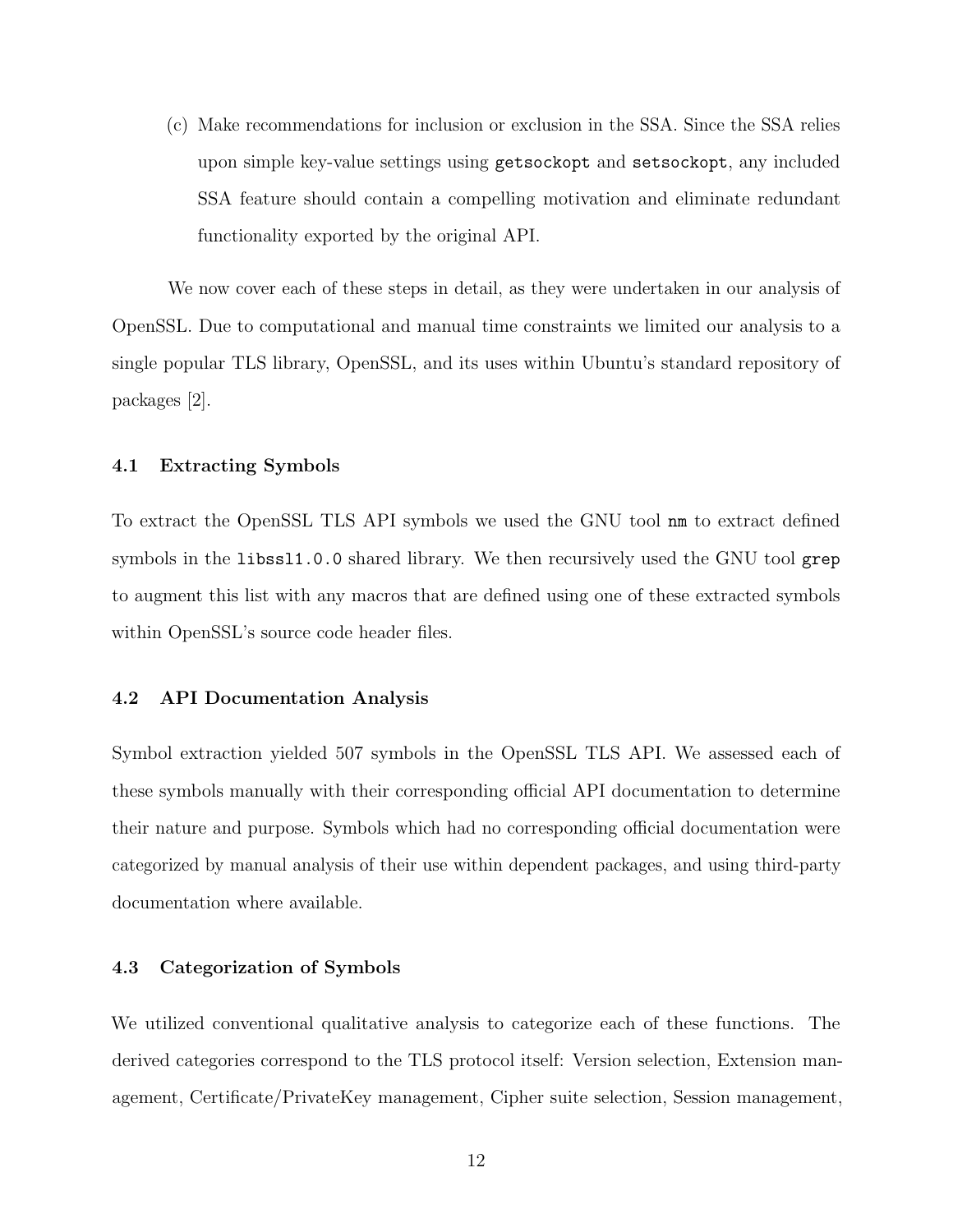and Certificate/Key validation. Five additional categories were created to include symbols outside this context: Configuration, Allocation, Connection management, Instrumentation, and Miscellaneous. The Configuration category covers library-specific function calls. For OpenSSL this category contains functions for workarounds for various bugs identified when interacting with different TLS implementations, but also provides access to disabling security critical extensions that are implicitly used by the library. The Allocation category covers the memory management functions such as init and free methods. The Connection management category encompasses all symbols that translate easily to the POSIX socket API, such as SSL read. The Instrumentation category covers function calls that provide debugging or informational output.

#### <span id="page-19-0"></span>4.4 Source Code Collection

Using the package manager Aptitude we employed the rdepends tool to find all packages that directly depend on the **libssl1.0.0** shared object provided by OpenSSL, which corresponded to the OpenSSL version 1.0.2, which was Ubuntu's default at the time of analysis.

#### <span id="page-19-1"></span>4.5 Graph Generation

To compute the necessary control and dependence graphs on the large collection of source code we used the Joern tool [\[30\]](#page-79-7).

#### <span id="page-19-2"></span>4.5.1 Joern

Joern uses a "fuzzy parser for  $C/C++$  based on the concept of island grammar". This fuzzy parser sacrifices accuracy to allow larger amounts of code to be analyzed and alleviate the need to have code that compiles. This is in contrast to other tools which we attempted to use that are more feature-rich and accurate, but computationally intractable to run on our dataset. Since many other static analysis tools hook a compiler's symbolic representation of a program, they allow for a more accurate trace of control and data dependencies, especially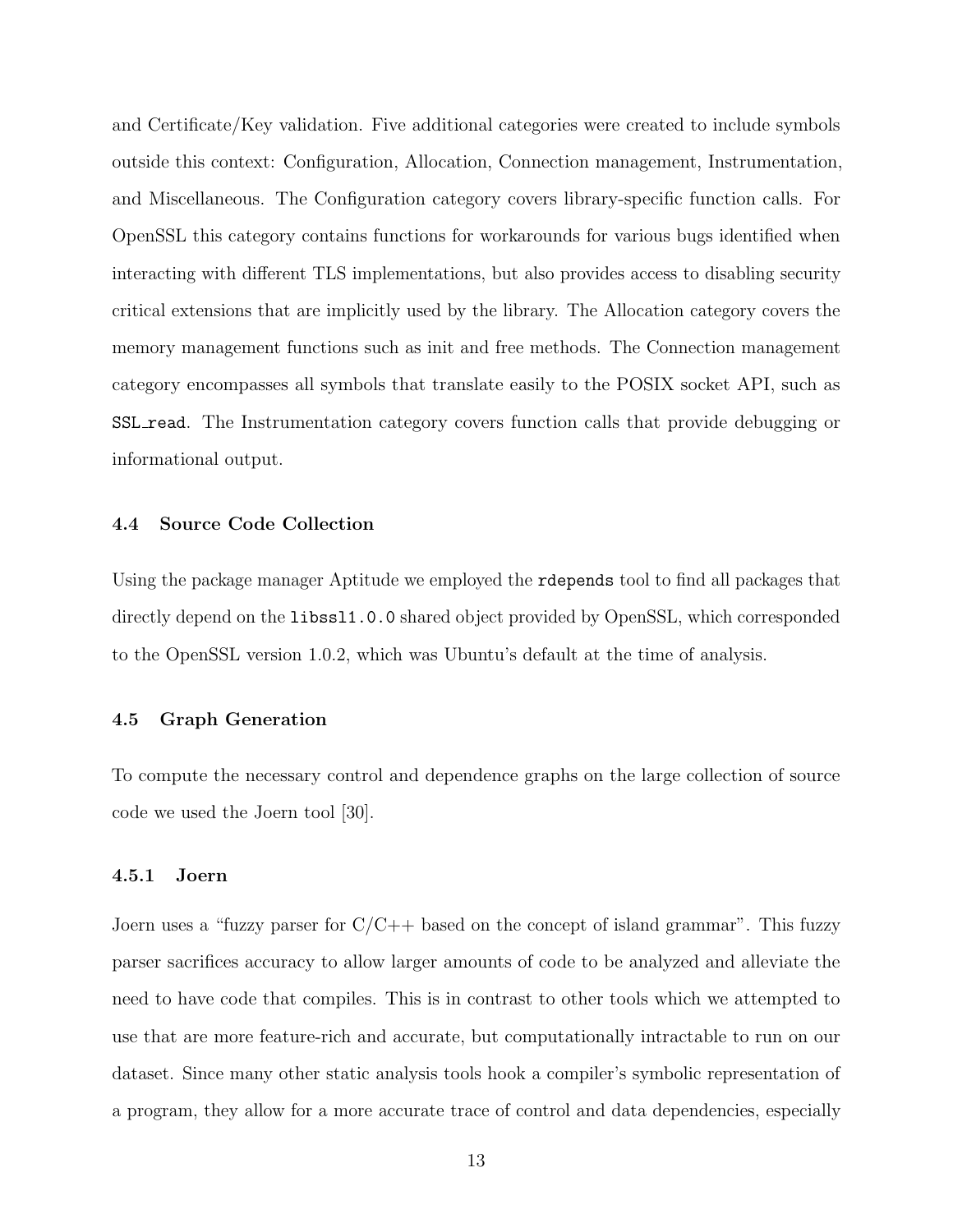with respect to pointer analysis. Our experiences with these other tools are cataloged in Section [6.](#page-46-0)

From the parser output Joern generates code property graphs which combines information from abstract syntax trees, control flow graphs, and program dependence graphs. The abstract syntax tree allows us to match API symbols to actual lines in source code. The control flow graphs enable analysis of the order of API symbol usage and augment Joern's fuzzy parsing by insuring output data dependencies precede API calls. Data dependence graphs allow us to analyze API parameter values and return value usage. It also provides control dependencies, which allows us to quickly assess whether given variables are utilized in program branching.

#### <span id="page-20-0"></span>4.6 Symbol Analysis

We use Python's igraph package to perform appropriate queries on the output of Joern. For each API call we extract various properties which are then used to find relevant behaviors based on our analysis of the API's documentation. First, we find every graph node corresponding to an API function call. We then extract all control flow predecessors and dependents. This allows us to check, for example, if SSL get verify result is not called in conjunction with SSL get peer certificate, which is a violation of the documentation requirements. We only use control flow rather than control dependence analysis here due to empirical results showing it to be more accurate with Joern's parsing. We then find every parameter used by these calls and trace all data dependencies. This includes extracting Joern's rudimentary statement understanding for these dependencies. This allows us for example, to find data dependencies that are themselves assignment expressions and recursively trace those data dependencies as well. We then ensure each of these dependencies is a control flow predecessor. Ideally we would ensure there existed a path between the data dependence and call that didn't pass through any other data dependency, however for nontrivial graphs this became an intractable problem. We then perform a similar extraction for return values, performing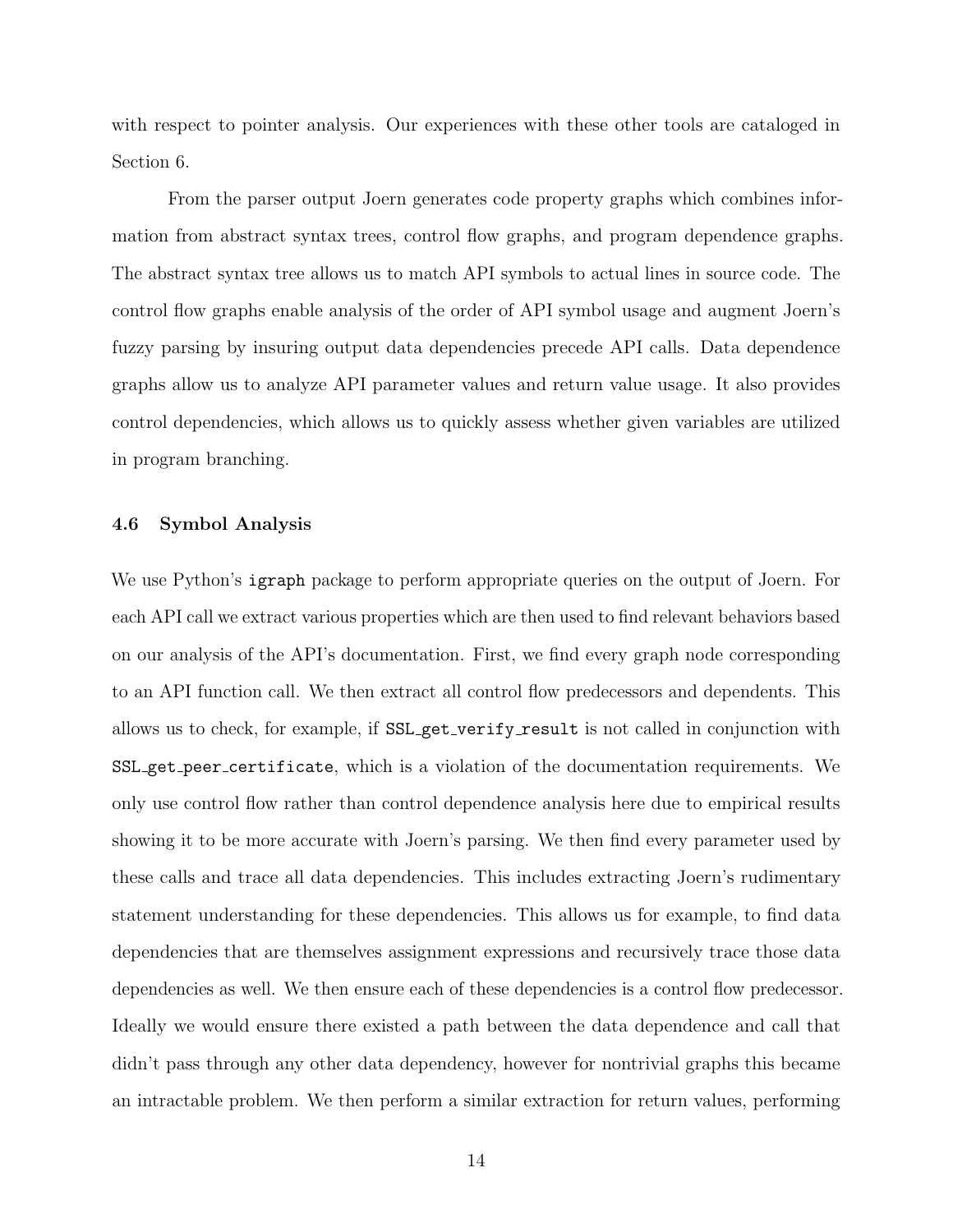similar recursive dependency checks. We also extract the Joern statement type that is assigned to the call, which allows us to determine how the function call is used in the source code context. This is part of our return value analysis, because Joern doesn't parse a non-variable assigned call as having a return value, which is frequent behavior in C and C++.

#### <span id="page-21-0"></span>4.7 Synthesis and Recommendations

The data collected from the previous steps enabled us to quickly assess how developers use OpenSSL. In conjunction with the official documentation, we were able to synthesize a holistic understanding of the salient features of OpenSSL, and how its individual functions can be condensed into a set that resembled the POSIX socket API. Our exploration of each symbol category, as well as our recommendations for feature inclusion to the SSA, are outlined in Section [5.3.](#page-24-1)

#### <span id="page-21-1"></span>4.8 Limitations

Joern limits our analysis by sacrificing accuracy for speed, which allows us to analyze a greater number of packages but at the risk of omitting some uses of API symbols and dependencies. Joern does not evaluate preprocessor directives, so it's possible that OpenSSL function calls are hidden through an application's use of macros or other directives, which can sometimes be quite complex. This also limits analysis as it is possible to change almost the entirety of the program through preprocessor directives. For example, the package ftpd-ssl surrounds some function calls with  $\#\text{if } 0$ , which would prevent anything until the  $\#\text{endif}$  macro from being included in compilation. Joern also only analyzes data and control within functions, which prohibits the analysis of interactions with global variables or attempting to trace the origin of local parameter values. As a trivial example, if a function my func calls SSL new(param), but param is itself a parameter passed to my func, Joern will be unable to determine param's value. In practice we found it rare that OpenSSL dependencies extend beyond function boundaries, and in cases where they do we attempted to manually analyze the source file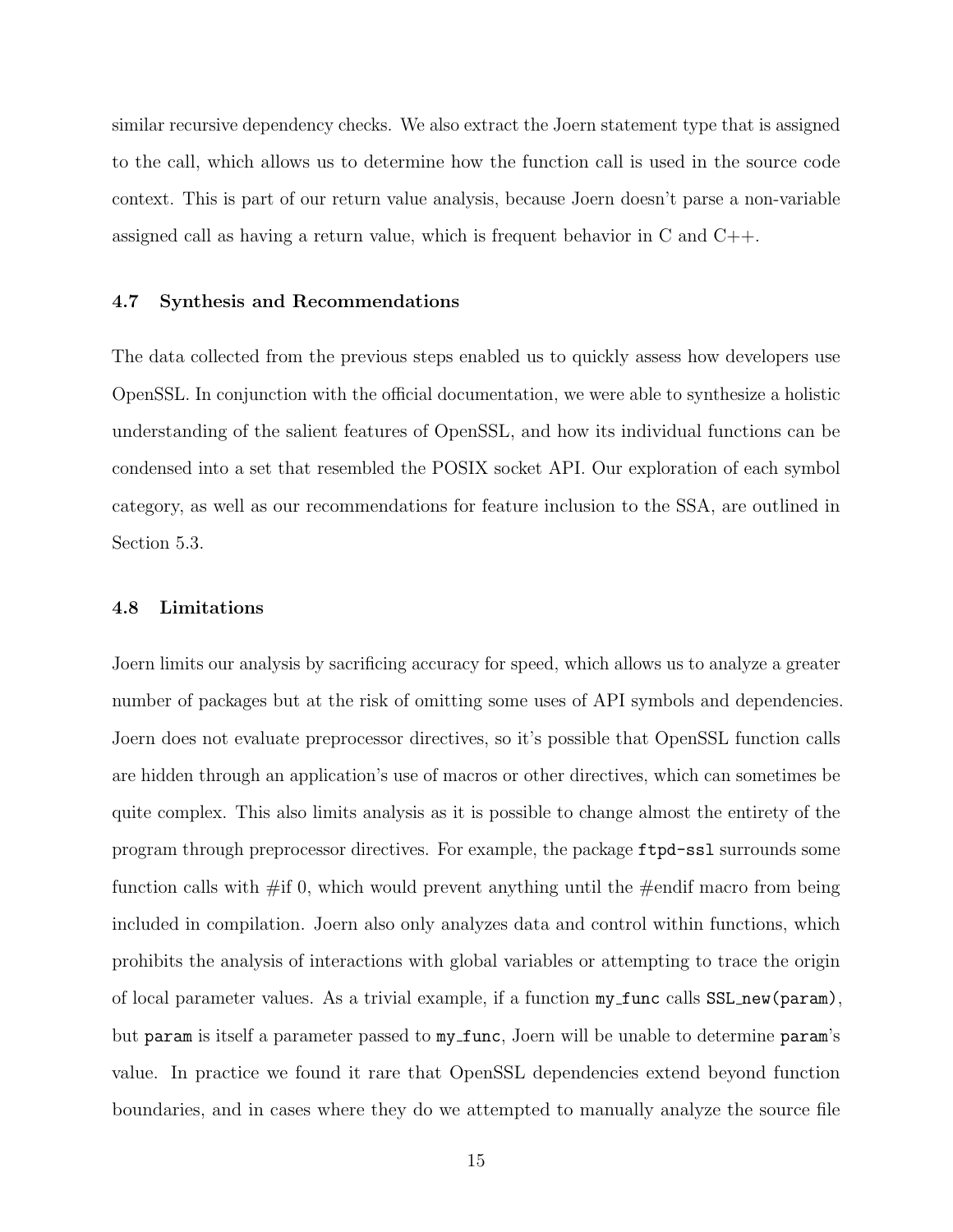in question. We also avoid call ordering analysis, as these often do occur beyond function boundaries, and limit conclusions based solely on existence of these function calls within a program. For example, as discussed in Section [5.3.1.2](#page-26-1) the use of SSLv23 allows for the use of SSL version 3 unless a call is made to set options with the SSLv3 OP NO SSLv3 or SSL OP NO TLSv1 option, rather than insuring that this option is set before a connection is actually made, we only analyze if this call is ever made. This still leaves the potential that a package uses another library which in turn calls the appropriate OpenSSL call. Our analysis still constitutes a significant manual effort, because more complicated analyses, such as symbolic execution or accounting for preprocessor directives, were not conducted.

Furthermore, some packages may simply provide a wrapper API around OpenSSL for other packages to use. For example, it is conceivable that a library provides proper certificate verification under its own API, and applications utilizing that API would not be counted in our analysis of OpenSSL-utilizing applications. Thus we may be underestimating the individual usage counts of OpenSSL symbols. This would require more complex tools or significant manual effort to detect, and we consider this analysis beyond the scope of our work.

In addition, the practical use of dependencies between packages in Aptitude allow package maintainers to infer the existence of OpenSSL by explicitly depending on another package that depends on OpenSSL. Software can then directly interact with OpenSSL yet not appear on direct dependency lists of OpenSSL. While the rdepends tool allows for this recursive dependency tracing, analyzing the resultant thousands of packages was beyond our means.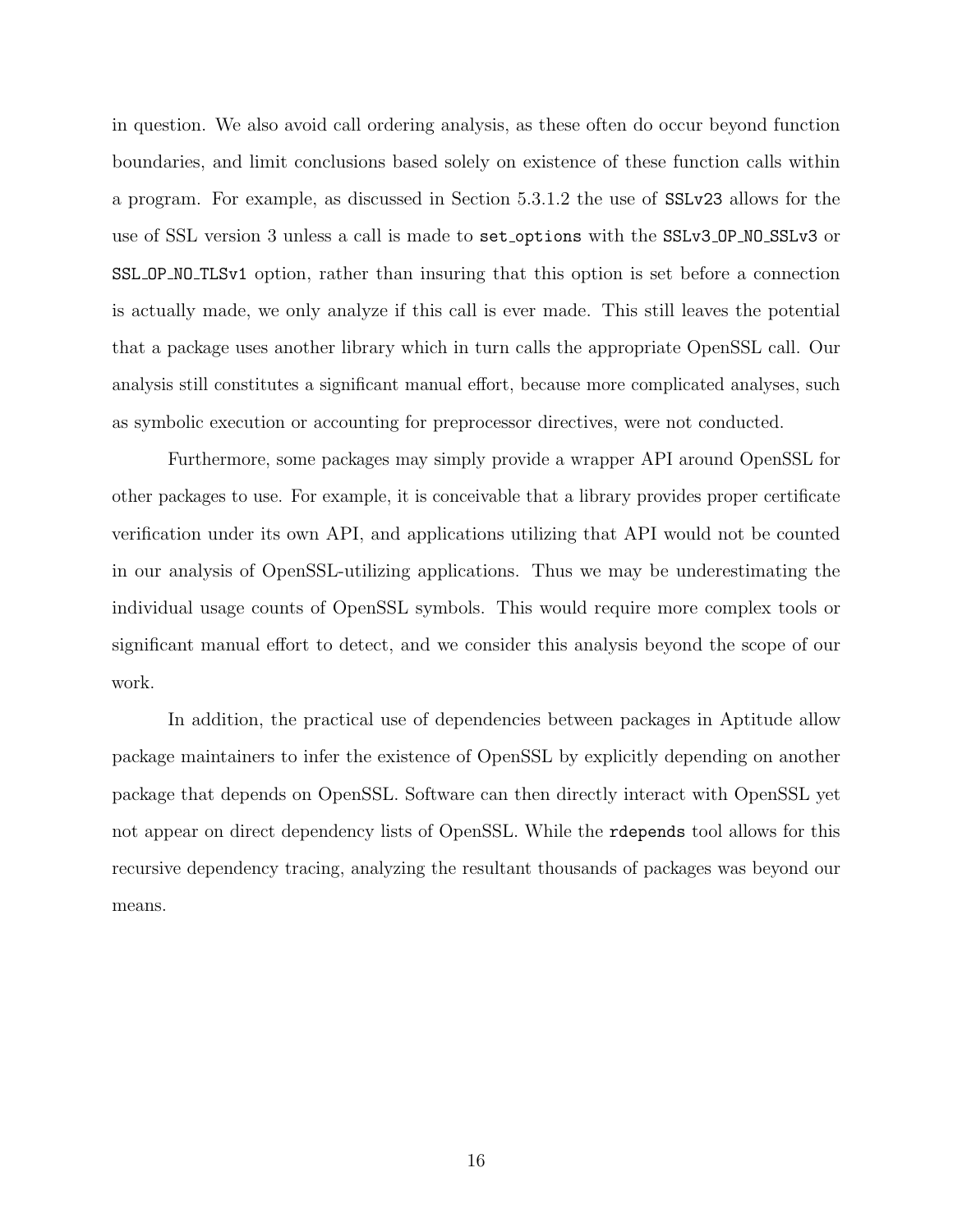#### Chapter 5

#### Results

<span id="page-23-0"></span>In this chapter we report on salient results from our exploration of the OpenSSL API. We report on the details of our data collection, documentation analysis, and category exploration with accompanying recommendations for incorporating OpenSSL into the Secure Socket API (SSA), which is based on the POSIX socket API.

## <span id="page-23-1"></span>5.1 Data Collection

Using Aptitude's rdepends tool we found 882 software packages that depend on libssl, OpenSSL's library for TLS functionality. Among these 882 software packages there are 687 unique source code repositories, after removal of various Linux header repositories that differed in version. From these 687 repositories, we removed OpenSSL itself and non-C/C++ packages and were left with 410 software packages. Using the GNU nm tool we extracted 323 unique symbols from version 1.0.0 of libssl, which was the latest version for Ubuntu at the time of writing. Using these 323 symbols we recursively gathered 181 macros directly from OpenSSL's source code. This left us with a total of 504 unique TLS API calls.

Using Joern to parse the 410 source code repositories, we found 165 of these API calls were unused by any software package. We found a total of  $1,438$  C/C++ source files that use any OpenSSL TLS API function, of which only 860 files were unique. A total of 24,124 API calls to the OpenSSL TLS API are made from the 1,438 files.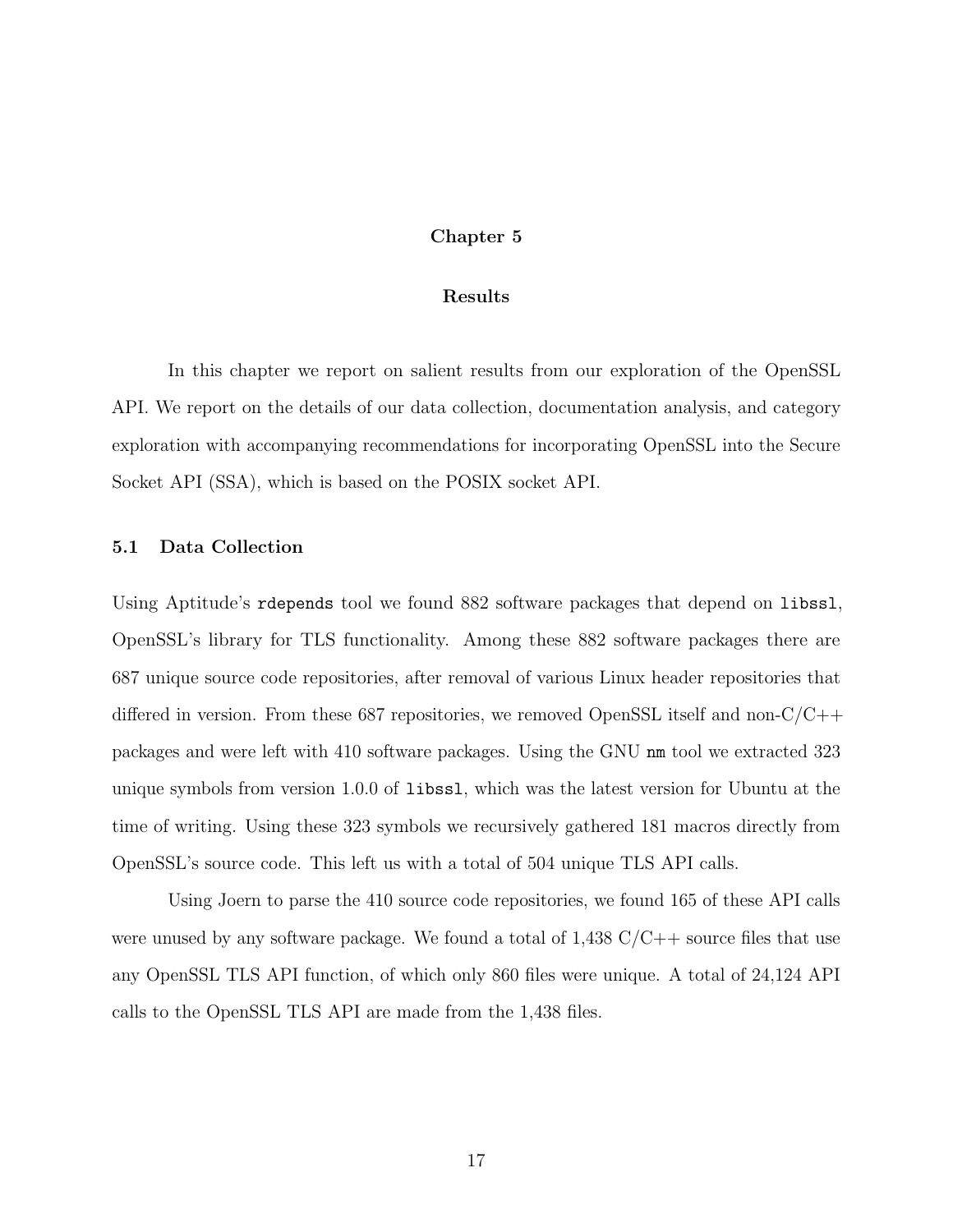#### <span id="page-24-0"></span>5.2 API Documentation Analysis

Because OpenSSL allows configuration of a TLS connection at different levels, discussed in Section [3.2,](#page-14-2) we found that the API was fairly redundant. In total there are 93 API calls that contain an equivalent call at another level. In general the SSL CTX-related calls are used the most, over SSL- and SSL SESSION-related calls. This suggests that TLS is usually setup application-wide rather than by developers configuring individual connections.

### <span id="page-24-2"></span><span id="page-24-1"></span>5.3 Category Analysis

| Category                          | No. of Symbols No. of Calls |      |  |  |  |
|-----------------------------------|-----------------------------|------|--|--|--|
| <b>TLS</b> Functionality          |                             |      |  |  |  |
| Version selection                 | 29                          | 1306 |  |  |  |
| Extension management              | 68                          | 597  |  |  |  |
| Cipher suite selection            | 39                          | 1467 |  |  |  |
| Certificate/PrivateKey management | 73                          | 2083 |  |  |  |
| Certificate/Key validation        | 51                          | 3164 |  |  |  |
| Session management                | 61                          | 1155 |  |  |  |
| Configuration                     | 19                          | 1337 |  |  |  |
| Other                             |                             |      |  |  |  |
| Allocation                        | 33                          | 6087 |  |  |  |
| Connection management             | 41                          | 5228 |  |  |  |
| Miscellaneous                     | 64                          | 1468 |  |  |  |
| Instrumentation                   | 26                          | 232  |  |  |  |

Table 5.2: Breakdown of OpenSSL's libssl symbols by purpose. Many categories deal with management of the TLS protocol itself, but some others are concerned with allocation of objects and configuration of the library itself

Through conventional quantitative analysis we categorized each of the symbols into the categories shown in Table [5.2.](#page-24-2) Table [5.2](#page-24-2) presents the overview of our category breakdown, including the number of symbols, or API calls, per category and total number of calls to a symbol in this category. Appendix [A](#page-52-0) presents the full category to symbol breakdown and Appendix [B](#page-65-0) presents the breakdown of each API's number of calls.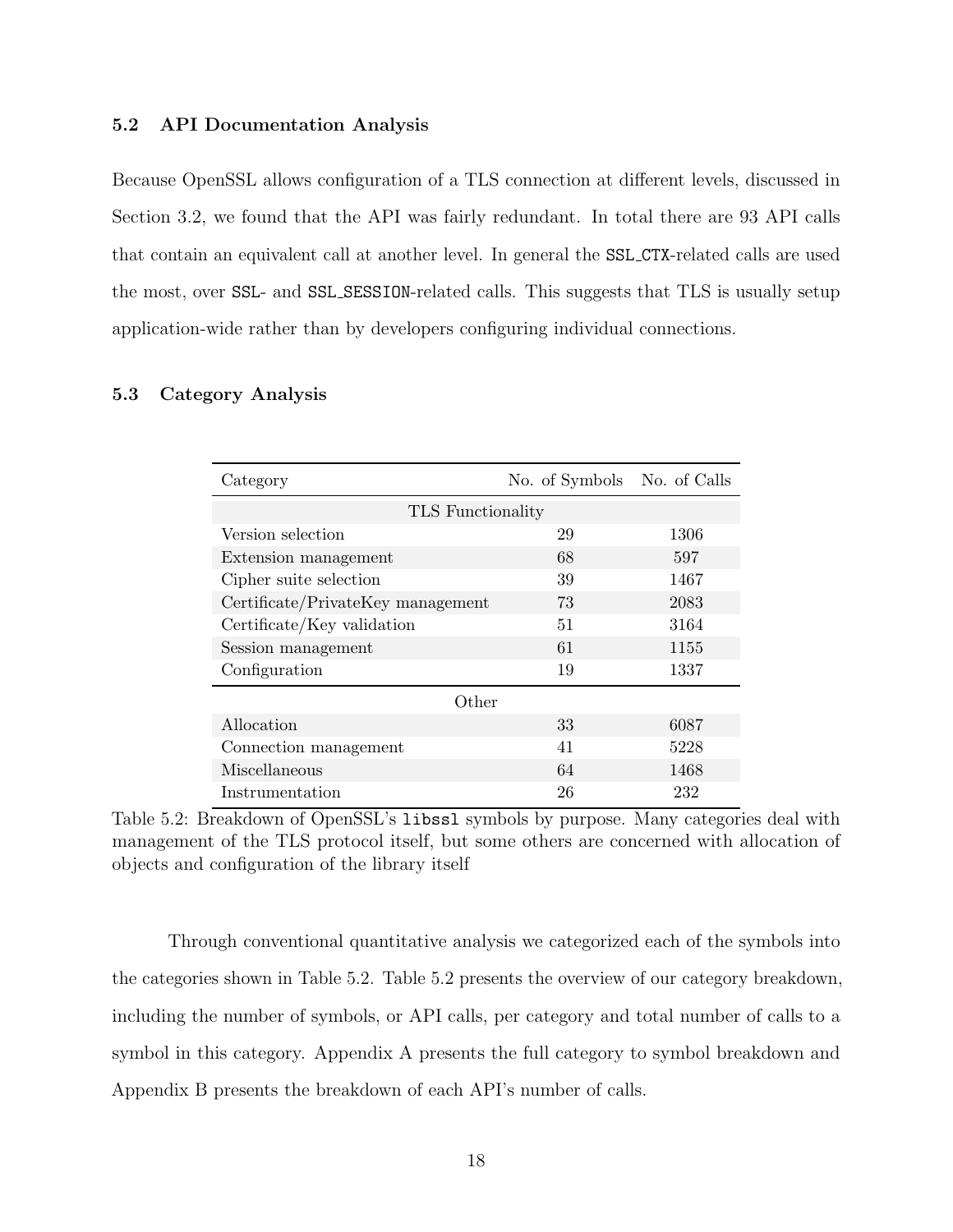For each category in the "TLS Functionality" section of Table [5.2](#page-24-2) we first present possible use cases for which a developer needs to have control of this functionality. We then analyze each function's usage within the category for how developers actually use it. This often takes the form of tracing data dependencies of parameters to analyze what values are normally passed to it and tracing return values for how any results are handled. Based on the analyzed usage we summarize our recommendation regarding whether this functionality should remain with application developers or be handled differently and explain our reasoning for this recommendation.

For each category in the "Other" section we simply present our recommendations for the handling of these functions because their usage is based on implementation details of the OpenSSL library and aren't specific to the TLS protocol.

#### <span id="page-25-0"></span>5.3.1 Version selection

When creating a TLS connection, application developers must specify to OpenSSL the desired protocol version to utilize by selecting a corresponding SSL METHOD. Normally this is selected by calling the appropriate \* method API function, prepended with a shortened version name (e.g., TLSv1) and whether it is a generic, client, or server socket. If a generic method call is used, whether the socket should behave as a server or client must be specified later through calls to SSL set connect state, SSL set accept state, or inferred from direct calls to SSL accept or SSL connect. These method selections also specify the underlying transport protocol to use (TLS for TCP, DTLS for UDP). Currently there are eight different SSL METHOD calls, excluding differentiating client, server, and generic distinctions: SSLv23, TLSv1 2, TLSv1 1, TLSv1, SSLv3, SSLv2, DTLS, DTLSv1 2, DTLSv1.

SSLv23 and DTLS are "version-flexible", meaning they will implement the highest version of the protocol that can be agreed upon between the server and client. The supported versions, however, can also be further reduced through calls to SSL CTX set options or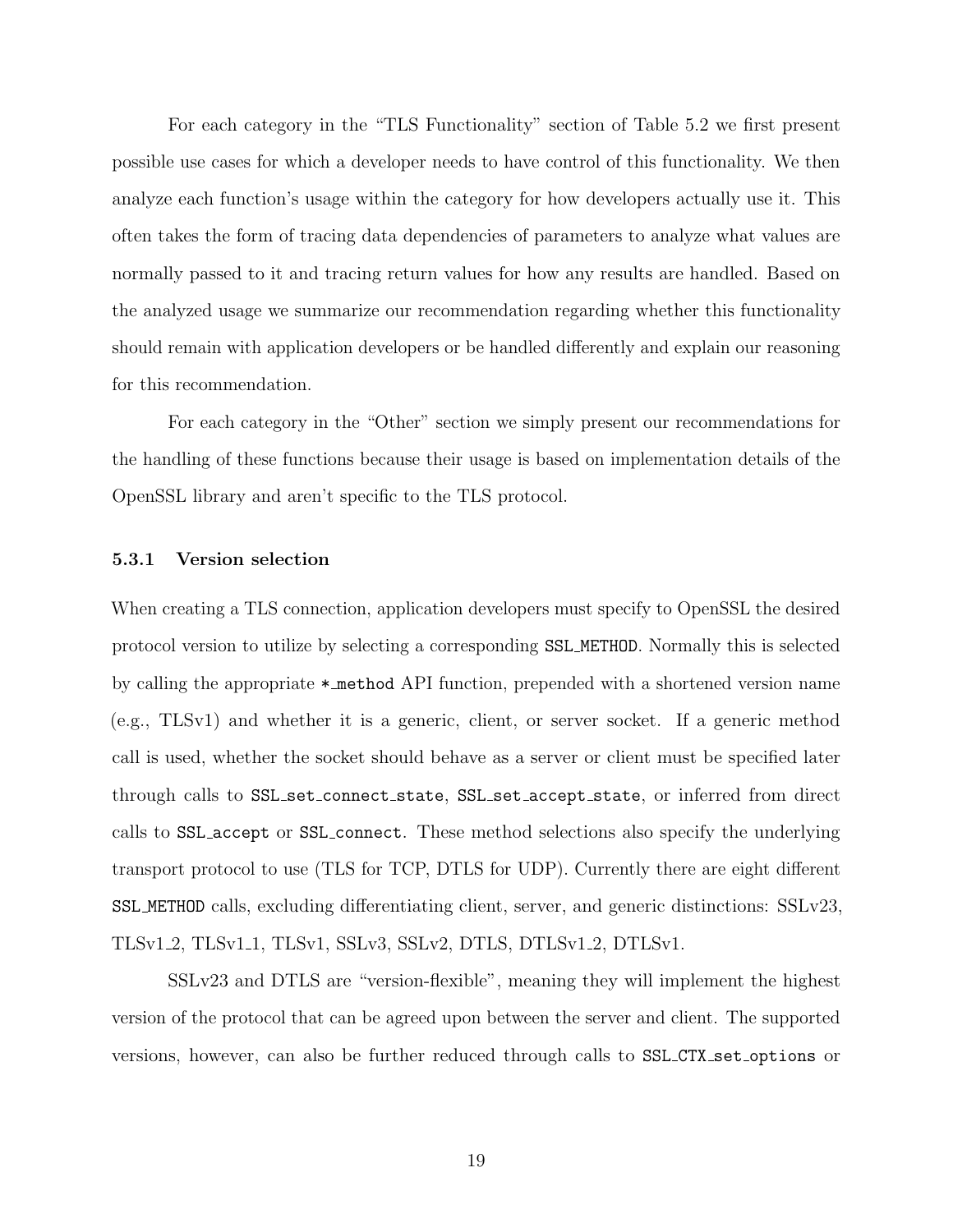<span id="page-26-0"></span>

| Version               |     |                  | method client_method server_method Total |     |
|-----------------------|-----|------------------|------------------------------------------|-----|
| $SSLv23$ <sup>*</sup> | 114 | 186              | 158                                      | 458 |
| $TLSv1.2.*$           | 14  | 26               | 20                                       | 60  |
| $TLSv1.1.*$           | 9   | 24               | 19                                       | 52  |
| $TLSv1.*$             | 39  | 72               | 48                                       | 159 |
| $SSLv3$ <sup>*</sup>  | 13  | 42               | 28                                       | 83  |
| $DTLS.*$              |     | $\left( \right)$ |                                          |     |
| $DTLSv1.2.*$          |     |                  |                                          | 3   |
| $DTLSv1.*$            | 12  |                  |                                          | 31  |

Table 5.3: Version Method usage

SSL set options. While SSLv2 and SSLv3 have been shown to be insecure, only SSLv2 has been disabled by default when using these methods [\[22\]](#page-78-8).

#### 5.3.1.1 Use Cases

To maintain compatibility between a server and clients, it may be necessary to specify a particular protocol version so that communication can be realized when a new protocol is released. In addition, security has increasingly become a legal issue. Applications may want fine-grained controls over the security guarantees of their products. As such, developers may not wish to upgrade to new protocol versions that haven't seemingly undergone the same scrutiny of previous versions.

#### <span id="page-26-1"></span>5.3.1.2 Usage Analysis

Table [5.3](#page-26-0) shows the breakdown of each TLS version usage. As Table [5.3](#page-26-0) shows, SSLv23 methods are the most commonly used, which default to the latest protocol and allow backwards comparability with many older versions. While OpenSSL documentation recommends use of these methods and subsequent limitation of protocol selection through the  $*$ -set-options API, hundreds of packages still use the version specific method selections. TLSv1 methods, which restrict the protocol version to only TLS 1.0, are the next most common. SSLv3 and SSLv2 have been proven insecure and are no longer recommended for use. However, 83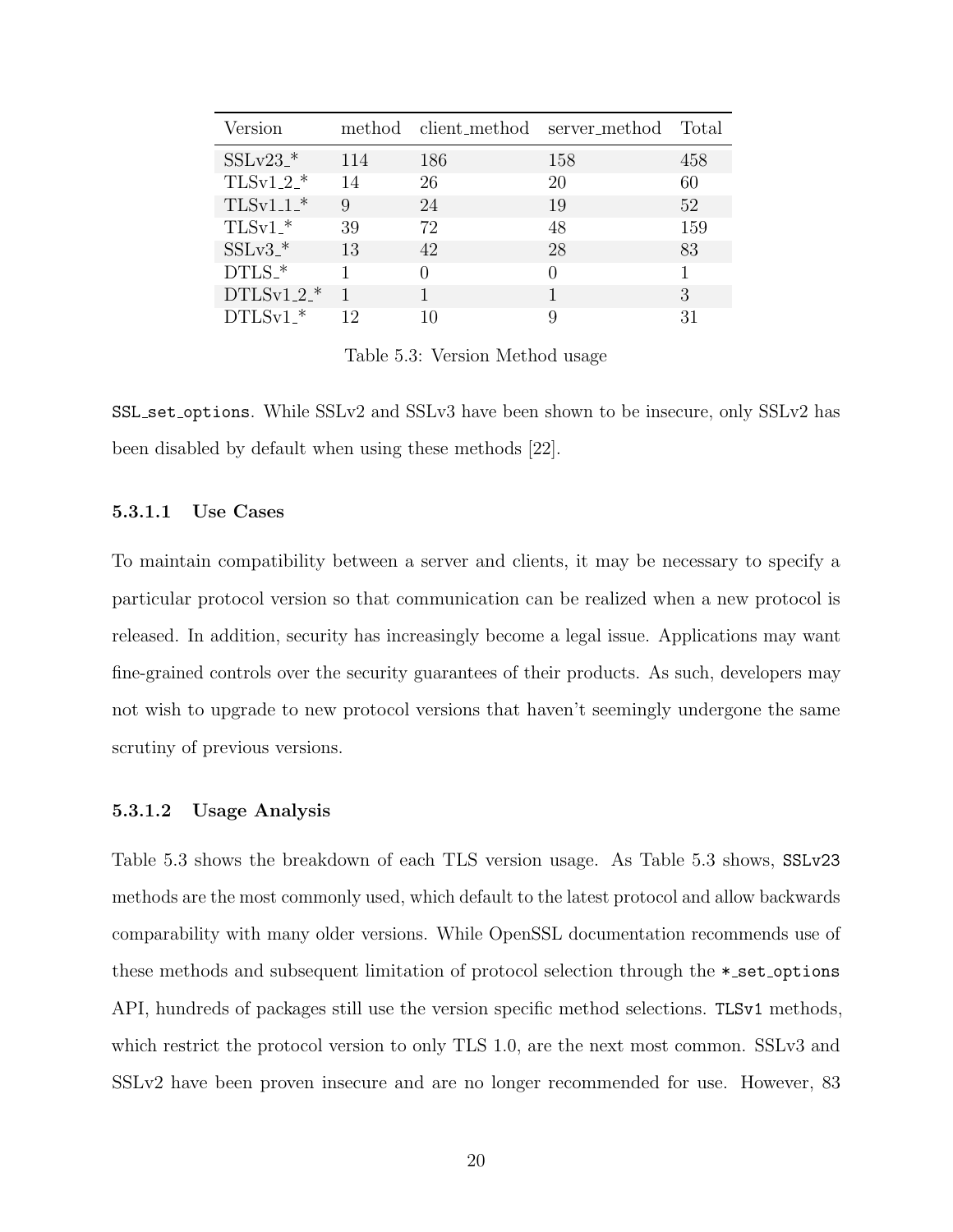packages directly use these methods and 98 additional packages possibly accept these insecure connections through using SSLv23 without setting the SSL OP NO SSLv3 option through the set options API calls. This indicates some real-world developer neglect, resulting in serious security vulnerabilities.

Because other TLS version methods contain both the major and minor versions (e.g. TLSv1 1 and TLSv1 2), it is unclear whether developers incorrectly assume that TLSv1 actually supports any TLS minor versions as well. Anecdotally, we believe this to be the case, as comments in some packages project this misunderstanding. For example, the package balsa has a comment justifying the use of the TLSv1 method over SSLv23: "we could also enable SSLv3 but it doe (sic) not work very well with all servers." This seems to communicate the misunderstanding that the only difference between SSLv23 and TLSv1 is that SSLv23 enables SSL 3.0. In fact SSLv23 allows for negotiation of TLS 1.1 and 1.2 while TLSv1 only allows TLS 1.0. This has also been misunderstood by developers asking questions on help websites [\[20\]](#page-78-9). DTLSv1 is also used more than the version-flexible DTLS, perhaps for similar reasons.

Through manual inspection we found some packages specify their desired TLS version through compile-time checks, which merely select the versions included with the local OpenSSL installation, or directly by the administrator through specification of compile-time parameters. These practices indicate that application developers are already attempting to defer their selection of TLS versions to the requirements of the system administrator.

To transfer any actual application data, OpenSSL requires that the programmer specify the connection role as a server or a client. Several functions provide this ability, some of which combine specifying the client or server nature of a connection in tandem with the TLS version (e.g., SSLv23 client method). Optionally, developers can also specify this implicitly (e.g., SSL connect indicates a client role) and explicitly as a standalone function (e.g., SSL set connect state). Specifying these roles independently, in tandem with other settings, or implicitly all have the same effect and thus represent redundancy in OpenSSL.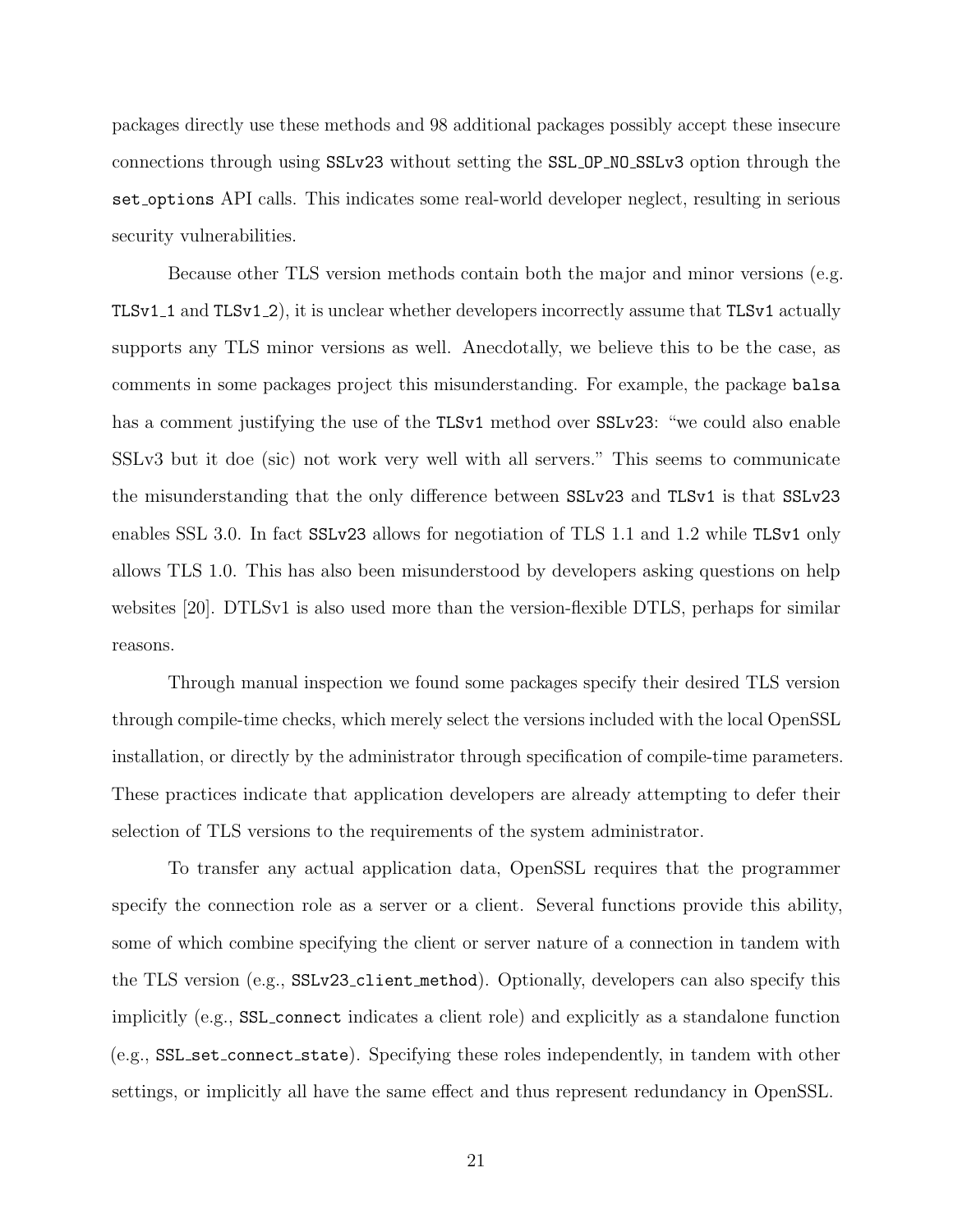#### 5.3.1.3 Recommendations

We recommend that the SSA use the  $SSLv23$  method calls and by default remove all versions of TLS that are known to be insecure, through the use of option flags (e.g., SSL OP NO SSLv3).

Our results indicate that 54% of calls to version method functions are those that default to the latest TLS version supported by the system, but also support backwards compatibility with lower versions supported by the system, for connections with outdated remote hosts. The OpenSSL documentation indicates that these methods should be used [\[11\]](#page-78-10). Of calls that specify a specific TLS version to use, only 16% utilize the latest version of TLS (1.2), which is 7% of all calls. A substantial portion of calls (19%) also directly specify the use of TLS 1.0 only through the use of TLSv1 method options. This particular version is old and slated for end of life in June 2018. Our analysis of source code comments surrounding the use of this version suggest that developers erroneously believe it selects the latest TLS version. The use of preprocessor macros to determine version selection also indicates that developers already wish this burden to be placed on system administrators. With all of these factors in mind, it becomes clear that overwhelmingly developers want the system to select the version for them, or are adopting lower versions that should not be used anyway. We therefore recommend that the SSA select the latest TLS versions by default, and that deviation from this be controlled by the system administrator through configuration. System Administrators should also be able to configure their SSA to disable other protocol versions, or even enable experimental versions, such as TLS 1.3, as desired. If necessary, developers can request specific protocol versions through the setsockopt call, which will return an errno if that version has been disabled. Moving this control to system administrators empowers them to secure their machines independent of application logic.

#### <span id="page-28-0"></span>5.3.2 Extension management

TLS extensions are used for three main purposes:

• Adding additional security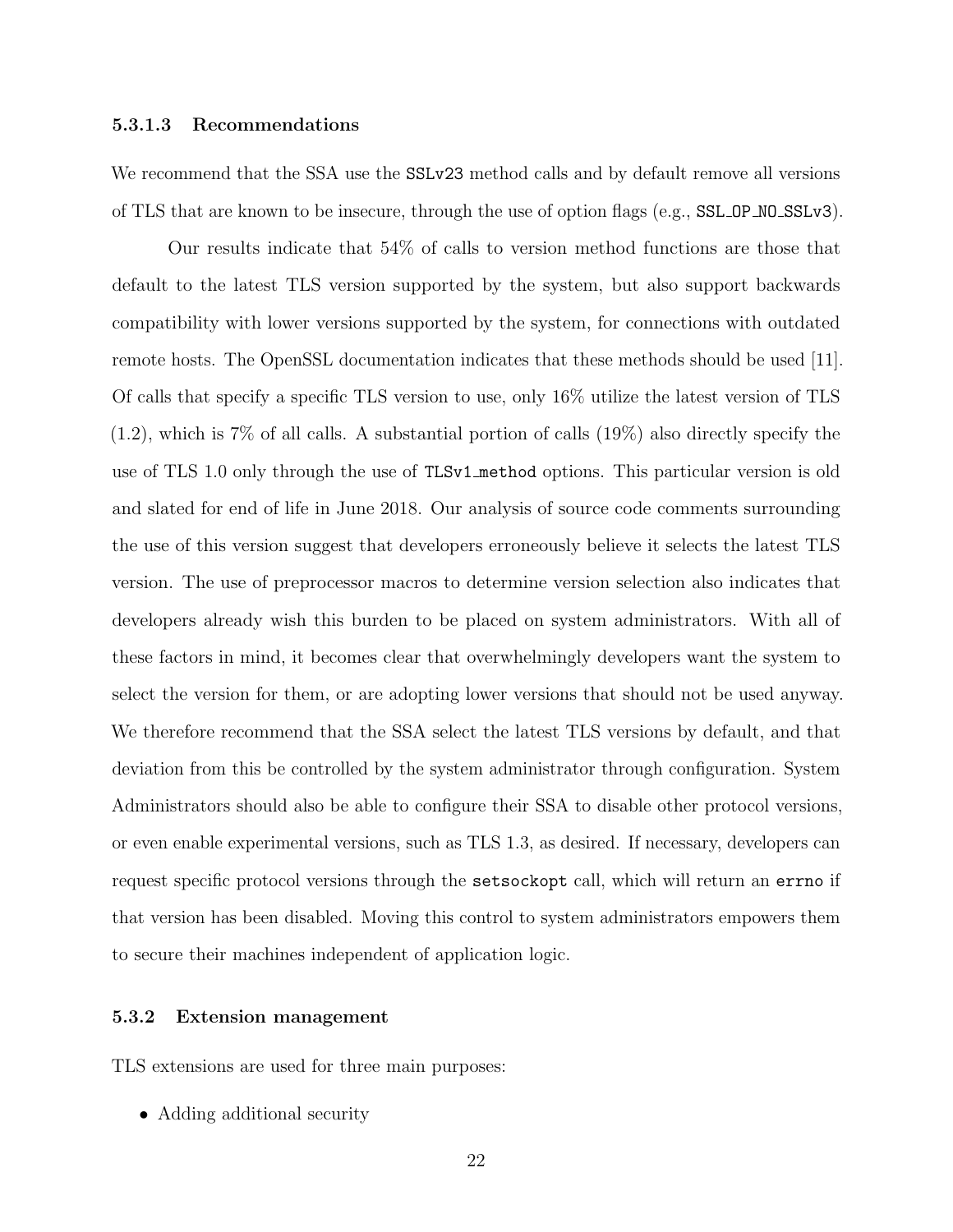<span id="page-29-0"></span>

| Extension                                                  | Description                                                                                                                                                                                                                                         |  |  |
|------------------------------------------------------------|-----------------------------------------------------------------------------------------------------------------------------------------------------------------------------------------------------------------------------------------------------|--|--|
| SNI                                                        | Server Name Indication allows a client to express to which hostname it<br>is trying to connect, allowing servers to host more than one hostname<br>per port                                                                                         |  |  |
| ALPN/NPN                                                   | Application Layer Protocol Negotiation allows application layer proto-<br>cols to perform handshake features within TLS for improved speed,<br>currently only HTTP 2.0 is supported. This updates the Next Protocol<br>Negotiation (NPN) extension. |  |  |
| <b>OCSP</b>                                                | Online Certificate Status Protocol provides information about the<br>validity of the certificate                                                                                                                                                    |  |  |
| <b>Session Tickets</b>                                     | Session Tickets allow for clients to cache the session information to be<br>returned to the server for quicker connection times                                                                                                                     |  |  |
| <b>SRTP</b>                                                | Secure Real-time Transport Protocol is used to secure the RTP protocol                                                                                                                                                                              |  |  |
| <b>SRP</b>                                                 | Secure Remote Password is a way to provide mutual authentication<br>through a traditional password mechanism over TLS                                                                                                                               |  |  |
| Heartbeats                                                 | Heartbeats are used to keep long-running connections open                                                                                                                                                                                           |  |  |
| PRF                                                        | Psuedo Random Function extension was created to support U.S. Gov-<br>ernment requirements in certain applications to maintain properties<br>within the TLS key material                                                                             |  |  |
| Serverinfo                                                 | The serverinfo calls allow for arbitrary server extensions to be added                                                                                                                                                                              |  |  |
| <b>Supported Curves</b>                                    | The supported curves extension is used to select parameters for use in<br>Elliptic Curve Cryptography                                                                                                                                               |  |  |
| Table 5.5: Explicit TLS extensions implemented by OpenSSL. |                                                                                                                                                                                                                                                     |  |  |

- Fixing discovered vulnerabilities
- Performance improvements

OpenSSL implicitly uses some TLS extensions, such as secure renegotiation, and provides developer access to the utilization of ten different TLS extensions explicitly along with a mechanism to add custom (or unsupported) extensions. It also exports control over some implicitly used extensions through the options API. The aforementioned ten extensions are outlined in Table [5.5.](#page-29-0)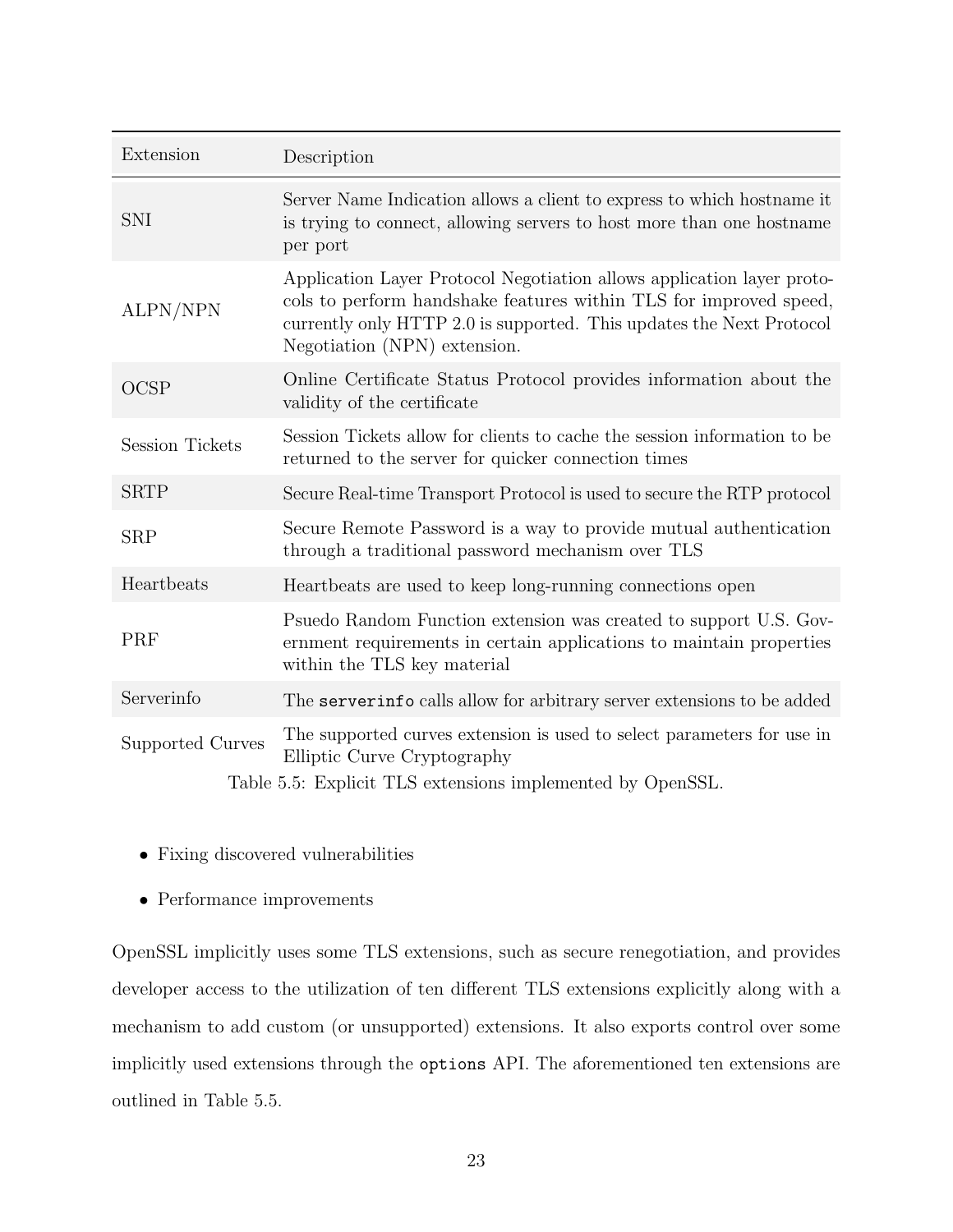<span id="page-30-0"></span>

| Extension             | Client Usage     | Server Usage     | Total            |
|-----------------------|------------------|------------------|------------------|
| <b>SNI</b>            | 68               | 44               | 77               |
| <b>NPN</b>            |                  |                  | 31               |
| <b>ALPN</b>           | 18               | 28               | 29               |
| <b>OCSP</b>           | 19               | 8                | 19               |
| <b>Session Ticket</b> | 1                | 15               | 15               |
| <b>SRTP</b>           | 9                | 9                | 9                |
| <b>SRP</b>            | 3                | $\overline{2}$   | 3                |
| custom                | $\mathcal{O}$    | 1                | 1                |
| Heartbeats            | $\mathbf{0}$     | $\left( \right)$ | $\left( \right)$ |
| PRF                   | $\left( \right)$ | $\mathbf{0}$     |                  |
| Serverinfo            | $\left( \right)$ | $\left( \right)$ | $\mathcal{O}$    |
| Supported Curves      | 0                |                  |                  |

Table 5.6: Extension usage

#### 5.3.2.1 Use Cases

Many Extensions, such as SNI, require application information and as such require application participation for their use. Removal of the secure renegotiation extension allows for backwards compatibility for peers who do not support this extension.

#### 5.3.2.2 Usage Analysis

As shown in Table [5.6,](#page-30-0) the most utilized extension is Server Name Indication, present in 19% of applications. NPN and its successor ALPN follow, with their combined use found in 15% of applications. OCSP here and elsewhere is utilized by a handful of applications (19). The remaining extensions are used by very few applications (less than 10) and Heartbeats, PRF, Serverinfo, and Supported Curves are used by none of the applications in our set.

SSL CTX set alpn protos and SSL set alpn protos return 0 on success, which reverses traditional return code conventions of OpenSSL. Because of this, at least five packages incorrectly interpret their return codes. Thirty-one packages still use NPN even when it has been updated by ALPN. There is only one instance of custom extension use, which is by the haproxy package to provide a certificate time stamp. Two extensions have an ability to provide a callback function for their handling (SRP and SNI).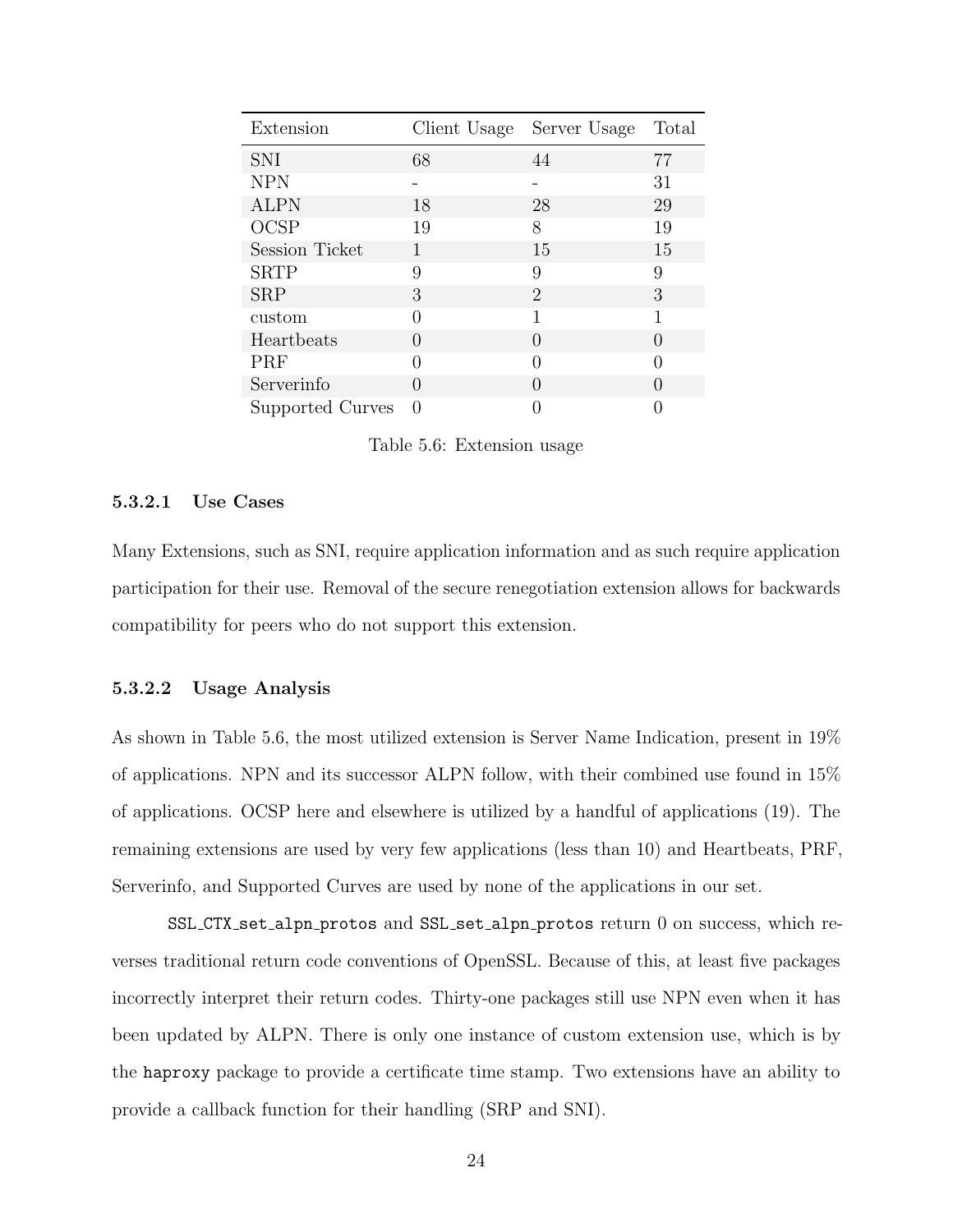#### 5.3.2.3 Recommendations

Based on their popularity, we recommend that SNI, ALPN, OCSP, Session Ticket, STRP, and SRP be included in the SSA, with the others left out for now, due to lack of interest. Most of these extensions are get and set calls that pass in data, which trivially translates to setsockopt and getsockopt calls. Two extensions SNI and SRP allow for a callback interface, which we recommend be eliminated as part of the API.

SNI allows a server to correctly respond to client TLS connection requests with the appropriate certificates and configuration if hosting multiple entities. It also allows a client to perform proper certificate verification. The callback interface, which we recommend be eliminated, is only used for server configuration. This is because developers can specify through setsockopt the list of certificates and hostnames that are supported. The SSA can then use this list to subsequently negotiate the handshake appropriately. Any additional configuration needed by the developer can then be performed after the handshake by developers calling getsockopt to retrieve the negotiated hostname. For clients, recent work has already discussed implementation details of how to handle this in an application-independent manner [\[5,](#page-77-7) [24\]](#page-79-4). The hostname verification can then take place in isolation from the application as discussed in Section [5.3.5.3.](#page-37-0)

Since OCSP support is a certificate validation extension, we recommend that it be under the control of the administrator configuration and enabled by default. OCSP could more easily receive adoption if placed under control of the system administrator. The argument against inclusion of this extension is that it increases connection latency, due to the extra time required to query an OCSP responder. However, security-performance tradeoffs like these are best decided by administrators because they are most familiar with the requirements of the environment in which their machines operate. Each of the eight server packages read OCSP information from a configuration file. Under administrator control, this information could be centralized to allow a server to associate OCSP data for any certificate it manages, and any server application that wishes to use that certificate will automatically provide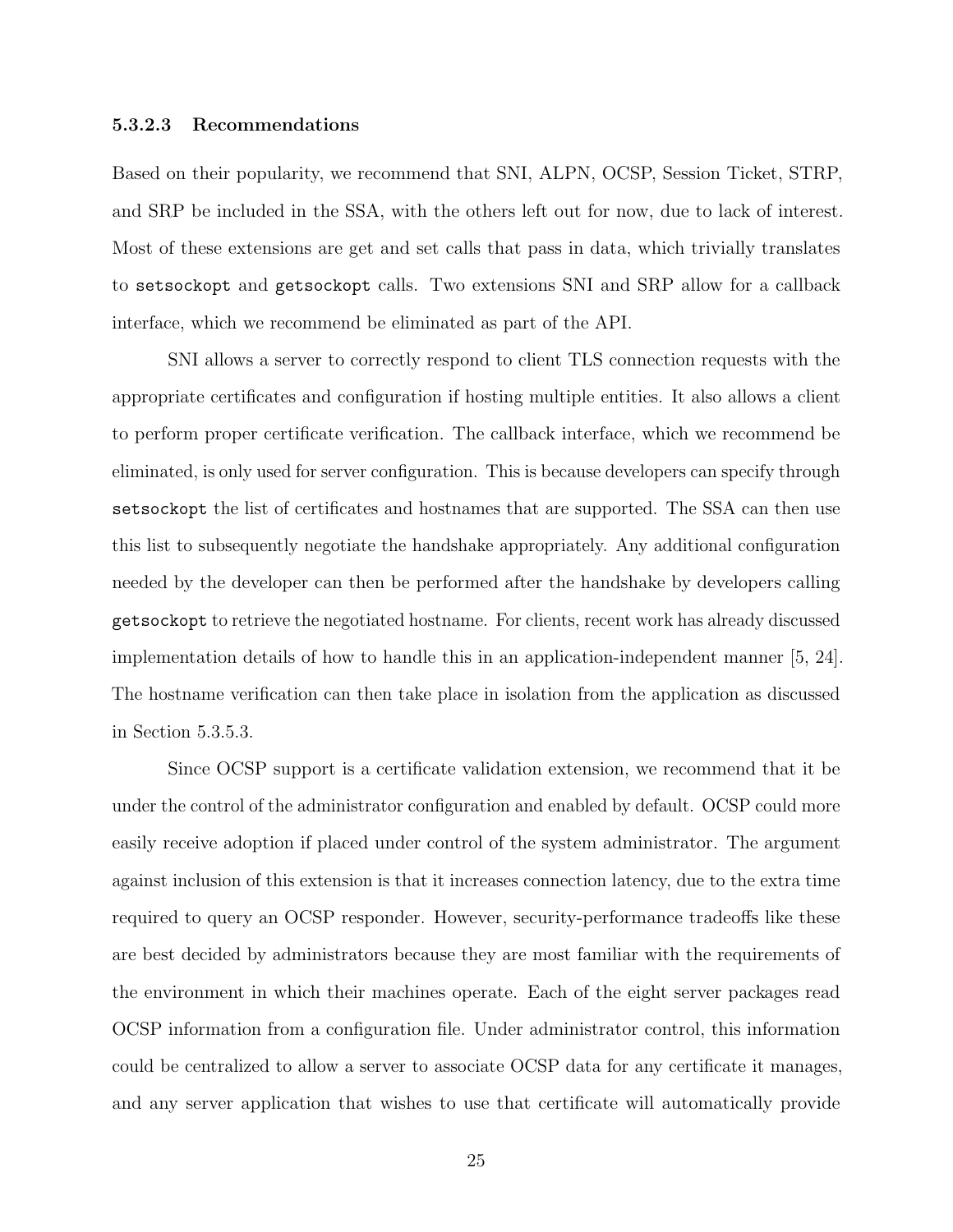OCSP information to its clients. For client applications, this extension could be enabled depending on the system administrators needs. OCSP pinning, or whether this extension must be present, could then be set by the application developer through setsockopt.

Session Tickets are rather simple for servers to implement as they only need to supply an encryption key to use. This can easily be set as either a system-wide option or application option with setsockopt. Providing it as a system wide key allows administrators greater control over the security of the connections they trust. Clients, however, have been slow to adopt this extension, most likely because of the overhead of writing an appropriate caching mechanism. Allowing the OS to handle this caching then alleviates application responsibility and allows system administrators to specify how long they trust these crypto primitives to be used.

SRTP OpenSSL does not implement SRTP itself or its corresponding RFC, and instead merely provides data payloads for the extension. As a result, applications using this functionality have to implement the logic themselves. However, the SSA could enable this same level of support very easily through setsockopt and getsetsockopt.

SRP can either be configured system-wide, where the SSA can thus perform validation independently of the developer, or provided by setsockopt for the username/password pairs to then be validated. Because this is only used by the Apache packages, it is unclear which is the best way forward. This would also eliminate the need for the callback interface.

The remaining extensions are used by no applications. Given our goal to simplify the developer API in conjunction with this lack of use, we recommend that the other extensions not be present in the SSA.

#### <span id="page-32-0"></span>5.3.3 Session management

Establishing the cryptographic primitives through the TLS handshake requires multiple round trips, which can be relatively expensive for latency-sensitive applications.. Because of this, a TLS session can be saved by servers and resumed during a future reconnect by clients.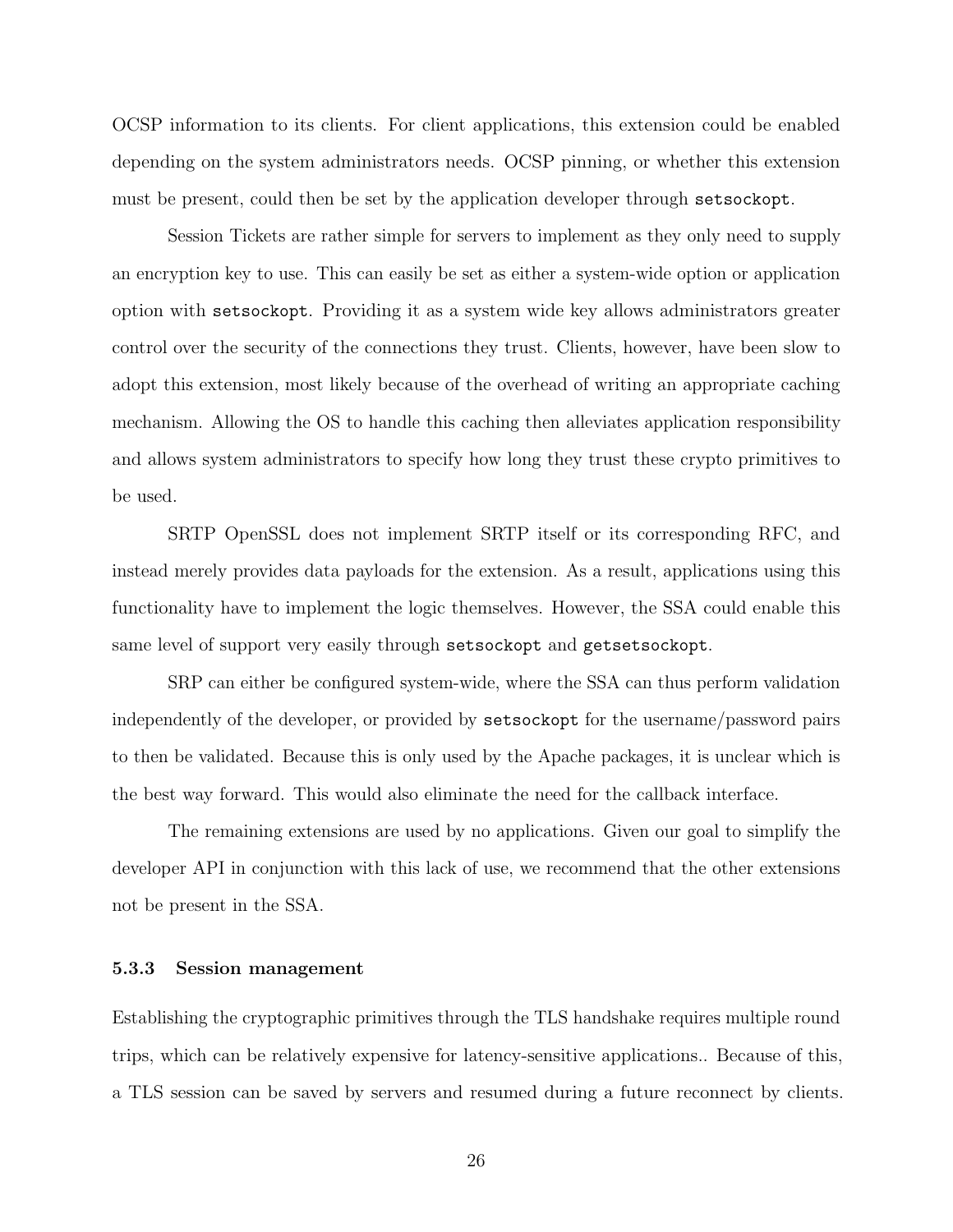<span id="page-33-0"></span>

| Extension                         | Total usage |
|-----------------------------------|-------------|
| SSL_SESS_CACHE_OFF                | 75          |
| SSL_SESS_CACHE_SERVER             | 44          |
| SSL SESS_CACHE_BOTH               | 26          |
| SSL_SESS_CACHE_NO_AUTO_CLEAR      | 23          |
| SSL SESS_CACHE_NO_INTERNAL        | 14          |
| SSL_SESS_CACHE_NO_INTERNAL_LOOKUP | 10          |
| SSL_SESS_CACHE_CLIENT             | 9           |
| SSL_SESS_CACHE_NO_INTERNAL_STORE  | 8           |

Table 5.7: Most used cache options

Storing the session means that the key material generated during the initial handshake does not have to be regenerated. While OpenSSL provides a default internal mechanism for this, it also exposes an API to allow developers to perform their own caching, or manipulate/monitor the internal caching. This allows applications to optimize caching mechanisms specific to their application.

#### 5.3.3.1 Use Cases

The session handling API calls are almost exclusively used for customizing caching behavior. It is also possible to attach application data onto the SSL SESSION to be saved and retrieved in the cache.

#### 5.3.3.2 Usage Analysis

The default caching functionality is just SSL SESS CACHE SERVER, which the majority of applications keep. There are 163 calls to change the cache mode from 110 applications. The individual options selected are shown in Table [5.7.](#page-33-0) As the options are supplied to the API as a bitmask, 19 of those 163 calls "change" it to the default by only setting SSL SESS CACHE SERVER. 75 disable the cache completely and manual analysis of source code revealed, based on developer comments, that at least some packages do this in conjunction with disabling renegotiations. 31 packages provide callbacks for external caching mechanisms.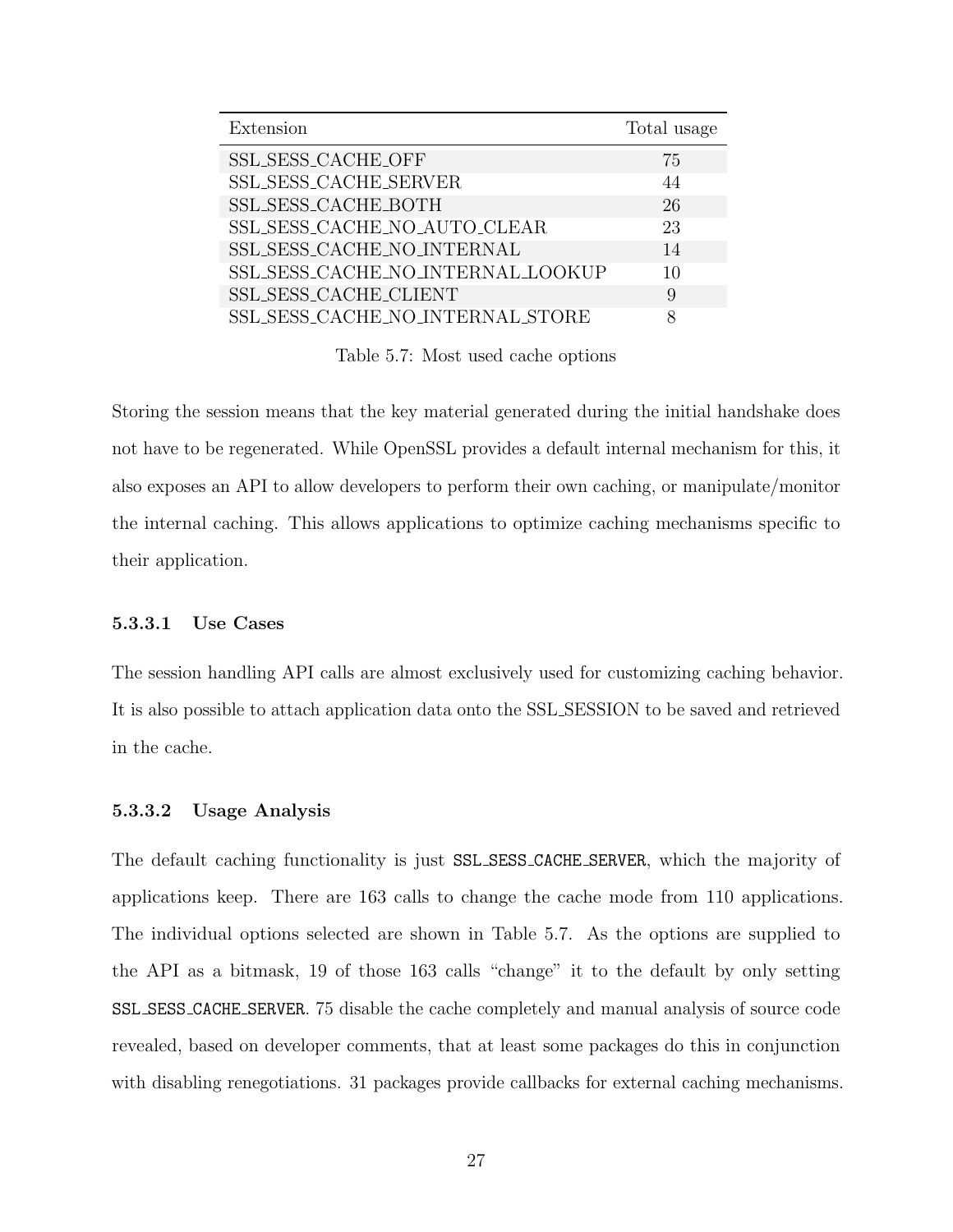#### 5.3.3.3 Recommendations

We recommend providing the same caching option selection through the setsockopt call and eliminating custom caching support.

Implementing the caching mode flags is trivial with the setsockopt call and actually can improve the SSL SESS CACHE CLIENT by allowing the SSA to have the necessary details of the connection to select the appropriate cached session.

73% of analyzed applications do not make any changes to the default caching mechanisms of OpenSSL. Within the other 27%, the most common modification is to simply turn caching off entirely. The majority of the remaining uses are to turn off individual features or retain default settings. There are 31 packages that utilize an OpenSSL API that allows custom session cache handling via callback registration. Given the small population of applications using custom session management, and the difficulties involved in providing callbacks via the POSIX socket API, we recommend that the SSA avoid custom session cache management by applications. Because this may not be an acceptable long-term solution, we give a discussion of the complexities of callbacks, cache management, and potential pathways forward in Chapter [7](#page-48-0)

#### <span id="page-34-0"></span>5.3.4 Certificate/PrivateKey management

TLS connections employ certificates and keys when performing the TLS handshake. Thus applications utilize various functions from OpenSSL to load, generate, use, and inspect certificates and keys.

#### 5.3.4.1 Use Cases

Physical machines rarely represent a singular identity. As such, applications must select an appropriate identity to present to connected endpoints, through keys and certificates. Servers often require a certificate and private key to be specified by the user, or generate these in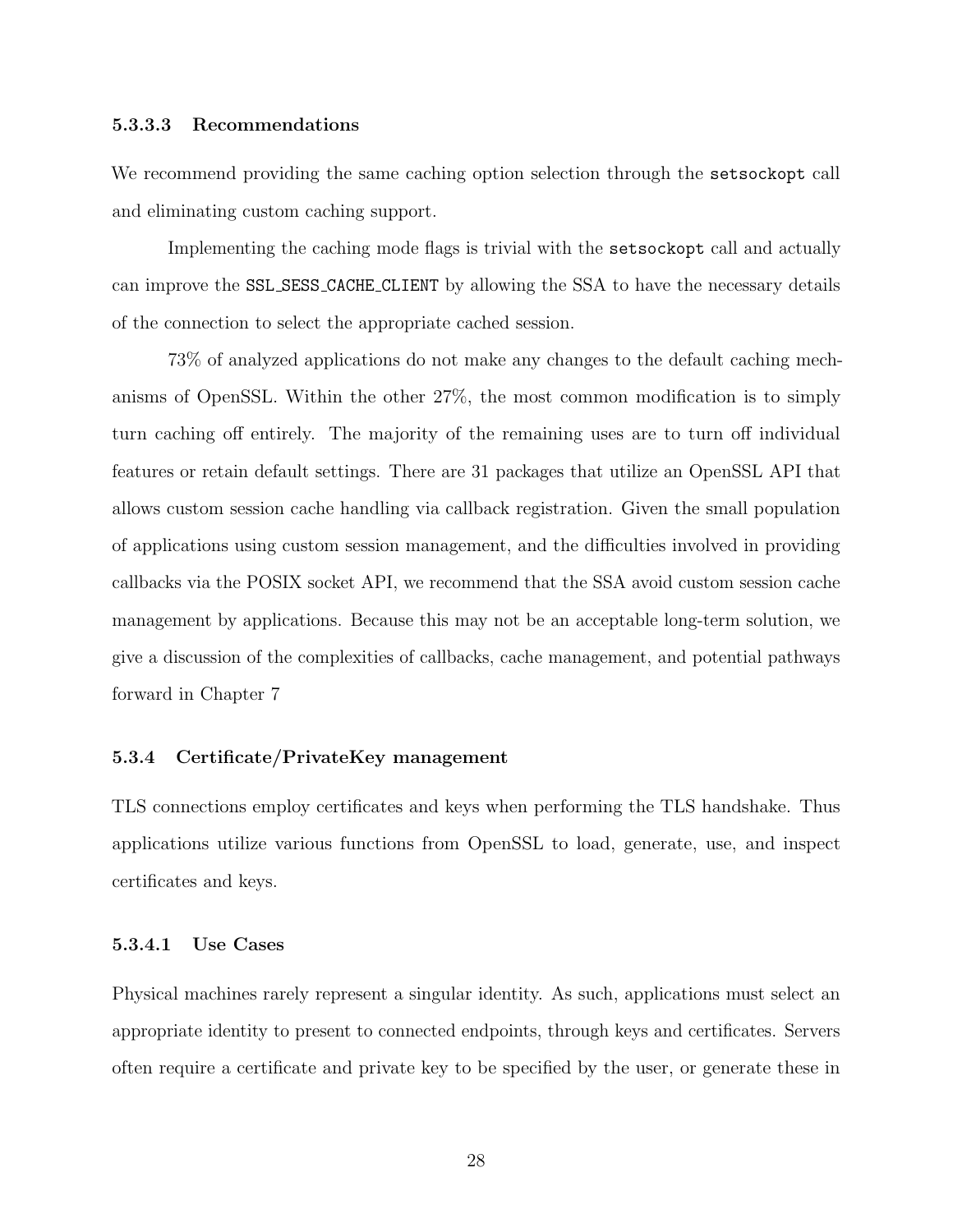some automated form. Loading these data from file or memory, generating them, verifying their potential uses, and other operations are performed using this group of API functionality.

#### 5.3.4.2 Usage Analysis

Of the 73 API functions used for managing keys and certificates shown in Appendix [A,](#page-52-0) 38 (54%) are unused. Another 17 (23%) are used by less than five software packages. The remaining functions are used heavily, with a combined call count of 2033 from hundreds of distinct packages. Most of these are used to either specify certificate or private key for the TLS connection. However, one is used to verify that a given private key corresponds to a particular certificate, and two are used to provide decryption passphrases to unlock private keys.

The OpenSSL documentation states that SSL CTX use certificate chain file is the recommended way to load certificates, as it provides the union of functionality for related calls. However, 120 packages continue to use the SSL \* use certificate calls. Because these functions load certificates from files, and as we do not perform symbolic execution, we are unable to determine whether it is common practice to store the leaf certificate and certificate chain separately. We are also unable to analyze whether the use RSAPrivateKey files are used to selectively use an RSA key within a file of multiple different kind of keys, or simply to load equivalently as if the use PrivateKey calls were used.

#### 5.3.4.3 Recommendations

Given that the majority of supplied functions go unused by any package, and that the overwhelming majority of uses are for specifying the pathnames or bytes of certificates and private keys, we recommend that corresponding setsockopt options be created for supplying private key and certificate data. The certificate assignment option should take both chains and leaf certificates as input, just as the OpenSSL-recommended SSL CTX use certificate chain file function. The SSA should determine on behalf of the user whether the supplied values are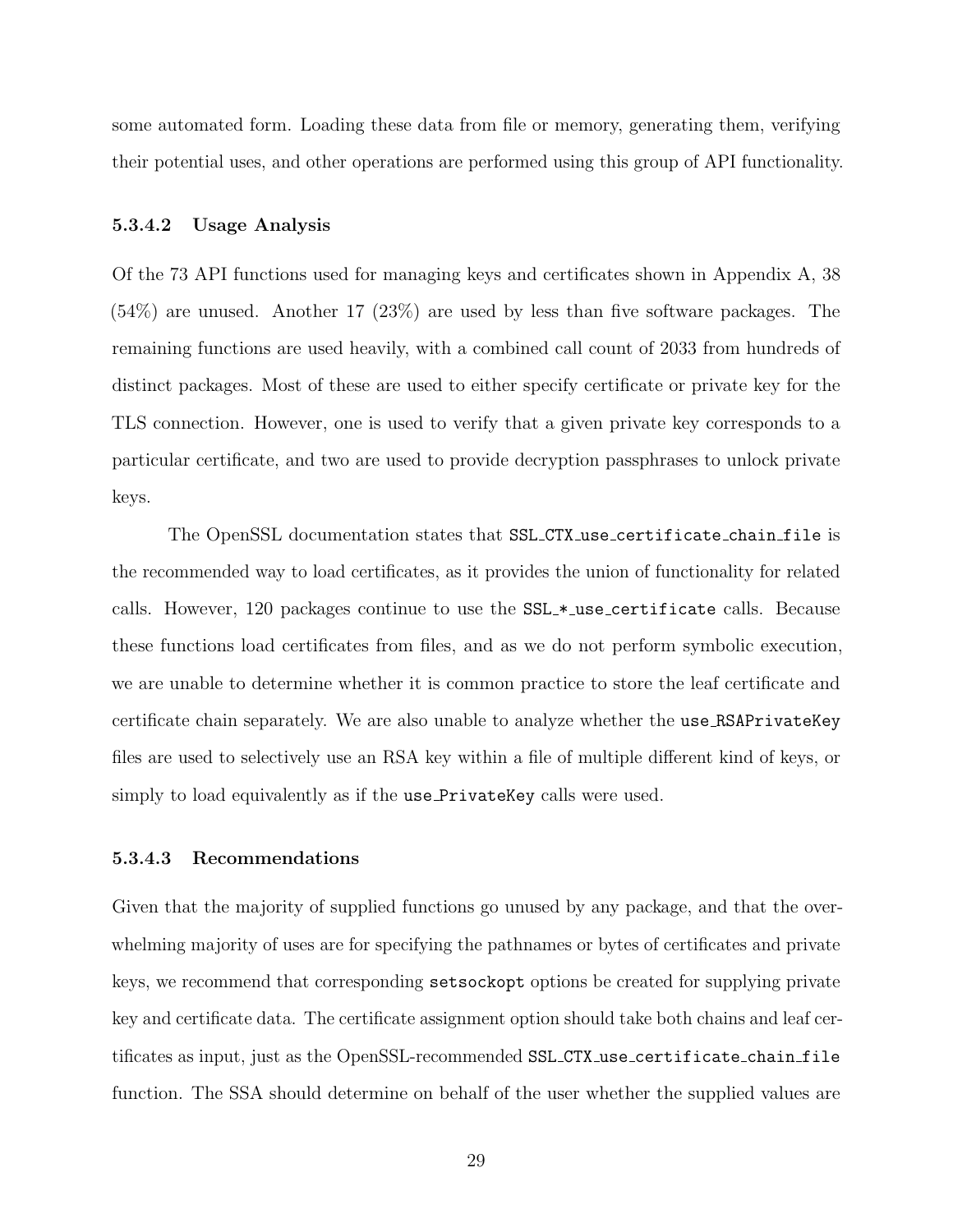paths or encoded certificates, and support only PEM encoding since that is the de facto standard. Additionally, the SSA can check whether a supplied key is valid for supplied certificates on behalf of the developer, returning an error code that indicates this. These steps further simplify the API and relieve developers of the burden of implementing common functionality.

For certificate handling OpenSSL's documentation recommends simply using the SSL CTX use certificate chain file, and so we recommend that the implementation of the SSA use this call, and the equivalent SSL CTX use PrivateKey file, and provide that functionality through setsockopt calls.

#### 5.3.5 Certificate/Key validation

Under TLS, failure to properly validate a certificate presented by the other endpoint eliminates all authentication guarantees, subjecting the connection to potential MitM attacks. This topic has been the primarily focus of study for the evaluation of failures in TLS library use. Much of this work has found that applications often misuse validation functions or omit their use entirely. OpenSSL provides a default verification process that can be, often inadvertently, ignored, usually for the purpose of performing custom application-specific verification.

#### 5.3.5.1 Use Cases

The typical client use case for validation of certificates is to validate the certificate sent by the server in the TLS handshake. It is common for developers to allow OpenSSL to perform certificate signing verification and other checks but perform hostname validation themselves, because the functions that perform this are not well known to developers. A typical server use case for validation of certificates is in the validation of client certificates and supplying a list of trusted certificate authorities to the client so that it may select an appropriate certificate to send. In addition, an application may wish to "hard-code" a certificate and ensure that the one received through the TLS handshake is exactly the same, as a means of strict validation.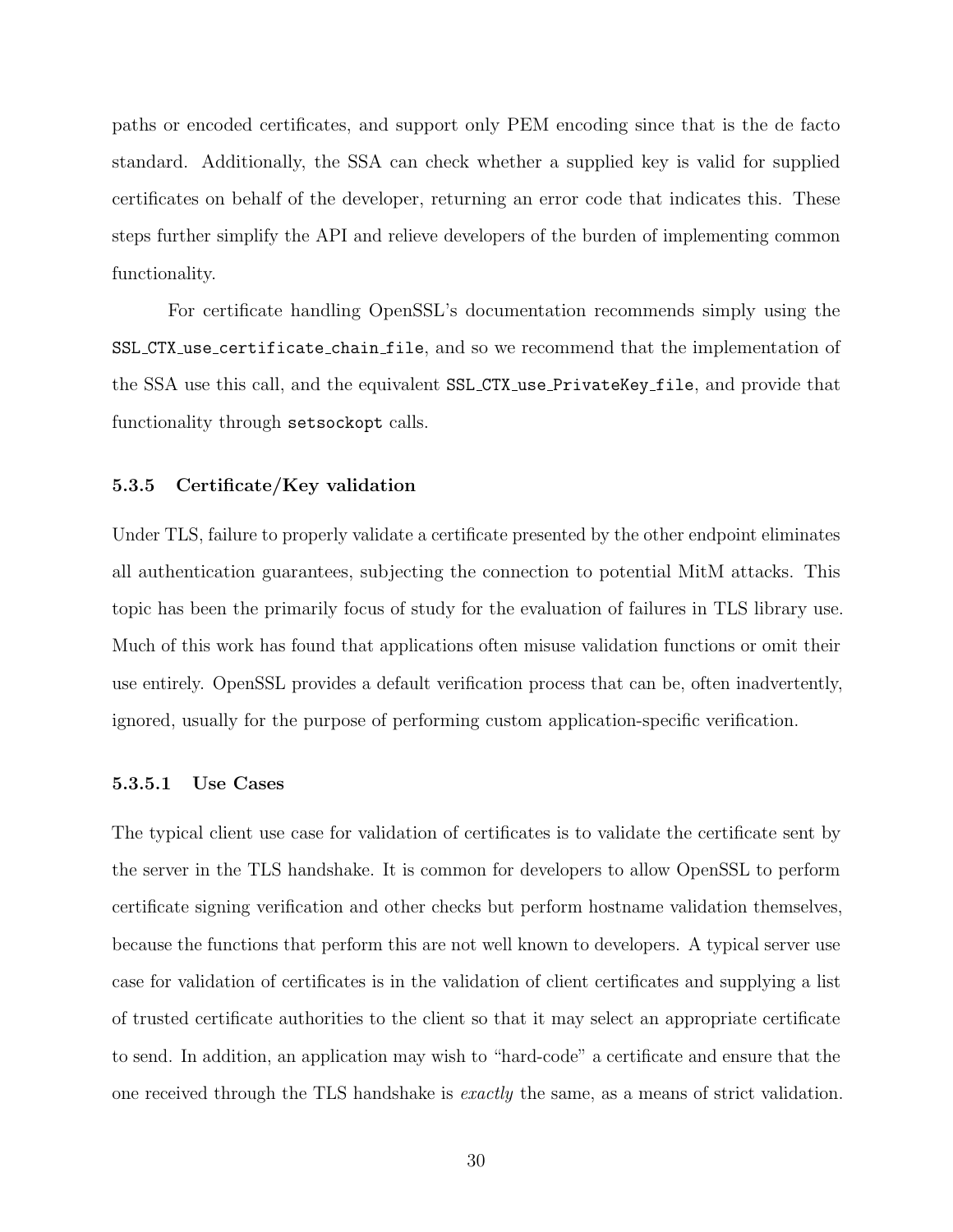# 5.3.5.2 Usage Analysis

Immediately we note that 11 packages turn off validation entirely using SSL\_VERIFY\_NONE and specifying no callback for custom validation. Five of these packages include server behavior, so such action may be benign as this disables TLS client authentication, which most servers perform at the application layer using a different mechanism (e.g., login forms). However, the remaining six perform no verification whatsoever, indicating the presence of a man-in-the-middle vulnerability. A total of 7 packages use SSL-get-verify-result, but neglect to ensure SSL get peer certificate returns a valid certificate. Neglecting this call is documented as a bug in the OpenSSL documentation, as receiving no certificate results in a success return value.

## 5.3.5.3 Recommendations

Certificate verification is crucial to TLS security and has been shown to have many problems in practice under existing TLS library use. Even if developers have a reason for custom verification they often perform it improperly. Recent work has described how to handle verification in an application-independent manner and under the control of administrator preferences [\[5,](#page-77-0) [24\]](#page-79-0). We therefore recommend that applications leave validation to the SSA, which defers to administrator preferences and secure defaults. We make this suggestion with one caveat: if an application would like to validate a certificate based on a hard-coded one, then it can supply that certificate to the SSA via setsockopt. This allows the SSA to maintain absolute control of validation, while also having the option of granting custom validation to applications, if the administrator allows it, by selecting to honor the request to validate using the provided certificate or not.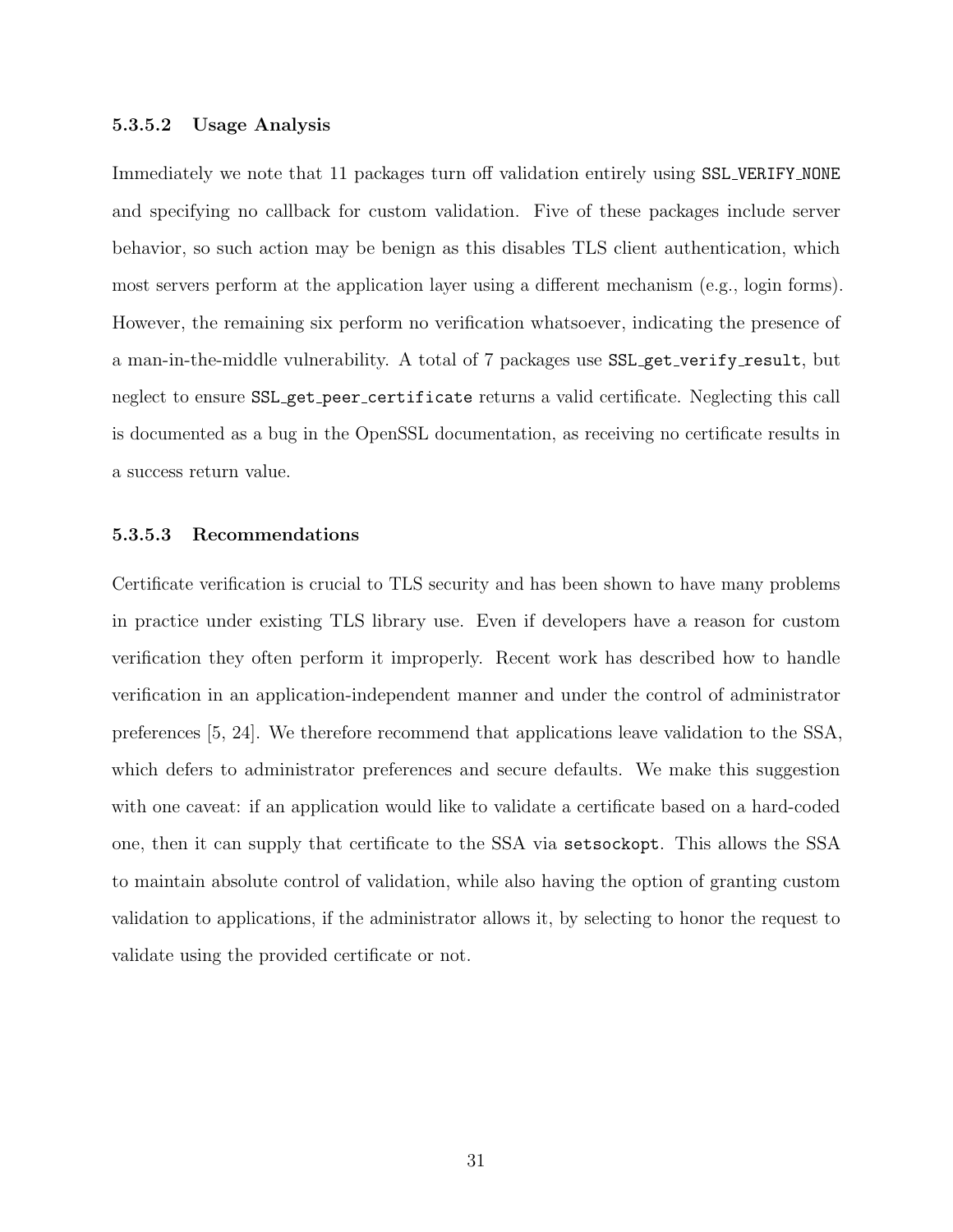#### 5.3.6 Cipher suite selection

A cipher suite is a set of cryptographic algorithms to be used by the TLS connection. These algorithms serve as the basis of the security guarantees of confidentiality, authentication, and integrity for the TLS connection.

# 5.3.6.1 Use Cases

Infamously, and currently controversially, there are numerous legal considerations when deciding appropriate ciphersuites. Previously the U.S. government mandated that any encryption over a certain key length be export restricted, and currently world governments have called for weakened encryption for all apps to aide in monitoring criminal activity. Applications have also historically borne the burden of legal issues with respect to security breaches and thus developers and companies have an incentive to ensure sufficient algorithms and security properties are utilized. For TLS, these issues are largely dependent on cipher suite selection.

# 5.3.6.2 Usage Analysis

Our analysis tools limit our ability to trace three of the main ways in which the cipher list is set: environment variables, configuration files, and from other functions. Automated analysis is limited to intra-procedural analysis so when the cipher list is passed in as a function parameter we are unable to trace it backward to find its definition. 208 (51%) of our studied packages contain code that sets the ciphers used by OpenSSL directly using the \* set cipher list family of functions. From the 334 calls to the \* set cipher list API calls we were only able to extract the set of ciphers given in Table [5.8.](#page-39-0) Of note is the use of eNULL, NULL, COMPLEMENTOFALL, RC4, and MD5. eNULL, NULL and COMPLEMENTOFALL all enable the "NULL" cipher which offers no encryption. The RC4 and MD5 algorithms are known to be too vulnerable for use in modern cryptography. This is either unknown to the developers of these applications, which undermines the security of TLS, or is an option that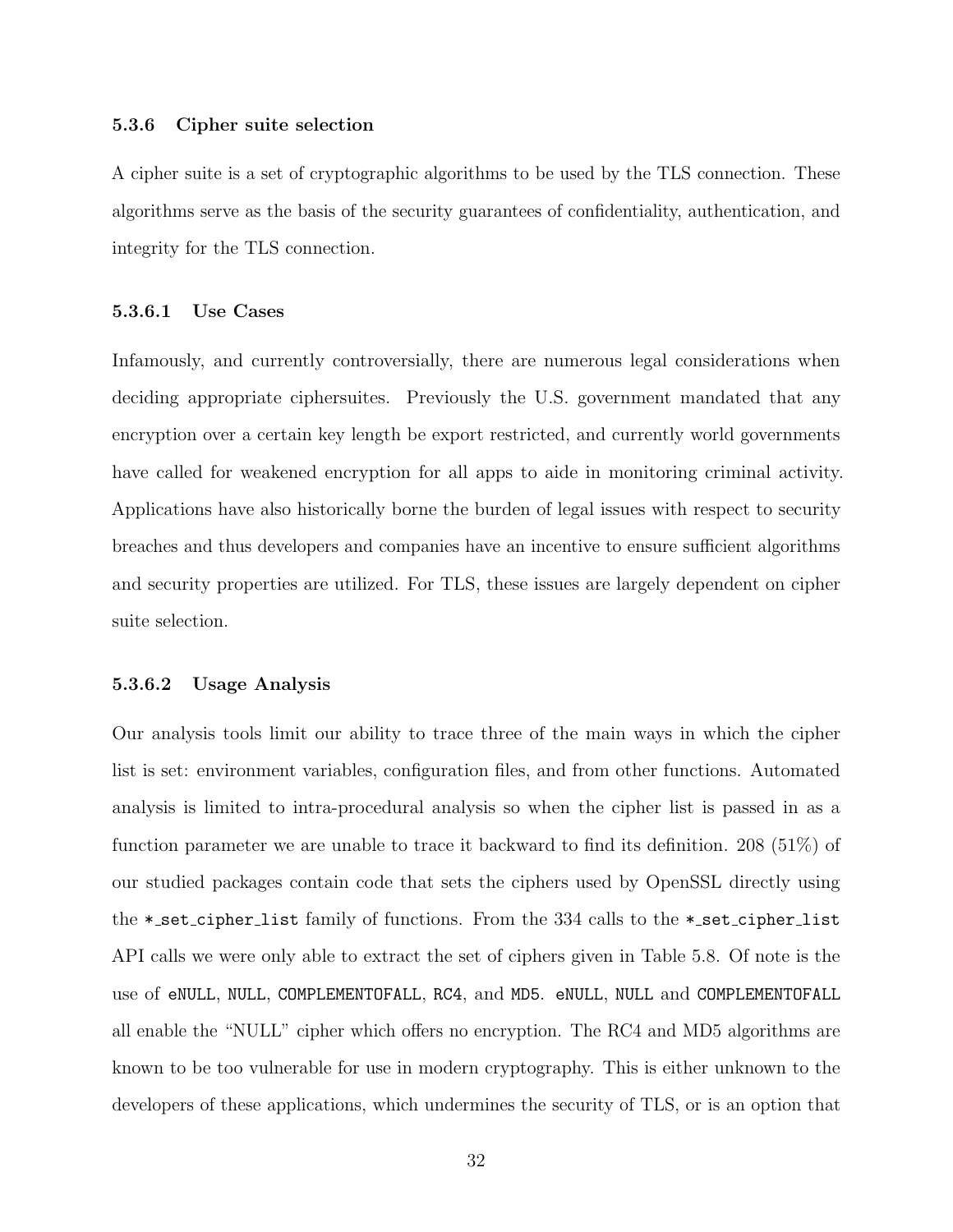<span id="page-39-0"></span>

| Cipher Parameter                                              | Usage          |
|---------------------------------------------------------------|----------------|
| <b>ALL</b>                                                    | 11             |
| ADH:@STRENGTH                                                 | 10             |
| <b>NULL</b>                                                   | 10             |
| ALL: !LOW: !EXP: ! MD5: ! MD2                                 | 8              |
| <b>ADH</b>                                                    | $\overline{7}$ |
| aNULL                                                         | 6              |
| eNULL                                                         | $\overline{4}$ |
| ALL: ! ADH: !LOW: !EXP: ! MD5: @STRENGTH                      | $\overline{4}$ |
| ALL:COMPLEMENTOFALL                                           | 3              |
| HIGH: ! EXPORT: ! aNULL@STRENGTH                              | 3              |
| ALL:leNULL:lEXP:lSSLv2:+ADH@STRENGTH                          | 3              |
| <b>HIGH</b>                                                   | 3              |
| DEFAULT: EXP: LOW                                             | $\overline{2}$ |
| AES256-GCM-SHA384:AES256-SHA                                  | $\overline{2}$ |
| <b>DEFAULT</b>                                                | 3              |
| AES128-SHA                                                    | $\overline{2}$ |
| DEFAULT:laNULL:leNULL:lLOW:lEXPORT:lSSLv2:@STRENGTH           | $\overline{2}$ |
| HIGH: ! EXPORT: ! aNULL@STRENGTH                              | $\overline{2}$ |
| ALL: ! ADH: ! LOW: ! EXI ik P: ! MD5: @STRENGTH               | 1              |
| ALL:laNULL:leNULL:!LOW:!EXPORT40:!RC4                         | 1              |
| DEFAULT: KRB5                                                 | $\mathbf{1}$   |
| $RC4-MD5$                                                     | 1              |
| EECDH+aRSA+AESGCM:EECDH+aECDSA+AESGCM:EDH+aRSA+AESGCM         | $1\,$          |
| HIGH:MEDIUM: !RC4: !SRP: !PSK: !RSA: ! aNULL@STRENGTH         | $\mathbf{1}$   |
| <b>SRP</b>                                                    | $\mathbf{1}$   |
| SSLv3:TLSv1:HIGH:!LOW:!MEDIUM:!EXP:!NULL:!aNULL@STRENGTH      | 1              |
| ALL: ADH: LOW: LEXP: MD5: RC4: SHA1: LECDH: LECDSA: @STRENGTH | $\mathbf{1}$   |
| ALL: ! ADH: ! LOW: ! EXP: ! DES-CBC3-SHA: @STRENGTH           | 1              |
| eNULL:ALL:!ADH:RC4+RSA:+SSLv2                                 | 1              |

Table 5.8: Cipher Suite choices

the package allows the user to select, such as the package coturn, which provides the ability to enable these as a commandline argument to allow a "secure" connection with the eNULL cipher. We next manually analyzed a sample of packages for which we cannot extract exact cipher suite settings. We found that many retrieve their settings for these functions from environment variables and configuration files.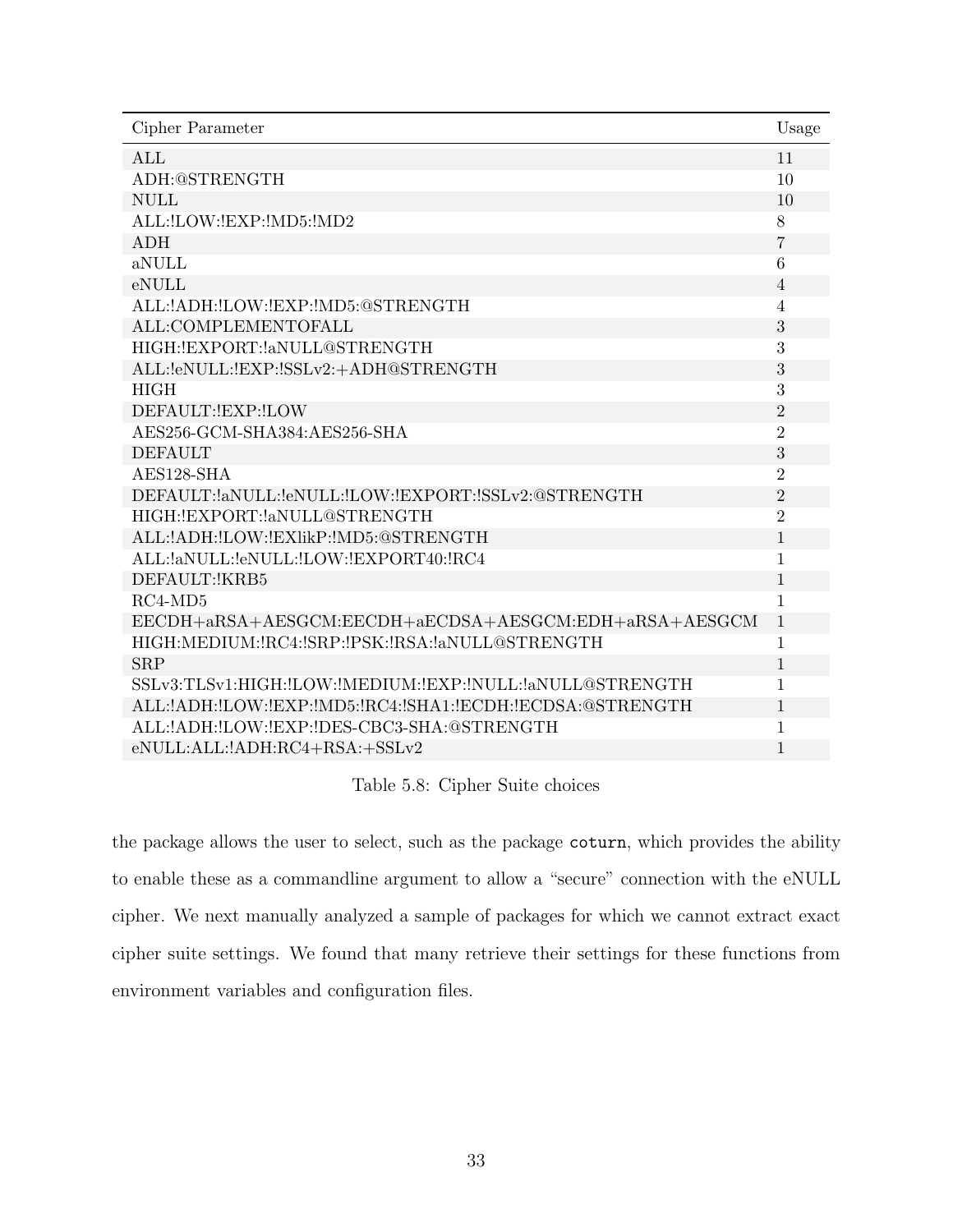## 5.3.6.3 Recommendations

We recommend that cipher suite selection be left to system-wide configuration files such as those implemented through Fedora's crypto policy file [\[21\]](#page-78-0).

Cipher Suite selection is critical to the security guarantees of the TLS connection. The use of statically assigned values for cipher suites indicated insecure practices by developers, suggesting a need to have this option controlled by the system. Packages that did not set these values statically either set them through admin-configurable settings or adopt the defaults from the OpenSSL installation, thus reinforcing our recommendation that this be a parameter set by the system and its administrator and not by applications. Another problem with setting these values statically by the application is that as various algorithms are found to be vulnerable to attack, static values may not be updated to reflect new secure practice. However, the SSA could allow applications to disallow the use of specific algorithms through the use of setsockopt. That is, the SSA could export a restrictive API for cipher suite selection, but should not export a permissive one.

# 5.3.7 Configuration

OpenSSL allows for various controls of the internal and external behavior of the library. These OpenSSL options allow applications to request modifications to TLS connection handling by the library. Many of these options are workarounds for known bugs when OpenSSL interacts with remote hosts using a different TLS library implementation. For example, the option flag SSL OP MICROSOFT BIG SSLV3 BUFFER is used to handle an Internet Explorer violation of the SSLv3 specification.

Setting OpenSSL modes allows for control of internal library functionality, such as when internal buffers are released or whether to automatically perform renegotiations.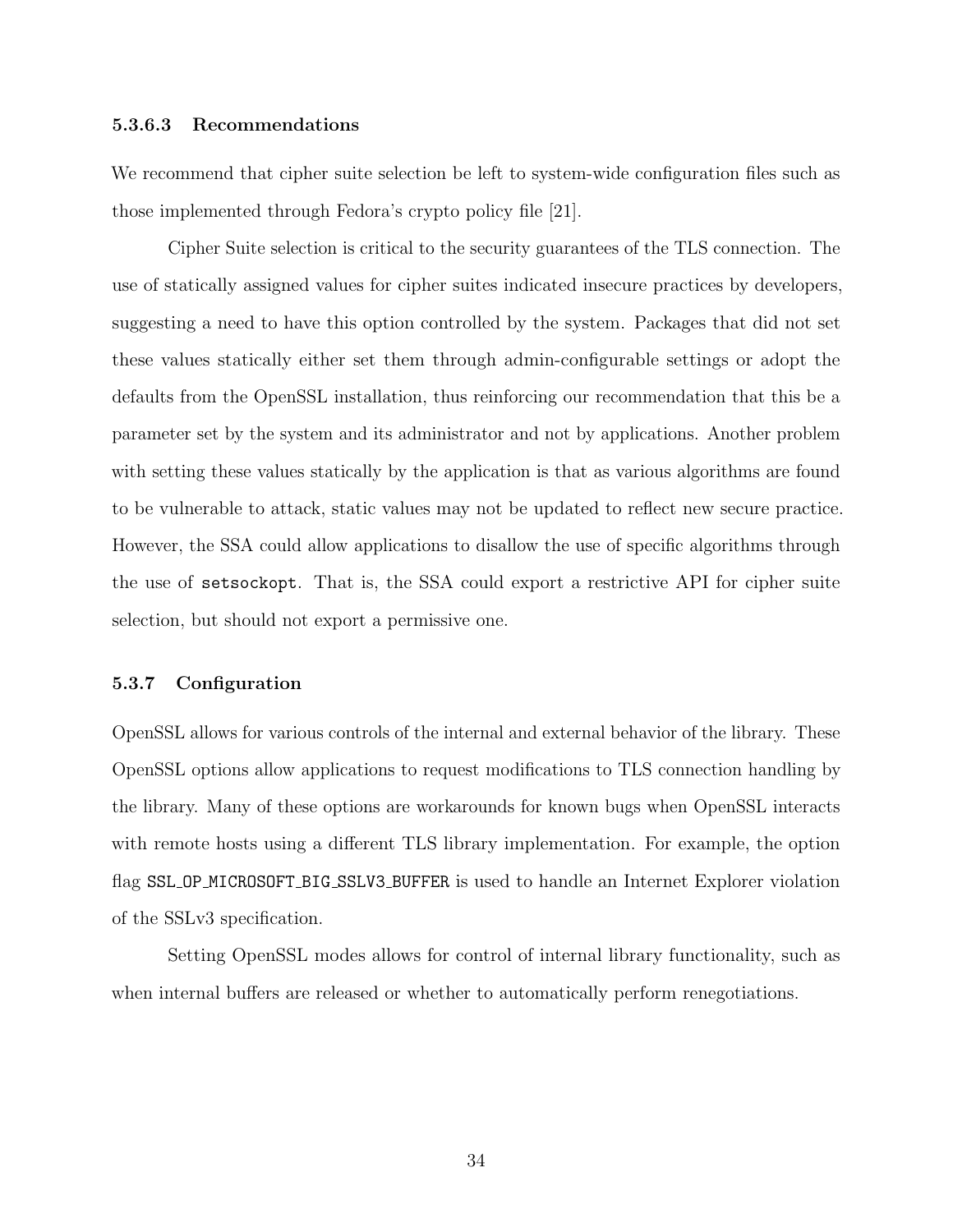#### 5.3.7.1 Use Cases

OpenSSL's options mechanism allows for control of miscellaneous features. This includes workarounds for poor implementations, further limiting TLS protocol selection, or even removing security extensions that have been deemed necessary.

## 5.3.7.2 Usage Analysis

Of the calls in this category, 830 (62%) are to two similar functions: SSL set options and SSL CTX set options. These functions allow applications to employ bug workarounds for interaction with other TLS implementations and also allow the disabling of certain protocol use. The top four utilized options shown in Table [5.9](#page-44-0) are used to disable vulnerable TLS features and older versions (compression, SSLv2, and SSLv3), and to enable "all" bug workarounds.

An additional 337 (25%) of calls to this category utilize various flags for the SSL set mode and SSL CTX set mode functions. As shown in Table [5.10,](#page-45-0) 41% set a flag that makes  $I/O$ operations on a socket block if the handshake has not yet completed, 56% set flags that modify the SSL write function to behave more like write, and  $14\%$  use a flag that reduces the memory footprint of idle TLS connections.

Also present are 32 calls (2%) to functions that change whether or not OpenSSL will attempt to read as many bytes input as possible during read operations.

Through manual inspection we find that many options are set by conditional preprocessor macros that are triggered based on compilation arguments, suggesting that many developers are leaving these decisions to administrators already.

The remaining functions in this category are used to clear and retrieve the settings described. Despite some of these options and modes "no longer having any effect", as described in the OpenSSL documentation, many continue to be used. While this continued use is harmless, it suggests that despite API changes developers are slow to update their code.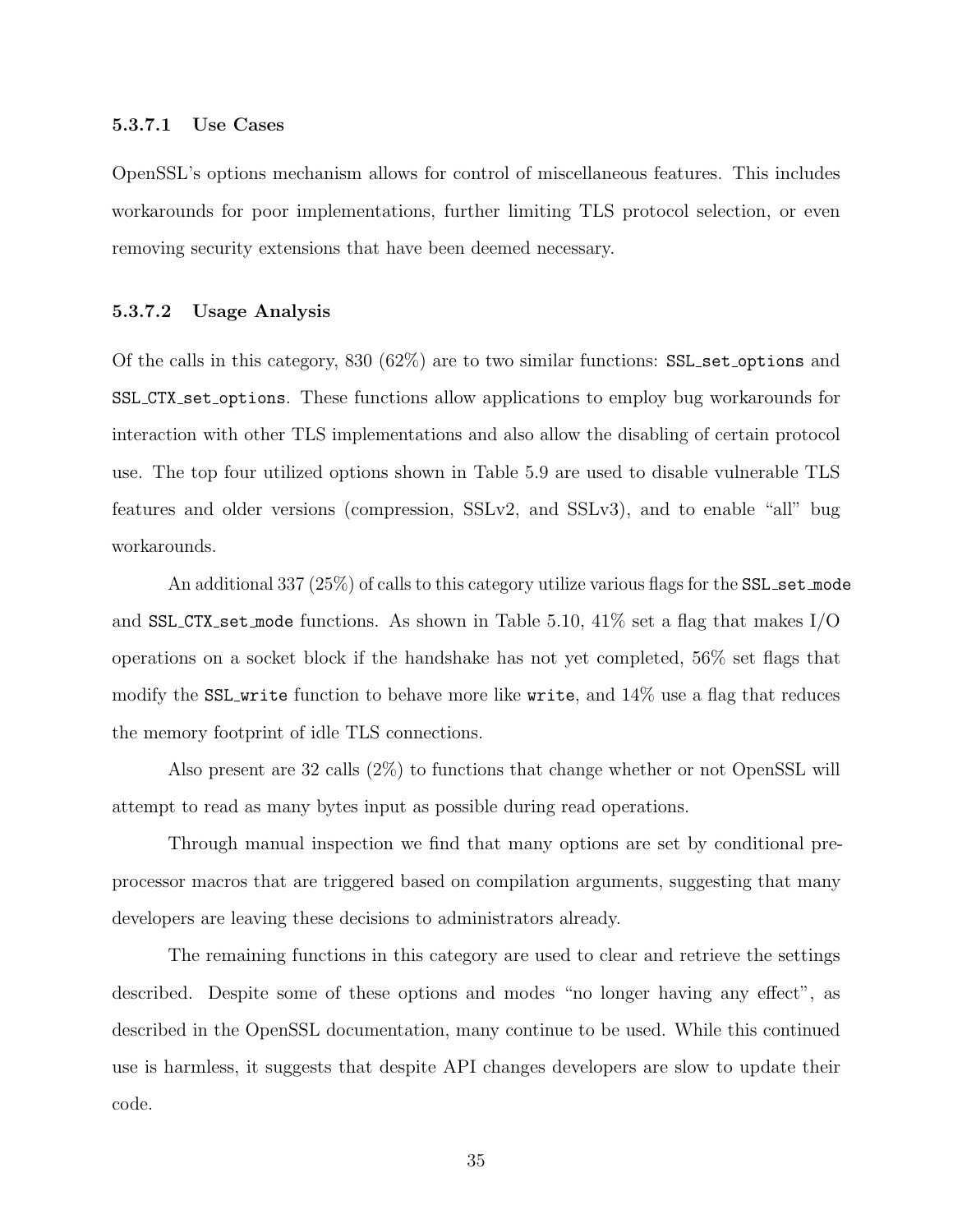## 5.3.7.3 Recommendations

Due to discovered attacks against TLS [\[8,](#page-77-1) [15\]](#page-78-1) compression has been removed in future TLS specs and we recommend the SSL OP NO COMPRESSION option always be set. Given that the uses of this category are primarily bug workarounds and restricting the use of outdated protocols, and that many of these are already set through compilation flags, we recommend leaving such configurations to the administrator. Modes and other configuration settings in this category tend to control subtleties of read and write operations. Under the SSA, I/O semantics are largely determined by the existing POSIX socket standard and are ignored for the purposes of this work.

# 5.3.8 Allocation

There are 33 functions that are called a total of 6,087 times that are responsible for the assignment, allocation, and deallocation of common TLS objects (e.g. SSL CTX) and various library globals. Under the POSIX API the only object with which the programmer interacts is a socket descriptor, and thus this category of OpenSSL TLS functionality has no analog under the SSA.

#### 5.3.9 Connection management

The connection management category contains functions that perform connection and I/O operations on sockets. All of these have direct counterparts within the POSIX socket API, or have combinations of symbols that emulate the behavior, such as  $SSL_{\text{connect}}$  (connect), and SSL Peek (recv with MSG PEEK flag). Another example is that of SSL get error, which when called returns a value similar to errno. These functions are therefore mapped to their POSIX counterparts, and as such are already trivially present in the SSA.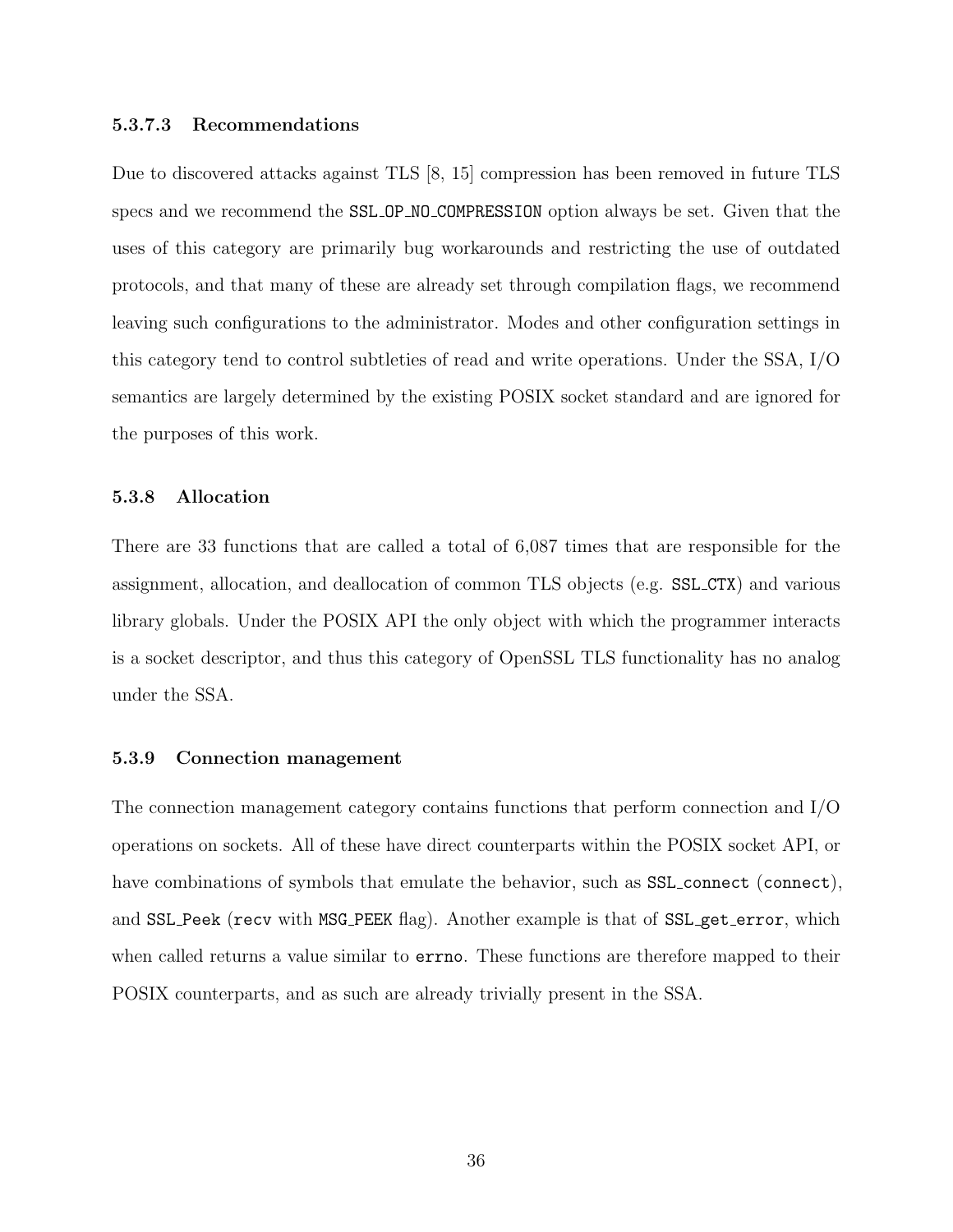# 5.3.10 Instrumentation

A group of 26 functions are responsible for providing debug information and statistics for TLS connection properties. Since all TLS operations are handled by the SSA, such functions no longer need to be developer-facing.

# 5.3.11 Miscellaneous

The miscellaneous group contains functions that assign various data structures to others, extract information from internal data structures, and those that are pending deprecation, such as functions that interact with compression methods. It also contains some functions that are used for translating strings from config files and commandline arguments into TLS context settings. Since all TLS operations are handled by the SSA, such functions no longer need to be developer-facing.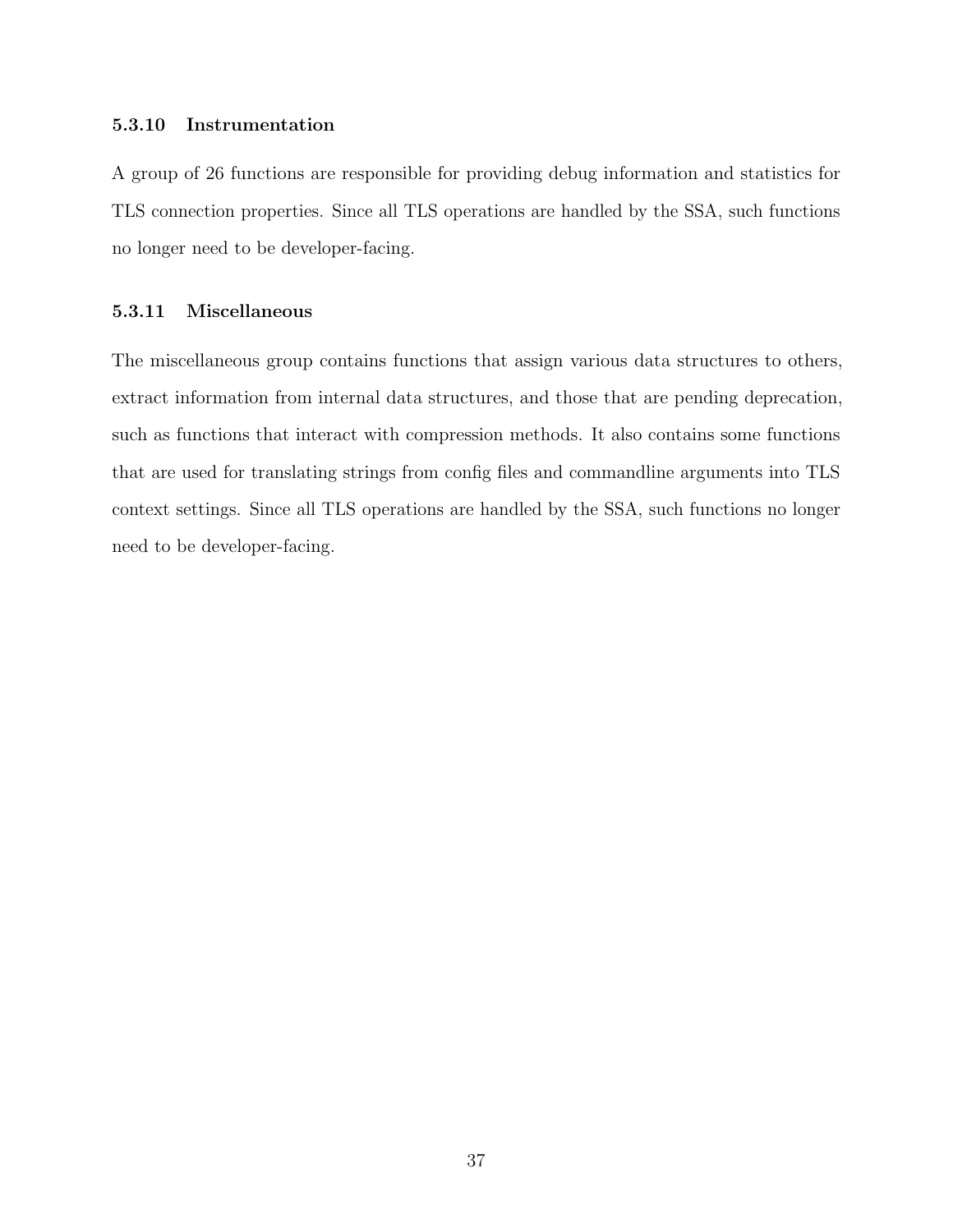<span id="page-44-0"></span>

| Option Flag                                     | Total usage    |
|-------------------------------------------------|----------------|
| SSL_OP_NO_SSLv2                                 | 271            |
| <b>SSL_OP_ALL</b>                               | 226            |
| SSL_OP_NO_SSLv3                                 | 203            |
| SSL_OP_NO_COMPRESSION                           | 121            |
| SSL_OP_NO_TICKET                                | 95             |
| SSL_OP_CIPHER_SERVER_PREFERENCE                 | 78             |
| SSL_OP_NO_TLSv1_1                               | 75             |
| SSL_OP_NO_TLSv1_2                               | 73             |
| SSL_OP_NO_TLSv1                                 | 72             |
| SSL_OP_SINGLE_DH_USE                            | 72             |
| SSL_OP_DONT_INSERT_EMPTY_FRAGMENTS              | 46             |
| SSL_OP_SINGLE_ECDH_USE                          | 38             |
| SSL_OP_NO_SESSION_RESUMPTION_ON_RENEGOTIATION   | 35             |
| SSL_OP_TLS_BLOCK_PADDING_BUG                    | 25             |
| ~SSL_OP_DONT_INSERT_EMPTY_FRAGMENTS             | 32             |
| SSL_OP_ALLOW_UNSAFE_LEGACY_RENEGOTIATION        | 9              |
| SSL_OP_MICROSOFT_BIG_SSLV3_BUFFER               | $\overline{5}$ |
| SSL_OP_MSIE_SSLV2_RSA_PADDING                   | $\overline{5}$ |
| SSL_OP_TLS_D5_BUG                               | $\overline{5}$ |
| SSL_OP_COOKIE_EXCHANGE                          | $\overline{5}$ |
| SSL_OP_MICROSOFT_SESS_ID_BUG                    | $\overline{5}$ |
| SSL_OP_SSLEAY_080_CLIENT_DH_BUG                 | 5              |
| SSL_OP_SSLREF2_REUSE_CERT_TYPE_BUG              | $\bf 5$        |
| SSL_OP_NETSCAPE_CHALLENGE_BUG                   | $\overline{5}$ |
| SSL_OP_NO_SSL_MASK                              | $\overline{4}$ |
| SSL_OP_NO_QUERY_MTU                             | 3              |
| SSL_OP_TLS_ROLLBACK_BUG                         | 3              |
| $\sim$ SSL_OP_NO_SSLv3                          | $\overline{2}$ |
| $\sim$ SSL_OP_NO_SSLv2                          | $\overline{2}$ |
| SSL_OP_EPHEMERAL_RSA                            | $\overline{2}$ |
| SSL_OP_SAFARI_ECDHE_ECDSA_BUG                   | $\mathbf{1}$   |
| SSL_MODE_RELEASE_BUFFERS                        | $\mathbf{1}$   |
| TLS_PROTOCOL_SSLv2                              | $\mathbf{1}$   |
| SSL_OP_NO_DTLSv1_2                              | 1              |
| $\sim$ SSL_OP_ALLOW_UNSAFE_LEGACY_RENEGOTIATION | $\mathbf{1}$   |
| SSL_MODE_ENABLE_PARTIAL_WRITE                   | 1              |
| $\sim$ SSL_OP_NETSCAPE_REUSE_CIPHER_CHANGE_BUG  | $\mathbf{1}$   |
| SSL_OP_NO_DTLSv1                                | 1              |
| $\sim$ SSL_OP_CIPHER_SERVER_PREFERENCE          | $\mathbf{1}$   |
| $\sim$ SSL_OP_NO_TLSv1_2                        | 1              |
| $\sim$ SSL_OP_NO_TLSv1_1                        | $\mathbf{1}$   |
| ~SSL_OP_TLS_BLOCK_PADDING_BUG                   | 1              |
| SSL_OP_NETSCAPE_DEMO_CIPHER_CHANGE_BUG          | $\mathbf{1}$   |

Table 5.9: Individual Options selected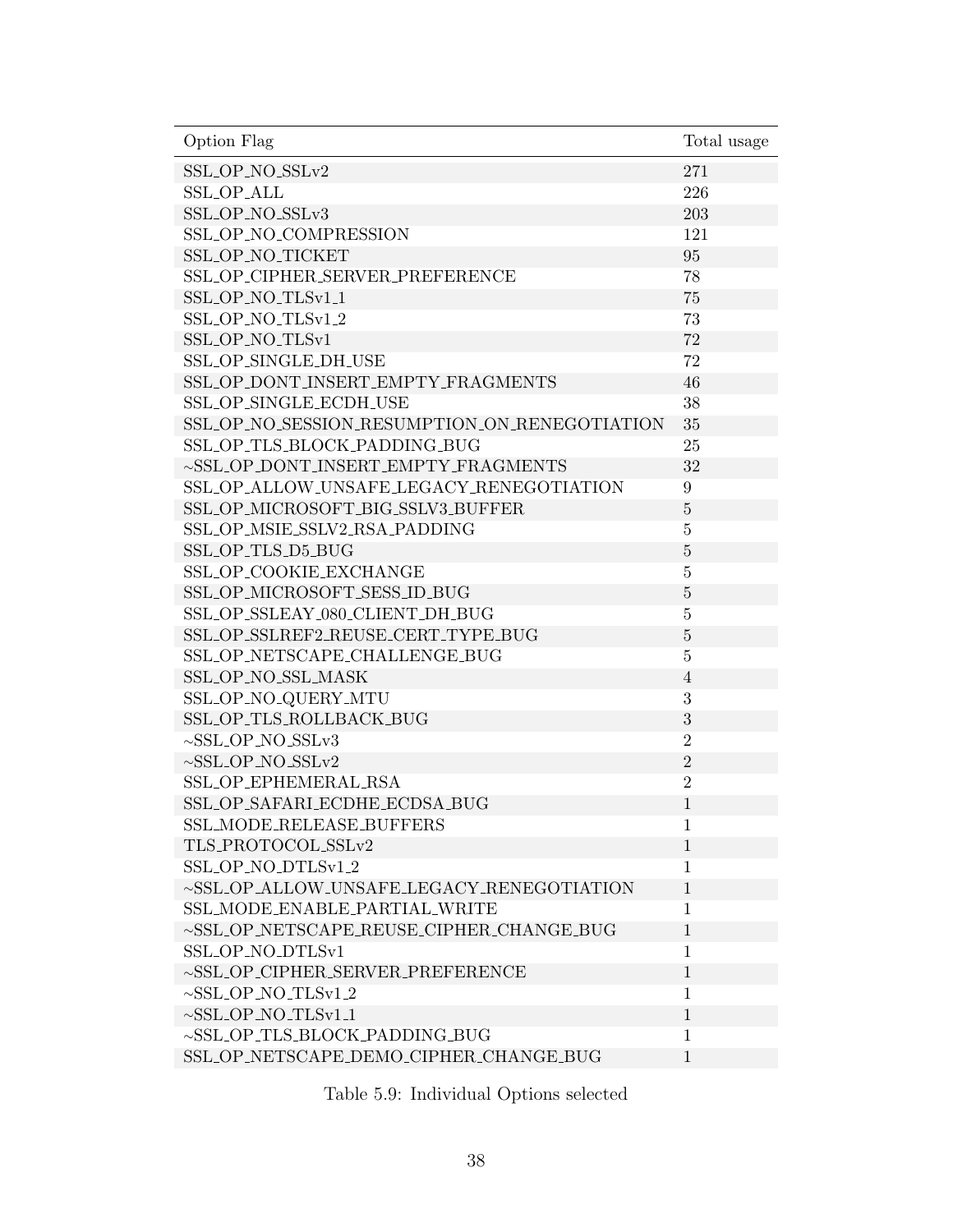<span id="page-45-0"></span>

| Mode Flag                           | Total usage    |
|-------------------------------------|----------------|
| SSL_MODE_AUTO_RETRY                 | 139            |
| SSL_MODE_ENABLE_PARTIAL_WRITE       | 119            |
| SSL_MODE_ACCEPT_MOVING_WRITE_BUFFER | 79             |
| SSL_MODE_RELEASE_BUFFERS            | 48             |
| SSL_MODE_NO_AUTO_CHAIN              | 6              |
| SSL_MODE_SEND_FALLBACK_SCSV         | 3              |
| SSL_MODE_SMALL_BUFFERS              | $\mathfrak{D}$ |
| SSL_MODE_HANDSHAKE_CUTTHROUGH       |                |

Table 5.10: Individual Modes selected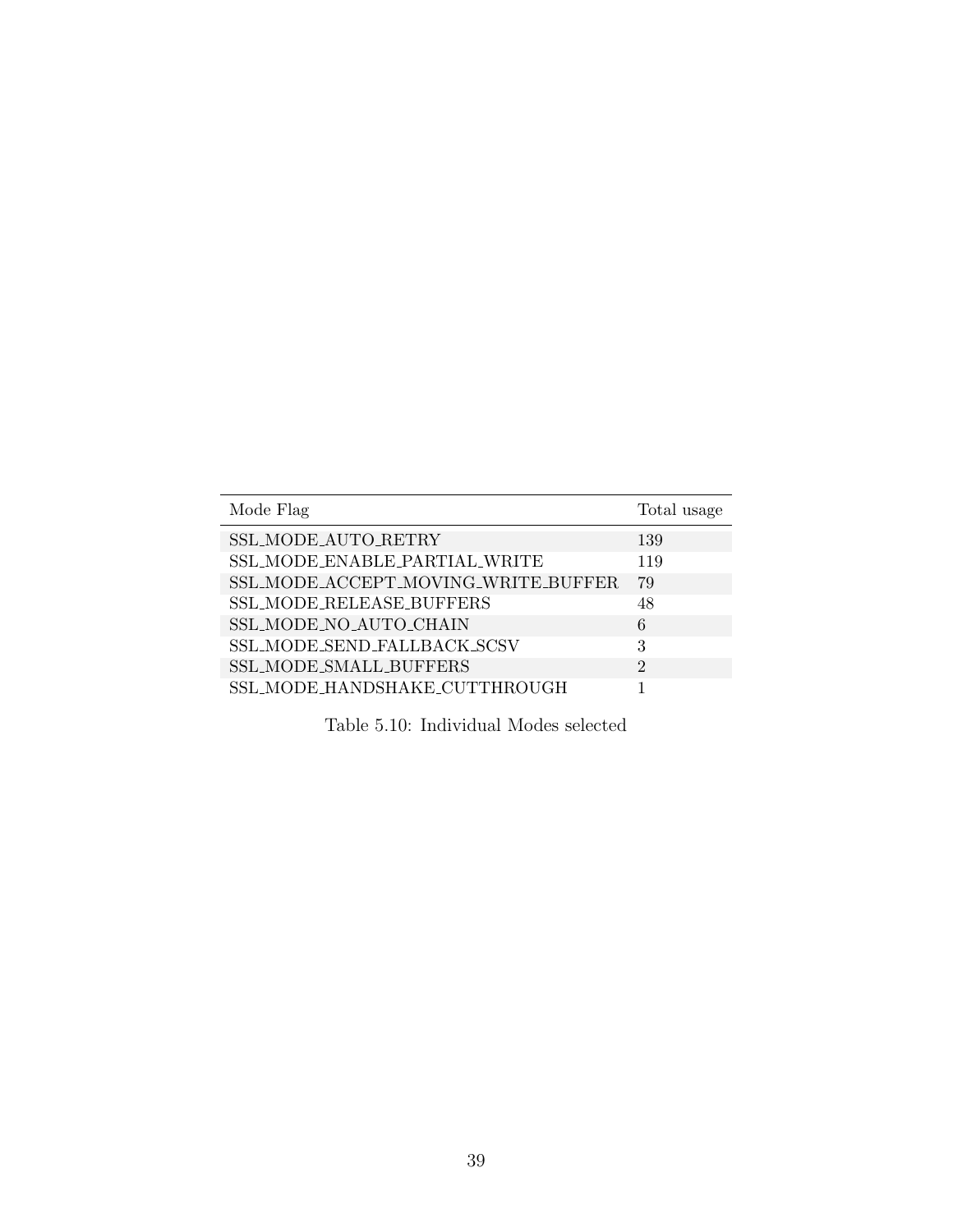# Chapter 6

#### Failures

<span id="page-46-0"></span>The main goals of our project were to be able to trace data and control dependencies from a set API across a large amount of source code. This generally falls under the term static analysis, of which there are a multitude of tools with which to work.

Many popular static analysis tools focus on finding specific code vulnerabilities or potential problematic coding practices. Another set provide simple software metrics. Both of these static analysis tools were ill-suited for our work as they don't provide generalized code understanding for our custom analysis. This left us with a small set of static analysis frameworks from which we could choose.

The most popular of these, Frama-C, clang, and Code Surfer, all required hooking into the compiler to process source code. This allows them to do powerful analysis such as pointer analysis, macro expansion, and even evaluate the preprocessor, all of which would have been useful in our analysis. Because we were limiting our analysis to open source Ubuntu packages, we could easily hook into the Debian build commands with which they were designed to be run. The first problem with these kinds of tools is scalability. These tools could not perform the level of analysis we required at the scale we required. For instance, when analyzing the 882 software packages under Code Surfer we were unable to complete the lite-configuration analysis while running it on a 12 core, hyperthreaded, machine with 256 GB of RAM, despite it being run for a week. This is often due to coarse grained controls over limiting speed vs. functionality. This is also due to the apparent goal of these tools being to provide understanding for a single project rather than many. Attempting to analyze many projects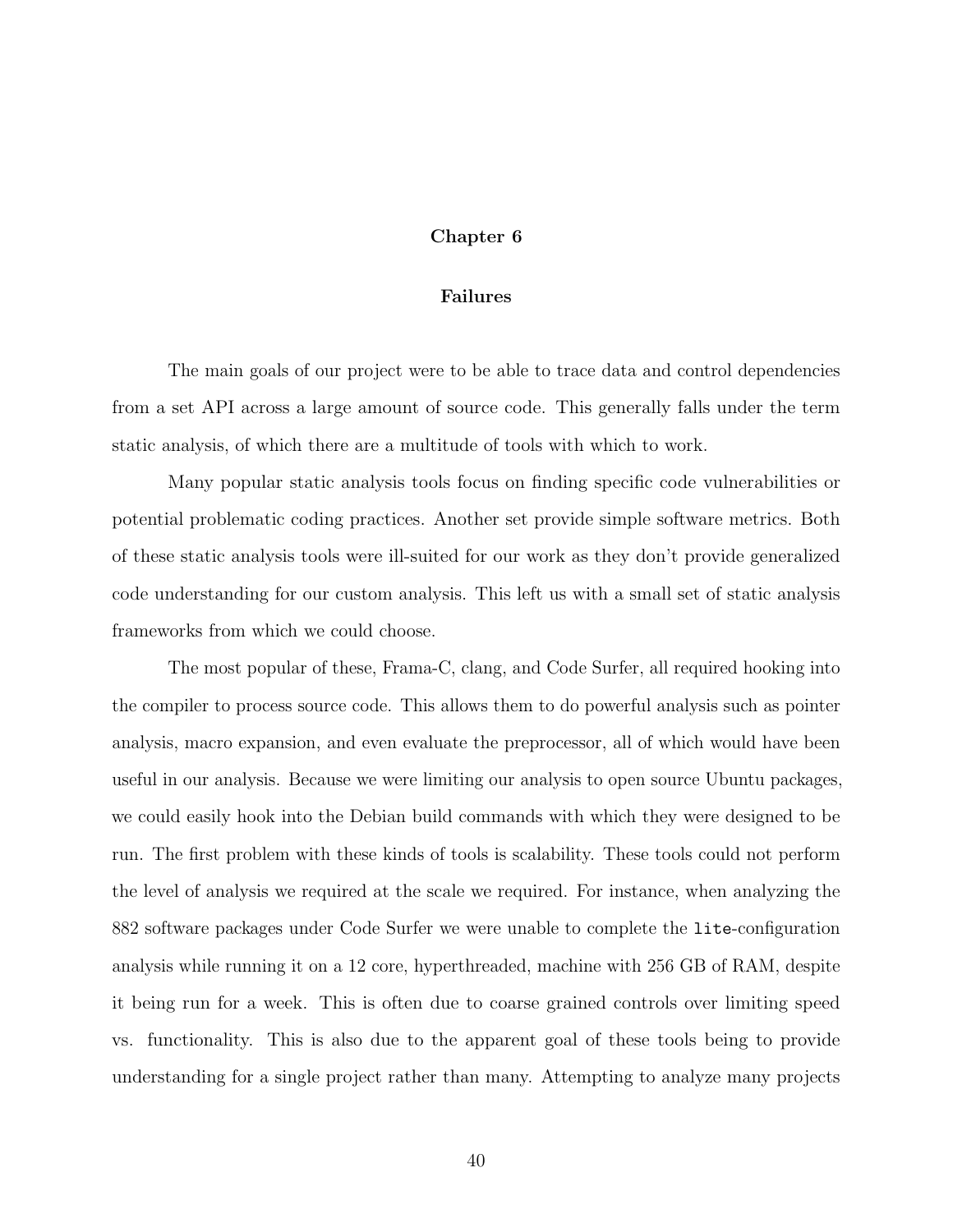is poorly-documented, has an unfriendly interface, and often adversely affects performance. Even Joern, when analyzing a large set of projects, creates unnecessary graph edges in its backend database, which resulted in slow-downs when querying the database. To overcome this, we used Joern to export its code property graphs then built custom tools to parse and analyze them using python's igraph library. Of the tools that required compilation of source code, we found no tool that provided understanding of code removed through preprocessor directives, nor analysis of preprocessing directives themselves. While this is understandable, in our case we found that this commonly removed many use cases of the OpenSSL API. Using Joern allowed us to identify all possible uses of the OpenSSL API, rather than those that were manifest after compilation.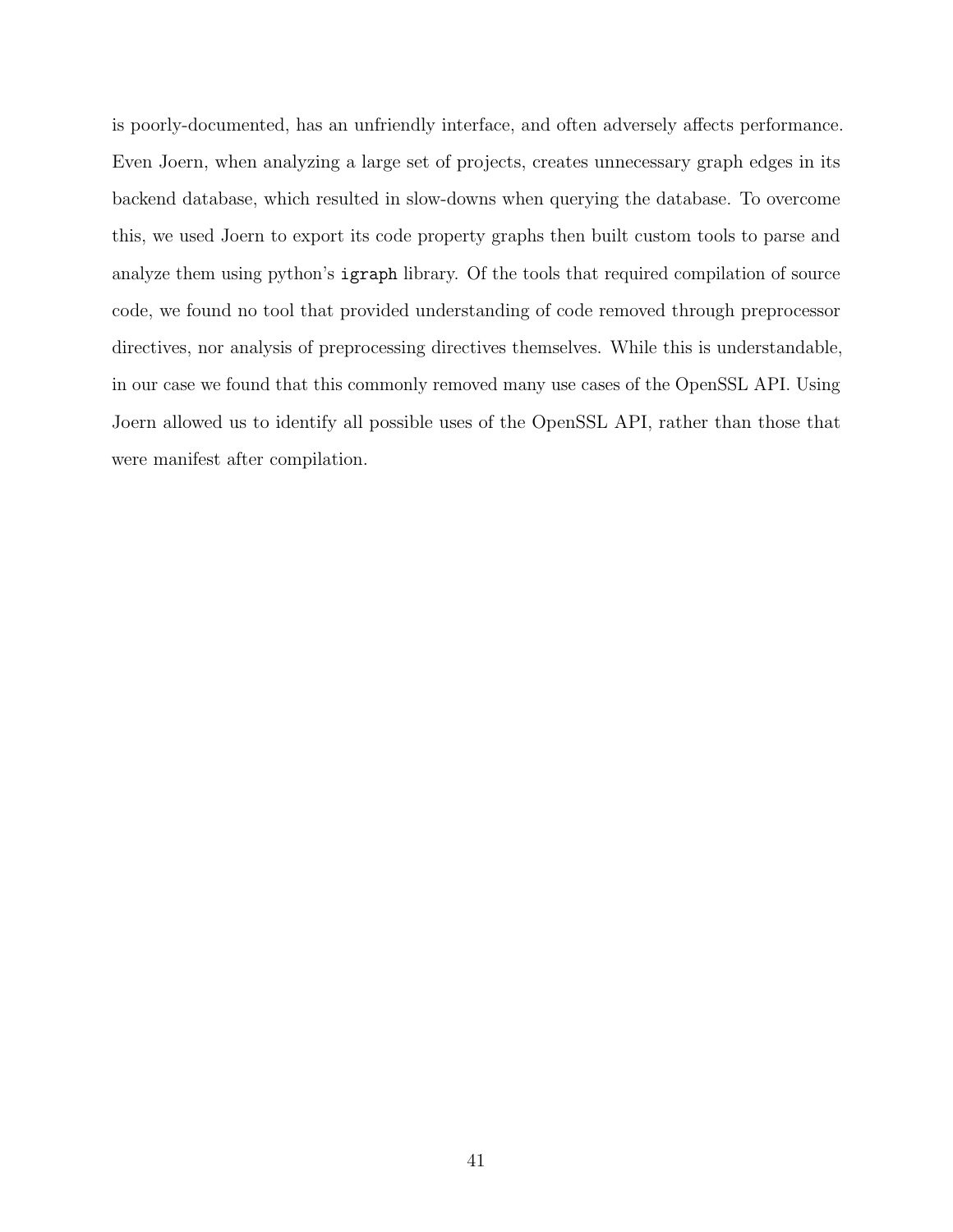# Chapter 7

#### Future Work

The next logical step in our work would be to apply the recommendations in creating the SSA. One of the main reasons for suggesting wrapping the functionality into the POSIX API is that most operating systems already have a set of system calls that implement this API. This would allow for easy adoption of the SSA in most operating systems. For example, in Linux this could be accomplished by adding a kernel module to register additional protocols into the networking structure, which Linux already supports. The actual TLS work can then be offloaded to a userspace application that utilizes a traditional TLS library. Then based on the recommendations from Section [5](#page-23-0) functionality can be provided to developers through the setsockopt and getsockopt system calls, and to administrators through global, or application specific, configuration files. The format of these configuration files are also left to future work.

Another area for future work is in cache management of TLS sessions. While the majority of analyzed packages used OpenSSL's internal caching mechanism, 31 packages provided callbacks that allow for custom cache management. Of the packages we manually analyzed, we found that this functionality is often used to transfer cache information to and from other processes, for load balancing purposes. For instance, when a client reconnects to a server and the client is balanced to a different process (or machine) the server can retrieve session information from the process that handled the client previously. While OpenSSL uses the term "callbacks" for developer-supplied cache management functions, these should not be confused with callbacks in asynchronous programming - they are merely custom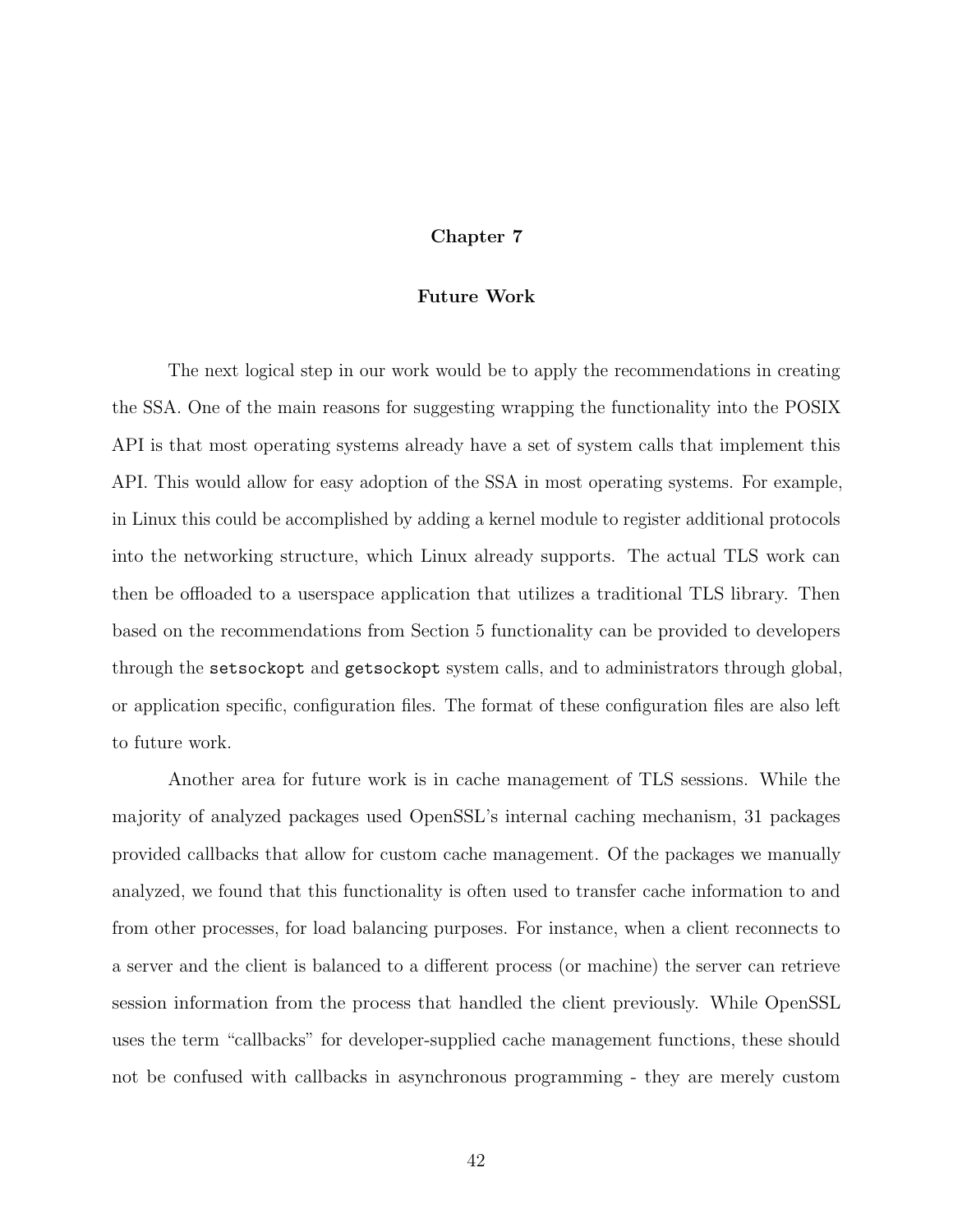functions that are called during the normal synchronous flow of operation. Providing this custom behavior directly to developers through the POSIX API raises a difficult security and architectural dilemma, as allowing applications to supply arbitrary code to system services can be dangerous. We believe that the best way forward is to not allow developers to handle session management directly, but provide this load balancing behavior internally in the SSA that can be enabled by an administrator. For instance, multiple SSA instances on other machines could synchronize their cache information to speed up connections with load-balanced clients. A benefit beyond the existing OpenSSL API with this approach is that differing server applications can make use of existing session data, rather than a single application. This would allow administrators in network-constrained situations to increasingly eliminate TLS handshake overhead.

We also see our analysis work extending in two directions. First, other popular TLS libraries, such as GNUtls or JavaSE, could be analyzed using our methodology. While our work is sufficient to demonstrate the practicality of the SSA, expanding it to these other libraries would provide insight into other possible developer use cases. Second, being able to use more powerful analysis tools would greatly improve out results. As discussed in Section [6](#page-46-0) Joern best fit our purposes, however improvements in other tools, or Joern, would aide in analysis. First, an understanding of preprocessor directives would have greatly reduced the manual effort in understanding the code. If these directives were included as part of the control and data dependencies we could have quantified the dependence of API calls based on compiler directives. Second, intra-procedural analysis would have also increased our accuracy and conceptually seems a straightforward path to add to Joern. Third, while there are tools that hook directly into compiler understanding of source code, they provide a coarse grained control over speed and accuracy. For example, in our case we were only looking to analyze a small subset of the code within the compiled application, and no tool allows for pre-limiting the analysis to a subset of the code. As the TLS using source files represented a very small percentage of the total number of source files within a package, being able to restrict analysis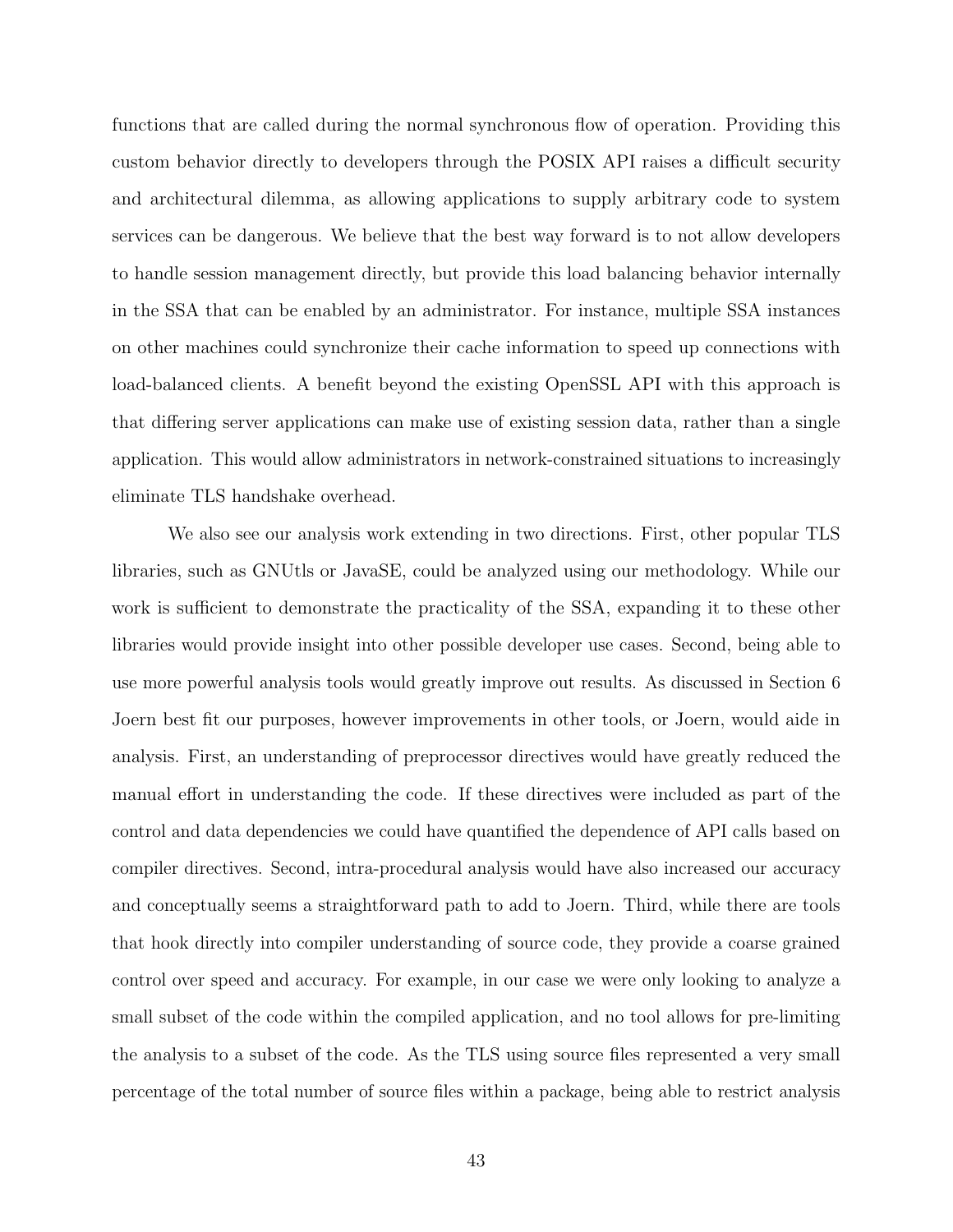to this subset could have substantially decreased run-times. Finally, while compiler level understanding of source code is certainly desirable, configuring and building the source code often involves removing a significant amount of source code and removing potential use cases.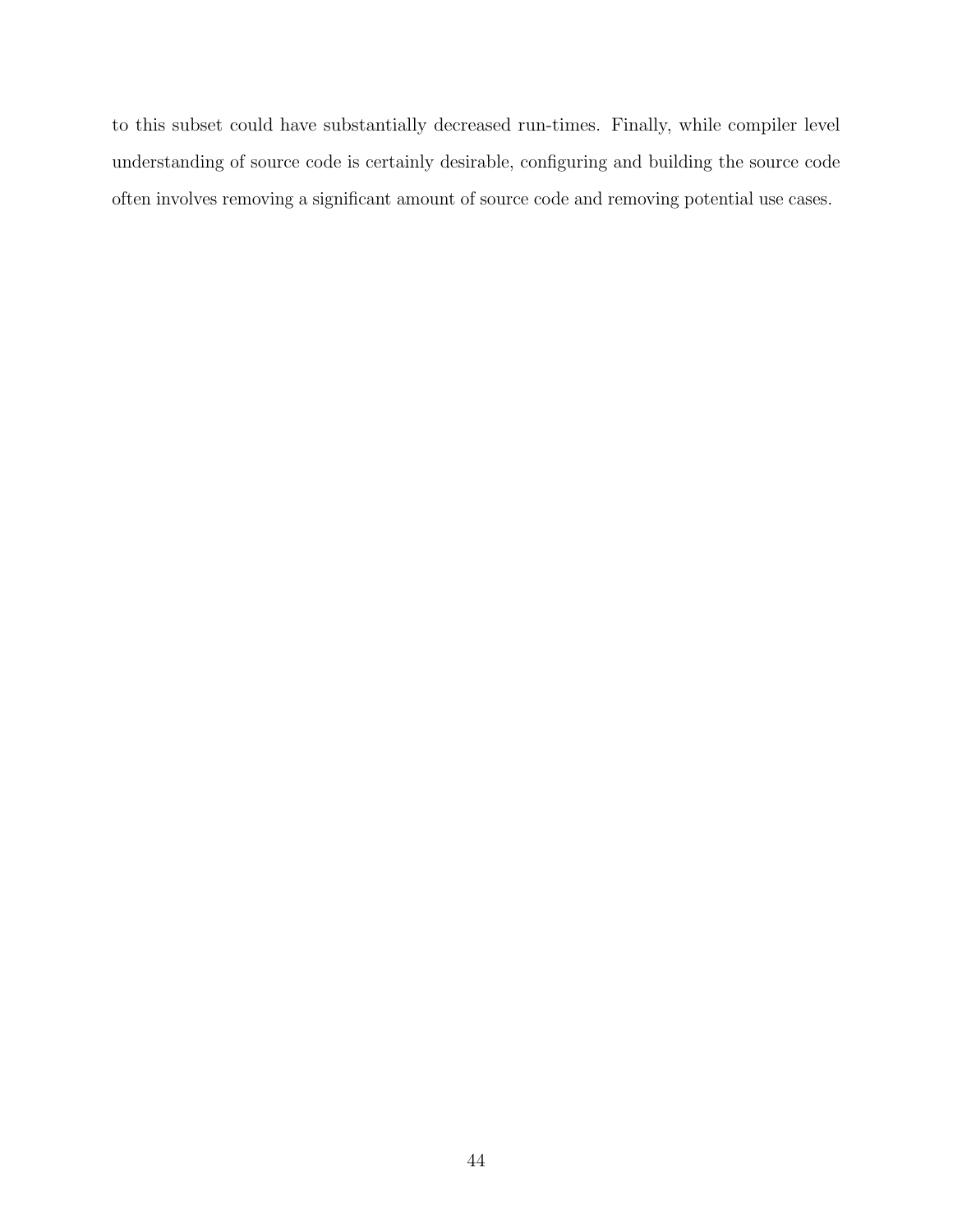# Chapter 8

## Conclusion

We performed analysis of over 400 Ubuntu packages that depend on the OpenSSL TLS/SSL API to determine how current usage supports a new TLS handling paradigm. Since recent work has shown developers often fail in proper TLS coding, we proposed wrapping TLS functionality within the already familiar POSIX API. Current usage not only would allow for this transition, but in many cases seems to be the desire of developers and administrators. Many critical decisions when creating a TLS connection, such as version control and cipher suite selection, are already programmed to be configurable through configuration files and preprocessing macros. This suggests that application developers already wish to place security decisions in the hands of the users and system administrators. Further, continued use and support of obsolete and insecure calls and options supports the notion that developers are slow to update applications to security threats, thus supporting our decision to allow administrator control. While there are cases where a developer may need the fine-grained control that a TLS library can provide, in general providing this as a system service will allow developers to easily adopt secure practices with an already familiar API and empower administrators to better control the security of their machines.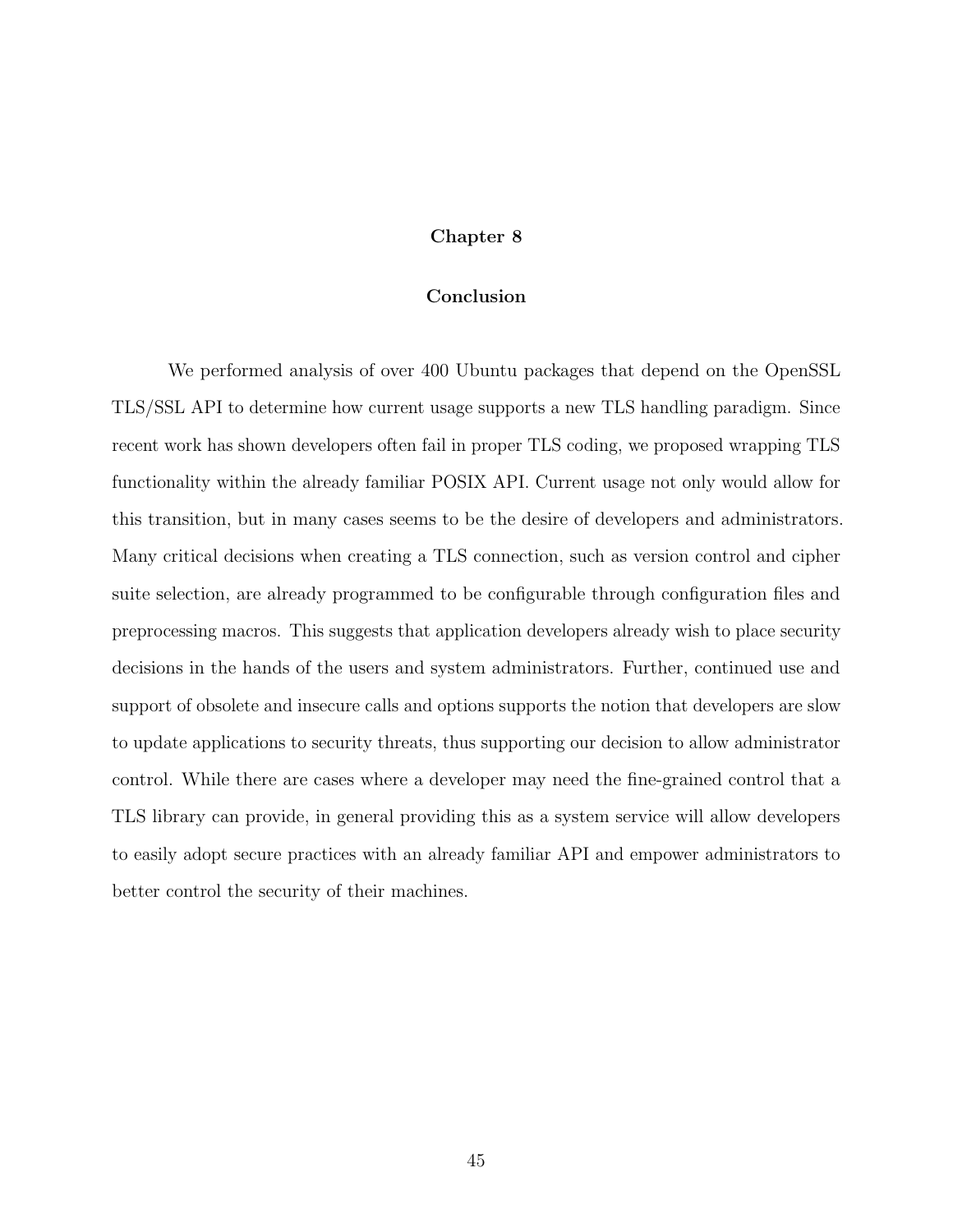Appendix A

Category Breakdown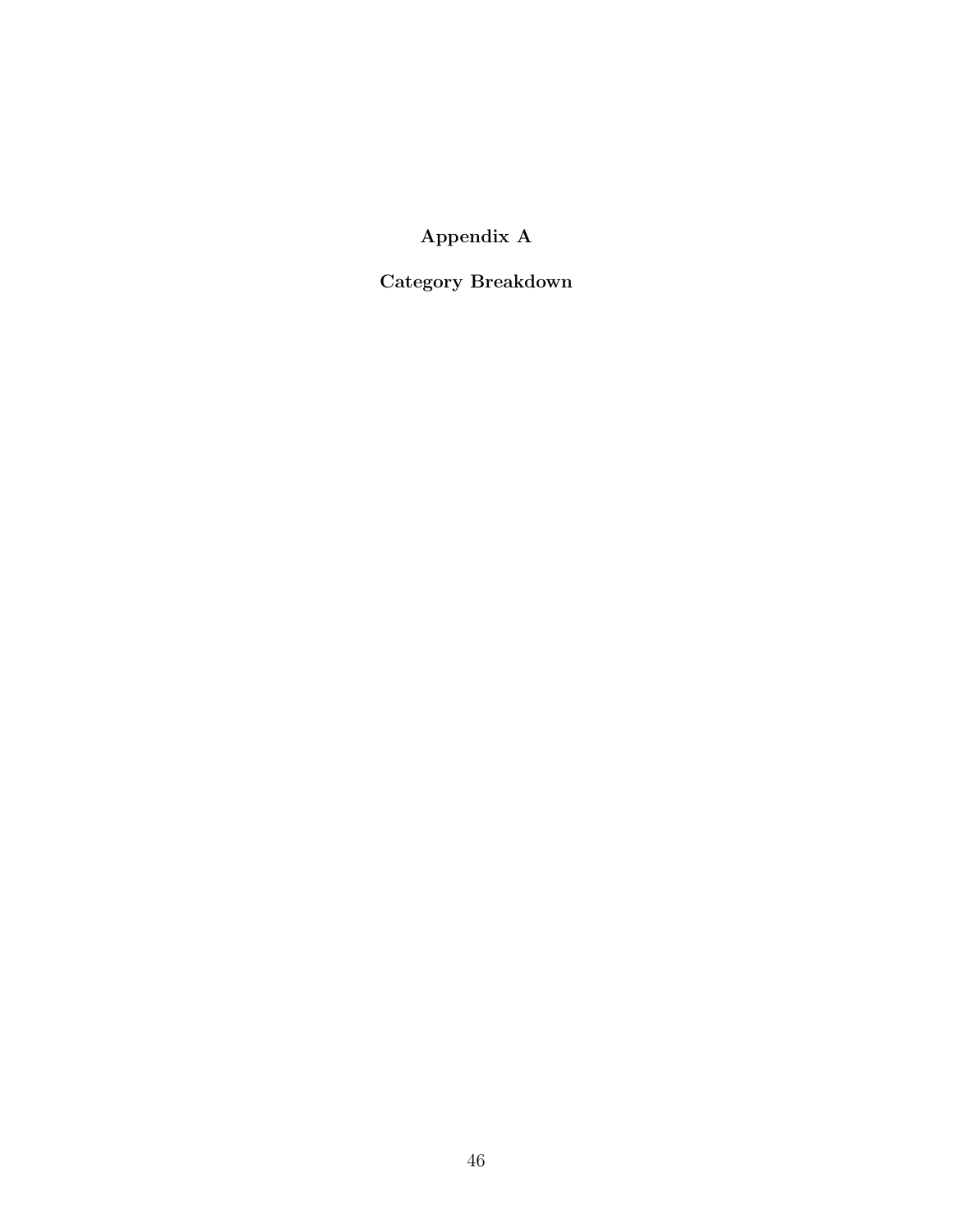|                                                             | Version selection     |                    |
|-------------------------------------------------------------|-----------------------|--------------------|
| Function name                                               | No. of Using Packages | No. of Total Calls |
| DTLS_client_method                                          | $\theta$              | $\theta$           |
| DTLS_method                                                 | $\mathbf{1}$          | $\mathbf{1}$       |
| DTLS_server_method                                          | $\theta$              | $\overline{0}$     |
| DTLSv1_2_client_method                                      | $\mathbf{1}$          | $\mathbf{1}$       |
| DTLSv1_2_method                                             | $\mathbf{1}$          | $\mathbf{1}$       |
| DTLSv1_2_server_method                                      | $\mathbf{1}$          | $\mathbf{1}$       |
| DTLSv1_client_method                                        | 10                    | 11                 |
| DTLSv1_method                                               | 12                    | 14                 |
| DTLSv1_server_method                                        | 9                     | 9                  |
| SSL_CTX_set_ssl_version                                     | $\overline{2}$        | 9                  |
| SSL_get_ssl_method                                          | 3                     | 3                  |
| SSL_get_version                                             | 47                    | 94                 |
| $\operatorname{SSL}\_\text{set}\_\text{ssl}\_\text{method}$ | 8                     | 12                 |
| SSL_version                                                 | 13                    | 25                 |
| SSLv23_client_method                                        | 186                   | 284                |
| SSLv23_method                                               | 114                   | 236                |
| SSLv23_server_method                                        | 158                   | 201                |
| SSLv3_client_method                                         | 42                    | 50                 |
| SSLv3_method                                                | 13                    | 13                 |
| SSLv3_server_method                                         | 28                    | 29                 |
| TLSv1_1_client_method                                       | 24                    | 26                 |
| TLSv1_1_method                                              | 9                     | 9                  |
| TLSv1_1_server_method                                       | 19                    | 20                 |
| TLSv1_2_client_method                                       | 26                    | 28                 |
| TLSv1_2_method                                              | 14                    | 15                 |
| TLSv1_2_server_method                                       | 20                    | 21                 |
| TLSv1_client_method                                         | 72                    | 86                 |
| TLSv1_method                                                | 39                    | 54                 |
| TLSv1_server_method                                         | 48                    | 53                 |

| Extension management                  |                                          |                |
|---------------------------------------|------------------------------------------|----------------|
| Function name                         | No. of Using Packages No. of Total Calls |                |
| SRP_Calc_A_param                      | 0                                        |                |
| SRP_generate_client_master_secret     | 0                                        |                |
| SRP_generate_server_master_secret     | 0                                        | 0              |
| SSL_CTX_add_client_custom_ext         | 0                                        | 0              |
| SSL_CTX_add_server_custom_ext         |                                          |                |
| SSL_CTX_get_tlsext_ticket_keys        |                                          |                |
| SSL_CTX_set_alpn_protos               | 17                                       | 20             |
| SSL_CTX_set_alpn_select_cb            | 28                                       | 31             |
| SSL_CTX_set_next_proto_select_cb      | 13                                       | 25             |
| SSL_CTX_set_next_protos_advertised_cb | 23                                       | 28             |
| SSL_CTX_set_srp_cb_arg                | 2                                        | $\overline{2}$ |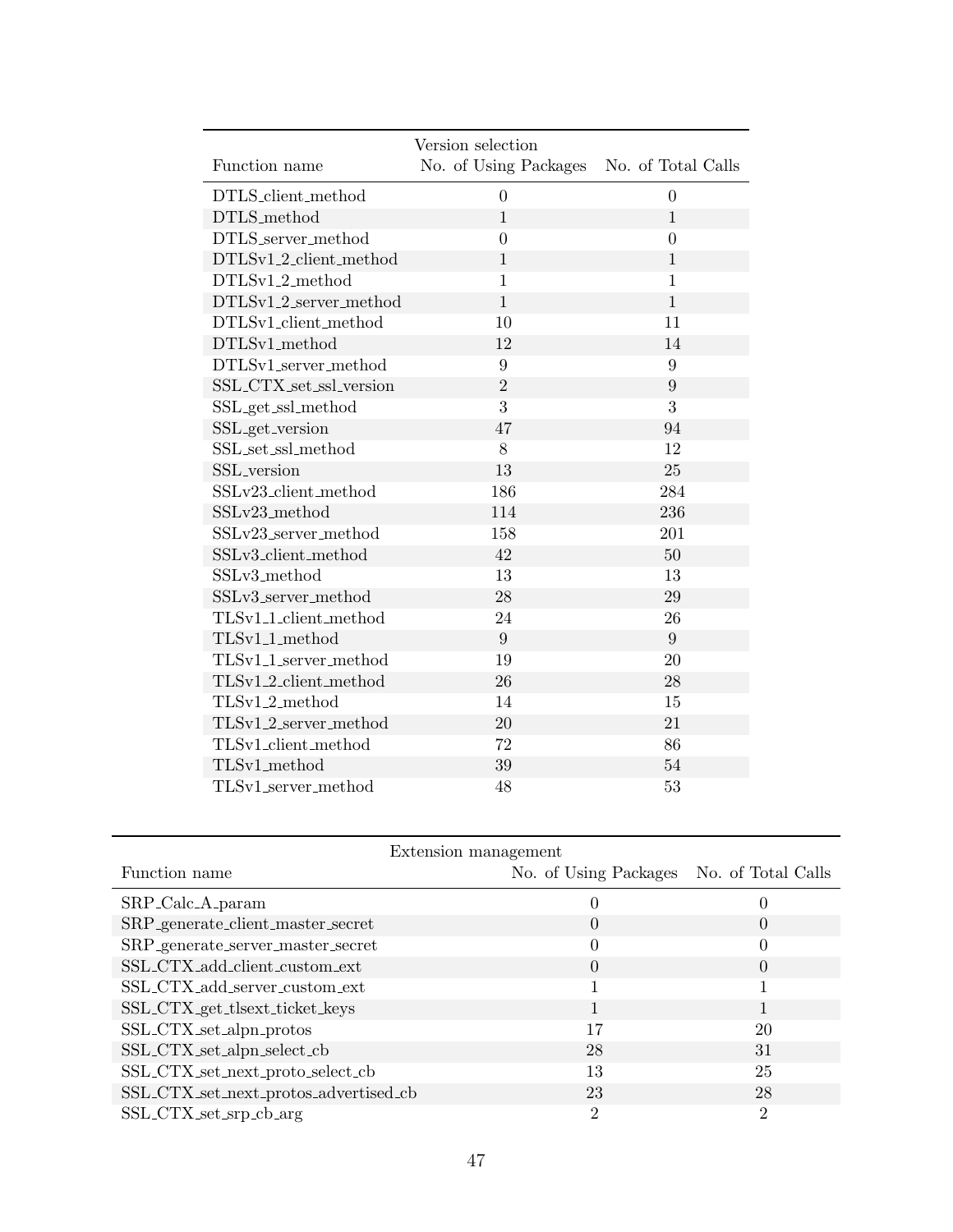| SSL_CTX_set_srp_client_pwd_callback                          | $\boldsymbol{0}$ | $\theta$         |
|--------------------------------------------------------------|------------------|------------------|
| SSL_CTX_set_srp_password                                     | 1                | 1                |
| SSL_CTX_set_srp_strength                                     | $\overline{0}$   | $\overline{0}$   |
| SSL_CTX_set_srp_username                                     | $\mathbf{1}$     | $\mathbf{1}$     |
| SSL_CTX_set_srp_username_callback                            | $\overline{2}$   | $\overline{2}$   |
| SSL_CTX_set_srp_verify_param_callback                        | $\boldsymbol{0}$ | $\theta$         |
| SSL_CTX_set_tlsext_opaque_prf_input_callback                 | $\boldsymbol{0}$ | $\overline{0}$   |
| SSL_CTX_set_tlsext_opaque_prf_input_callback_arg             | $\overline{0}$   | $\overline{0}$   |
| SSL_CTX_set_tlsext_servername_arg                            | 16               | 18               |
| $\operatorname{SSL\_CTX\_set\_tlsext\_servername\_callback}$ | 39               | 50               |
| SSL_CTX_set_tlsext_status_arg                                | 10               | 14               |
| SSL_CTX_set_tlsext_status_cb                                 | 15               | 21               |
| SSL_CTX_set_tlsext_ticket_key_cb                             | 12               | 14               |
| SSL_CTX_set_tlsext_ticket_keys                               | $\mathbf 1$      | $\mathbf{1}$     |
| SSL_CTX_set_tlsext_use_srtp                                  | $\boldsymbol{9}$ | 15               |
| SSL_CTX_use_serverinfo                                       | $\boldsymbol{0}$ | $\theta$         |
| SSL_CTX_use_serverinfo_file                                  | $\boldsymbol{0}$ | $\theta$         |
| SSL_extension_supported                                      | $\boldsymbol{0}$ | $\overline{0}$   |
| SSL_get0_alpn_selected                                       | ${\bf 26}$       | 45               |
| SSL_get0_next_proto_negotiated                               | $23\,$           | 44               |
| SSL_get_selected_srtp_profile                                | $\overline{7}$   | $\overline{7}$   |
| SSL_get_servername                                           | 42               | 69               |
| SSL_get_servername_type                                      | $\overline{0}$   | $\theta$         |
| SSL_get_shared_curve                                         | $\boldsymbol{0}$ | $\theta$         |
| SSL_get_srp_N                                                | $\boldsymbol{0}$ | $\theta$         |
| SSL_get_srp_g                                                | $\boldsymbol{0}$ | $\theta$         |
| SSL_get_srp_userinfo                                         | $\sqrt{2}$       | $\sqrt{2}$       |
| SSL_get_srp_username                                         | $\overline{2}$   | 6                |
| SSL_get_srtp_profiles                                        | $\boldsymbol{0}$ | $\boldsymbol{0}$ |
| SSL_get_tlsext_heartbeat_pending                             | $\boldsymbol{0}$ | $\theta$         |
| SSL_get_tlsext_status_exts                                   | 3                | 3                |
| SSL_get_tlsext_status_ids                                    | $\boldsymbol{0}$ | $\overline{0}$   |
| SSL_get_tlsext_status_ocsp_resp                              | $\,6\,$          | 8                |
| SSL_heartbeat                                                | $\boldsymbol{0}$ | $\overline{0}$   |
| SSL_select_next_proto                                        | 21               | 21               |
| SSL_set1_curves                                              | $\overline{0}$   | $\theta$         |
| SSL_set1_curves_list                                         | $\boldsymbol{0}$ | $\theta$         |
| SSL_set1_sigalgs                                             | $\overline{0}$   | $\overline{0}$   |
| SSL_set1_sigalgs_list                                        | $\boldsymbol{0}$ | $\theta$         |
| $\operatorname{SSL\_set\_alpn\_protos}$                      | 1                | $\mathbf{1}$     |
| SSL_set_cert_cb                                              | $\boldsymbol{0}$ | $\theta$         |
| SSL_set_cert_flags                                           | $\overline{0}$   | $\theta$         |
| SSL_set_session_ticket_ext                                   | $\sqrt{3}$       | $\sqrt{3}$       |
| SSL_set_session_ticket_ext_cb                                | 3                | 6                |
| SSL_set_srp_server_param                                     | $\overline{2}$   | $\overline{2}$   |
| SSL_set_srp_server_param_pw                                  | $\boldsymbol{0}$ | $\boldsymbol{0}$ |
| SSL_set_tlsext_heartbeat_no_requests                         | $\boldsymbol{0}$ | $\boldsymbol{0}$ |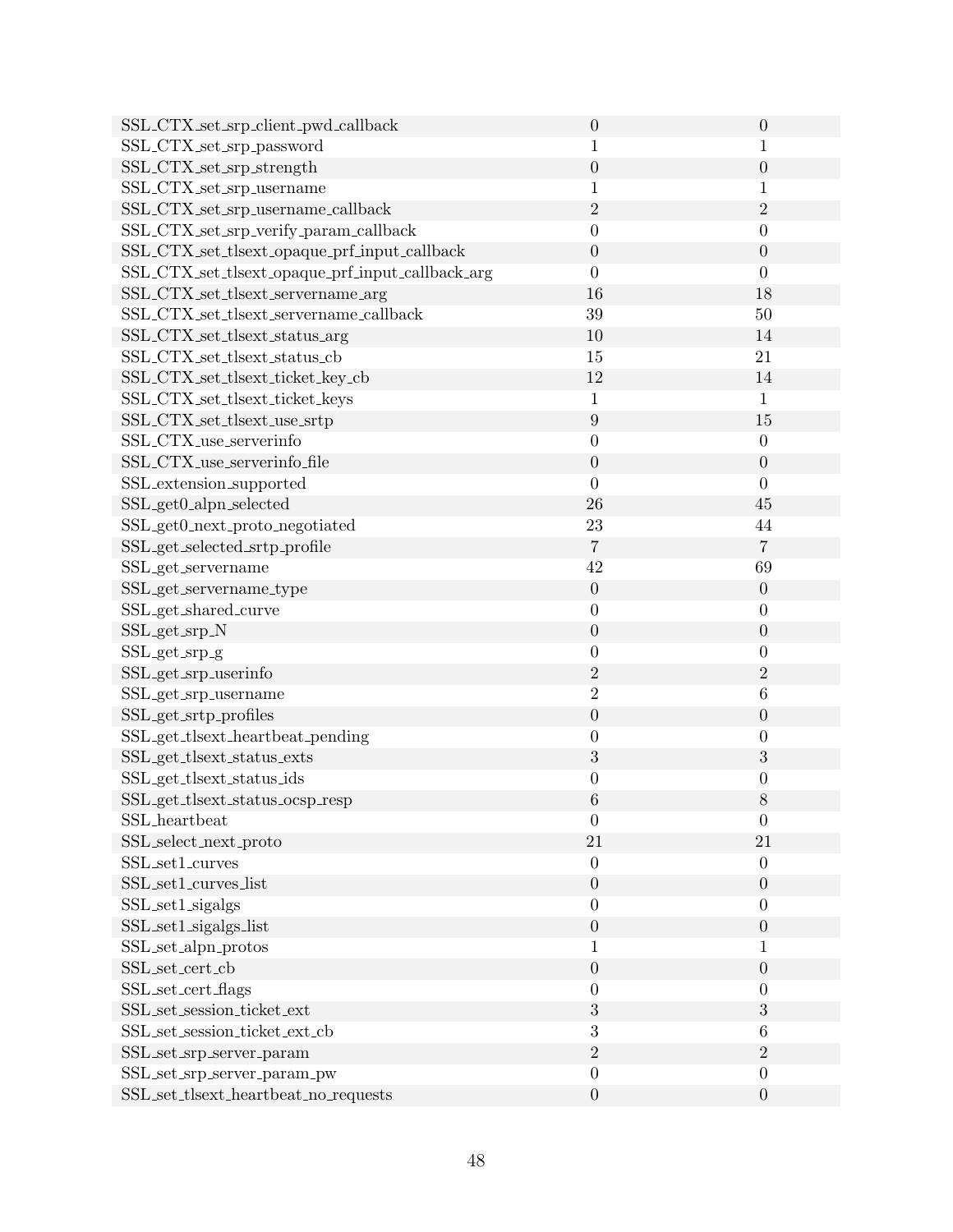| SSL_set_tlsext_host_name           | 68 | 101 |
|------------------------------------|----|-----|
| SSL_set_tlsext_opaque_prf_input    |    |     |
| SSL_set_tlsext_status_exts         |    |     |
| SSL_set_tlsext_status_ids          |    |     |
| SSL_set_tlsext_status_ocsp_resp    | 18 | 18  |
| SSL_set_tlsext_status_type         | 10 | 16  |
| SSL_set_tlsext_use_srtp            |    |     |
| SSL_srp_server_param_with_username | 0  |     |
| dtls1_process_heartbeat            |    |     |
| $tls1$ -process_heartbeat          |    |     |
|                                    |    |     |

| Session management              |                       |                    |  |
|---------------------------------|-----------------------|--------------------|--|
| Function name                   | No. of Using Packages | No. of Total Calls |  |
| BIO_ssl_copy_session_id         | $\boldsymbol{0}$      | $\overline{0}$     |  |
| DTLSv1_get_timeout              | $\bf 5$               | $\overline{5}$     |  |
| DTLSv1_handle_timeout           | $\bf 5$               | $\overline{7}$     |  |
| PEM_read_SSL_SESSION            | $\mathbf{1}$          | $\overline{2}$     |  |
| PEM_read_bio_SSL_SESSION        | $\mathbf{1}$          | $\mathbf{1}$       |  |
| PEM_write_SSL_SESSION           | $\boldsymbol{0}$      | $\overline{0}$     |  |
| PEM_write_bio_SSL_SESSION       | $\mathbf{1}$          | $\mathbf{1}$       |  |
| SSL_CTX_add_session             | $\overline{2}$        | $\overline{2}$     |  |
| SSL_CTX_flush_sessions          | 6                     | 6                  |  |
| SSL_CTX_get_session_cache_mode  | 10                    | 10                 |  |
| SSL_CTX_get_timeout             | 9                     | 9                  |  |
| SSL_CTX_remove_session          | 19                    | 52                 |  |
| SSL_CTX_sess_get_cache_size     | $\overline{4}$        | $\overline{4}$     |  |
| SSL_CTX_sess_get_get_cb         | $\overline{0}$        | $\overline{0}$     |  |
| SSL_CTX_sess_get_new_cb         | $\overline{0}$        | $\overline{0}$     |  |
| SSL_CTX_sess_get_remove_cb      | $\overline{0}$        | $\overline{0}$     |  |
| SSL_CTX_sess_set_cache_size     | 37                    | 43                 |  |
| SSL_CTX_sess_set_get_cb         | 31                    | 31                 |  |
| SSL_CTX_sess_set_new_cb         | 31                    | 34                 |  |
| SSL_CTX_sess_set_remove_cb      | 29                    | 31                 |  |
| SSL_CTX_sessions                | $\boldsymbol{0}$      | $\overline{0}$     |  |
| SSL_CTX_set_generate_session_id | $\overline{0}$        | $\overline{0}$     |  |
| SSL_CTX_set_session_cache_mode  | 110                   | 163                |  |
| SSL_CTX_set_session_id_context  | 72                    | 96                 |  |
| SSL_CTX_set_timeout             | 50                    | 60                 |  |
| SSL_SESSION_get0_peer           | $\boldsymbol{0}$      | $\overline{0}$     |  |
| SSL_SESSION_get_compress_id     | $\overline{4}$        | $\overline{4}$     |  |
| SSL_SESSION_get_ex_data         | $\overline{4}$        | 10                 |  |
| SSL_SESSION_get_ex_new_index    | $\overline{4}$        | $\bf 5$            |  |
| SSL_SESSION_get_id              | 15                    | 35                 |  |
| SSL_SESSION_get_time            | 11                    | 13                 |  |
| SSL_SESSION_get_timeout         | $\boldsymbol{9}$      | $\boldsymbol{9}$   |  |
| SSL_SESSION_new                 | $\overline{2}$        | 3                  |  |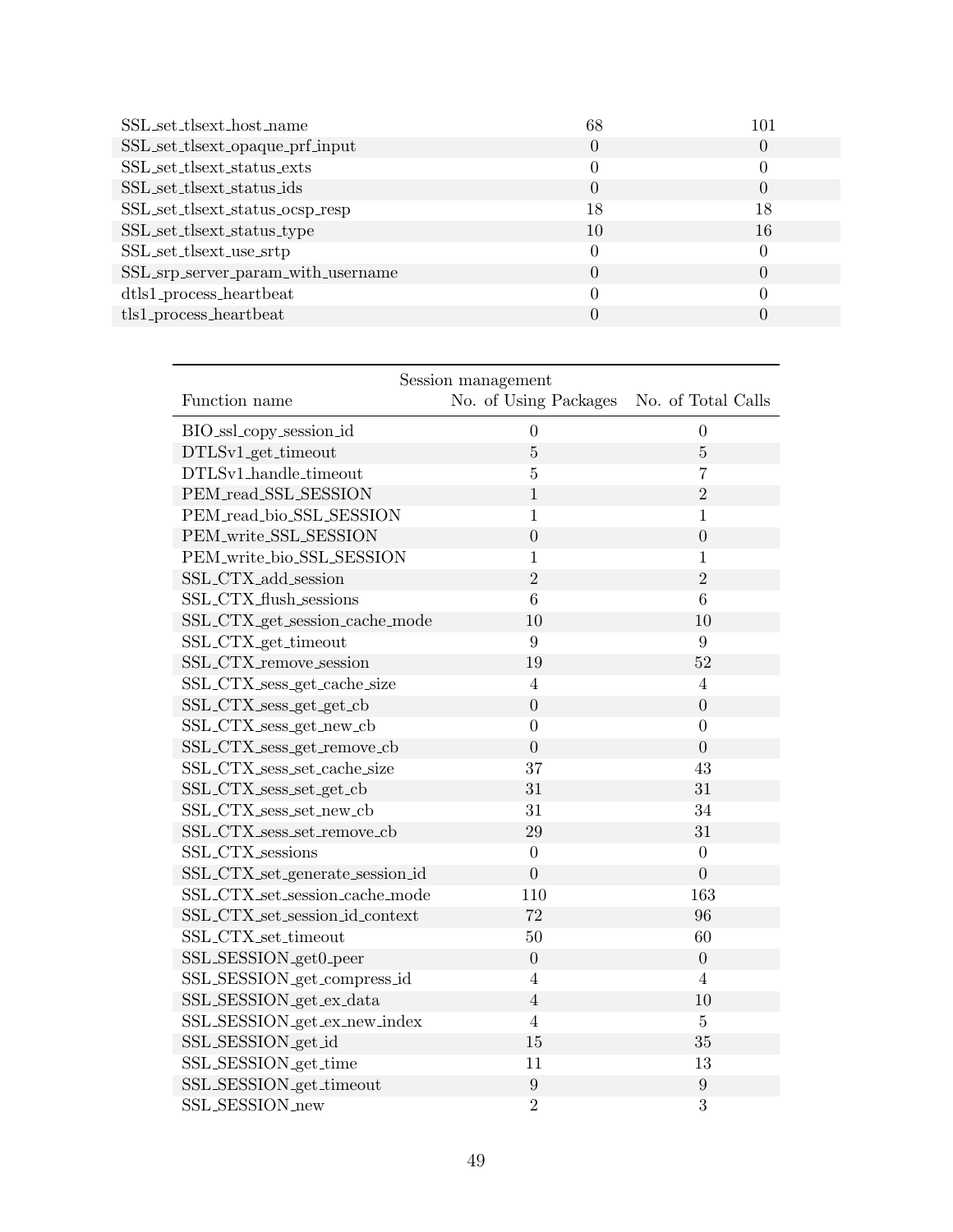| SSL_SESSION_print           | $\overline{4}$   | $\overline{4}$   |
|-----------------------------|------------------|------------------|
| SSL_SESSION_print_fp        | $\overline{0}$   | $\overline{0}$   |
| SSL_SESSION_set1_id_context | $\overline{0}$   | $\overline{0}$   |
| SSL_SESSION_set_ex_data     | 3                | 6                |
| SSL_SESSION_set_time        | $\overline{2}$   | $\overline{2}$   |
| SSL_SESSION_set_timeout     | 8                | 8                |
| SSL_add_session             | $\overline{0}$   | $\overline{0}$   |
| SSL_copy_session_id         | 13               | 21               |
| SSL_flush_sessions          | $\overline{0}$   | $\overline{0}$   |
| SSL_get0_session            | 10               | 40               |
| SSL_get1_session            | 20               | 35               |
| SSL_get_default_timeout     | $\overline{4}$   | $\overline{4}$   |
| SSL_get_session             | 46               | 105              |
| SSL <sub>-get-time</sub>    | $\boldsymbol{0}$ | $\boldsymbol{0}$ |
| SSL <sub>-get-timeout</sub> | $\overline{0}$   | $\overline{0}$   |
| SSL_has_matching_session_id | $\mathbf{1}$     | 1                |
| SSL_remove_session          | $\overline{0}$   | $\overline{0}$   |
| SSL_session_reused          | 39               | 71               |
| SSL_set_generate_session_id | $\overline{0}$   | $\overline{0}$   |
| SSL_set_session             | 48               | 68               |
| SSL_set_session_id_context  | 15               | 24               |
| SSL_set_session_secret_cb   | 4                | 8                |
| SSL_set_time                | $\overline{0}$   | $\overline{0}$   |
| SSL_set_timeout             | $\overline{4}$   | $\overline{4}$   |
| d2i_SSL_SESSION             | 22               | 36               |
| d2i_SSL_SESSION_bio         | $\overline{2}$   | $\overline{2}$   |
| i2d_SSL_SESSION             | 24               | 79               |
| i2d_SSL_SESSION_bio         | $\mathbf{1}$     | 1                |

| Certificate/Key validation     |                       |                    |
|--------------------------------|-----------------------|--------------------|
| Function name                  | No. of Using Packages | No. of Total Calls |
| SSL_CTX_add_client_CA          | 17                    | 18                 |
| SSL_CTX_get0_certificate       | $\overline{4}$        | 6                  |
| SSL_CTX_get0_param             | 1                     | 1                  |
| SSL_CTX_get_cert_store         | 86                    | 166                |
| SSL_CTX_get_client_CA_list     | 14                    | 20                 |
| SSL_CTX_get_client_cert_cb     | $\Omega$              | $\Omega$           |
| SSL_CTX_get_extra_chain_certs  | 10                    | 15                 |
| SSL_CTX_get_max_cert_list      | $\theta$              | $\Omega$           |
| SSL_CTX_get_verify_callback    | 12                    | 12                 |
| SSL_CTX_get_verify_depth       | 9                     | 9                  |
| SSL_CTX_get_verify_mode        | 20                    | 29                 |
| SSL_CTX_load_verify_locations  | 217                   | 445                |
| SSL_CTX_select_current_cert    | $\Omega$              | $\Omega$           |
| SSL_CTX_set0_verify_cert_store | $\theta$              | $\Omega$           |
| SSL_CTX_set1_verify_cert_store | 0                     | $\mathbf{0}$       |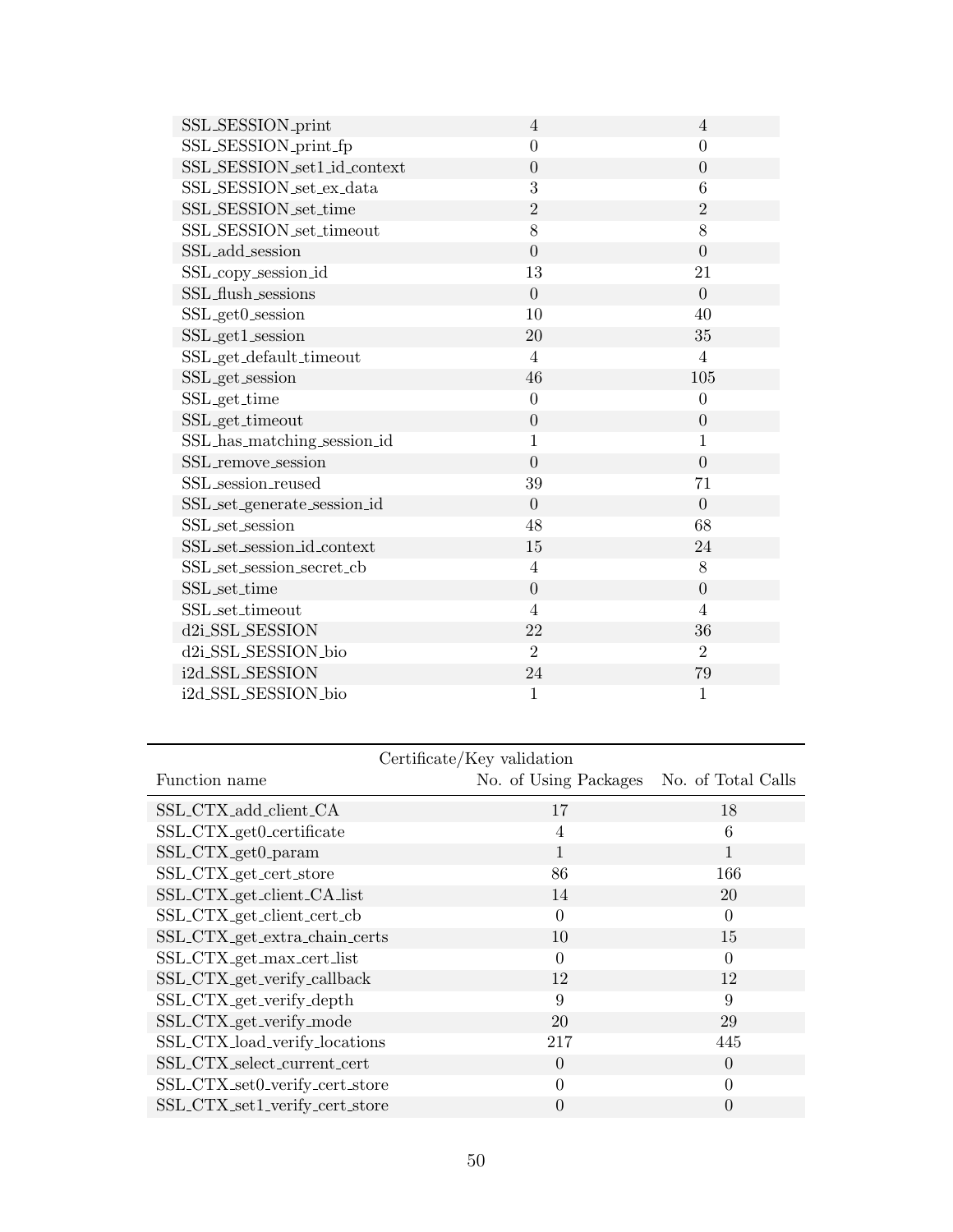| SSL_CTX_set_cert_store             | 25                | 44               |
|------------------------------------|-------------------|------------------|
| SSL_CTX_set_cert_verify_callback   | 34                | 46               |
| SSL_CTX_set_client_CA_list         | $\boldsymbol{92}$ | 116              |
| SSL_CTX_set_client_cert_cb         | 10                | 10               |
| SSL_CTX_set_default_verify         | $\boldsymbol{0}$  | $\overline{0}$   |
| SSL_CTX_set_default_verify_paths   | 84                | 124              |
| SSL_CTX_set_psk_client_callback    | 3                 | 3                |
| SSL_CTX_set_psk_server_callback    | $\overline{5}$    | $\overline{5}$   |
| SSL_CTX_set_trust                  | $\overline{0}$    | $\overline{0}$   |
| SSL_CTX_set_verify                 | 241               | 445              |
| SSL_CTX_set_verify_depth           | 73                | 115              |
| SSL_CTX_use_psk_identity_hint      | $\overline{2}$    | $\overline{2}$   |
| SSL_add_client_CA                  | 3                 | 3                |
| SSL_get0_param                     | $\overline{2}$    | $\overline{2}$   |
| SSL_get_certificate                | 45                | 72               |
| SSL_get_client_CA_list             | 6                 | $6\phantom{.}6$  |
| SSL_get_ex_data_X509_STORE_CTX_idx | 81                | 92               |
| SSL_get_peer_cert_chain            | 64                | 79               |
| SSL_get_peer_certificate           | 245               | 550              |
| SSL_get_psk_identity               | $\overline{2}$    | $\overline{2}$   |
| SSL_get_psk_identity_hint          | $\overline{0}$    | $\boldsymbol{0}$ |
| SSL_get_verify_callback            | $\overline{0}$    | $\overline{0}$   |
| SSL_get_verify_depth               | 6                 | 6                |
| SSL_get_verify_mode                | 21                | 24               |
| SSL_get_verify_result              | 159               | 326              |
| SSL_load_client_CA_file            | 86                | 106              |
| SSL_set0_verify_cert_store         | $\boldsymbol{0}$  | $\boldsymbol{0}$ |
| SSL_set1_param                     | $\boldsymbol{0}$  | $\boldsymbol{0}$ |
| SSL_set1_verify_cert_store         | $\overline{0}$    | $\boldsymbol{0}$ |
| SSL_set_client_CA_list             | $\overline{2}$    | $\overline{2}$   |
| SSL_set_psk_client_callback        | 3                 | $\bf 5$          |
| SSL_set_psk_server_callback        | $\overline{0}$    | $\overline{0}$   |
| SSL_set_verify                     | 83                | 174              |
| SSL_set_verify_depth               | 19                | 57               |
| SSL_set_verify_result              | $\boldsymbol{9}$  | 27               |
| SSL_use_psk_identity_hint          | $\overline{0}$    | $\boldsymbol{0}$ |

| Certificate/PrivateKey management |                                          |                  |
|-----------------------------------|------------------------------------------|------------------|
| Function name                     | No. of Using Packages No. of Total Calls |                  |
| SSL_CTX_add0_chain_cert           |                                          |                  |
| SSL_CTX_add1_chain_cert           |                                          | $\left( \right)$ |
| SSL_CTX_add_extra_chain_cert      | 51                                       | 57               |
| SSL_CTX_build_cert_chain          | $\mathcal{D}_{\mathcal{L}}$              | $\overline{2}$   |
| SSL_CTX_check_private_key         | 172                                      | 267              |
| SSL_CTX_clear_cert_flags          |                                          | $\Omega$         |
| SSL_CTX_clear_chain_certs         |                                          |                  |

l.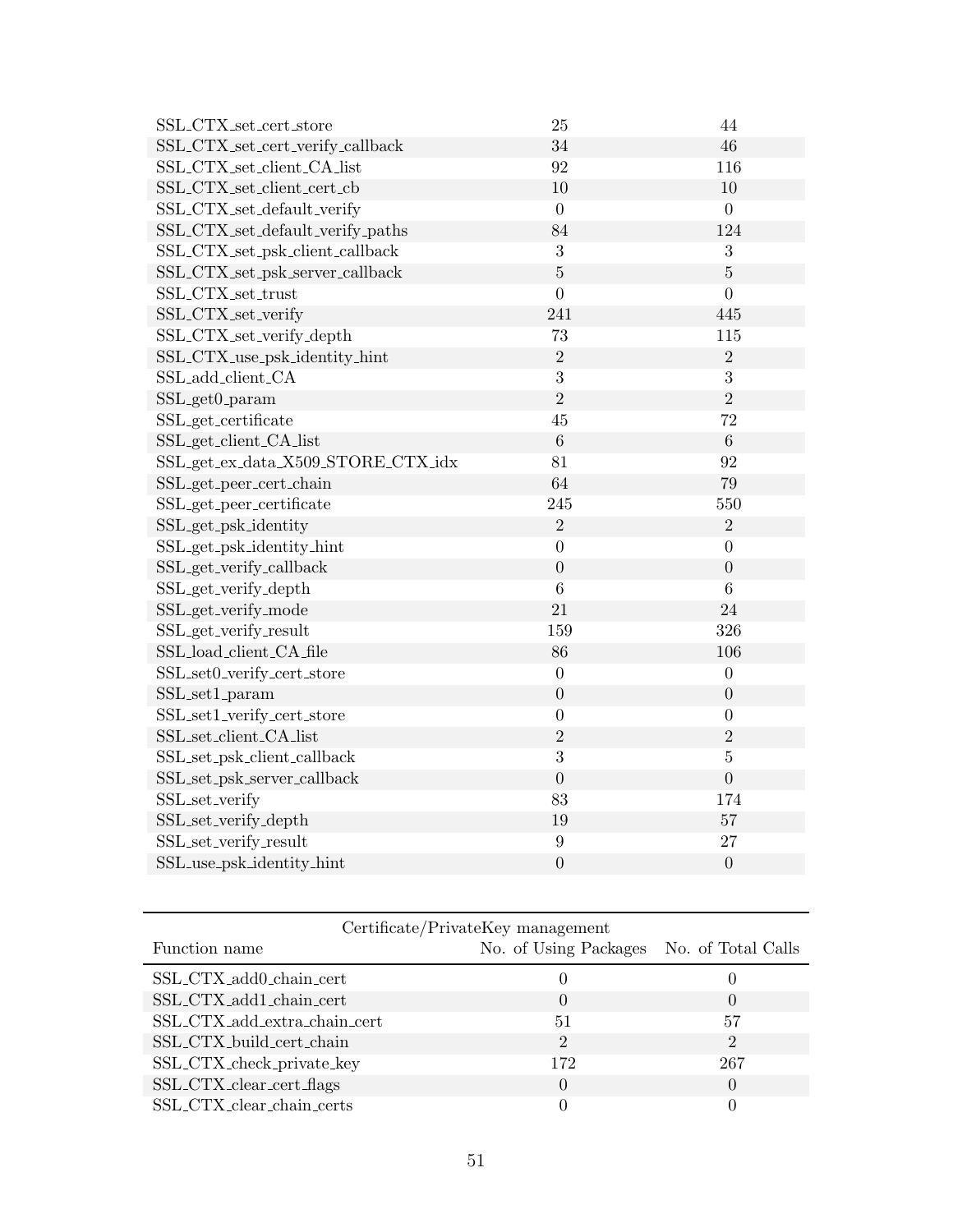| SSL_CTX_clear_extra_chain_certs        | $\overline{5}$   | $\overline{5}$   |
|----------------------------------------|------------------|------------------|
| SSL_CTX_get0_chain_certs               | $\mathbf{1}$     | 1                |
| SSL_CTX_get0_privatekey                | $\mathbf{1}$     | $1\,$            |
| SSL_CTX_get_extra_chain_certs_only     | $\overline{0}$   | $\boldsymbol{0}$ |
| SSL_CTX_set0_chain                     | $\boldsymbol{0}$ | $\theta$         |
| SSL_CTX_set0_chain_cert_store          | $\boldsymbol{0}$ | $\boldsymbol{0}$ |
| SSL_CTX_set1_chain                     | $\overline{0}$   | $\boldsymbol{0}$ |
| SSL_CTX_set1_chain_cert_store          | $\overline{0}$   | $\overline{0}$   |
| SSL_CTX_set1_client_certificate_types  | $\overline{0}$   | $\boldsymbol{0}$ |
| SSL_CTX_set1_client_sigalgs            | $\overline{0}$   | $\boldsymbol{0}$ |
| SSL_CTX_set1_client_sigalgs_list       | $\overline{0}$   | $\boldsymbol{0}$ |
| SSL_CTX_set1_param                     | $\boldsymbol{0}$ | $\boldsymbol{0}$ |
| SSL_CTX_set1_sigalgs                   | $\boldsymbol{0}$ | $\boldsymbol{0}$ |
| SSL_CTX_set1_sigalgs_list              | $\boldsymbol{0}$ | $\boldsymbol{0}$ |
| SSL_CTX_set_cert_cb                    | $\bf 5$          | $\overline{5}$   |
| SSL_CTX_set_cert_flags                 | $\boldsymbol{0}$ | $\boldsymbol{0}$ |
| SSL_CTX_set_client_cert_engine         | 1                | $\mathbf{1}$     |
| SSL_CTX_set_current_cert               | $\overline{2}$   | $\overline{4}$   |
| SSL_CTX_set_default_passwd_cb          | 132              | 235              |
| SSL_CTX_set_default_passwd_cb_userdata | 82               | 119              |
| SSL_CTX_set_max_cert_list              | $\boldsymbol{0}$ | $\overline{0}$   |
| SSL_CTX_use_PrivateKey                 | 71               | 89               |
| SSL_CTX_use_PrivateKey_ASN1            | $\overline{0}$   | $\overline{0}$   |
| SSL_CTX_use_PrivateKey_file            | 236              | 475              |
| SSL_CTX_use_RSAPrivateKey              | 12               | 19               |
| SSL_CTX_use_RSAPrivateKey_ASN1         | $\overline{2}$   | $\overline{2}$   |
| SSL_CTX_use_RSAPrivateKey_file         | 21               | 28               |
| SSL_CTX_use_certificate                | 74               | 100              |
| SSL_CTX_use_certificate_ASN1           | $\boldsymbol{0}$ | $\theta$         |
| SSL_CTX_use_certificate_chain_file     | 169              | 284              |
| SSL_CTX_use_certificate_file           | 111              | 200              |
| SSL_add0_chain_cert                    | $\boldsymbol{0}$ | $\boldsymbol{0}$ |
| SSL_add1_chain_cert                    | $\theta$         | $\theta$         |
| SSL_add_dir_cert_subjects_to_stack     | $\overline{2}$   | $\sqrt{2}$       |
| SSL_add_file_cert_subjects_to_stack    | $\boldsymbol{0}$ | $\boldsymbol{0}$ |
| SSL_build_cert_chain                   | $\boldsymbol{0}$ | $\boldsymbol{0}$ |
| SSL_certs_clear                        | $\boldsymbol{0}$ | $\boldsymbol{0}$ |
| SSL_check_chain                        | $\overline{0}$   | $\overline{0}$   |
| SSL_check_private_key                  | 16               | 22               |
| SSL_clear_cert_flags                   | $\boldsymbol{0}$ | $\boldsymbol{0}$ |
| SSL_clear_chain_certs                  | $\boldsymbol{0}$ | $\boldsymbol{0}$ |
| SSL_get0_certificate_types             | $\boldsymbol{0}$ | $\boldsymbol{0}$ |
| SSL_get0_chain_certs                   | $\boldsymbol{0}$ | $\boldsymbol{0}$ |
| SSL_get_max_cert_list                  | $\boldsymbol{0}$ | $\boldsymbol{0}$ |
| SSL_get_privatekey                     | 20               | 22               |
| SSL_get_shared_sigalgs                 | $\boldsymbol{0}$ | $\boldsymbol{0}$ |
| SSL_get_sigalgs                        | $\boldsymbol{0}$ | $\boldsymbol{0}$ |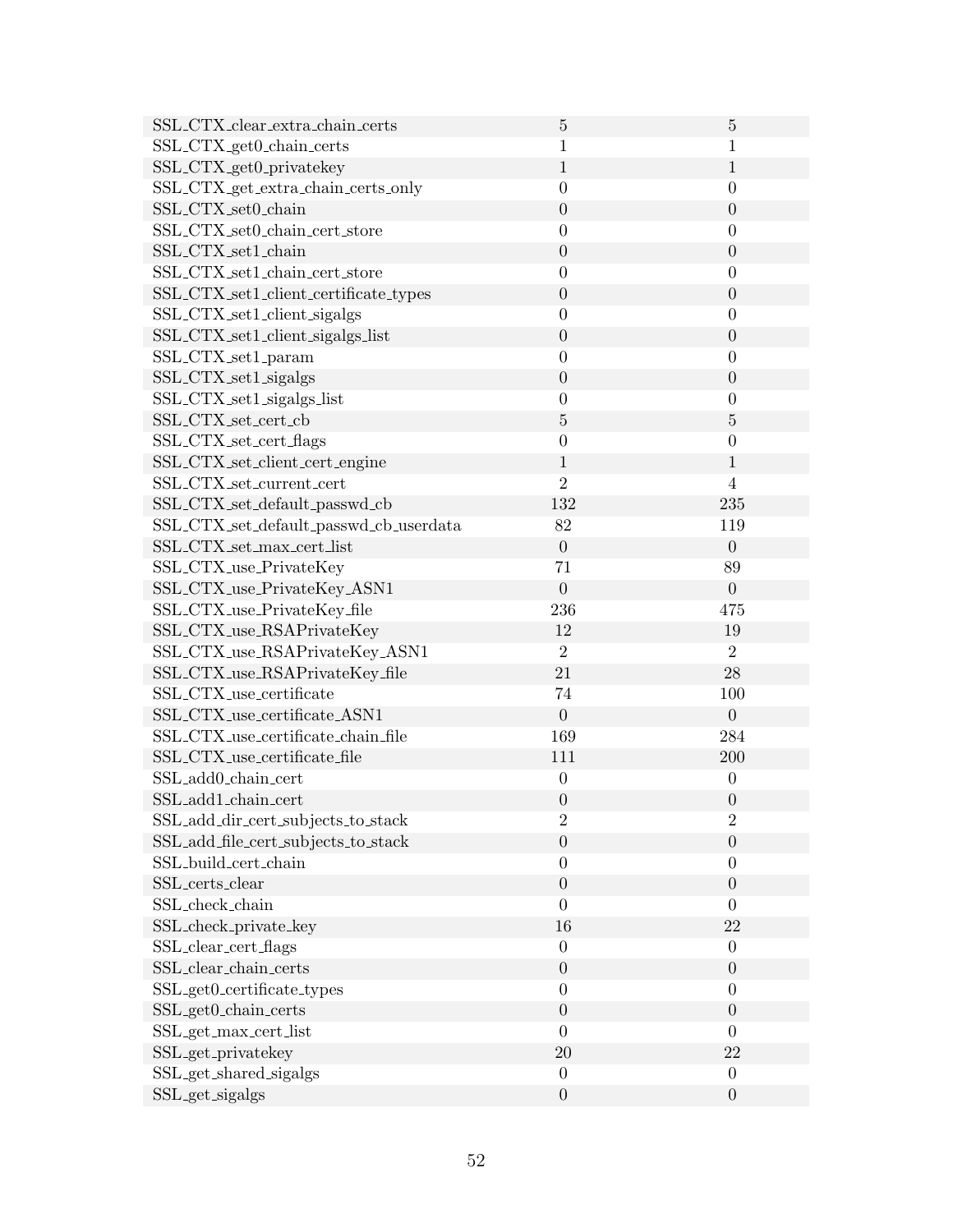| SSL_select_current_cert           | 0              | 0              |
|-----------------------------------|----------------|----------------|
| SSL_set0_chain                    | $\Omega$       | $\theta$       |
| SSL_set0_chain_cert_store         | $\theta$       | 0              |
| SSL_set1_chain                    | 1              |                |
| SSL_set1_chain_cert_store         | $\theta$       | 0              |
| SSL_set1_client_certificate_types | $\overline{0}$ | $\overline{0}$ |
| SSL_set1_client_sigalgs           | 0              | 0              |
| SSL_set1_client_sigalgs_list      | $\Omega$       | $\theta$       |
| SSL_set_current_cert              | $\overline{2}$ | $\overline{2}$ |
| SSL_set_max_cert_list             | 1              | 3              |
| SSL_use_PrivateKey                | 25             | 36             |
| SSL_use_PrivateKey_ASN1           | 3              | 6              |
| SSL_use_PrivateKey_file           | 11             | 17             |
| SSL_use_RSAPrivateKey             | $\overline{4}$ | 4              |
| SSL_use_RSAPrivateKey_ASN1        | 3              | 3              |
| SSL_use_RSAPrivateKey_file        | 5              | 5              |
| SSL_use_certificate               | 21             | 37             |
| SSL_use_certificate_ASN1          | 3              | 3              |
| SSL_use_certificate_file          | 17             | 26             |

| Cipher suite selection          |                       |                    |  |
|---------------------------------|-----------------------|--------------------|--|
| Function name                   | No. of Using Packages | No. of Total Calls |  |
| SSL_CIPHER_description          | 17                    | 21                 |  |
| SSL_CIPHER_find                 | $\mathbf{1}$          | $\mathbf{1}$       |  |
| SSL_CIPHER_get_bits             | 52                    | 98                 |  |
| SSL_CIPHER_get_id               | $\overline{4}$        | $\overline{5}$     |  |
| SSL_CIPHER_get_name             | 71                    | 117                |  |
| SSL_CIPHER_get_version          | 39                    | 49                 |  |
| SSL_CTX_need_tmp_RSA            | 10                    | 12                 |  |
| SSL_CTX_set1_curves             | $\overline{0}$        | $\theta$           |  |
| SSL_CTX_set1_curves_list        | $\overline{0}$        | $\overline{0}$     |  |
| SSL_CTX_set_cipher_list         | 197                   | 301                |  |
| SSL_CTX_set_ecdh_auto           | 25                    | 31                 |  |
| SSL_CTX_set_tmp_dh              | 95                    | 125                |  |
| SSL_CTX_set_tmp_dh_callback     | 35                    | 39                 |  |
| SSL_CTX_set_tmp_ecdh            | 69                    | 78                 |  |
| SSL_CTX_set_tmp_ecdh_callback   | 3                     | 3                  |  |
| SSL_CTX_set_tmp_rsa             | 14                    | 24                 |  |
| SSL_CTX_set_tmp_rsa_callback    | 37                    | 76                 |  |
| SSL_get0_ec_point_formats       | $\overline{0}$        | $\theta$           |  |
| SSL_get0_raw_cipherlist         | $\overline{0}$        | $\overline{0}$     |  |
| SSL_get1_curves                 | $\overline{0}$        | $\overline{0}$     |  |
| SSL_get_cipher                  | 44                    | 80                 |  |
| SSL <sub>-get-cipher-bits</sub> | $\,29$                | 48                 |  |
| SSL_get_cipher_list             | 11                    | 16                 |  |
| SSL_get_cipher_name             | 51                    | 72                 |  |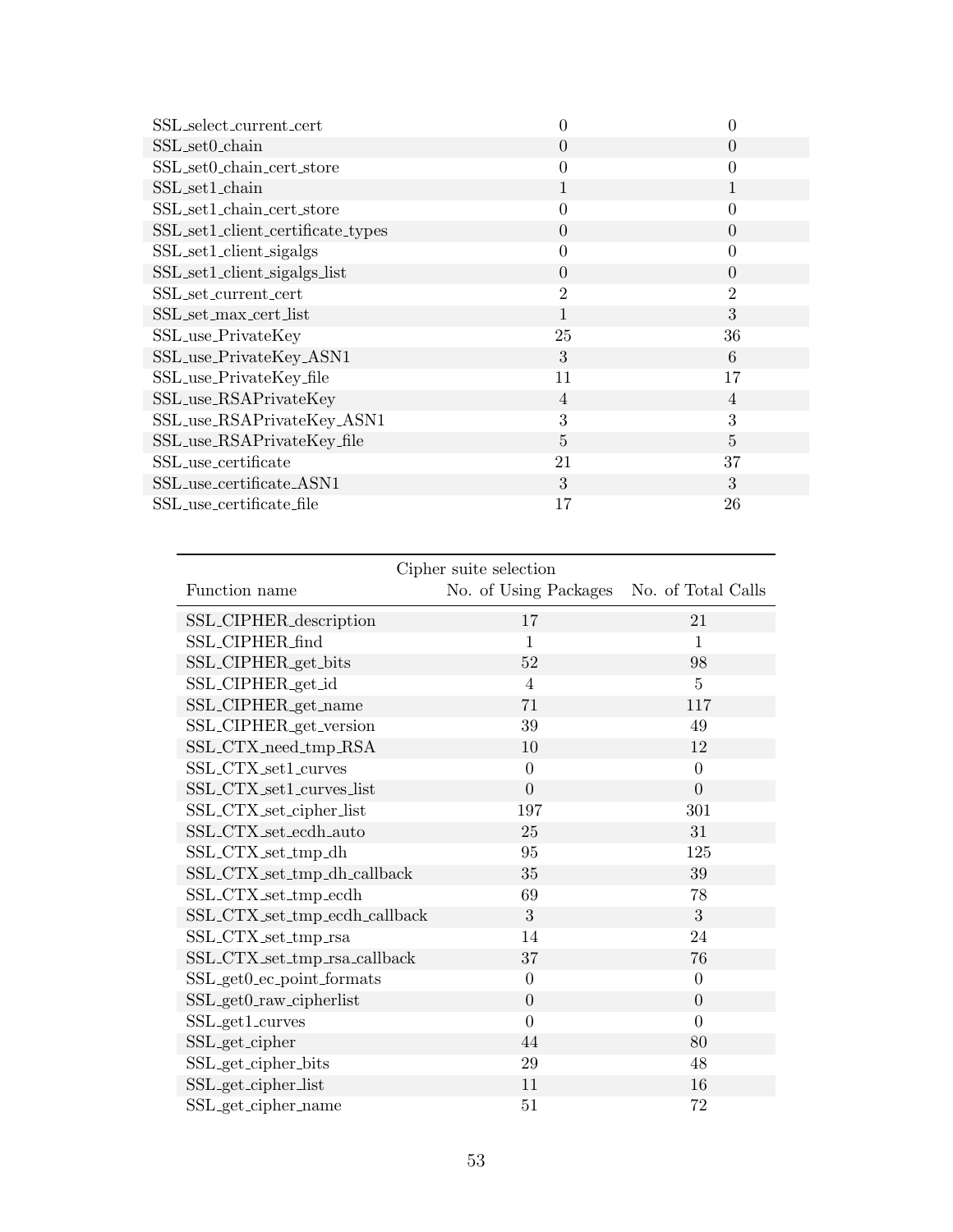| SSL_get_cipher_version    | 18             | 24               |
|---------------------------|----------------|------------------|
| SSL_get_ciphers           | 16             | 21               |
| SSL_get_current_cipher    | 90             | 179              |
| SSL_get_server_tmp_key    | 4              | 4                |
| SSL_get_shared_ciphers    | $\overline{4}$ | 4                |
| SSL_need_tmp_RSA          | $\Omega$       | $\Omega$         |
| SSL_set_cipher_list       | 24             | 33               |
| SSL_set_ecdh_auto         | 0              |                  |
| SSL_set_pref_cipher       | $\Omega$       | $\Omega$         |
| SSL_set_tmp_dh            | $\Omega$       |                  |
| SSL_set_tmp_dh_callback   | 3              | 3                |
| SSL_set_tmp_ecdh          | $\Omega$       |                  |
| SSL_set_tmp_ecdh_callback | $\Omega$       | $\left( \right)$ |
| SSL_set_tmp_rsa           | 0              |                  |
| SSL_set_tmp_rsa_callback  | 3              | 3                |

| Configuration                  |                                          |                |  |
|--------------------------------|------------------------------------------|----------------|--|
| Function name                  | No. of Using Packages No. of Total Calls |                |  |
| SSL_CTX_clear_mode             | $\theta$                                 | $\theta$       |  |
| SSL_CTX_clear_options          | 23                                       | 51             |  |
| SSL_CTX_get_default_read_ahead | $\theta$                                 | $\Omega$       |  |
| SSL_CTX_get_mode               | $\overline{4}$                           | $\overline{4}$ |  |
| SSL_CTX_get_options            | 31                                       | 37             |  |
| SSL_CTX_get_read_ahead         | $\overline{0}$                           | $\Omega$       |  |
| SSL_CTX_set_default_read_ahead | 1                                        | 1              |  |
| SSL_CTX_set_mode               | 120                                      | 222            |  |
| SSL_CTX_set_options            | 242                                      | 758            |  |
| SSL_CTX_set_read_ahead         | 17                                       | 26             |  |
| SSL_clear_mode                 | 1                                        | 1              |  |
| SSL_clear_options              | 10                                       | 14             |  |
| SSL_get_mode                   | 10                                       | 19             |  |
| SSL_get_options                | 11                                       | 12             |  |
| SSL_get_read_ahead             | $\theta$                                 | $\Omega$       |  |
| SSL_renegotiate_abbreviated    | $\theta$                                 | $\overline{0}$ |  |
| SSL_set_mode                   | 66                                       | 115            |  |
| SSL_set_options                | 43                                       | 72             |  |
| SSL_set_read_ahead             | 5                                        | 5              |  |

| Miscellaneous             |                                          |  |
|---------------------------|------------------------------------------|--|
| Function name             | No. of Using Packages No. of Total Calls |  |
| OPENSSL <sub>1.0.0</sub>  |                                          |  |
| OPENSSL <sub>1.0.1</sub>  |                                          |  |
| OPENSSL <sub>1.0.1d</sub> |                                          |  |
| OPENSSL <sub>1.0.2</sub>  |                                          |  |
| $OPENSSL_1.0.2g$          |                                          |  |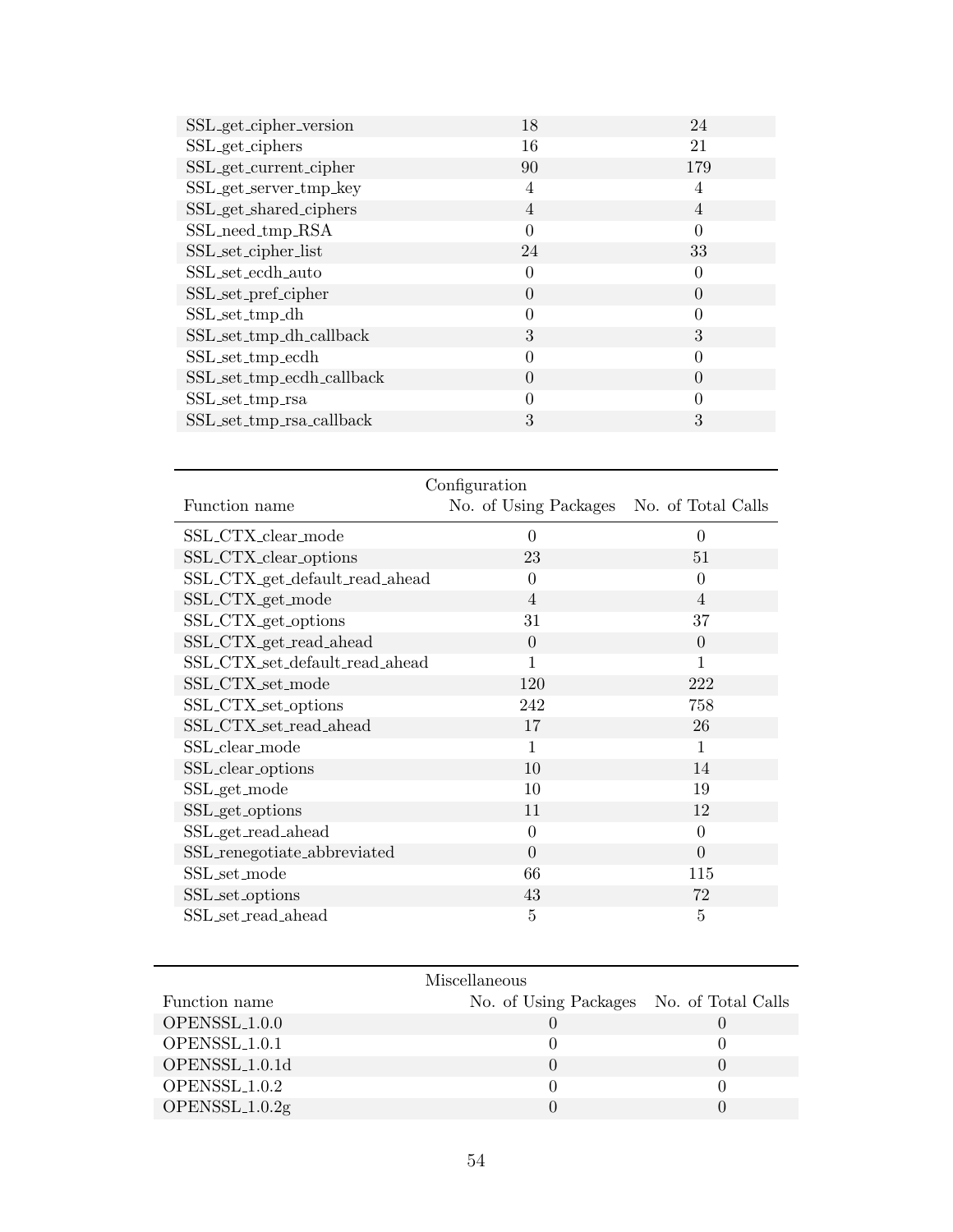| SSL_COMP_add_compression_method        | 3                | 4                |
|----------------------------------------|------------------|------------------|
| SSL_COMP_free_compression_methods      | $\boldsymbol{0}$ | $\theta$         |
| SSL_COMP_get_compression_methods       | 34               | 39               |
| SSL_COMP_get_name                      | 17               | 26               |
| SSL_COMP_set0_compression_methods      | $\boldsymbol{0}$ | $\boldsymbol{0}$ |
| SSL_CONF_CTX_clear_flags               | $\boldsymbol{0}$ | $\boldsymbol{0}$ |
| SSL_CONF_CTX_finish                    | $\overline{4}$   | $\overline{4}$   |
| SSL_CONF_CTX_free                      | $\overline{4}$   | 10               |
| SSL_CONF_CTX_new                       | $\overline{4}$   | $\overline{4}$   |
| SSL_CONF_CTX_set1_prefix               | $\boldsymbol{0}$ | $\overline{0}$   |
| SSL_CONF_CTX_set_flags                 | $\overline{4}$   | 10               |
| SSL_CONF_CTX_set_ssl                   | $\boldsymbol{0}$ | $\theta$         |
| SSL_CONF_CTX_set_ssl_ctx               | $\overline{4}$   | $\overline{4}$   |
| SSL_CONF_cmd                           | $\overline{4}$   | 8                |
| SSL_CONF_cmd_argv                      | $\boldsymbol{0}$ | $\boldsymbol{0}$ |
| SSL_CONF_cmd_value_type                | $\overline{2}$   | $\overline{2}$   |
| SSL_CTX_callback_ctrl                  | $\boldsymbol{0}$ | $\boldsymbol{0}$ |
| SSL_CTX_ctrl                           | $\overline{4}$   | $\overline{4}$   |
| SSL_CTX_get_app_data                   | 20               | 63               |
| SSL_CTX_get_ex_data                    | 28               | 78               |
| SSL_CTX_get_ex_new_index               | 22               | 44               |
| SSL_CTX_get_quiet_shutdown             | $\boldsymbol{0}$ | $\boldsymbol{0}$ |
| SSL_CTX_get_ssl_method                 | $\overline{0}$   | $\overline{0}$   |
| SSL_CTX_set_app_data                   | 18               | 33               |
| SSL_CTX_set_cookie_generate_cb         | 3                | $\overline{4}$   |
| SSL_CTX_set_cookie_verify_cb           | 3                | $\overline{4}$   |
| SSL_CTX_set_ex_data                    | 27               | 62               |
| SSL_CTX_set_purpose                    | $8\,$            | 17               |
| SSL_CTX_set_quiet_shutdown             | $9\,$            | $\boldsymbol{9}$ |
| SSL_SESSION_get_app_data               | $\boldsymbol{0}$ | $\boldsymbol{0}$ |
| SSL_SESSION_set_app_data               | $\boldsymbol{0}$ | $\boldsymbol{0}$ |
| SSL_callback_ctrl                      | $\boldsymbol{0}$ | $\boldsymbol{0}$ |
| SSL_clear                              | 39               | 91               |
| SSL_ctrl                               | $\boldsymbol{0}$ | $\boldsymbol{0}$ |
| SSL_export_keying_material             | 12               | 12               |
| SSL_get_SSL_CTX                        | 45               | 69               |
| SSL_get_app_data                       | 49               | 166              |
| SSL_get_current_compression            | 20               | 37               |
| SSL_get_current_expansion              | $\boldsymbol{2}$ | $\overline{2}$   |
| SSL_get_ex_data                        | 52               | 115              |
| SSL_get_ex_new_index                   | 43               | 65               |
| SSL_get_finished                       | $\,6$            | $\overline{7}$   |
| SSL_get_peer_finished                  | 6                | $\overline{7}$   |
| SSL <sub>-get-peer-signature-nid</sub> | $\boldsymbol{0}$ | $\boldsymbol{0}$ |
| SSL_get_quiet_shutdown                 | $\boldsymbol{0}$ | $\boldsymbol{0}$ |
| SSL_get_secure_renegotiation_support   | 3                | $\overline{7}$   |
| SSL_get_shutdown                       | 51               | 95               |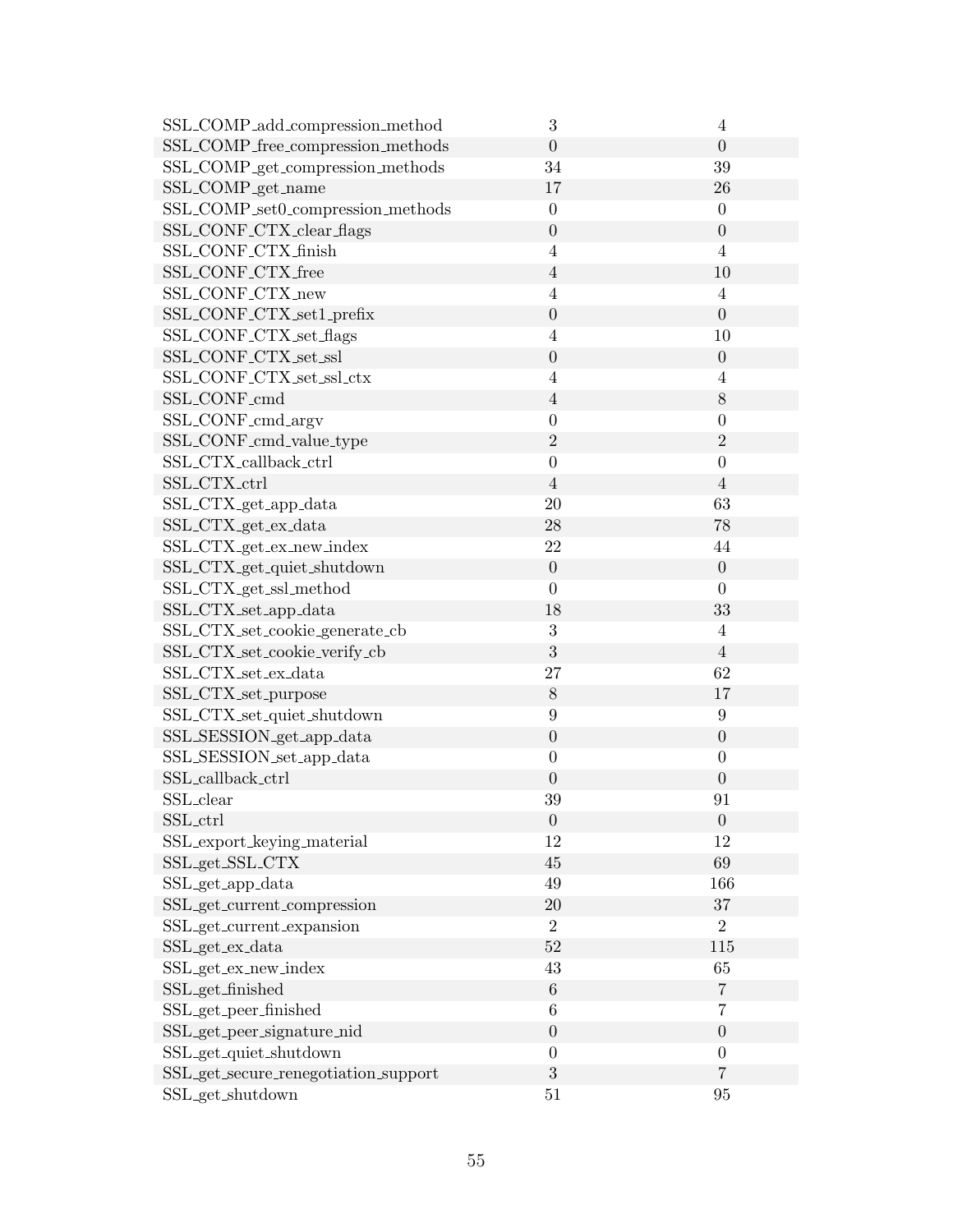| SSL_num_renegotiations  | $\overline{4}$ | 6        |
|-------------------------|----------------|----------|
| SSL_renegotiate_pending | 3              | 6        |
| SSL_set_SSL_CTX         | 39             | 52       |
| SSL_set_app_data        | 47             | 65       |
| SSL_set_ex_data         | 60             | 106      |
| SSL_set_purpose         | 0              | 0        |
| SSL_set_quiet_shutdown  | 29             | 34       |
| SSL_set_shutdown        | 48             | 89       |
| SSL_set_trust           | $\theta$       | $\theta$ |
| SSL_test_functions      | $\Omega$       | 0        |
| sk_SSL_CIPHER_find      | $\overline{2}$ | 8        |
| sk_SSL_CIPHER_find_ex   |                | 0        |

# Allocation Function name No. of Using Packages No. of Total Calls  $BIO.f.ssl$  8 10  $\rm BIO\_new\_buffer\_ssl\_connect$   $\rm 1$  $BIO_{new\_ssl}$  15 21 BIO\_new\_ssl\_connect 10 13 ERR\_load\_SSL\_strings 8 25 OpenSSL add ssl algorithms 22 24 SSL CTX SRP CTX free 0 0 SSL CTX SRP CTX init 0 0 SSL\_CTX\_free 302 986  $372 \hspace{35mm} 919$ SSL SESSION free 29 29 93  $\begin{tabular}{c} SSL\_SRP_CTX\_free \end{tabular} \hspace{1cm} 0 \hspace{3cm} 0$ SSL SRP CTX init 0 0  $SSL_dup$   $3$   $5$ SSL\_dup\_CA\_list 1 2  $344 \qquad \qquad 1032$ SSL<sub>-get-fd</sub> 33 60 SSL<sub>-</sub>get\_rbio 54 122 SSL\_get\_rfd 3 5  $SSL.get_w$ bio  $35$  85 SSL<sub>-</sub>get<sub>-</sub>wfd 1 1 SSL library init 334 507 SSL load error strings 343 531  $355 \hspace{20pt} 355 \hspace{20pt} 769$ SSL set bio 141 253 SSL set fd 223 471  $SSL<sub>set-rfd</sub>$  23 36  $SSL\_set\_wfd$   $22$   $35$ SSLeav<sub>-add-ssl-algorithms</sub> 54 76  $\begin{tabular}{c} 0 \\ 0 \\ 0 \\ \end{tabular}$  $\begin{matrix} \text{lh\_SSL\_SESSION\_new} \\ 0 \end{matrix} \qquad \qquad \begin{matrix} 0 \\ 0 \end{matrix}$

ssl3.setup.buffers 2 3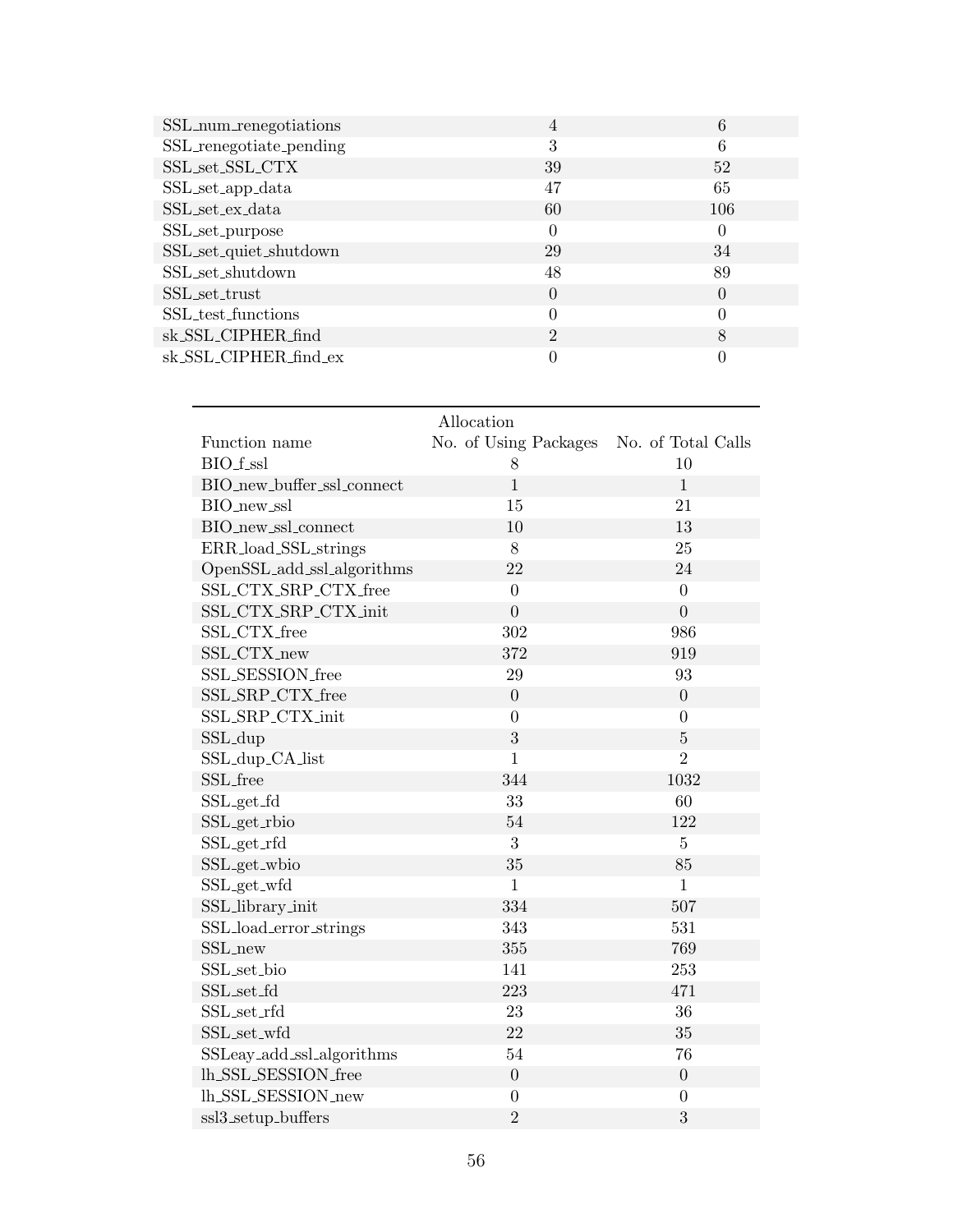| ٠<br>I |  |
|--------|--|
| I      |  |
|        |  |

| Connection management             |                       |                    |  |
|-----------------------------------|-----------------------|--------------------|--|
| Function name                     | No. of Using Packages | No. of Total Calls |  |
| BIO_ssl_shutdown                  | 10                    | 10                 |  |
| DTLS_get_link_min_mtu             | $\boldsymbol{0}$      | $\overline{0}$     |  |
| DTLS_set_link_mtu                 | $\boldsymbol{0}$      | $\overline{0}$     |  |
| DTLSv1_listen                     | $\boldsymbol{0}$      | $\overline{0}$     |  |
| SSL_CTX_set_max_send_fragment     | $\overline{2}$        | $\overline{2}$     |  |
| SSL_accept                        | 192                   | 256                |  |
| SSL_alert_desc_string             | $\boldsymbol{0}$      | $\overline{0}$     |  |
| SSL_alert_desc_string_long        | 41                    | 66                 |  |
| SSL <sub>-alert-type-string</sub> | $\mathbf{1}$          | $\mathbf{1}$       |  |
| SSL_alert_type_string_long        | 31                    | 54                 |  |
| SSL_connect                       | 267                   | 450                |  |
| SSL_do_handshake                  | 50                    | $\boldsymbol{93}$  |  |
| SSL_get_error                     | 309                   | 1247               |  |
| SSL_get_state                     | 20                    | $55\,$             |  |
| SSL_in_accept_init                | $\,6$                 | $\,6$              |  |
| SSL_in_before                     | $\overline{4}$        | $\overline{4}$     |  |
| SSL_in_connect_init               | $\overline{7}$        | 9                  |  |
| SSL_in_init                       | 19                    | 20                 |  |
| SSL_is_init_finished              | 38                    | 99                 |  |
| SSL_is_server                     | $\mathbf{1}$          | $\mathbf{1}$       |  |
| SSL_peek                          | 38                    | $50\,$             |  |
| SSL <sub>-pending</sub>           | $105\,$               | 168                |  |
| SSL_read                          | 332                   | 600                |  |
| SSL_renegotiate                   | 12                    | 19                 |  |
| SSL_rstate_string                 | $\boldsymbol{0}$      | $\boldsymbol{0}$   |  |
| SSL_rstate_string_long            | $\boldsymbol{0}$      | $\overline{0}$     |  |
| SSL_set_accept_state              | 116                   | 154                |  |
| SSL_set_connect_state             | 124                   | 182                |  |
| SSL_set_max_send_fragment         | $\mathbf{1}$          | $\mathbf{1}$       |  |
| SSL_set_mtu                       | $\overline{2}$        | $\overline{4}$     |  |
| SSL_set_state                     | 3                     | $\,6$              |  |
| SSL_shutdown                      | 271                   | 672                |  |
| SSL_state                         | $\overline{4}$        | $9\phantom{.0}$    |  |
| SSL_state_string                  | $10\,$                | $59\,$             |  |
| SSL_state_string_long             | 42                    | 255                |  |
| SSL_want                          | $\boldsymbol{9}$      | $9\phantom{.}$     |  |
| SSL_want_nothing                  | $\boldsymbol{0}$      | $\overline{0}$     |  |
| SSL_want_read                     | $20\,$                | 41                 |  |
| SSL_want_write                    | $15\,$                | $27\,$             |  |
| SSL_want_x509_lookup              | $\boldsymbol{0}$      | $\boldsymbol{0}$   |  |
| SSL_write                         | 328                   | 599                |  |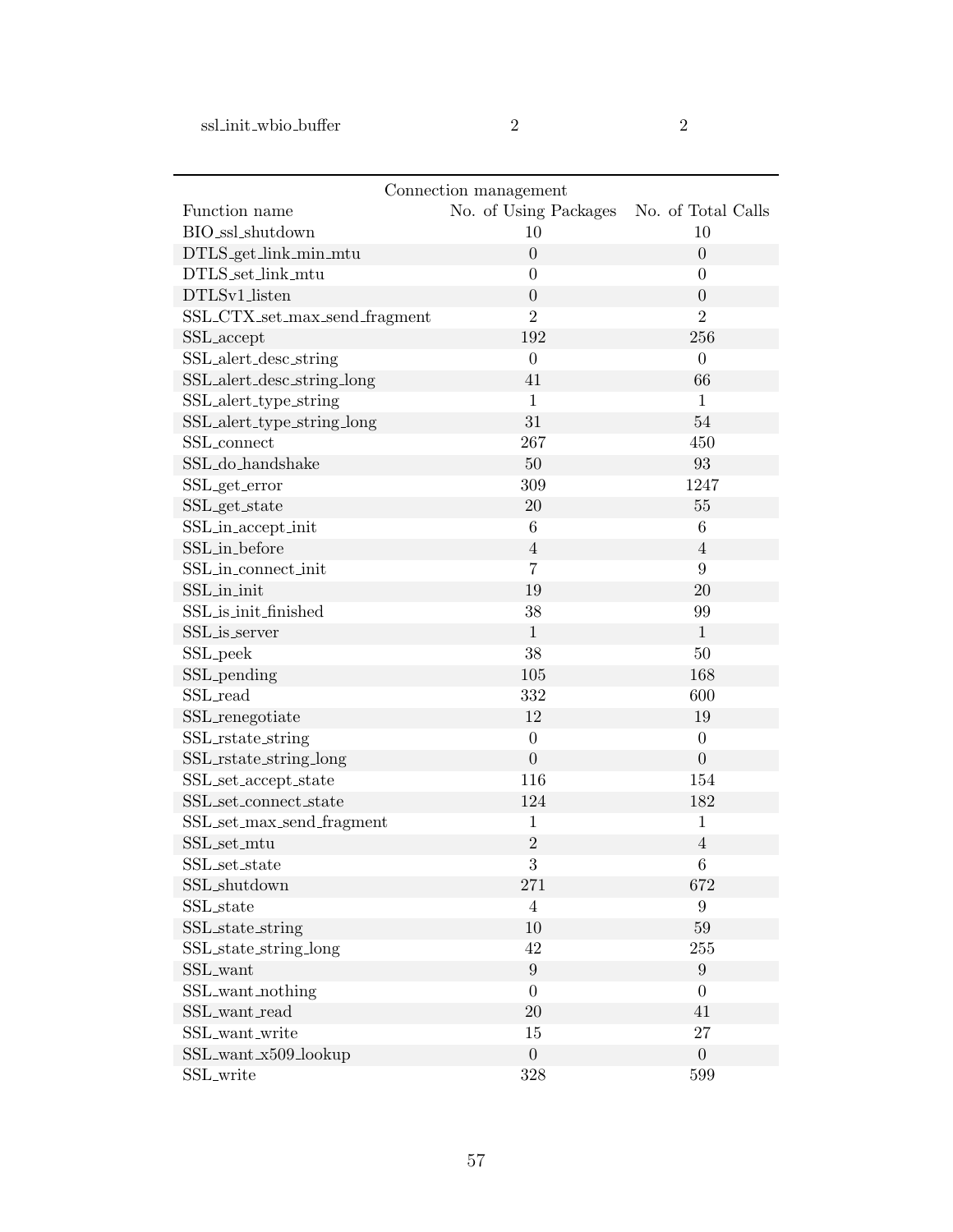| Instrumentation                  |                       |                    |  |
|----------------------------------|-----------------------|--------------------|--|
| Function name                    | No. of Using Packages | No. of Total Calls |  |
| SSL_CTX_get_info_callback        | $\Omega$              | $\Omega$           |  |
| SSL_CTX_sess_accept              | 6                     | 6                  |  |
| SSL_CTX_sess_accept_good         | $\overline{7}$        | $\overline{7}$     |  |
| SSL_CTX_sess_accept_renegotiate  | 6                     | 6                  |  |
| SSL_CTX_sess_cache_full          | 6                     | 6                  |  |
| SSL_CTX_sess_cb_hits             | 6                     | 6                  |  |
| SSL_CTX_sess_connect             | 5                     | $\overline{5}$     |  |
| SSL_CTX_sess_connect_good        | $\overline{5}$        | $\overline{5}$     |  |
| SSL_CTX_sess_connect_renegotiate | $\overline{5}$        | $\bf 5$            |  |
| SSL_CTX_sess_hits                | $\overline{7}$        | $\overline{7}$     |  |
| SSL_CTX_sess_misses              | $\overline{7}$        | $\overline{7}$     |  |
| SSL_CTX_sess_number              | 8                     | 8                  |  |
| SSL_CTX_sess_timeouts            | $\overline{7}$        | $\overline{7}$     |  |
| SSL_CTX_set_info_callback        | 54                    | 89                 |  |
| SSL_CTX_set_msg_callback         | $\overline{4}$        | $\overline{4}$     |  |
| SSL_CTX_set_msg_callback_arg     | $\mathbf{1}$          | $\mathbf{1}$       |  |
| SSL_cache_hit                    | $\overline{2}$        | $\overline{2}$     |  |
| SSL_clear_num_renegotiations     | $\overline{0}$        | $\overline{0}$     |  |
| SSL_get_info_callback            | $\overline{0}$        | $\overline{0}$     |  |
| SSL_set_debug                    | $\theta$              | $\theta$           |  |
| SSL_set_info_callback            | 17                    | 25                 |  |
| SSL_set_msg_callback             | 14                    | 15                 |  |
| SSL_set_msg_callback_arg         | 14                    | 15                 |  |
| SSL_set_tlsext_debug_arg         | $\boldsymbol{0}$      | $\theta$           |  |
| SSL_set_tlsext_debug_callback    | $\overline{0}$        | $\overline{0}$     |  |
| SSL_total_renegotiations         | 5                     | 6                  |  |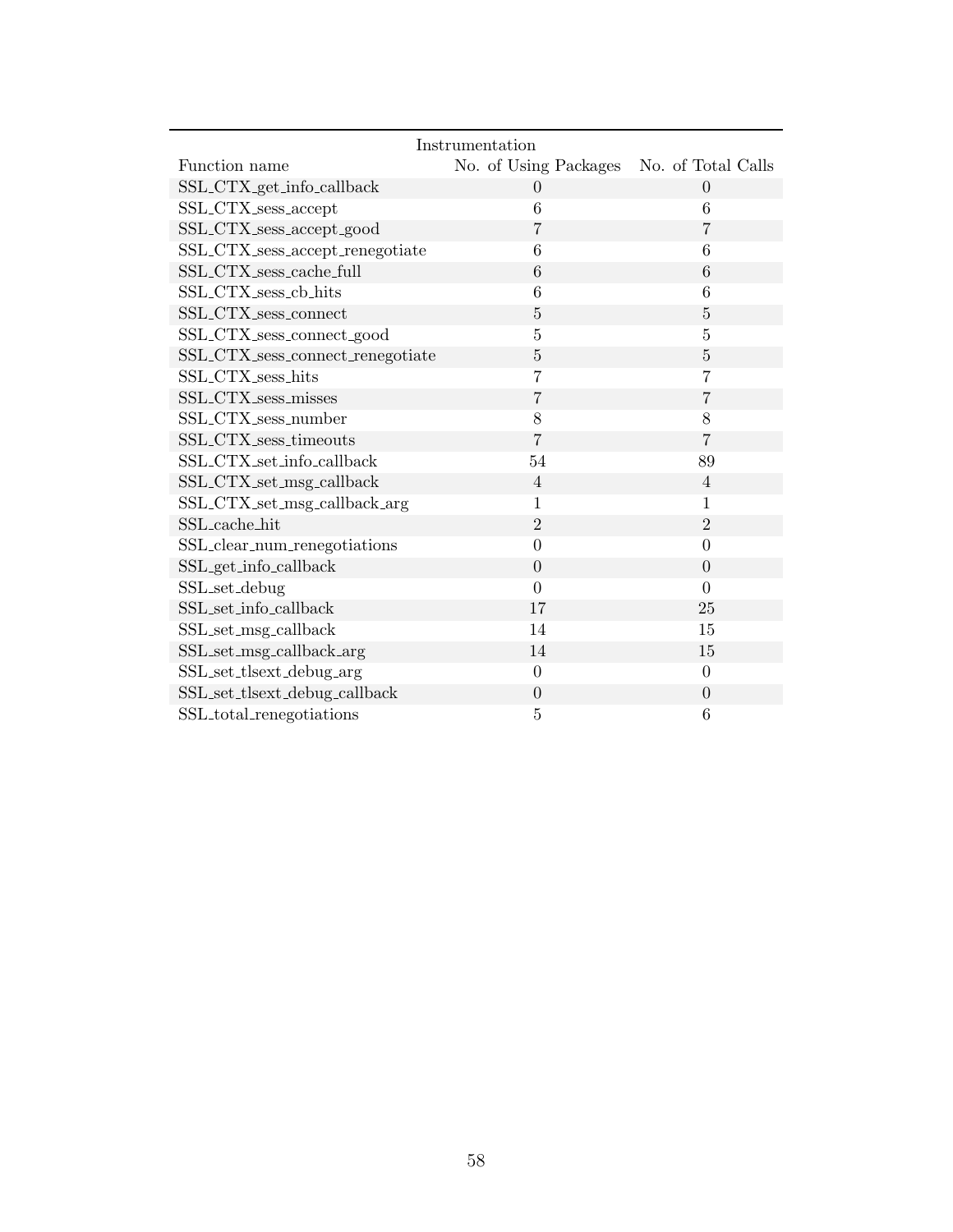Appendix B

Total Usage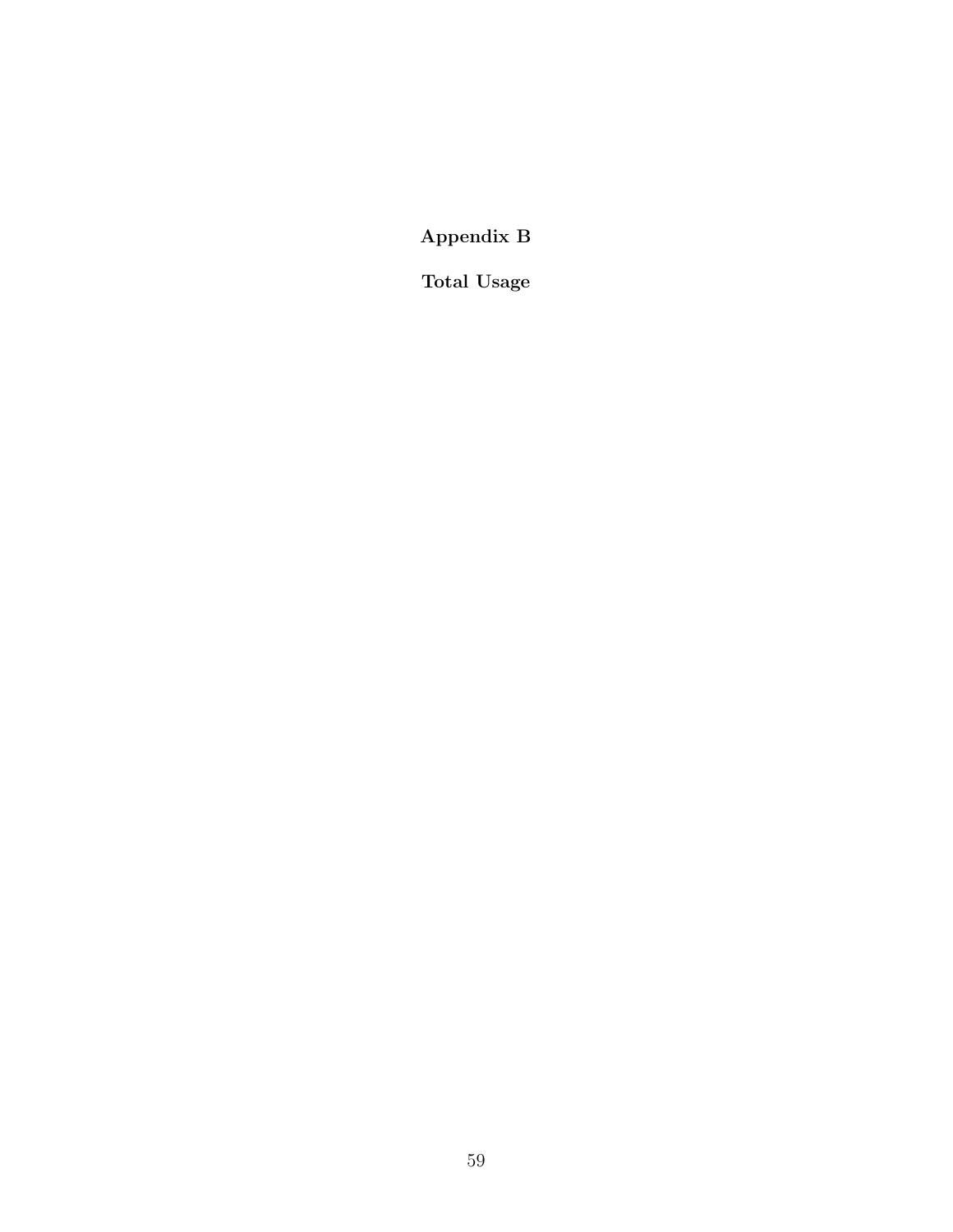| API function                            | No. of using packages | No. of total calls |
|-----------------------------------------|-----------------------|--------------------|
| SSL_CTX_new                             | 372                   | 919                |
| SSL_new                                 | 355                   | 769                |
| SSL_free                                | 344                   | 1032               |
| SSL_load_error_strings                  | 343                   | 531                |
| SSL_library_init                        | 334                   | 507                |
| SSL_read                                | 332                   | 600                |
| SSL_write                               | 328                   | 599                |
| SSL_get_error                           | 309                   | 1247               |
| SSL_CTX_free                            | 302                   | 986                |
| SSL_shutdown                            | 271                   | 672                |
| SSL_connect                             | 267                   | 450                |
| $\texttt{SSL\_get\_peer\_certificance}$ | 245                   | 550                |
| SSL_CTX_set_options                     | 242                   | 758                |
| SSL_CTX_set_verify                      | 241                   | 445                |
| SSL_CTX_use_PrivateKey_file             | 236                   | 475                |
| SSL_set_fd                              | 223                   | 471                |
| SSL_CTX_load_verify_locations           | 217                   | 445                |
| OPENSSL_free                            | 214                   | 1356               |
| SSL_CTX_set_cipher_list                 | 197                   | 301                |
| SSL_accept                              | 192                   | 256                |
| SSLv23_client_method                    | 186                   | 284                |
| SSL_CTX_check_private_key               | 172                   | 267                |
| SSL_CTX_use_certificate_chain_file      | 169                   | 284                |
| SSL_get_verify_result                   | 159                   | 326                |
| SSLv23_server_method                    | 158                   | 201                |
| SSL_set_bio                             | 141                   | 253                |
| SSL_CTX_set_default_passwd_cb           | 132                   | 235                |
| SSL_set_connect_state                   | 124                   | 182                |
| SSL_CTX_set_mode                        | 120                   | 222                |
| SSL_set_accept_state                    | 116                   | 154                |
| SSLv23_method                           | 114                   | 236                |
| SSL_CTX_use_certificate_file            | 111                   | $200\,$            |
| SSL_CTX_set_session_cache_mode          | 110                   | 163                |
| SSL <sub>-pending</sub>                 | 105                   | 168                |
| SSL_CTX_set_tmp_dh                      | 95                    | 125                |
| SSL_CTX_set_client_CA_list              | 92                    | 116                |
| SSL_get_current_cipher                  | 90                    | 179                |
| SSL_CTX_get_cert_store                  | 86                    | 166                |
| SSL_load_client_CA_file                 | 86                    | 106                |
| SSL_CTX_set_default_verify_paths        | 84                    | 124                |
| SSL_set_verify                          | 83                    | 174                |
| SSL_CTX_set_default_passwd_cb_userdata  | 82                    | 119                |
| SSL_get_ex_data_X509_STORE_CTX_idx      | 81                    | $\boldsymbol{92}$  |
| SSL_CTX_use_certificate                 | 74                    | 100                |
| SSL_CTX_set_verify_depth                | 73                    | 115                |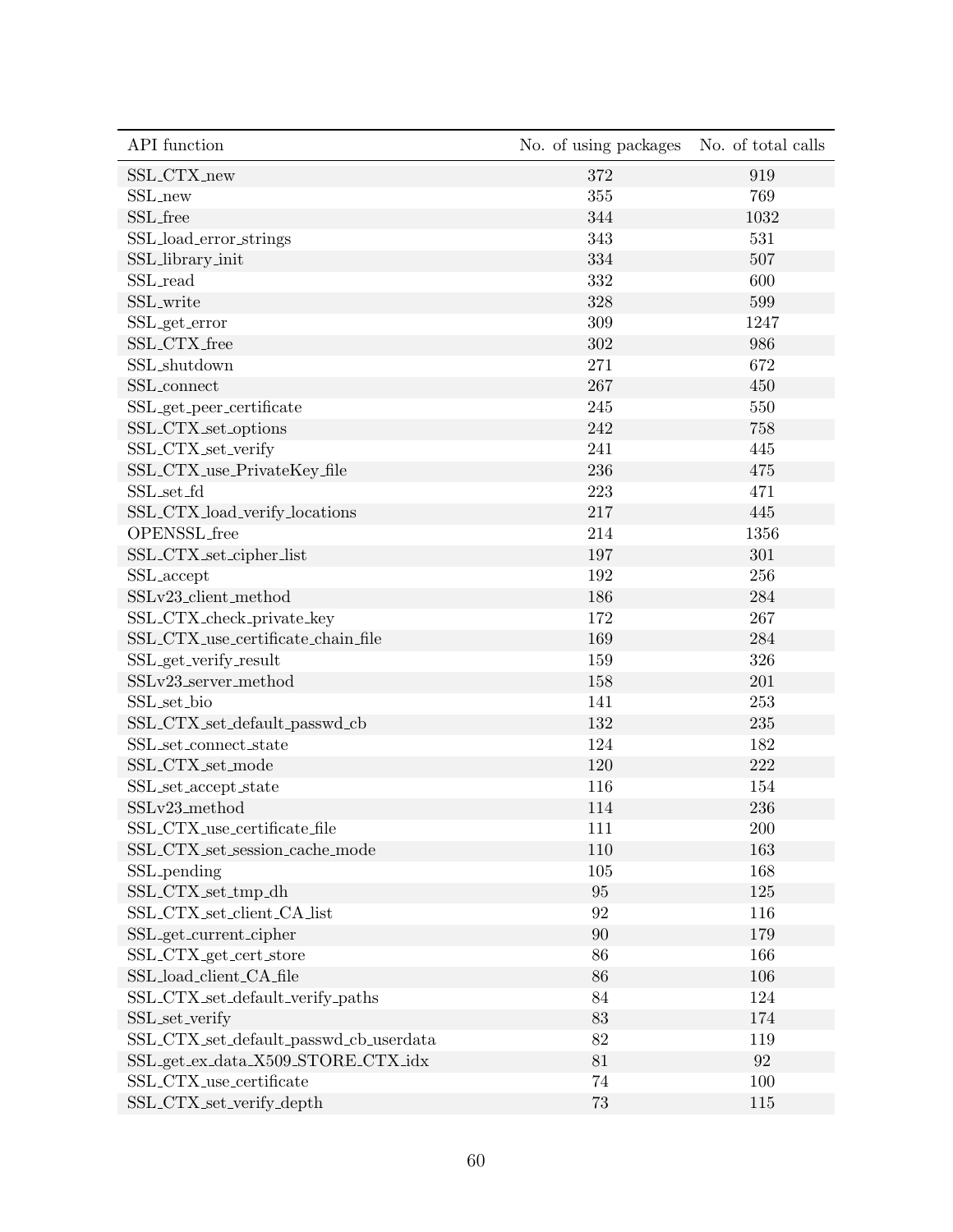| SSL_CTX_set_session_id_context         | 72     | 96     |
|----------------------------------------|--------|--------|
| TLSv1_client_method                    | 72     | 86     |
| SSL_CIPHER_get_name                    | 71     | 117    |
| SSL_CTX_use_PrivateKey                 | 71     | 89     |
| SSL_CTX_set_tmp_ecdh                   | 69     | 78     |
| SSL_set_tlsext_host_name               | 68     | 101    |
| SSL_set_mode                           | 66     | 115    |
| SSL_get_peer_cert_chain                | 64     | 79     |
| SSL_set_ex_data                        | 60     | 106    |
| SSL_CTX_set_info_callback              | $54\,$ | 89     |
| SSL_get_rbio                           | $54\,$ | 122    |
| SSLeay_add_ssl_algorithms              | 54     | 76     |
| SSL_CIPHER_get_bits                    | 52     | 98     |
| SSL_get_ex_data                        | 52     | 115    |
| SSL_CTX_add_extra_chain_cert           | 51     | 57     |
| SSL_get_cipher_name                    | 51     | 72     |
| SSL_get_shutdown                       | 51     | 95     |
| SSL_CTX_set_timeout                    | 50     | 60     |
| SSL_do_handshake                       | 50     | 93     |
| SSL_get_app_data                       | 49     | 166    |
| SSL_set_session                        | 48     | 68     |
| SSL_set_shutdown                       | 48     | 89     |
| TLSv1_server_method                    | 48     | 53     |
| SSL_get_version                        | 47     | 94     |
| SSL_set_app_data                       | 47     | 65     |
| SSL_get_session                        | 46     | 105    |
| SSL_get_SSL_CTX                        | 45     | 69     |
| SSL_get_certificate                    | 45     | 72     |
| SSL <sub>-get-cipher</sub>             | 44     | 80     |
| SSL_get_ex_new_index                   | 43     | 65     |
| SSL_set_options                        | 43     | 72     |
| SSL_get_servername                     | 42     | 69     |
| SSL_state_string_long                  | 42     | 255    |
| SSLv3_client_method                    | 42     | $50\,$ |
| SSL_alert_desc_string_long             | 41     | 66     |
| SSL_CIPHER_get_version                 | 39     | 49     |
| SSL_CTX_set_tlsext_servername_callback | 39     | 50     |
| SSL_clear                              | 39     | 91     |
| SSL_session_reused                     | 39     | 71     |
| SSL_set_SSL_CTX                        | 39     | 52     |
| TLSv1_method                           | 39     | $54\,$ |
| SSL_is_init_finished                   | 38     | 99     |
| SSL_peek                               | 38     | $50\,$ |
| SSL_CTX_sess_set_cache_size            | 37     | 43     |
| SSL_CTX_set_tmp_rsa_callback           | 37     | 76     |
| SSL_CTX_set_tmp_dh_callback            | 35     | $39\,$ |
| SSL_get_wbio                           | 35     | 85     |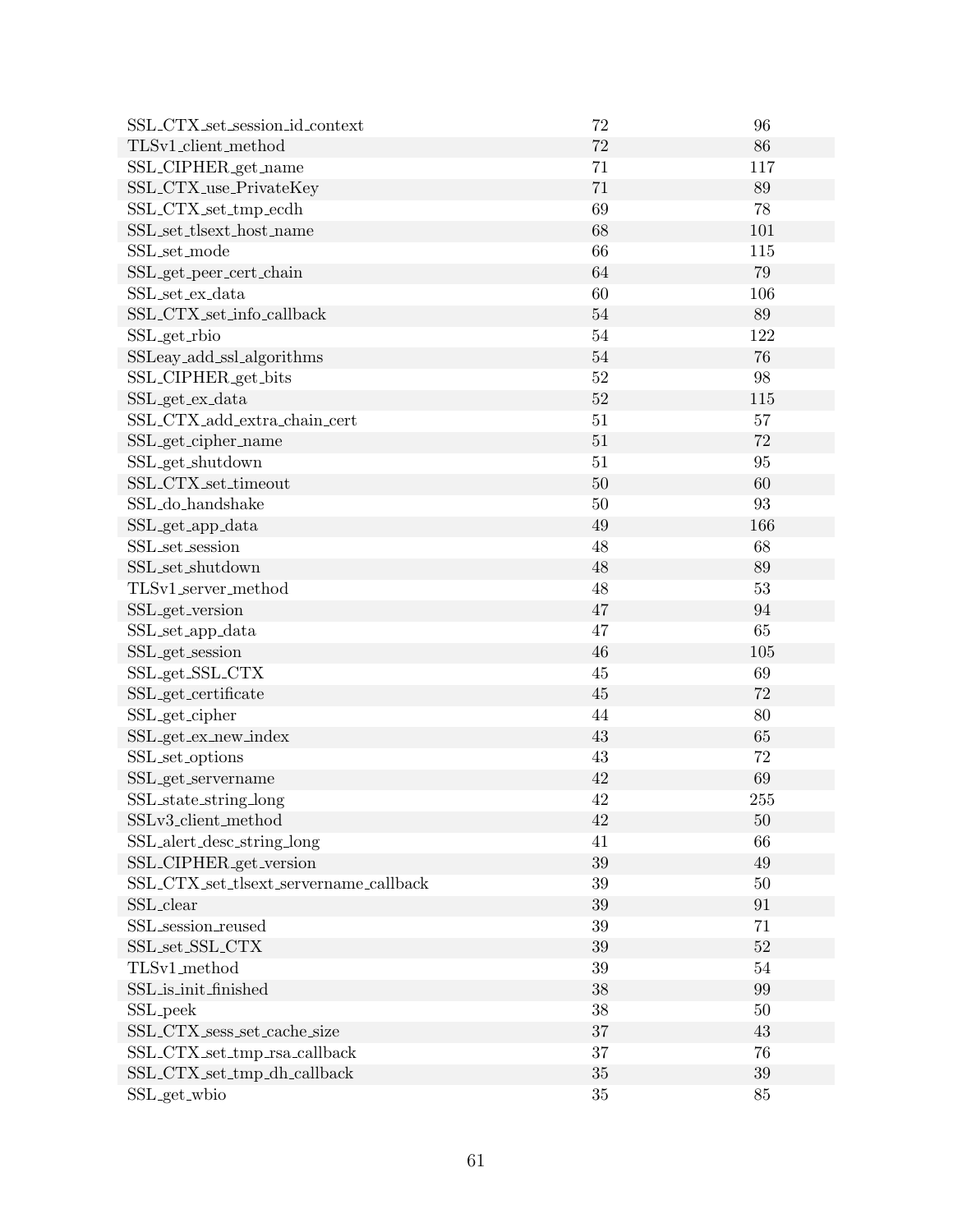| SSL_COMP_get_compression_methods      | 34     | 39     |
|---------------------------------------|--------|--------|
| SSL_CTX_set_cert_verify_callback      | 34     | 46     |
| SSL_get_fd                            | 33     | 60     |
| SSL_CTX_get_options                   | 31     | 37     |
| SSL_CTX_sess_set_get_cb               | 31     | 31     |
| SSL_CTX_sess_set_new_cb               | 31     | 34     |
| SSL_alert_type_string_long            | 31     | $54\,$ |
| SSL_CTX_sess_set_remove_cb            | 29     | 31     |
| SSL_SESSION_free                      | 29     | 93     |
| SSL_get_cipher_bits                   | 29     | 48     |
| SSL_set_quiet_shutdown                | 29     | 34     |
| SSL_CTX_get_ex_data                   | 28     | 78     |
| SSL_CTX_set_alpn_select_cb            | 28     | 31     |
| SSLv3_server_method                   | 28     | $29\,$ |
| SSL_CTX_set_ex_data                   | 27     | 62     |
| SSL_get0_alpn_selected                | 26     | 45     |
| TLSv1_2_client_method                 | 26     | 28     |
| SSL_CTX_set_cert_store                | $25\,$ | 44     |
| SSL_CTX_set_ecdh_auto                 | 25     | $31\,$ |
| SSL_use_PrivateKey                    | $25\,$ | 36     |
| SSL_set_cipher_list                   | 24     | 33     |
| TLSv1 <sub>-1-client-method</sub>     | 24     | 26     |
| i2d_SSL_SESSION                       | 24     | 79     |
| SSL_CTX_clear_options                 | 23     | 51     |
| SSL_CTX_set_next_protos_advertised_cb | 23     | 28     |
| SSL_get0_next_proto_negotiated        | $23\,$ | 44     |
| SSL_set_rfd                           | 23     | 36     |
| OpenSSL_add_ssl_algorithms            | 22     | 24     |
| SSL_CTX_get_ex_new_index              | 22     | 44     |
| SSL_set_wfd                           | 22     | $35\,$ |
| d2i_SSL_SESSION                       | 22     | 36     |
| SSL_CTX_use_RSAPrivateKey_file        | 21     | 28     |
| SSL_get_verify_mode                   | 21     | 24     |
| SSL_select_next_proto                 | 21     | 21     |
| SSL_use_certificate                   | 21     | 37     |
| SSL_CTX_get_app_data                  | 20     | 63     |
| SSL_CTX_get_verify_mode               | 20     | 29     |
| SSL_get1_session                      | 20     | $35\,$ |
| SSL_get_current_compression           | $20\,$ | $37\,$ |
| SSL_get_privatekey                    | 20     | 22     |
| SSL_get_state                         | 20     | $55\,$ |
| SSL_want_read                         | 20     | 41     |
| TLSv1_2_server_method                 | 20     | 21     |
| SSL_CTX_remove_session                | 19     | $52\,$ |
| SSL_in_init                           | 19     | 20     |
| SSL_set_verify_depth                  | $19\,$ | $57\,$ |
| TLSv1_1_server_method                 | 19     | $20\,$ |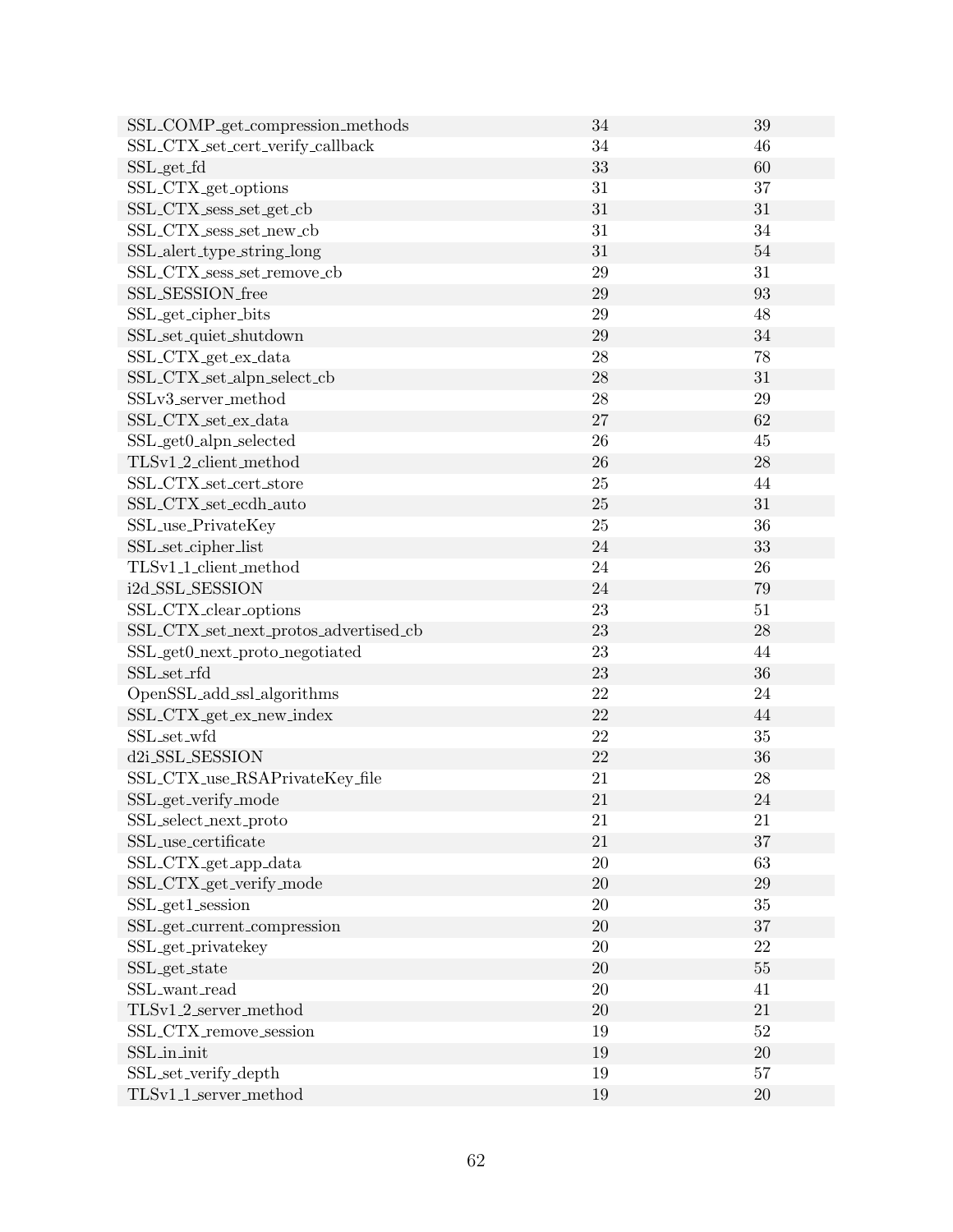| SSL_CTX_set_app_data              | 18     | 33     |
|-----------------------------------|--------|--------|
| SSL_get_cipher_version            | 18     | 24     |
| SSL_set_tlsext_status_ocsp_resp   | 18     | 18     |
| SSL_CIPHER_description            | 17     | 21     |
| SSL_COMP_get_name                 | 17     | 26     |
| SSL_CTX_add_client_CA             | 17     | 18     |
| SSL_CTX_set_alpn_protos           | 17     | 20     |
| SSL_CTX_set_read_ahead            | 17     | 26     |
| SSL_set_info_callback             | 17     | 25     |
| SSL_use_certificate_file          | 17     | 26     |
| SSL_CTX_set_tlsext_servername_arg | 16     | 18     |
| SSL_check_private_key             | 16     | 22     |
| SSL_get_ciphers                   | 16     | 21     |
| BIO_new_ssl                       | 15     | 21     |
| SSL_CTX_set_tlsext_status_cb      | 15     | 21     |
| SSL_SESSION_get_id                | 15     | 35     |
| SSL_set_session_id_context        | $15\,$ | 24     |
| SSL_want_write                    | 15     | 27     |
| SSL_CTX_get_client_CA_list        | 14     | 20     |
| SSL_CTX_set_tmp_rsa               | 14     | 24     |
| SSL_set_msg_callback              | 14     | 15     |
| SSL_set_msg_callback_arg          | 14     | 15     |
| TLSv1_2_method                    | 14     | 15     |
| SSL_CTX_set_next_proto_select_cb  | 13     | 25     |
| SSL_copy_session_id               | 13     | 21     |
| SSL_version                       | 13     | 25     |
| SSLv3_method                      | 13     | 13     |
| DTLSv1_method                     | 12     | 14     |
| SSL_CTX_get_verify_callback       | 12     | 12     |
| SSL_CTX_set_tlsext_ticket_key_cb  | 12     | 14     |
| SSL_CTX_use_RSAPrivateKey         | 12     | 19     |
| SSL_export_keying_material        | 12     | 12     |
| SSL_renegotiate                   | 12     | 19     |
| SSL_SESSION_get_time              | 11     | $13\,$ |
| SSL_get_cipher_list               | 11     | 16     |
| SSL_get_options                   | 11     | 12     |
| SSL_use_PrivateKey_file           | 11     | 17     |
| BIO_new_ssl_connect               | $10\,$ | 13     |
| BIO_ssl_shutdown                  | 10     | 10     |
| DTLSv1_client_method              | 10     | 11     |
| SSL_CTX_get_extra_chain_certs     | $10\,$ | 15     |
| SSL_CTX_get_session_cache_mode    | 10     | 10     |
| SSL_CTX_need_tmp_RSA              | $10\,$ | 12     |
| SSL_CTX_set_client_cert_cb        | 10     | 10     |
| SSL_CTX_set_tlsext_status_arg     | $10\,$ | 14     |
| SSL_clear_options                 | $10\,$ | $14\,$ |
| SSL_get0_session                  | $10\,$ | 40     |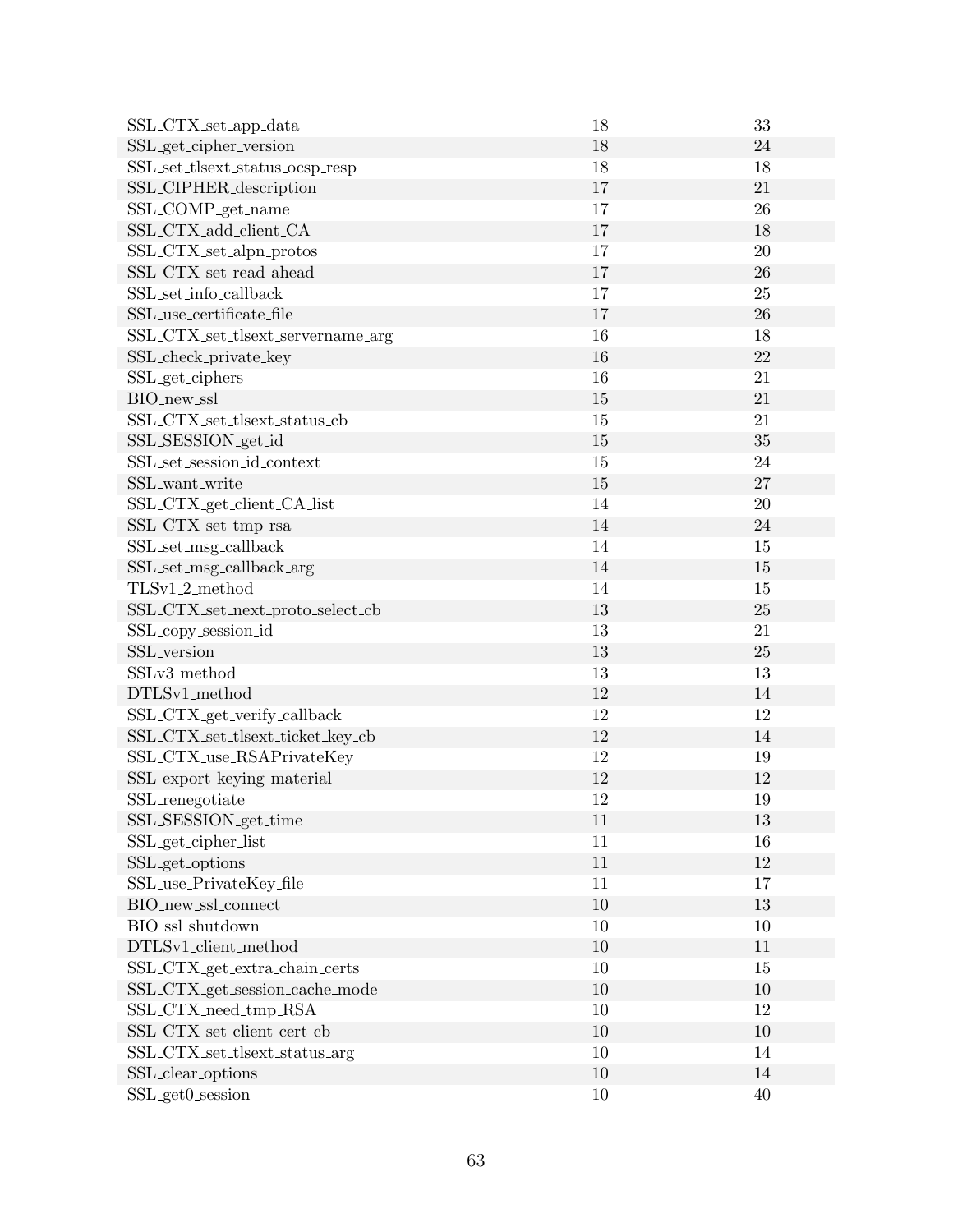| SSL_get_mode                                          | 10               | 19               |
|-------------------------------------------------------|------------------|------------------|
| SSL_set_tlsext_status_type                            | 10               | 16               |
| SSL_state_string                                      | 10               | 59               |
| DTLSv1_server_method                                  | $\boldsymbol{9}$ | $\boldsymbol{9}$ |
| SSL_CTX_get_timeout                                   | $\boldsymbol{9}$ | $\boldsymbol{9}$ |
| SSL_CTX_get_verify_depth                              | $\boldsymbol{9}$ | $\boldsymbol{9}$ |
| SSL_CTX_set_quiet_shutdown                            | $\boldsymbol{9}$ | $\boldsymbol{9}$ |
| SSL_CTX_set_tlsext_use_srtp                           | $9\phantom{.0}$  | 15               |
| SSL_SESSION_get_timeout                               | $\boldsymbol{9}$ | 9                |
| SSL_set_verify_result                                 | $\boldsymbol{9}$ | 27               |
| SSL_want                                              | $\boldsymbol{9}$ | $\boldsymbol{9}$ |
| $\operatorname{TLSvl\_1\_method}$                     | $\boldsymbol{9}$ | $\boldsymbol{9}$ |
| BIO_f_ssl                                             | $8\,$            | 10               |
| ERR_load_SSL_strings                                  | 8                | $25\,$           |
| SSL_CTX_sess_number                                   | $8\,$            | $8\,$            |
| SSL_CTX_set_purpose                                   | 8                | 17               |
| SSL_SESSION_set_timeout                               | $8\,$            | $8\,$            |
| SSL_set_ssl_method                                    | 8                | 12               |
| SSL_CTX_sess_accept_good                              | $\overline{7}$   | $\overline{7}$   |
| SSL_CTX_sess_hits                                     | $\overline{7}$   | $\overline{7}$   |
| SSL_CTX_sess_misses                                   | 7                | $\overline{7}$   |
| SSL_CTX_sess_timeouts                                 | $\overline{7}$   | $\overline{7}$   |
| SSL_get_selected_srtp_profile                         | $\overline{7}$   | $\,7$            |
| SSL_in_connect_init                                   | 7                | $9\phantom{.0}$  |
| SSL_CTX_flush_sessions                                | $\,6$            | $\,6$            |
| SSL_CTX_sess_accept                                   | $\,6$            | 6                |
| SSL_CTX_sess_accept_renegotiate                       | $\,6$            | $\,6\,$          |
| SSL_CTX_sess_cache_full                               | $\!6\,$          | 6                |
| SSL_CTX_sess_cb_hits                                  | $\,6$            | $\,6$            |
| SSL_get_client_CA_list                                | $\,6$            | $\!6\,$          |
| SSL_get_finished                                      | $\,6$            | $\,7$            |
| SSL_get_peer_finished                                 | 6                | 7                |
| SSL_get_tlsext_status_ocsp_resp                       | $\,6$            | 8                |
| SSL_get_verify_depth                                  | 6                | 6                |
| SSL_in_accept_init                                    | $\,6\,$          | $\,6$            |
| DTLSv1_get_timeout                                    | $\overline{5}$   | 5                |
| DTLSv1_handle_timeout                                 | $\bf 5$          | 7                |
| SSL_CTX_clear_extra_chain_certs                       | $\bf 5$          | $\overline{5}$   |
| SSL_CTX_sess_connect                                  | $\bf 5$          | $\bf 5$          |
| SSL_CTX_sess_connect_good                             | $\overline{5}$   | 5                |
| SSL_CTX_sess_connect_renegotiate                      | $\bf 5$          | $\bf 5$          |
| SSL_CTX_set_cert_cb                                   | $\overline{5}$   | $\overline{5}$   |
| $\operatorname{SSL\_CTX\_set\_psk\_server\_callback}$ | $\bf 5$          | $\bf 5$          |
| SSL_set_read_ahead                                    | $\overline{5}$   | $\overline{5}$   |
| SSL_total_renegotiations                              | $\bf 5$          | $\,6$            |
| SSL_use_RSAPrivateKey_file                            | $\bf 5$          | $\bf 5$          |
| SSL_CIPHER_get_id                                     | $\,4\,$          | $\bf 5$          |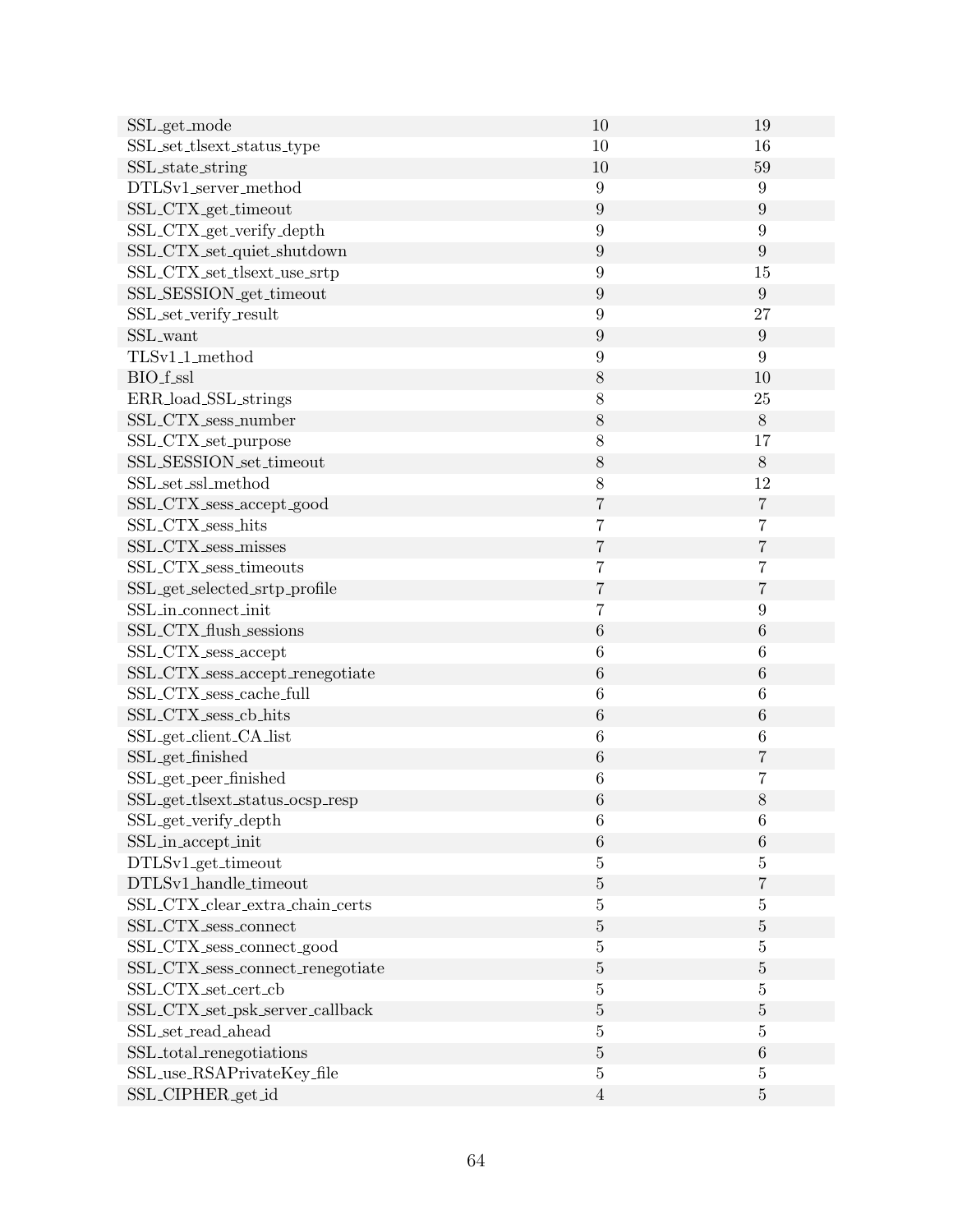| SSL_CONF_CTX_finish                  | $\overline{4}$   | $\overline{4}$          |
|--------------------------------------|------------------|-------------------------|
| SSL_CONF_CTX_free                    | $\overline{4}$   | 10                      |
| SSL_CONF_CTX_new                     | $\overline{4}$   | $\overline{4}$          |
| SSL_CONF_CTX_set_flags               | $\overline{4}$   | 10                      |
| SSL_CONF_CTX_set_ssl_ctx             | $\overline{4}$   | 4                       |
| SSL_CONF_cmd                         | $\overline{4}$   | $8\,$                   |
| SSL_CTX_ctrl                         | $\overline{4}$   | $\overline{4}$          |
| SSL_CTX_get0_certificate             | $\overline{4}$   | $\,6$                   |
| SSL_CTX_get_mode                     | $\overline{4}$   | 4                       |
| SSL_CTX_sess_get_cache_size          | $\overline{4}$   | $\overline{4}$          |
| SSL_CTX_set_msg_callback             | $\overline{4}$   | $\overline{4}$          |
| SSL_SESSION_get_compress_id          | $\overline{4}$   | $\overline{4}$          |
| SSL_SESSION_get_ex_data              | 4                | 10                      |
| SSL_SESSION_get_ex_new_index         | $\overline{4}$   | $\bf 5$                 |
| SSL_SESSION_print                    | $\overline{4}$   | $\overline{4}$          |
| SSL_get_default_timeout              | $\overline{4}$   | $\overline{4}$          |
| SSL_get_server_tmp_key               | $\overline{4}$   | 4                       |
| SSL_get_shared_ciphers               | $\overline{4}$   | $\overline{4}$          |
| SSL_in_before                        | $\overline{4}$   | $\overline{4}$          |
| SSL_num_renegotiations               | $\overline{4}$   | $\,6$                   |
| SSL_set_session_secret_cb            | $\overline{4}$   | 8                       |
| SSL_set_timeout                      | $\overline{4}$   | $\sqrt{4}$              |
| SSL_state                            | $\overline{4}$   | $9\phantom{.0}$         |
| SSL_use_RSAPrivateKey                | $\overline{4}$   | $\overline{4}$          |
| SSL_COMP_add_compression_method      | 3                | $\overline{4}$          |
| SSL_CTX_set_cookie_generate_cb       | 3                | $\overline{4}$          |
| SSL_CTX_set_cookie_verify_cb         | 3                | $\overline{4}$          |
| SSL_CTX_set_psk_client_callback      | $\boldsymbol{3}$ | $\boldsymbol{3}$        |
| SSL_CTX_set_tmp_ecdh_callback        | 3                | 3                       |
| SSL_SESSION_set_ex_data              | 3                | $\,6$                   |
| SSL_add_client_CA                    | 3                | 3                       |
| SSL_dup                              | $\boldsymbol{3}$ | $\overline{5}$          |
| SSL_get_rfd                          | 3                | 5                       |
| SSL_get_secure_renegotiation_support | 3                | $\overline{\mathbf{7}}$ |
| SSL_get_ssl_method                   | 3                | 3                       |
| SSL_get_tlsext_status_exts           | $\sqrt{3}$       | $\boldsymbol{3}$        |
| SSL_renegotiate_pending              | $\boldsymbol{3}$ | 6                       |
| SSL_set_psk_client_callback          | 3                | $\bf 5$                 |
| SSL_set_session_ticket_ext           | $\boldsymbol{3}$ | 3                       |
| SSL_set_session_ticket_ext_cb        | $\boldsymbol{3}$ | $\,6$                   |
| SSL_set_state                        | $\boldsymbol{3}$ | $\,6\,$                 |
| SSL_set_tmp_dh_callback              | $\boldsymbol{3}$ | $\boldsymbol{3}$        |
| SSL_set_tmp_rsa_callback             | $\boldsymbol{3}$ | 3                       |
| SSL_use_PrivateKey_ASN1              | $\sqrt{3}$       | $\,6$                   |
| SSL_use_RSAPrivateKey_ASN1           | $\sqrt{3}$       | 3                       |
| SSL_use_certificate_ASN1             | 3                | $\mathbf{3}$            |
| SSL_CONF_cmd_value_type              | $\overline{2}$   | $\overline{2}$          |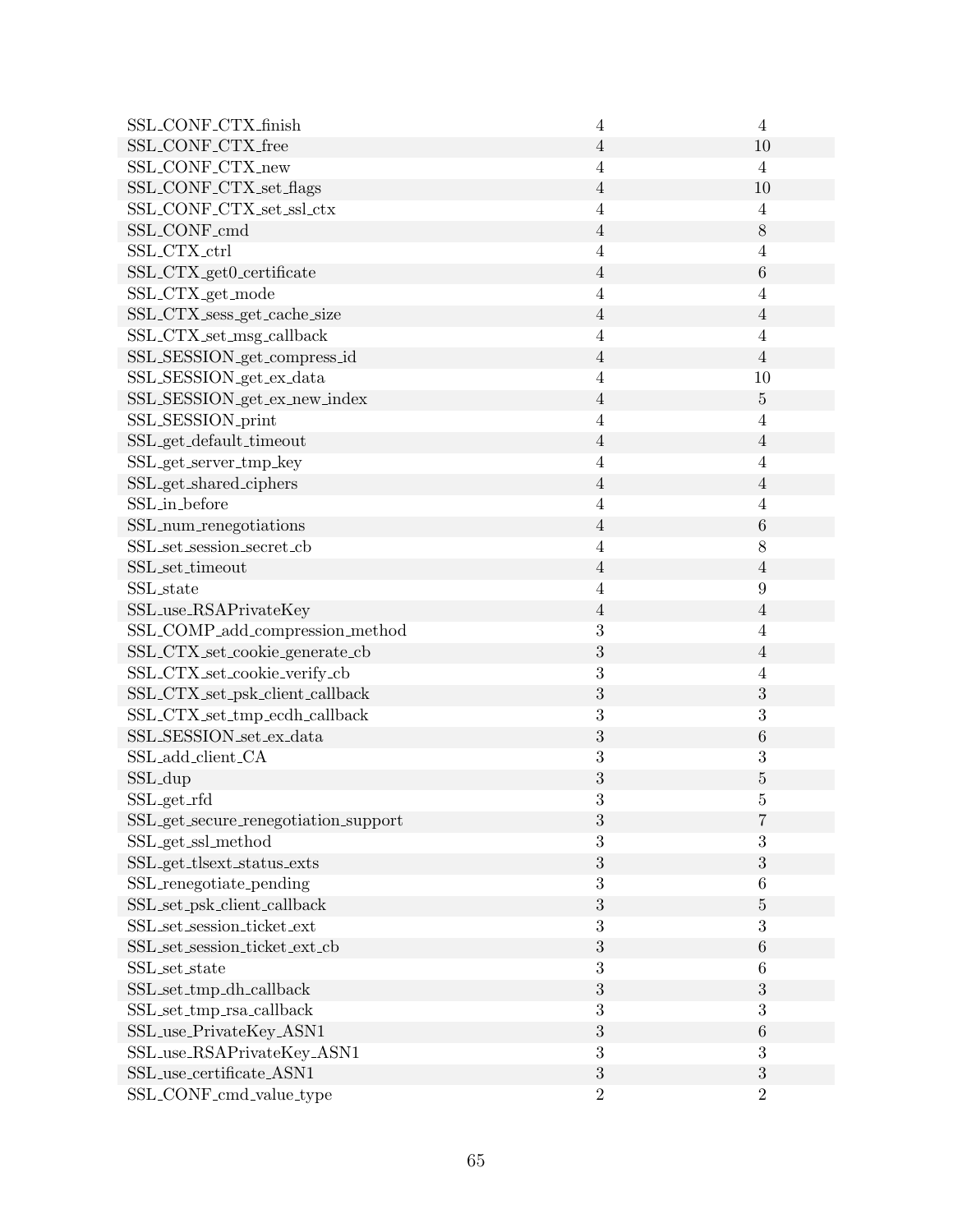| SSL_CTX_add_session                                  | $\overline{2}$   | $\overline{2}$   |
|------------------------------------------------------|------------------|------------------|
| SSL_CTX_build_cert_chain                             | $\boldsymbol{2}$ | $\overline{2}$   |
| SSL_CTX_set_current_cert                             | $\overline{2}$   | $\overline{4}$   |
| SSL_CTX_set_max_send_fragment                        | $\overline{2}$   | $\overline{2}$   |
| SSL_CTX_set_srp_cb_arg                               | $\sqrt{2}$       | $\sqrt{2}$       |
| SSL_CTX_set_srp_username_callback                    | $\overline{2}$   | $\overline{2}$   |
| SSL_CTX_set_ssl_version                              | $\sqrt{2}$       | $\boldsymbol{9}$ |
| SSL_CTX_use_RSAPrivateKey_ASN1                       | $\overline{2}$   | $\overline{2}$   |
| SSL_CTX_use_psk_identity_hint                        | $\sqrt{2}$       | $\overline{2}$   |
| SSL_SESSION_new                                      | $\overline{2}$   | $\sqrt{3}$       |
| SSL_SESSION_set_time                                 | $\sqrt{2}$       | $\overline{2}$   |
| SSL_add_dir_cert_subjects_to_stack                   | $\overline{2}$   | $\overline{2}$   |
| SSL_cache_hit                                        | $\sqrt{2}$       | $\sqrt{2}$       |
| SSL_get0_param                                       | $\overline{2}$   | $\overline{2}$   |
| SSL_get_current_expansion                            | $\overline{2}$   | $\overline{2}$   |
| SSL_get_psk_identity                                 | $\overline{2}$   | $\overline{2}$   |
| SSL_get_srp_userinfo                                 | $\sqrt{2}$       | $\overline{2}$   |
| SSL_get_srp_username                                 | $\overline{2}$   | $\,6$            |
| SSL_set_client_CA_list                               | $\sqrt{2}$       | $\overline{2}$   |
| SSL_set_current_cert                                 | $\sqrt{2}$       | $\overline{2}$   |
| SSL_set_mtu                                          | $\sqrt{2}$       | $\overline{4}$   |
| SSL_set_srp_server_param                             | $\overline{2}$   | $\overline{2}$   |
| d2i_SSL_SESSION_bio                                  | $\overline{2}$   | $\overline{2}$   |
| sk_SSL_CIPHER_find                                   | $\overline{2}$   | 8                |
| ssl3_setup_buffers                                   | $\overline{2}$   | $\sqrt{3}$       |
| ssl_init_wbio_buffer                                 | $\sqrt{2}$       | $\overline{2}$   |
| BIO_new_buffer_ssl_connect                           | $\,1\,$          | $\mathbf{1}$     |
| DTLS_method                                          | 1                | $\mathbf{1}$     |
| DTLSv1_2_client_method                               | $\mathbf{1}$     | $\mathbf{1}$     |
| DTLSv1_2_method                                      | $\mathbf{1}$     | $\mathbf 1$      |
| DTLSv1_2_server_method                               | $\mathbf 1$      | $\mathbf{1}$     |
| PEM_read_SSL_SESSION                                 | 1                | $\overline{2}$   |
| PEM_read_bio_SSL_SESSION                             | $\mathbf{1}$     | $\mathbf{1}$     |
| PEM_write_bio_SSL_SESSION                            |                  | 1                |
| SSL_CIPHER_find                                      | $\mathbf{1}$     | 1                |
| SSL_CTX_add_server_custom_ext                        | 1                | 1                |
| SSL_CTX_get0_chain_certs                             | $\mathbf{1}$     | $\mathbf{1}$     |
| SSL_CTX_get0_param                                   | $\mathbf{1}$     | 1                |
| SSL_CTX_get0_privatekey                              | $\mathbf{1}$     | $\mathbf{1}$     |
| SSL_CTX_get_tlsext_ticket_keys                       | $\mathbf{1}$     | $\mathbf{1}$     |
| SSL_CTX_set_client_cert_engine                       | $\mathbf{1}$     | $\mathbf{1}$     |
| $\operatorname{SSL\_CTX\_set\_default\_read\_ahead}$ | $\mathbf{1}$     | $\mathbf{1}$     |
| SSL_CTX_set_msg_callback_arg                         | $\mathbf{1}$     | $\mathbf{1}$     |
| SSL_CTX_set_srp_password                             | 1                | $\mathbf{1}$     |
| SSL_CTX_set_srp_username                             | $\mathbf{1}$     | $\mathbf{1}$     |
| SSL_CTX_set_tlsext_ticket_keys                       | $\mathbf{1}$     | $\mathbf{1}$     |
| SSL_alert_type_string                                | $\mathbf{1}$     | $\mathbf{1}$     |
|                                                      |                  |                  |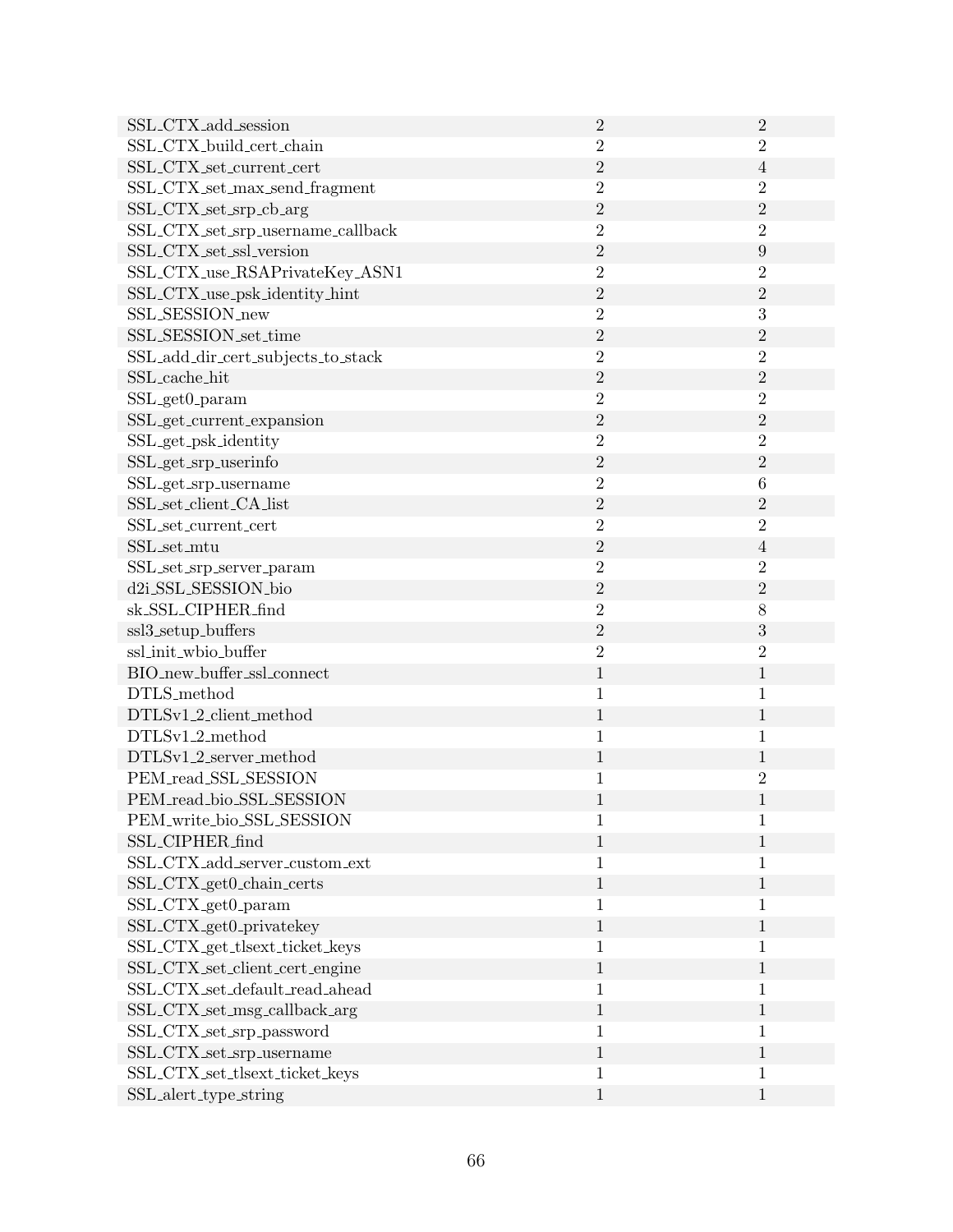| SSL_clear_mode                                | 1                | 1                |
|-----------------------------------------------|------------------|------------------|
| SSL_dup_CA_list                               | $\mathbf{1}$     | $\overline{2}$   |
| SSL_get_wfd                                   | $\mathbf 1$      | 1                |
| SSL_has_matching_session_id                   | 1                | $\mathbf{1}$     |
| SSL_is_server                                 | 1                | 1                |
| SSL_set1_chain                                | $\mathbf{1}$     | $\mathbf{1}$     |
| SSL_set_alpn_protos                           | 1                | 1                |
| SSL_set_max_cert_list                         | $\mathbf{1}$     | 3                |
| SSL_set_max_send_fragment                     | 1                | 1                |
| i2d_SSL_SESSION_bio                           | $\mathbf{1}$     | $\mathbf{1}$     |
| BIO_ssl_copy_session_id                       | $\boldsymbol{0}$ | $\boldsymbol{0}$ |
| DTLS_client_method                            | $\boldsymbol{0}$ | $\boldsymbol{0}$ |
| DTLS_get_link_min_mtu                         | $\boldsymbol{0}$ | $\boldsymbol{0}$ |
| DTLS_server_method                            | $\boldsymbol{0}$ | $\boldsymbol{0}$ |
| DTLS_set_link_mtu                             | $\boldsymbol{0}$ | $\boldsymbol{0}$ |
| DTLSv1_listen                                 | $\boldsymbol{0}$ | $\boldsymbol{0}$ |
| OPENSSL <sub>1.0.0</sub>                      | $\boldsymbol{0}$ | $\overline{0}$   |
| OPENSSL <sub>1.0.1</sub>                      | $\boldsymbol{0}$ | $\boldsymbol{0}$ |
| OPENSSL <sub>1.0.1d</sub>                     | $\boldsymbol{0}$ | $\overline{0}$   |
| OPENSSL <sub>1.0.2</sub>                      | $\boldsymbol{0}$ | $\boldsymbol{0}$ |
| OPENSSL <sub>-1.0.2g</sub>                    | $\boldsymbol{0}$ | $\boldsymbol{0}$ |
| OPENSSL_freeFunc                              | $\boldsymbol{0}$ | $\boldsymbol{0}$ |
| OPENSSL_free_locked                           | $\boldsymbol{0}$ | $\boldsymbol{0}$ |
| PEM_write_SSL_SESSION                         | $\boldsymbol{0}$ | $\boldsymbol{0}$ |
| SRP_Calc_A_param                              | $\boldsymbol{0}$ | $\boldsymbol{0}$ |
| SRP_generate_client_master_secret             | $\boldsymbol{0}$ | $\boldsymbol{0}$ |
| SRP_generate_server_master_secret             | $\boldsymbol{0}$ | $\boldsymbol{0}$ |
| SSL_COMP_free_compression_methods             | $\boldsymbol{0}$ | $\boldsymbol{0}$ |
| ${\rm SSL\_COMP\_set0\_compression\_methods}$ | $\boldsymbol{0}$ | $\boldsymbol{0}$ |
| SSL_CONF_CTX_clear_flags                      | $\boldsymbol{0}$ | $\boldsymbol{0}$ |
| SSL_CONF_CTX_set1_prefix                      | $\boldsymbol{0}$ | $\boldsymbol{0}$ |
| SSL_CONF_CTX_set_ssl                          | $\boldsymbol{0}$ | $\boldsymbol{0}$ |
| SSL_CONF_cmd_argv                             | $\boldsymbol{0}$ | $\boldsymbol{0}$ |
| SSL_CTX_SRP_CTX_free                          | $\boldsymbol{0}$ | $\boldsymbol{0}$ |
| SSL_CTX_SRP_CTX_init                          | $\boldsymbol{0}$ | $\boldsymbol{0}$ |
| SSL_CTX_add0_chain_cert                       | $\boldsymbol{0}$ | $\boldsymbol{0}$ |
| SSL_CTX_add1_chain_cert                       | $\boldsymbol{0}$ | $\overline{0}$   |
| SSL_CTX_add_client_custom_ext                 | $\boldsymbol{0}$ | $\boldsymbol{0}$ |
| SSL_CTX_callback_ctrl                         | $\boldsymbol{0}$ | $\boldsymbol{0}$ |
| SSL_CTX_clear_cert_flags                      | $\boldsymbol{0}$ | $\boldsymbol{0}$ |
| SSL_CTX_clear_chain_certs                     | $\boldsymbol{0}$ | $\boldsymbol{0}$ |
| SSL_CTX_clear_mode                            | $\boldsymbol{0}$ | $\boldsymbol{0}$ |
| SSL_CTX_get_client_cert_cb                    | $\boldsymbol{0}$ | $\boldsymbol{0}$ |
| SSL_CTX_get_default_read_ahead                | $\boldsymbol{0}$ | $\boldsymbol{0}$ |
| SSL_CTX_get_extra_chain_certs_only            | $\boldsymbol{0}$ | $\boldsymbol{0}$ |
| SSL_CTX_get_info_callback                     | $\boldsymbol{0}$ | $\boldsymbol{0}$ |
| SSL_CTX_get_max_cert_list                     | $\boldsymbol{0}$ | $\boldsymbol{0}$ |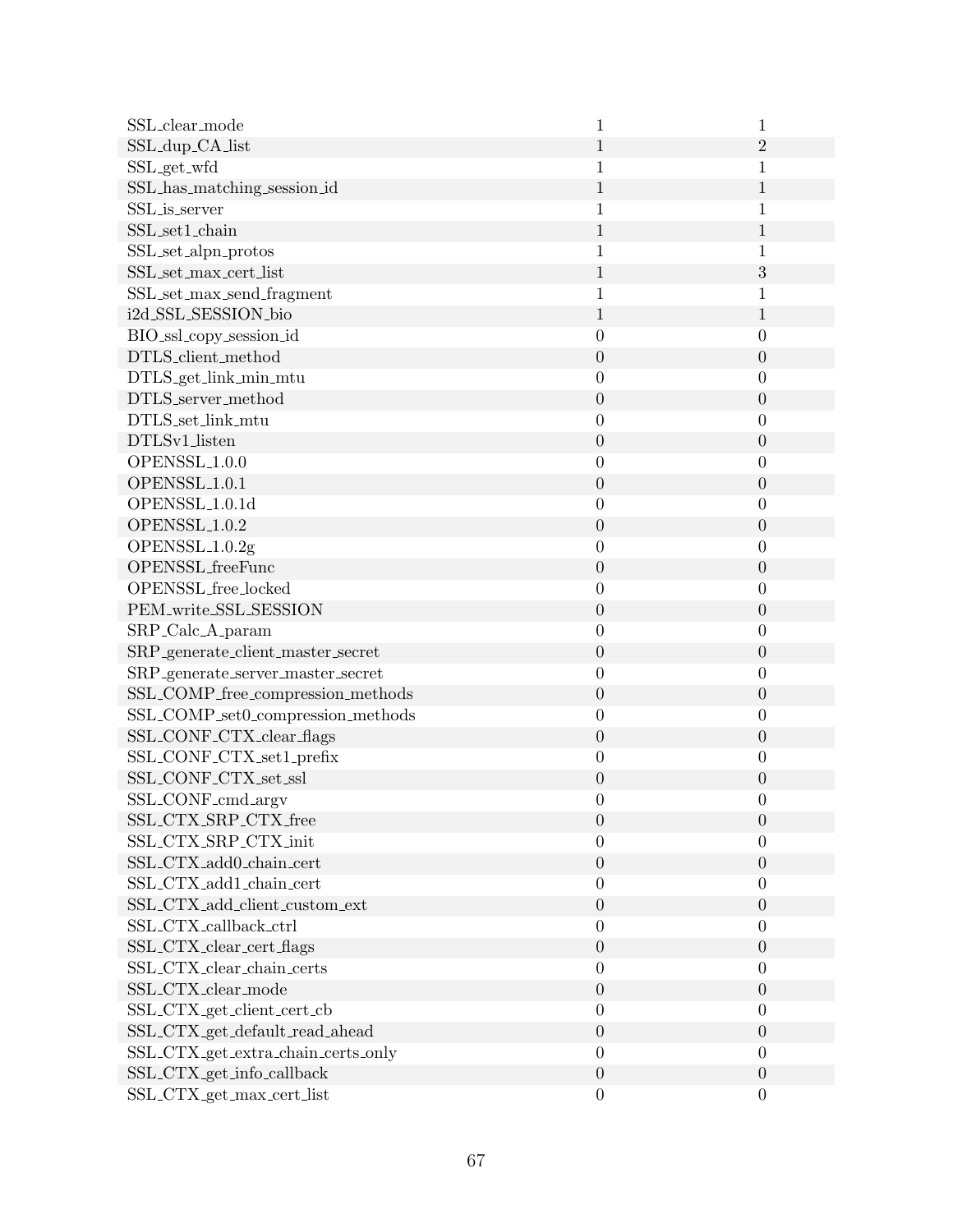| SSL_CTX_get_quiet_shutdown                       | $\boldsymbol{0}$ | $\theta$         |
|--------------------------------------------------|------------------|------------------|
| SSL_CTX_get_read_ahead                           | $\boldsymbol{0}$ | $\theta$         |
| SSL_CTX_get_ssl_method                           | $\boldsymbol{0}$ | $\theta$         |
| SSL_CTX_select_current_cert                      | $\boldsymbol{0}$ | $\overline{0}$   |
| SSL_CTX_sess_get_get_cb                          | $\theta$         | $\theta$         |
| SSL_CTX_sess_get_new_cb                          | $\boldsymbol{0}$ | $\boldsymbol{0}$ |
| SSL_CTX_sess_get_remove_cb                       | $\boldsymbol{0}$ | $\theta$         |
| SSL_CTX_sessions                                 | $\boldsymbol{0}$ | $\theta$         |
| SSL_CTX_set0_chain                               | $\theta$         | $\overline{0}$   |
| SSL_CTX_set0_chain_cert_store                    | $\boldsymbol{0}$ | $\boldsymbol{0}$ |
| SSL_CTX_set0_verify_cert_store                   | $\boldsymbol{0}$ | $\theta$         |
| SSL_CTX_set1_chain                               | $\theta$         | $\theta$         |
| SSL_CTX_set1_chain_cert_store                    | $\theta$         | $\theta$         |
| SSL_CTX_set1_client_certificate_types            | $\boldsymbol{0}$ | $\boldsymbol{0}$ |
| SSL_CTX_set1_client_sigalgs                      | $\boldsymbol{0}$ | $\boldsymbol{0}$ |
| SSL_CTX_set1_client_sigalgs_list                 | $\boldsymbol{0}$ | $\boldsymbol{0}$ |
| SSL_CTX_set1_curves                              | $\theta$         | $\theta$         |
| SSL_CTX_set1_curves_list                         | $\boldsymbol{0}$ | $\boldsymbol{0}$ |
| SSL_CTX_set1_param                               | $\boldsymbol{0}$ | $\boldsymbol{0}$ |
| SSL_CTX_set1_sigalgs                             | $\theta$         | $\boldsymbol{0}$ |
| SSL_CTX_set1_sigalgs_list                        | $\boldsymbol{0}$ | $\boldsymbol{0}$ |
| SSL_CTX_set1_verify_cert_store                   | $\boldsymbol{0}$ | $\boldsymbol{0}$ |
| SSL_CTX_set_cert_flags                           | $\theta$         | $\boldsymbol{0}$ |
| SSL_CTX_set_default_verify                       | $\boldsymbol{0}$ | $\boldsymbol{0}$ |
| SSL_CTX_set_generate_session_id                  | $\theta$         | $\theta$         |
| SSL_CTX_set_max_cert_list                        | $\boldsymbol{0}$ | $\boldsymbol{0}$ |
| SSL_CTX_set_srp_client_pwd_callback              | $\boldsymbol{0}$ | $\boldsymbol{0}$ |
| SSL_CTX_set_srp_strength                         | $\boldsymbol{0}$ | $\theta$         |
| SSL_CTX_set_srp_verify_param_callback            | $\boldsymbol{0}$ | $\boldsymbol{0}$ |
| SSL_CTX_set_tlsext_opaque_prf_input_callback     | $\boldsymbol{0}$ | $\theta$         |
| SSL_CTX_set_tlsext_opaque_prf_input_callback_arg | $\theta$         | $\boldsymbol{0}$ |
| SSL_CTX_set_trust                                | $\theta$         | $\theta$         |
| SSL_CTX_use_PrivateKey_ASN1                      | $\boldsymbol{0}$ | $\boldsymbol{0}$ |
| SSL_CTX_use_certificate_ASN1                     | $\boldsymbol{0}$ | $\boldsymbol{0}$ |
| SSL_CTX_use_serverinfo                           | $\boldsymbol{0}$ | $\boldsymbol{0}$ |
| SSL_CTX_use_serverinfo_file                      | $\boldsymbol{0}$ | $\overline{0}$   |
| SSL_SESSION_get0_peer                            | $\boldsymbol{0}$ | $\boldsymbol{0}$ |
| SSL_SESSION_get_app_data                         | $\boldsymbol{0}$ | $\overline{0}$   |
| SSL_SESSION_print_fp                             | $\boldsymbol{0}$ | $\boldsymbol{0}$ |
| SSL SESSION_set1_id_context                      | $\theta$         | $\overline{0}$   |
| SSL_SESSION_set_app_data                         | $\boldsymbol{0}$ | $\boldsymbol{0}$ |
| SSL_SRP_CTX_free                                 | $\overline{0}$   | $\theta$         |
| SSL_SRP_CTX_init                                 | $\boldsymbol{0}$ | $\boldsymbol{0}$ |
| SSL_add0_chain_cert                              | $\boldsymbol{0}$ | $\overline{0}$   |
| SSL_add1_chain_cert                              | $\boldsymbol{0}$ | $\theta$         |
| SSL_add_file_cert_subjects_to_stack              | $\boldsymbol{0}$ | $\theta$         |
| SSL_add_session                                  | $\boldsymbol{0}$ | $\boldsymbol{0}$ |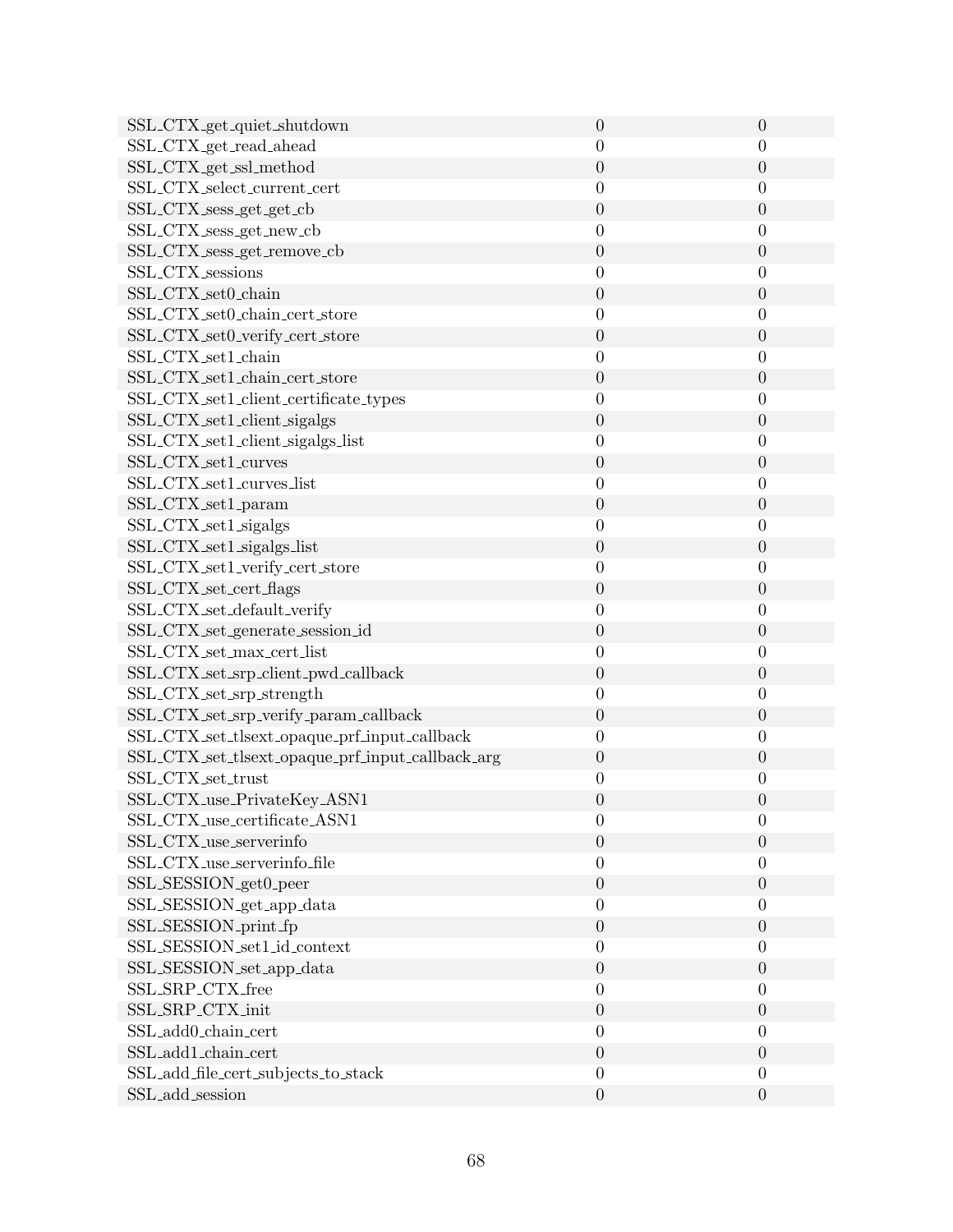| SSL_alert_desc_string                           | $\boldsymbol{0}$ | $\overline{0}$   |
|-------------------------------------------------|------------------|------------------|
| SSL_build_cert_chain                            | $\boldsymbol{0}$ | $\boldsymbol{0}$ |
| SSL_callback_ctrl                               | $\boldsymbol{0}$ | $\boldsymbol{0}$ |
| SSL_certs_clear                                 | $\boldsymbol{0}$ | $\boldsymbol{0}$ |
| SSL_check_chain                                 | $\boldsymbol{0}$ | $\overline{0}$   |
| SSL_clear_cert_flags                            | $\boldsymbol{0}$ | $\boldsymbol{0}$ |
| SSL_clear_chain_certs                           | $\overline{0}$   | $\boldsymbol{0}$ |
| SSL_clear_num_renegotiations                    | $\boldsymbol{0}$ | $\boldsymbol{0}$ |
| SSL_ctrl                                        | $\boldsymbol{0}$ | $\boldsymbol{0}$ |
| SSL_extension_supported                         | $\boldsymbol{0}$ | $\boldsymbol{0}$ |
| SSL_flush_sessions                              | $\boldsymbol{0}$ | $\boldsymbol{0}$ |
| $\operatorname{SSL\_get0\_certificance\_types}$ | $\boldsymbol{0}$ | $\boldsymbol{0}$ |
| SSL_get0_chain_certs                            | $\boldsymbol{0}$ | $\boldsymbol{0}$ |
| SSL_get0_ec_point_formats                       | $\boldsymbol{0}$ | $\boldsymbol{0}$ |
| SSL_get0_raw_cipherlist                         | $\overline{0}$   | $\boldsymbol{0}$ |
| SSL_get1_curves                                 | $\boldsymbol{0}$ | $\boldsymbol{0}$ |
| SSL_get_info_callback                           | $\boldsymbol{0}$ | $\boldsymbol{0}$ |
| SSL_get_max_cert_list                           | $\boldsymbol{0}$ | $\boldsymbol{0}$ |
| SSL_get_peer_signature_nid                      | $\boldsymbol{0}$ | $\boldsymbol{0}$ |
| SSL_get_psk_identity_hint                       | $\boldsymbol{0}$ | $\boldsymbol{0}$ |
| SSL_get_quiet_shutdown                          | $\boldsymbol{0}$ | $\boldsymbol{0}$ |
| SSL_get_read_ahead                              | $\overline{0}$   | $\boldsymbol{0}$ |
| SSL_get_servername_type                         | $\overline{0}$   | $\boldsymbol{0}$ |
| SSL_get_shared_curve                            | $\boldsymbol{0}$ | $\boldsymbol{0}$ |
| SSL_get_shared_sigalgs                          | $\boldsymbol{0}$ | $\boldsymbol{0}$ |
| SSL_get_sigalgs                                 | $\boldsymbol{0}$ | $\boldsymbol{0}$ |
| SSL_get_srp_N                                   | $\boldsymbol{0}$ | 0                |
| SSL_get_srp_g                                   | $\boldsymbol{0}$ | $\boldsymbol{0}$ |
| SSL_get_srtp_profiles                           | $\boldsymbol{0}$ | $\boldsymbol{0}$ |
| SSL <sub>-get-time</sub>                        | $\boldsymbol{0}$ | $\boldsymbol{0}$ |
| SSL_get_timeout                                 | $\boldsymbol{0}$ | $\boldsymbol{0}$ |
| SSL_get_tlsext_heartbeat_pending                | $\boldsymbol{0}$ | $\boldsymbol{0}$ |
| SSL_get_tlsext_status_ids                       | $\boldsymbol{0}$ | $\boldsymbol{0}$ |
| SSL_get_verify_callback                         | $\boldsymbol{0}$ | $\boldsymbol{0}$ |
| SSL_heartbeat                                   | $\boldsymbol{0}$ | $\boldsymbol{0}$ |
| SSL_need_tmp_RSA                                | $\boldsymbol{0}$ | $\boldsymbol{0}$ |
| SSL_remove_session                              | $\boldsymbol{0}$ | $\boldsymbol{0}$ |
| SSL_renegotiate_abbreviated                     | $\boldsymbol{0}$ | $\boldsymbol{0}$ |
| SSL_rstate_string                               | $\boldsymbol{0}$ | $\boldsymbol{0}$ |
| SSL_rstate_string_long                          | $\boldsymbol{0}$ | $\boldsymbol{0}$ |
| SSL_select_current_cert                         | $\boldsymbol{0}$ | $\boldsymbol{0}$ |
| SSL_set0_chain                                  | $\boldsymbol{0}$ | $\boldsymbol{0}$ |
| SSL_set0_chain_cert_store                       | $\boldsymbol{0}$ | $\boldsymbol{0}$ |
| SSL_set0_verify_cert_store                      | $\boldsymbol{0}$ | $\boldsymbol{0}$ |
| SSL_set1_chain_cert_store                       | $\boldsymbol{0}$ | $\boldsymbol{0}$ |
| SSL_set1_client_certificate_types               | $\boldsymbol{0}$ | $\boldsymbol{0}$ |
| SSL_set1_client_sigalgs                         | $\boldsymbol{0}$ | $\boldsymbol{0}$ |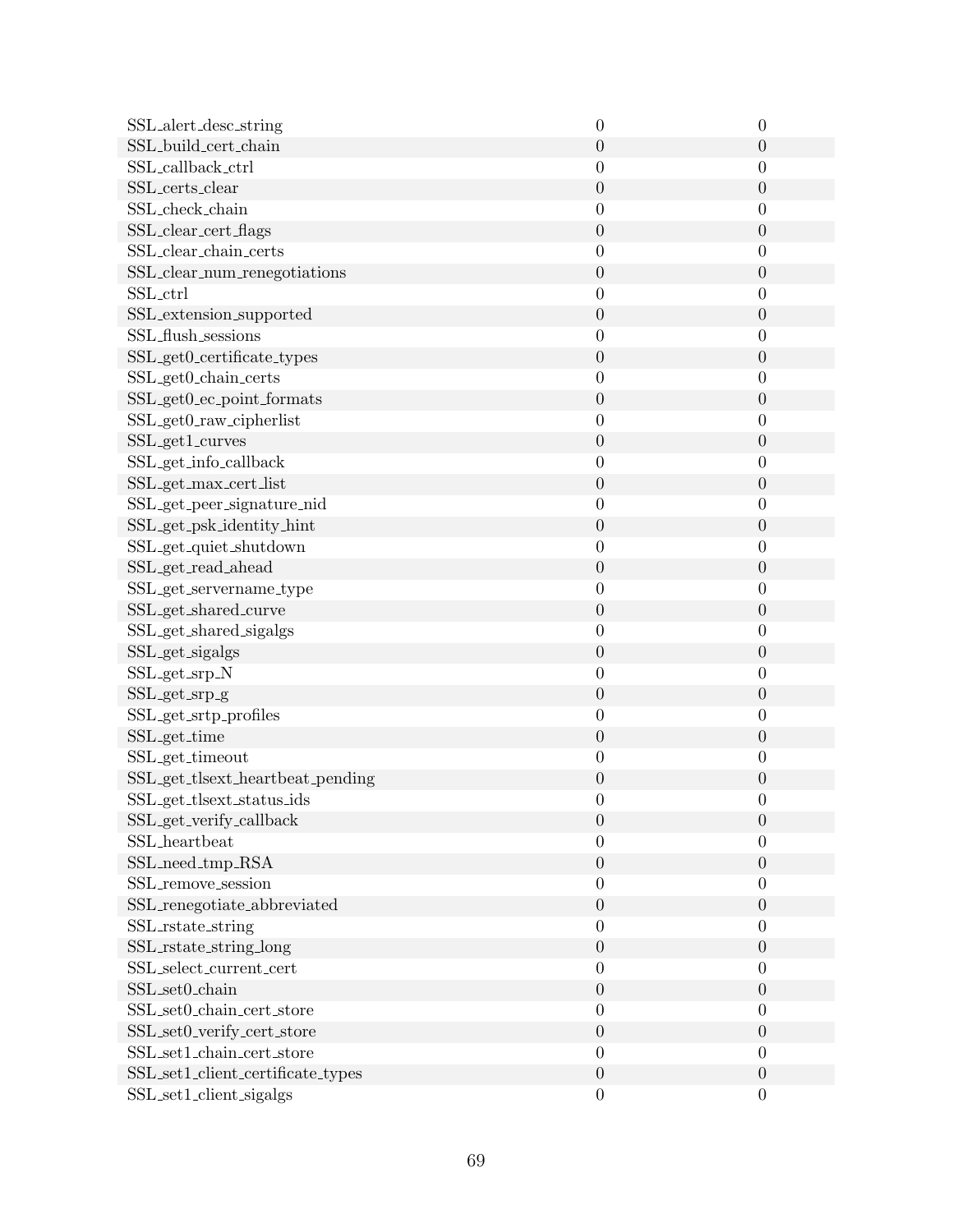| SSL set1_client_sigalgs_list         | $\theta$         | $\theta$         |
|--------------------------------------|------------------|------------------|
| SSL_set1_curves                      | $\boldsymbol{0}$ | $\theta$         |
| SSL_set1_curves_list                 | $\theta$         | $\theta$         |
| SSL_set1_param                       | $\boldsymbol{0}$ | $\boldsymbol{0}$ |
| SSL_set1_sigalgs                     | $\boldsymbol{0}$ | $\theta$         |
| SSL_set1_sigalgs_list                | $\boldsymbol{0}$ | $\boldsymbol{0}$ |
| SSL_set1_verify_cert_store           | $\overline{0}$   | $\theta$         |
| SSL_set_cert_cb                      | $\boldsymbol{0}$ | $\overline{0}$   |
| SSL_set_cert_flags                   | $\theta$         | $\theta$         |
| SSL_set_debug                        | $\boldsymbol{0}$ | $\boldsymbol{0}$ |
| SSL_set_ecdh_auto                    | $\boldsymbol{0}$ | $\theta$         |
| SSL_set_generate_session_id          | $\boldsymbol{0}$ | $\overline{0}$   |
| SSL_set_pref_cipher                  | $\boldsymbol{0}$ | $\theta$         |
| SSL_set_psk_server_callback          | $\boldsymbol{0}$ | $\boldsymbol{0}$ |
| SSL_set_purpose                      | $\boldsymbol{0}$ | $\theta$         |
| SSL_set_srp_server_param_pw          | $\boldsymbol{0}$ | $\theta$         |
| SSL_set_time                         | $\boldsymbol{0}$ | $\theta$         |
| SSL_set_tlsext_debug_arg             | $\boldsymbol{0}$ | $\boldsymbol{0}$ |
| SSL_set_tlsext_debug_callback        | $\boldsymbol{0}$ | $\boldsymbol{0}$ |
| SSL_set_tlsext_heartbeat_no_requests | $\boldsymbol{0}$ | $\theta$         |
| SSL_set_tlsext_opaque_prf_input      | $\boldsymbol{0}$ | $\boldsymbol{0}$ |
| SSL_set_tlsext_status_exts           | $\boldsymbol{0}$ | $\theta$         |
| SSL_set_tlsext_status_ids            | $\theta$         | $\theta$         |
| SSL_set_tlsext_use_srtp              | $\boldsymbol{0}$ | $\overline{0}$   |
| SSL_set_tmp_dh                       | $\theta$         | $\theta$         |
| SSL_set_tmp_ecdh                     | $\boldsymbol{0}$ | $\overline{0}$   |
| SSL_set_tmp_ecdh_callback            | $\boldsymbol{0}$ | $\boldsymbol{0}$ |
| SSL_set_tmp_rsa                      | $\boldsymbol{0}$ | $\overline{0}$   |
| SSL_set_trust                        | $\boldsymbol{0}$ | $\boldsymbol{0}$ |
| SSL_srp_server_param_with_username   | $\boldsymbol{0}$ | $\boldsymbol{0}$ |
| SSL_test_functions                   | $\theta$         | $\theta$         |
| SSL_use_psk_identity_hint            | $\boldsymbol{0}$ | $\boldsymbol{0}$ |
| SSL_want_nothing                     | $\boldsymbol{0}$ | $\theta$         |
| SSL_want_x509_lookup                 | $\boldsymbol{0}$ | $\theta$         |
| dtls1_process_heartbeat              | $\boldsymbol{0}$ | $\theta$         |
| lh_SSL_SESSION_free                  | $\overline{0}$   | $\Omega$         |
| lh_SSL_SESSION_new                   | $\boldsymbol{0}$ | $\boldsymbol{0}$ |
| sk_SSL_CIPHER_find_ex                | $\boldsymbol{0}$ | $\theta$         |
| $tls1$ -process_heartbeat            | $\boldsymbol{0}$ | $\boldsymbol{0}$ |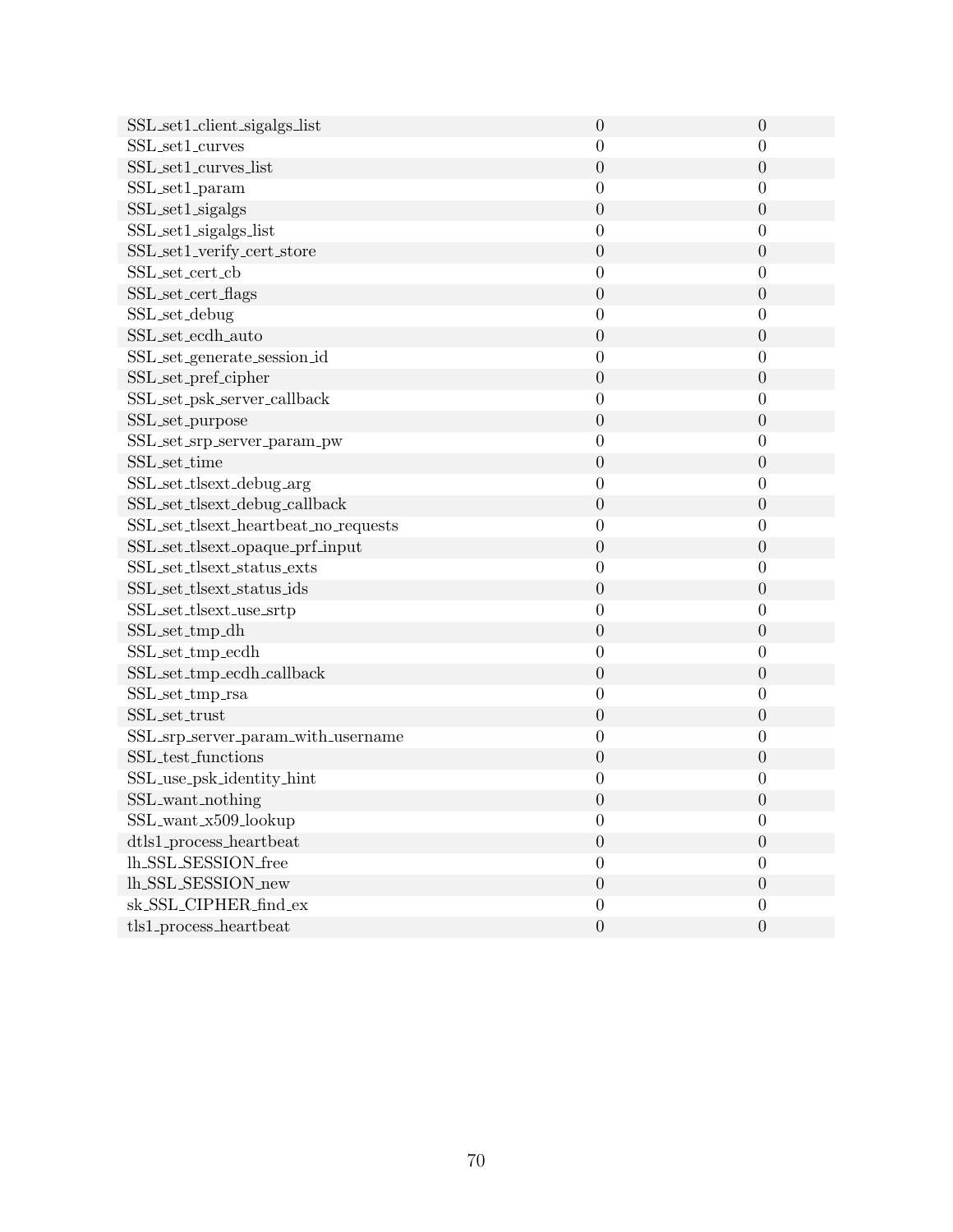## References

- [1] Let's encrypt: Delivering SSL/TLS everywhere. [https://letsencrypt.org/2014/11/18/](https://letsencrypt.org/2014/11/18/announcing-lets-encrypt.html) [announcing-lets-encrypt.html](https://letsencrypt.org/2014/11/18/announcing-lets-encrypt.html). Accessed: 2018-01-09.
- [2] Repositories. <https://help.ubuntu.com/community/Repositories>. Accessed: 2018-01-10.
- [3] Acharya, M., Xie, T., Pei, J., and Xu, J. Mining api patterns as partial orders from source code: from usage scenarios to specifications. In ACM International Symposium on Foundations of Software Engineering (FSE) (2007), ACM, pp. 25–34.
- [4] Amour, L. S., and Petullo, W. M. Improving application security through TLS-library redesign. In Security, Privacy, and Applied Cryptography Engineering (SPACE) (2015), Springer, pp. 75–94.
- [5] Bates, A., Pletcher, J., Nichols, T., Hollembaek, B., Tian, D., Butler, K. R., and Alkhelaifi, A. Securing SSL certificate verification through dynamic linking. In ACM Conference on Computer and Communications Security (CCS) (2014), pp. 394–405.
- [6] Bhargavan, K., Fournet, C., Kohlweiss, M., Pironti, A., Strub, P.-Y., and Zanella-BÉGUELIN, S. Proving the TLS handshake secure (as it is). In *International Cryptology* Conference  $(CRYPTO)$  (2014), Springer, pp. 235–255.
- [7] Bhargavan, K., Lavaud, A. D., Fournet, C., Pironti, A., and Strub, P. Y. Triple handshakes and cookie cutters: Breaking and fixing authentication over TLS. In IEEE Symposium on Security and Privacy (SP) (2014), IEEE, pp. 98–113.
- [8] Duong, T., and Rizzo, J. The CRIME attack. In Presentation at ekoparty Security Conference (2012).
- [9] Fahl, S., Harbach, M., Muders, T., Baumgartner, L., Freisleben, B., and Smith, ¨ M. Why Eve and Mallory love Android: An analysis of Android SSL (in) security. In ACM Conference on Computer and Communications Security (CCS) (2012), ACM, pp. 50–61.
- [10] Fahl, S., Harbach, M., Perl, H., Koetter, M., and Smith, M. Rethinking SSL development in an appified world. In ACM Conference on Computer and Communications Security (CCS) (2013), ACM, pp. 49–60.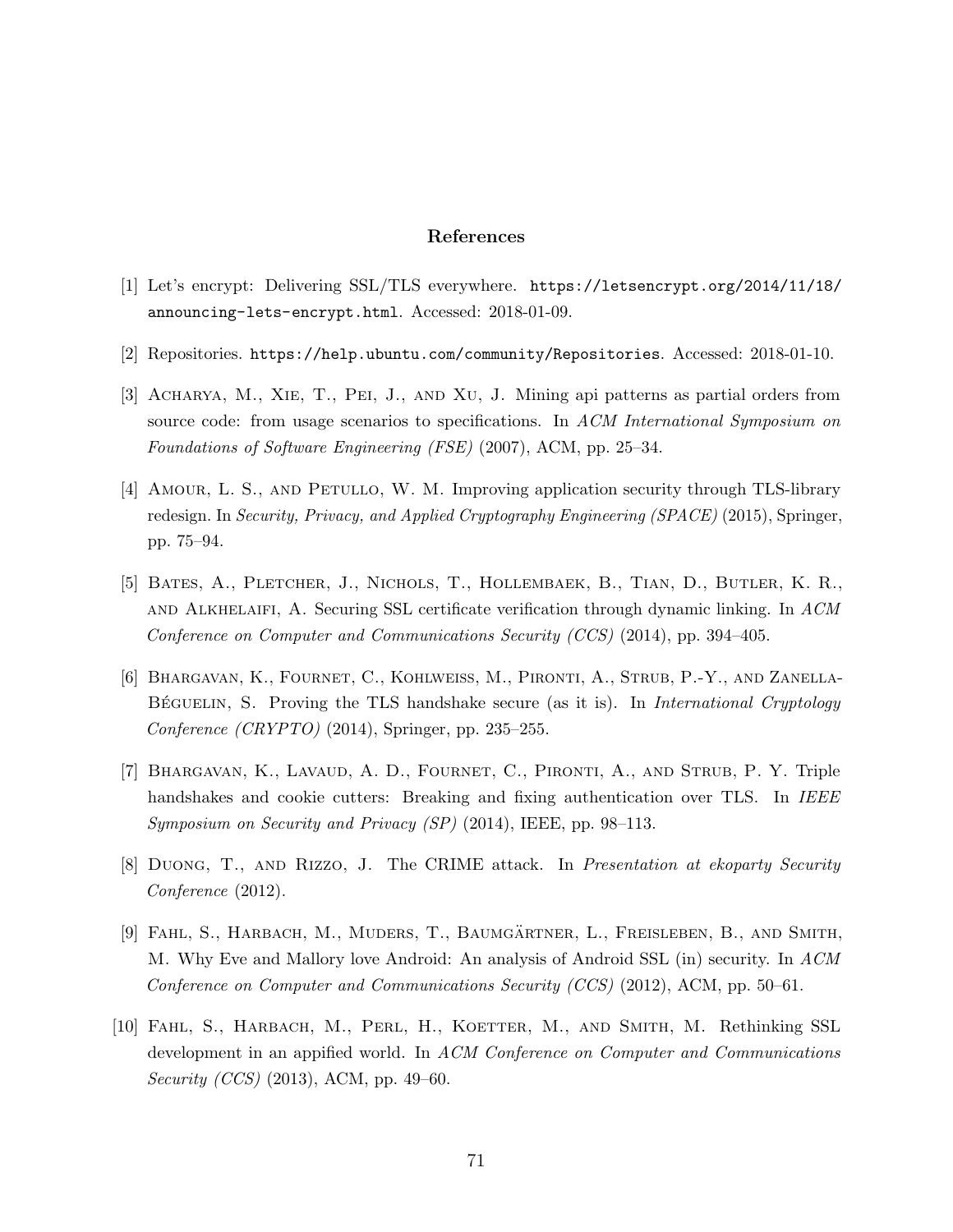- [11] Foundation, O. S. 1.0.2 manpages. [https://www.openssl.org/docs/man1.0.2/ssl/SSL\\_](https://www.openssl.org/docs/man1.0.2/ssl/SSL_CTX_new.html) [CTX\\_new.html](https://www.openssl.org/docs/man1.0.2/ssl/SSL_CTX_new.html). Accessed: 15 December 2017.
- [12] Fowkes, J., and Sutton, C. Parameter-free probabilistic API mining across GitHub. In ACM International Symposium on Foundations of Software Engineering (FSE) (2016), ACM, pp. 254–265.
- [13] Georgiev, M., Iyengar, S., Jana, S., Anubhai, R., Boneh, D., and Shmatikov, V. The most dangerous code in the world: Validating SSL certificates in non-browser software. In ACM Conference on Computer and Communications Security (CCS) (2012), ACM, pp. 38–49.
- [14] Giesen, F., Kohlar, F., and Stebila, D. On the security of TLS renegotiation. In ACM Conference on Computer and Communications Security (CCS) (2013), ACM, pp. 387–398.
- [15] GLUCK, Y., HARRIS, N., AND PRADO, A. BREACH: Reviving the CRIME attack. Unpublished manuscript (2013).
- [16] He, B., Rastogi, V., Cao, Y., Chen, Y., Venkatakrishnan, V., Yang, R., and Zhang, Z. Vetting SSL usage in applications with SSLint. In IEEE Symposium on Security and Privacy  $(SP)$  (2015), IEEE, pp. 519–534.
- [17] JAGER, T., KOHLAR, F., SCHÄGE, S., AND SCHWENK, J. On the security of TLS-DHE in the standard model. In *International Cryptology Conference (CRYPTO)*. Springer, 2012, pp. 273–293.
- [18] KAGDI, H., COLLARD, M. L., AND MALETIC, J. I. A survey and taxonomy of approaches for mining software repositories in the context of software evolution. Journal of Software: Evolution and Process 19, 2 (2007), 77–131.
- [19] Krawczyk, H., Paterson, K. G., and Wee, H. On the security of the TLS protocol: A systematic analysis. In International Cryptology Conference (CRYPTO). Springer, 2013, pp. 429–448.
- [20] Malinen, J. TLS session ticket extension problem when using the ssl23 client hello method. <https://mta.openssl.org/pipermail/openssl-dev/2015-July/002162.html>. Accessed: 15 January, 2018.
- [21] Mavrogiannopoulos, N. Fedora system-wide crypto policy. [http://fedoraproject.org/](http://fedoraproject.org/wiki/Changes/CryptoPolicy) [wiki/Changes/CryptoPolicy](http://fedoraproject.org/wiki/Changes/CryptoPolicy). Accessed: 15 December 2017.
- [22] Mller, B. This is POODLE bites: Exploiting the SSL 3.0 fallback. [https://www.openssl.](https://www.openssl.org/~bodo/ssl-poodle.pdf) [org/~bodo/ssl-poodle.pdf](https://www.openssl.org/~bodo/ssl-poodle.pdf).